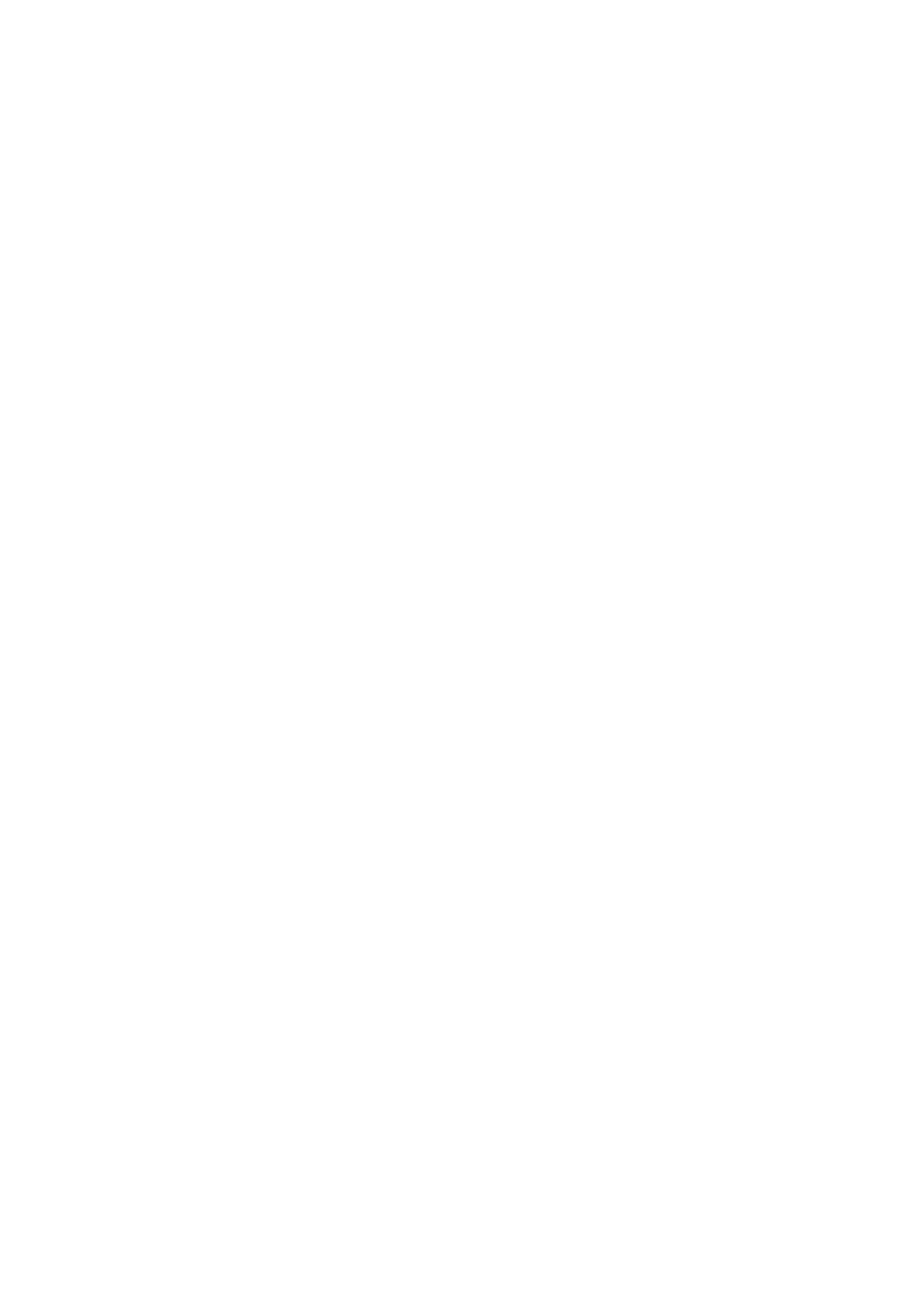## **CONTENTS**

| KiwiSaver |                                                                                                                                                                 | 1                |
|-----------|-----------------------------------------------------------------------------------------------------------------------------------------------------------------|------------------|
| Overview  |                                                                                                                                                                 | 3                |
|           | Policy rationale and process                                                                                                                                    | 5                |
|           | Issue: Policy rationale                                                                                                                                         | 5                |
|           | Issue: Regulatory impact statement                                                                                                                              | 6                |
|           | Issue: OECD test of quality regulation                                                                                                                          | $\boldsymbol{7}$ |
|           | Issue: Process, timing and consultation                                                                                                                         | 8                |
|           | Issue: Treasury report, A Synopsis of Theory, Evidence and Recent Treasury Analysis<br>on Saving                                                                | 9                |
|           | KiwiSaver and total remuneration                                                                                                                                | 11               |
|           | Issue: Employers already providing employee superannuation are penalised if<br>contributions are provided in the wrong form                                     | 11               |
|           | Issue: Whether KiwiSaver should form part of total remuneration                                                                                                 | 12               |
|           | Definition of "salary and wages"                                                                                                                                | 15               |
|           |                                                                                                                                                                 |                  |
|           | Issue: Scope of salary and wages definition                                                                                                                     | 15               |
|           | Issue: Definition of "salary and wages" applicable to complying superannuation funds                                                                            | 17<br>19         |
|           | Issue: Shareholder-employees                                                                                                                                    |                  |
|           | Compulsory employer contributions                                                                                                                               | 20               |
|           | Issue: Employer contributions aspect of the bill should not proceed                                                                                             | 20               |
|           | Issue: Employer contributions to existing and KiwiSaver schemes                                                                                                 | 21               |
|           | Issue: Scope and impact of provision concerning employer contributions to existing<br>superannuation schemes                                                    | 22               |
|           | Issue: Employer contributions and the age of eligibility of withdrawal for funds                                                                                | 25               |
|           | Issue: Contributions holiday                                                                                                                                    | 26               |
|           | Issue: Employer contributions to be paid through Inland Revenue                                                                                                 | 27               |
|           | Issue: Shortfall of employer contributions                                                                                                                      | 28               |
|           | Issue: Employees on paid parental leave or ACC                                                                                                                  | 29               |
|           | Issue: Employer contribution transition path ignores employers' collective agreement<br>commitments                                                             | 30               |
|           | Issue: Level of employer compulsory contribution                                                                                                                | 32               |
|           | Issue: Impact on defined benefit schemes                                                                                                                        | 33               |
|           | Issue: Contribution from reserve accounts                                                                                                                       | 36               |
|           | Issue: Priority between existing employer contributions and compulsory contributions                                                                            | 37               |
| Issue:    | The proposal in the supplementary order paper No 130, to prevent double<br>dipping, does not go far enough                                                      | 37               |
|           | Issue: Existing employer contributions to a KiwiSaver scheme or a complying<br>superannuation fund should count towards the compulsory employer<br>contribution | 38               |
|           | Issue: Vesting of contributions to an existing superannuation scheme for the purposes<br>of counting towards compulsory employer contributions                  | 39               |
|           | Issue: Counting contributions to subsidise scheme operation                                                                                                     | 40               |
|           | Issue: Group life cover                                                                                                                                         | 41               |
|           | Issue: Corporate restructuring and successor funds                                                                                                              | 41               |
|           | Issue: Employers who act on behalf of ACC in paying weekly compensation                                                                                         | 42               |
|           | Age eligibility thresholds                                                                                                                                      | 44               |
|           | Issue: Upper age limit for being able to become a member of KiwiSaver                                                                                           | 44               |
|           | Issue: Lower age limit for being able to become a member of KiwiSaver                                                                                           | 45               |
|           | Issue: Age limit for withdrawing funds from KiwiSaver                                                                                                           | 46               |
|           | Minimum employee contributions                                                                                                                                  | 47               |
|           | Issue: Minimum contribution rate to KiwiSaver                                                                                                                   | 47               |
|           | Issue: Minimum contribution rate to complying superannuation funds                                                                                              | 50               |
|           |                                                                                                                                                                 |                  |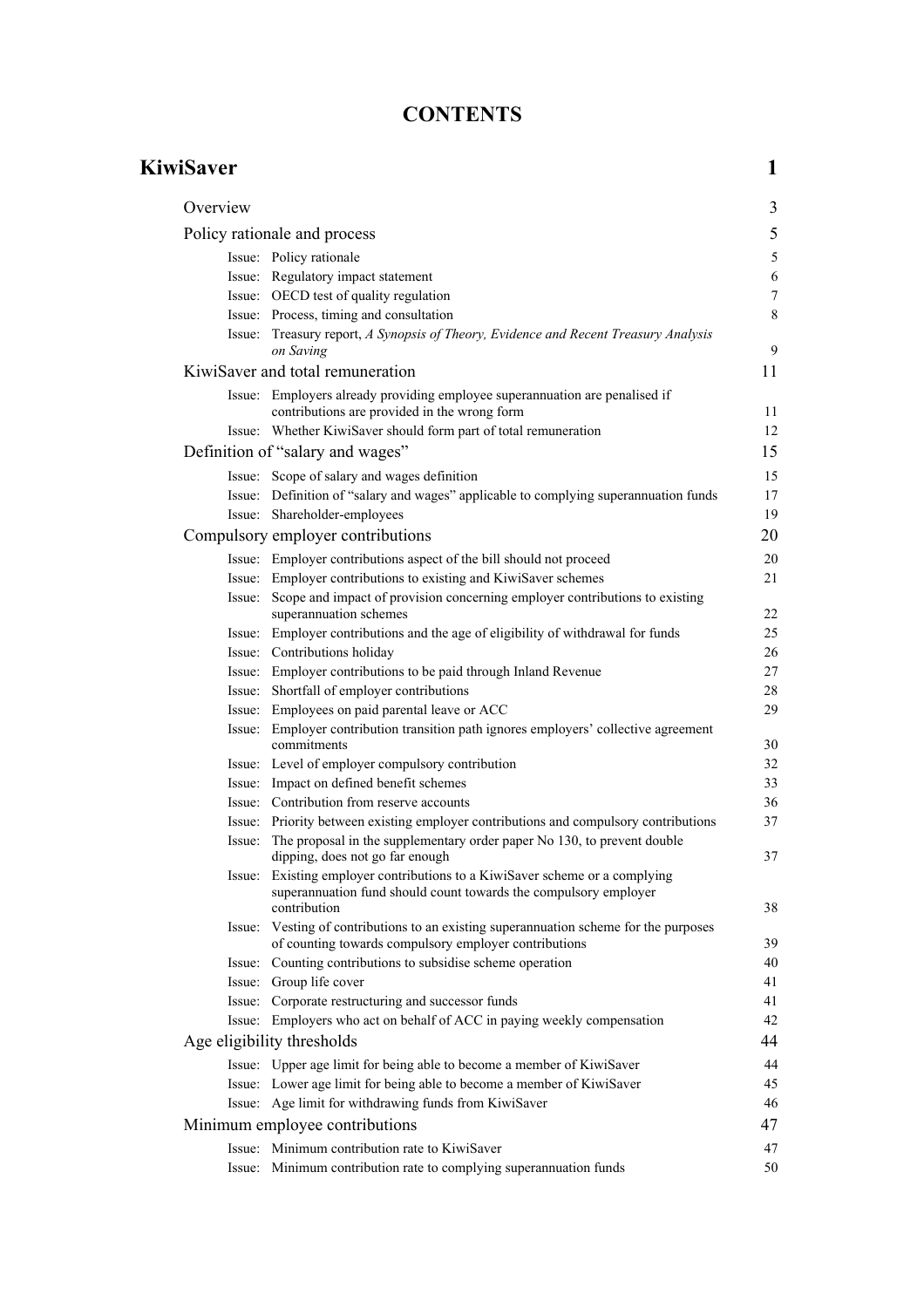| Employee status             |                                                                                                              | 51 |
|-----------------------------|--------------------------------------------------------------------------------------------------------------|----|
|                             | Issue: Recognise employment with multiple DHB employers as continuous                                        | 51 |
|                             | Issue: Casual employees                                                                                      | 52 |
|                             | Issue: Definition of "permanent employees"                                                                   | 54 |
|                             | Issue: Secondments                                                                                           | 54 |
|                             | Complying superannuation funds                                                                               | 56 |
|                             | Issue: Participation agreements established before 1 July 2007                                               | 56 |
|                             | Issue: Parity between different savings vehicles                                                             | 56 |
|                             | Complying funds: IRD numbers                                                                                 | 58 |
|                             | Issue: Complying superannuation funds - successor funds                                                      | 59 |
|                             | Issue: Inclusion of a trust deed within the meaning of a participation agreement                             | 60 |
|                             | Issue: Failure to pay                                                                                        | 61 |
|                             | Issue: In-service portability                                                                                | 62 |
|                             | Issue: In-service portability – ancillary benefits                                                           | 63 |
|                             | Issue: Extending the SSCWT exemption to defined benefit schemes                                              | 63 |
| Member tax credits          |                                                                                                              | 65 |
|                             | Issue: Low income employees and the tax credit                                                               | 65 |
|                             | Issue: Member tax credit – payment upon transfer, emigration, death and closure                              | 66 |
|                             | Issue: Changes to the claw-back of the member tax credits on permanent emigration                            | 67 |
|                             | Issue: Abolition of claw-back on permanent emigration                                                        | 68 |
|                             | Issue: Permanent emigration and the member tax credit                                                        | 69 |
| <b>Employer tax credits</b> |                                                                                                              | 70 |
|                             | Issue: Employer tax credit should not proceed                                                                | 70 |
|                             | Issue: Employer tax credit formula                                                                           | 71 |
|                             | Issue: Entitlement to the employer tax credit                                                                | 71 |
|                             | Issue: Employer tax credits for people employed by two or more associated employers                          | 72 |
|                             | Issue: Entitlement of self-employed to tax deduction for contributions                                       | 73 |
|                             | Issue: Offset of the employer tax credit                                                                     | 73 |
|                             | Issue: Calculation of the amount of the employer tax credit                                                  | 75 |
|                             | Issue: Application of KiwiSaver to non-resident employers that have no fixed<br>establishment in New Zealand | 76 |
|                             | Issue: Reference in proposed section KJ 5 to period should be to PAYE period                                 | 77 |
|                             | Issue: Private domestic workers                                                                              | 78 |
|                             | General tax credit issues                                                                                    | 79 |
|                             | Issue: Inflation indexation of employer/member tax credits                                                   | 79 |
|                             | Issue: Pro-rating across investment products                                                                 | 79 |
|                             | Issue: Generosity of the tax credits over tax cuts                                                           | 80 |
| Invalid enrolments          |                                                                                                              | 81 |
|                             | Home ownership features of KiwiSaver                                                                         | 83 |
|                             | Issue: Housing deposit subsidy and house prices                                                              | 83 |
|                             | Issue: Regulations relating to mortgage diversion                                                            | 84 |
|                             | Issue: First-home deposit - withdrawing employer contributions                                               | 84 |
|                             | Issue: Level of first-home buyer subsidy                                                                     | 85 |
|                             | Issue: Second-chance buyers                                                                                  | 86 |
|                             | Issue: Mortgage diversion – extending to complying superannuation funds                                      | 86 |
|                             | Issue: Principal place of residence                                                                          | 87 |
|                             | Superannuation regulation framework                                                                          | 88 |
|                             | Issue: Unitisation                                                                                           | 88 |
|                             | Issue: Disclosed but unquantified expenses                                                                   | 89 |
|                             | Issue: Reserves                                                                                              | 90 |
|                             | Issue: Discretionary trusts                                                                                  | 91 |
|                             | Issue: Principles-based regulation                                                                           | 91 |
|                             | Issue: Definition of superannuation scheme                                                                   | 92 |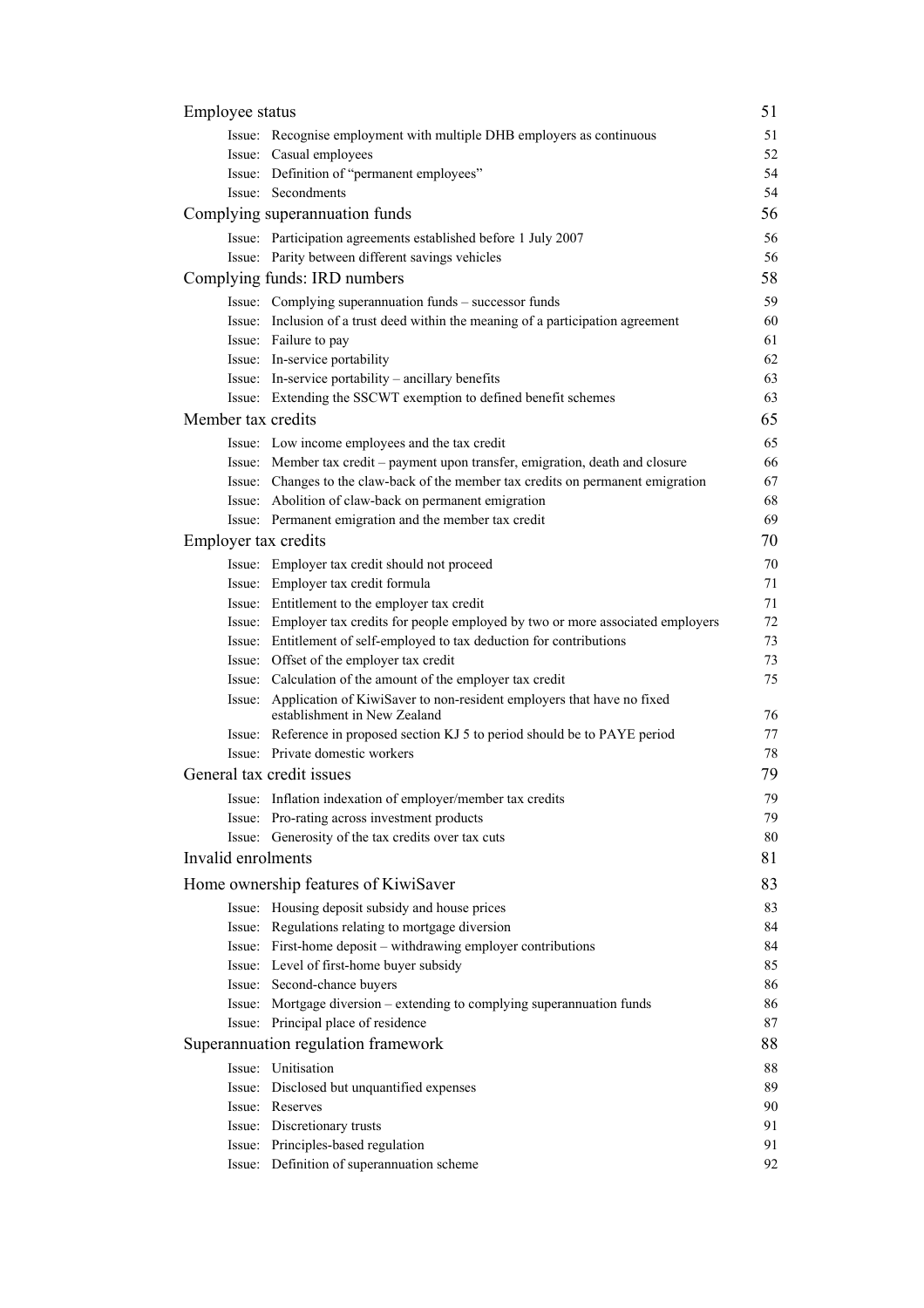| Default selection process   |                                                                                                                                 |            |
|-----------------------------|---------------------------------------------------------------------------------------------------------------------------------|------------|
|                             | Issue: Default enrolment                                                                                                        | 94         |
|                             | Issue: Section $50(1)$                                                                                                          | 94         |
| Disclosure by schemes       |                                                                                                                                 | 96         |
|                             | Issue: Member statements                                                                                                        | 97         |
|                             | Employers not investment brokers                                                                                                | 99         |
|                             | Impacts on small businesses                                                                                                     |            |
|                             | Issue: Costs on small businesses                                                                                                | 100        |
|                             | KiwiSaver independent trustees                                                                                                  | 103        |
|                             | Issue: Definition of "independent" trustee – employer contributors                                                              | 103        |
|                             | Issue: Trustee corporations                                                                                                     | 103        |
|                             | Issue: Independent trustee - administration managers and investment managers                                                    | 104        |
| Good faith employers        |                                                                                                                                 | 106        |
|                             | Issue: Liability for good faith employer and employee KiwiSaver discussions                                                     | 106        |
|                             | Issue: Further information requested by the Committee                                                                           | 107        |
|                             | Amendments to the Holidays Act 2003                                                                                             | 109        |
| <b>Technical amendments</b> |                                                                                                                                 | 110        |
| Issue:                      | Clarifying that the employer tax credit is treated as contributions received by the                                             |            |
|                             | Commissioner under section 74 of the KiwiSaver Act 2006                                                                         | 110        |
| Issue:                      | Successor funds – provision of investment statements when making a                                                              |            |
|                             | compulsory transfer                                                                                                             | 111        |
| Crown contribution          |                                                                                                                                 | 112        |
|                             | Issue: Initial contributions in holding account and the Crown contribution                                                      | 112        |
|                             | Issue: Payment of the Crown contribution                                                                                        | 113        |
|                             | Issue: Vesting of the Crown contribution                                                                                        | 114        |
|                             | Issue: Disclosure of fee subsidy and Crown contribution in annual reports                                                       | 114        |
| Penalties                   |                                                                                                                                 | 116        |
|                             | Issue: Section 214(2) of the KiwiSaver Act 2006                                                                                 | 116        |
|                             | Issue: Month that penalty applies from                                                                                          | 117        |
|                             | Issue: Penalties and collection powers                                                                                          | 117        |
|                             | Issue: KiwiSaver should provide a non-locked-in section                                                                         | 118        |
| Interest                    |                                                                                                                                 | 120        |
|                             | Issue: Interest on trust monies                                                                                                 | 120        |
|                             | Issue: Payment of interest to Muslims                                                                                           | 121        |
|                             | Issue: Start date for calculation of interest on employer contributions                                                         | 122        |
| Scheme withdrawals          |                                                                                                                                 | 123        |
|                             | Issue: Beneficiaries                                                                                                            | 123        |
|                             | Issue: Serious illness withdrawal                                                                                               | 123        |
|                             | Issue: Renaming of scheme and withdrawals                                                                                       | 124<br>125 |
|                             | Issue: Significant financial hardship rules                                                                                     |            |
| Other matters               |                                                                                                                                 | 126        |
|                             | Issue: Refunds of contributions                                                                                                 | 126        |
|                             | Issue: Information packs                                                                                                        | 126        |
|                             | Issue: Refund of employer contribution by provider                                                                              | 127<br>128 |
|                             | Issue: Notification of transfers and requirement to transfer funds and information<br>Issue: Consent to electronic transactions | 129        |
|                             | Issue: Permanent legislative authority for on-paying contributions received through                                             |            |
|                             | section 73                                                                                                                      | 129        |
|                             | Issue: Employer exemptions with master trusts                                                                                   | 130        |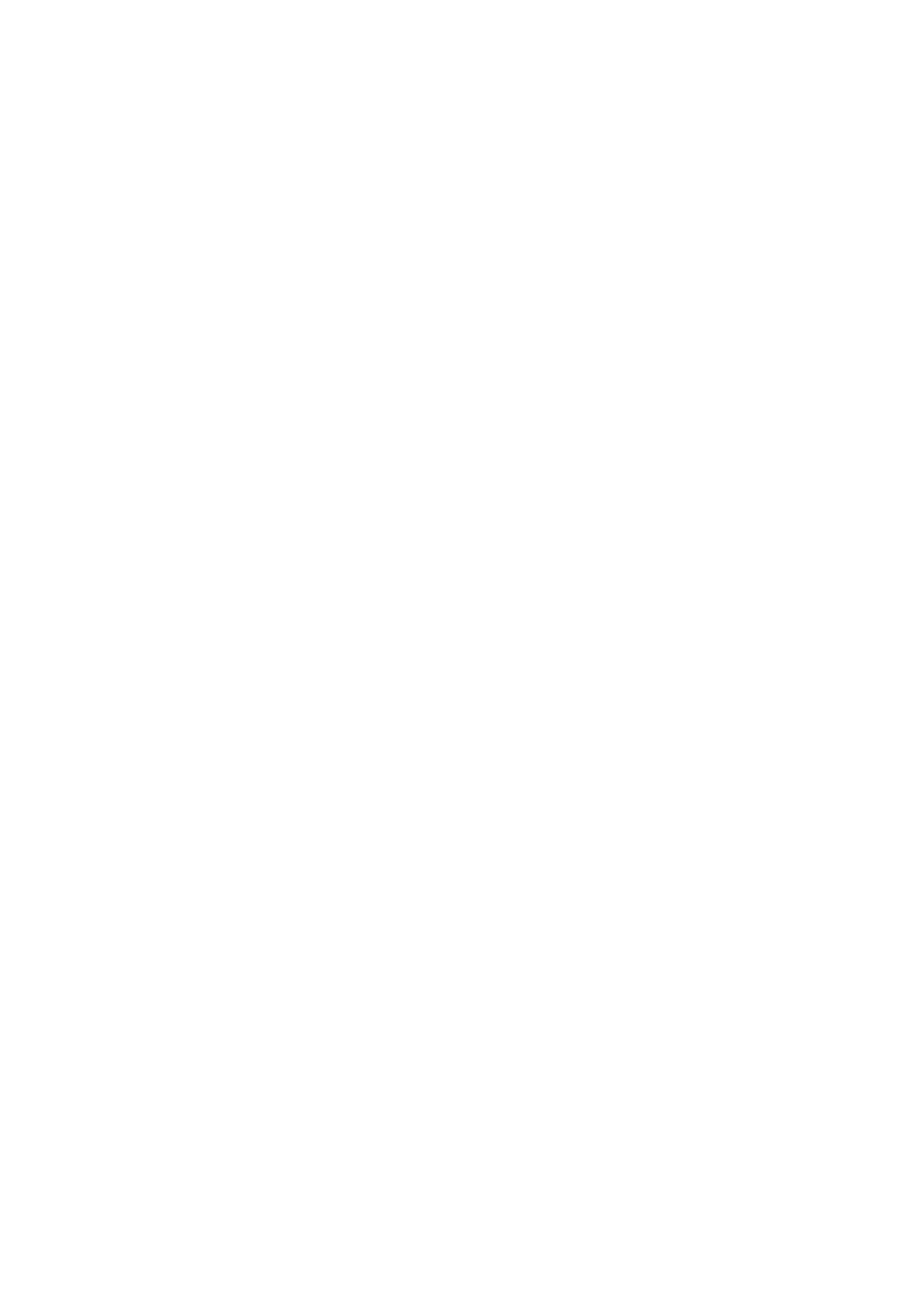# KiwiSaver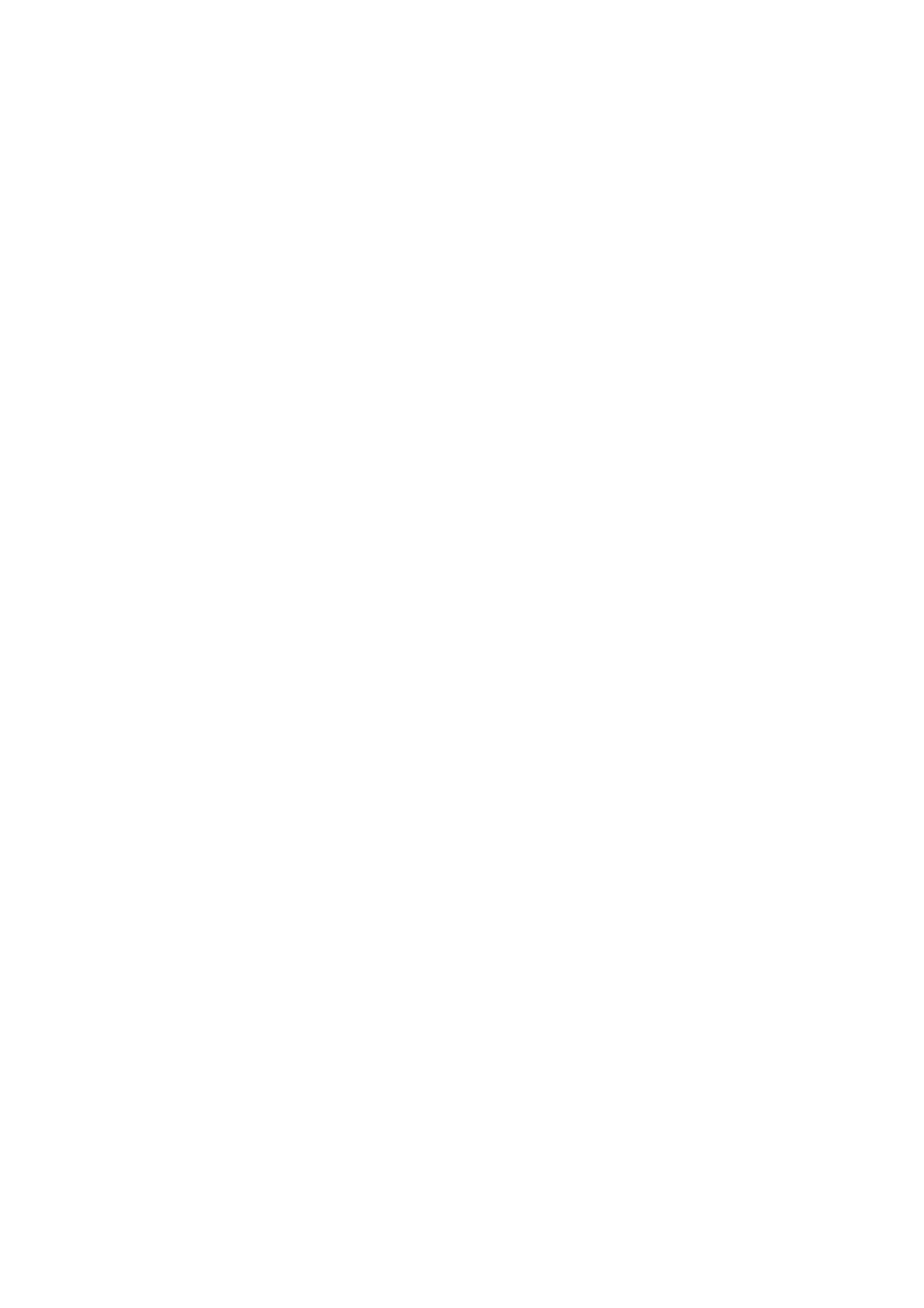$\overline{a}$ 

The bill contains the legislation to give effect to some of the KiwiSaver enhancements announced as part of Budget  $2007<sup>1</sup>$ , namely:

- Matching compulsory employer contributions if an employee is contributing to a KiwiSaver scheme or a complying superannuation fund. The compulsory contributions are phased in over four years, starting at 1% from 1 April 2008 and reaching 4% of gross salary or wages from 1 April 2011.
- An employer tax credit of up to \$20 a week for each employee to reimburse employers for their contributions to a KiwiSaver scheme or a complying superannuation fund.

The bill also contains a number of technical amendments to fine-tune the scheme as enacted last year in the KiwiSaver Act 2006. Two supplementary order papers (SOP No. 130 and SOP No 139) were released by the government and referred to the Committee for consideration and inclusion in the bill. The key features of the SOPs are:

- Amendments to the member tax credit rules clarifying the relevant period of membership for the calculation of the credit (so that contributions held by Inland Revenue are included in contributions received for the purpose of calculating the member tax credit), and remedying a drafting error with the basic formula used to calculate the amount of the credit.
- Amendments relating to complying superannuation funds to require employer participation agreements to be lodged with the Government Actuary and a requirement that members of such schemes will have the option to make a lump sum withdrawal.
- Amendments to the rules that allow employer contributions to an existing superannuation scheme to count towards compulsory employer contributions, to explicitly include employer contributions and superannuation subsidies paid to Members of Parliament, judicial officers, and sworn members of the Police. Additional classes of employees may be prescribed by regulations.
- The requirement for providers to disclose their approach to responsible investment.

Issues relating to the member tax credit raised in supplementary submissions on SOP No. 130 will be considered in a later volume.

<sup>1</sup> Other enhancements announced as part of Budget 2007 were contained in the Taxation (KiwiSaver and Company Tax Rate Amendments) Bill, which was tabled during the Budget debate and passed through its final stages in Parliament on 18 May.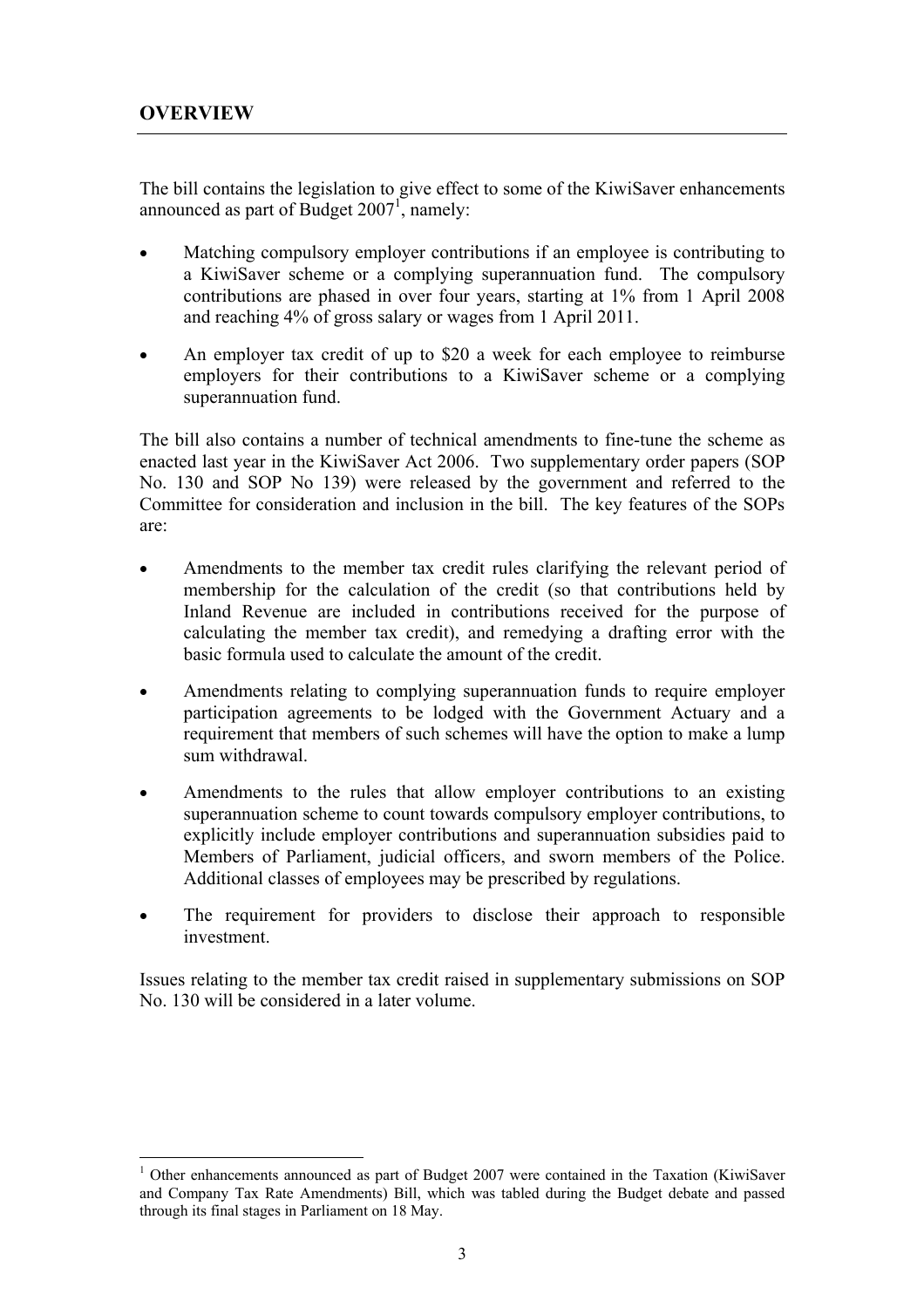Over 40 submissions on the proposed KiwiSaver changes were received. Most of the submissions supported the enhancements and focussed on technical matters. A small number of the submissions opposed the introduction of the compulsory employer contribution and others commented on the policy process relating to the announcements in Budget 2007, including the lack of consultation.

Officials consider that the key policy issues include:

- the minimum employee contribution rate of 4% and whether it should be lowered to  $2\%$ :
- the impact of compulsory employer contributions on existing employment agreements; and
- the age of eligibility for compulsory employer contributions and the member tax credit.

The key technical submissions relate to:

- What existing employer contributions should be included in the concept of "other contributions". The amount of "other contributions" is offset against the amount of compulsory employer contribution so that employers who are contributing do not have to contribute twice.
- The proposed change that will require contributions to a complying superannuation fund to be based on "gross salary or wages" rather than "gross base salary".
- The need to legislate rules around invalid accounts.

A number of submissions commented on the need to renumber subpart KJ as it covers both the member tax credit (as enacted in the Taxation (KiwiSaver and Company Tax Rate Amendments) Act 2007) and the employer tax credit, which is included in the bill. SOP No.130 renumbers the employer tax credit provisions.

Some submissions commented on the need for the design and administration of KiwiSaver to be practicable and minimise compliance costs for employers, employees and providers. Officials acknowledge the importance of this, which is reflected in our recommendations, as appropriate.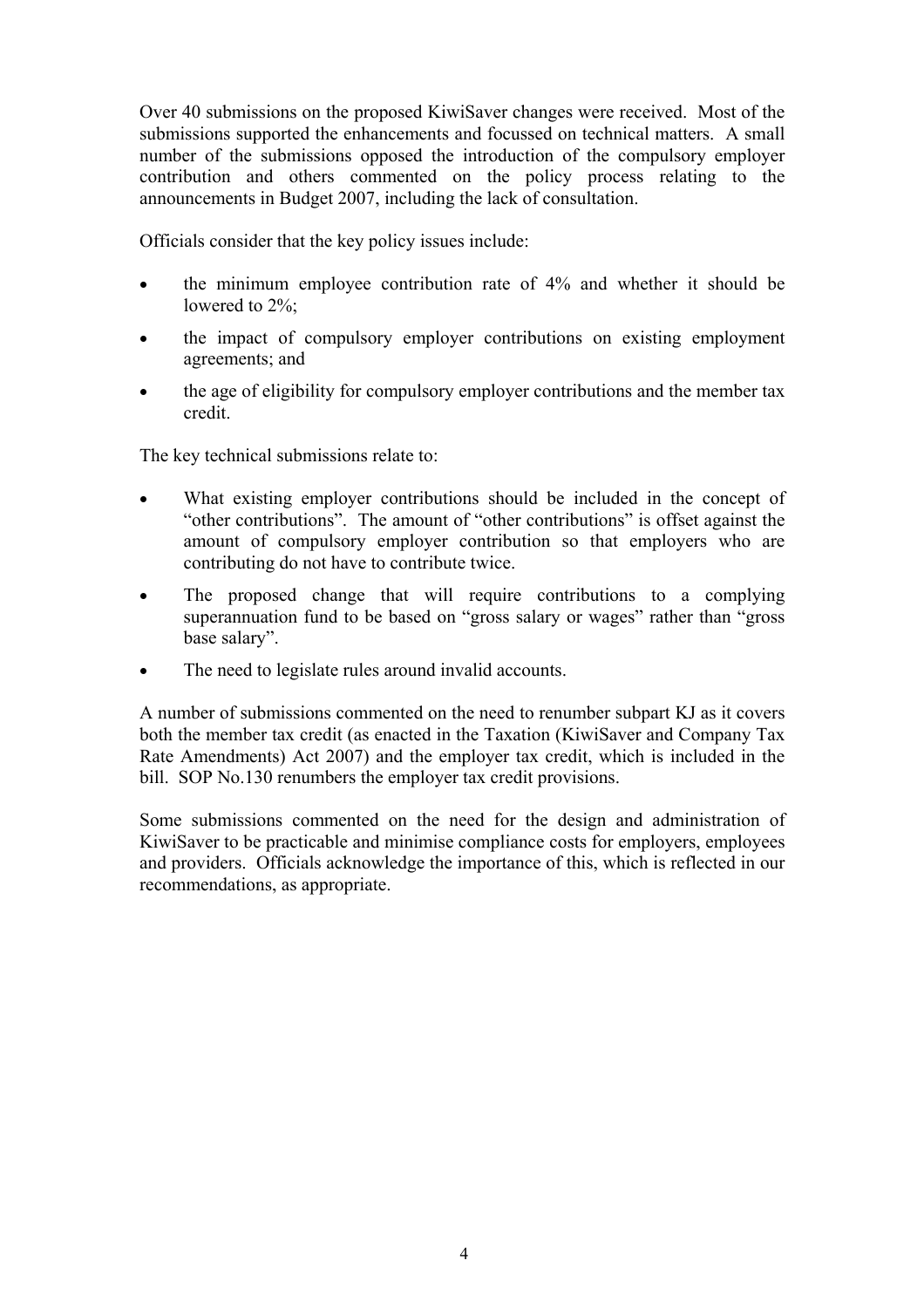#### **Issue: Policy rationale**

#### **Submission**

*(81 and 81A – Retirement Policy and Research Centre, The University of Auckland)* 

There are major concerns of principle with KiwiSaver as it has now evolved. What started as a relatively simple, universal workplace-based retirement savings scheme ("KiwiSaver I") has now emerged as "KiwiSaver II", a complex, distortionary, expensive instrument that will add significantly to the cost to New Zealand of our ageing population.

Concerns include:

- the way KiwiSaver I was transformed, virtually overnight and without debate;
- the potential threat that KiwiSaver II now poses to the long-term future of New Zealand Superannuation;
- the absence of a rigorous justification for the changes to KiwiSaver I in the bill;
- the process of change;
- the absence of local evidence to support the rewrite of the KiwiSaver I framework, even before it began;
- the failure to acknowledge international evidence that indicates KiwiSaver II probably will not "work" (increased national savings to the extent justified by the costs);
- the failure of KiwiSaver II to meet the standards suggested by the OECD for the measurement of good regulatory changes; and
- the way in which the government seems now to have re-politicised superannuation as an issue.

KiwiSaver II may not change anything of substance in the face of New Zealand's ageing population, but will re-arrange things without growth in output, and KiwiSaver II may make things worse.

#### **Comment**

Several submissions dispute the policy rationale for the KiwiSaver package and its likely impact. Others support both the policy intent of the enhancements and their contribution to the objectives of encouraging a long-term savings habit and asset accumulation by individuals who are not in a position to enjoy standards of living in retirement similar to those in pre-retirement.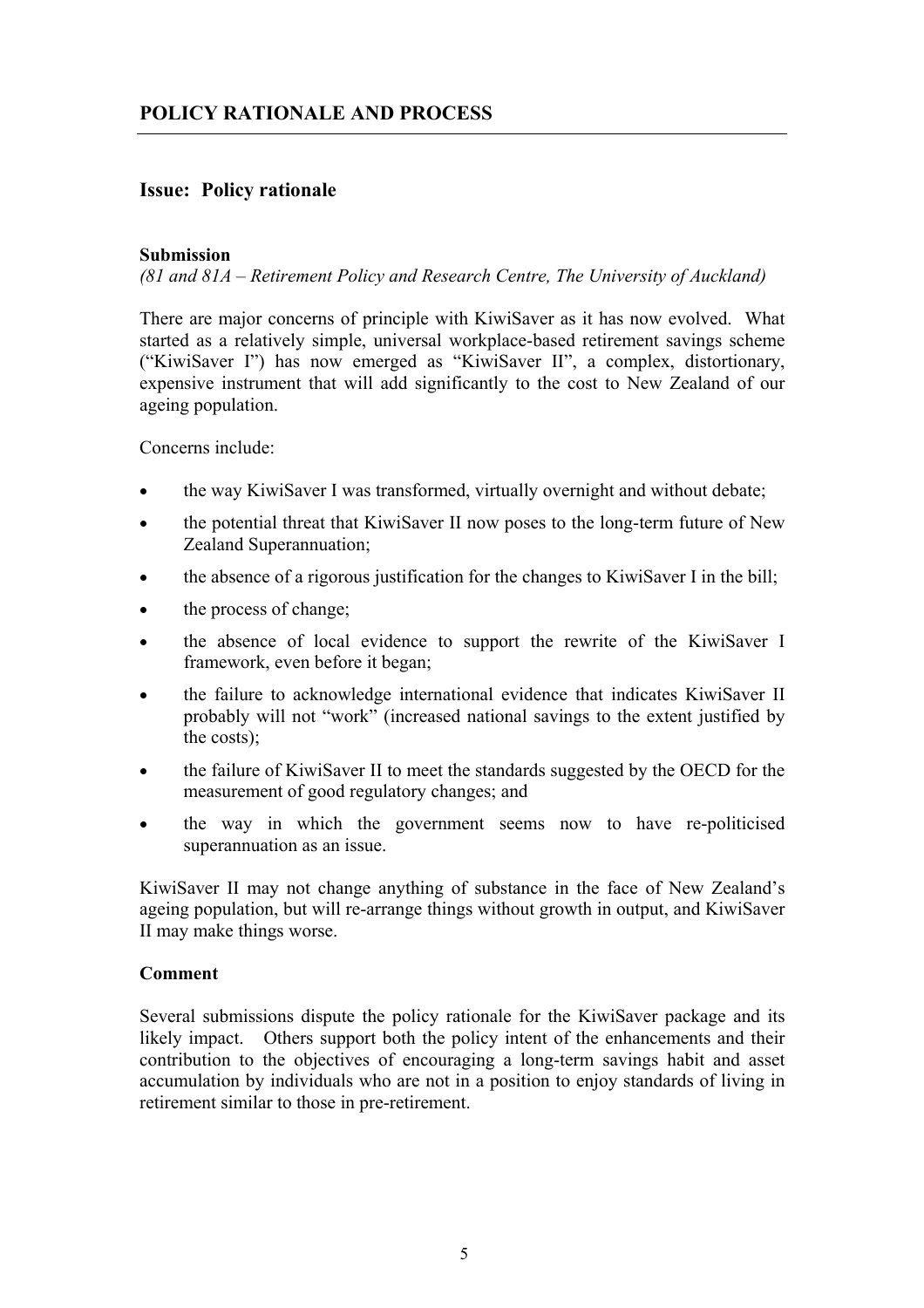Consultation on changes to the KiwiSaver scheme is being done through the Select Committee process, as was signalled when the proposals were announced in Budget 2007.

#### **Recommendation**

That the submission be noted.

#### **Issue: Regulatory impact statement**

#### **Submissions**

*(9 – New Zealand Business Roundtable, 81 and 81A – Retirement Policy and Research Centre, The University of Auckland Business School)* 

The bill should not proceed on the basis that it is in breach of the Cabinet regulatory analysis requirements. The government should be required to produce a rigorous regulatory impact statement and allow interested parties to make submissions on it before the bill is reported back to the House. The regulatory impact statement should indicate the problem the proposed legislation is attempting to address, the objectives of legislative action, a consideration of feasible options, the costs and benefits of those options and consultation.

#### **Comment**

The regulatory impact analysis (RIA) requirements have recently been updated to more accurately reflect good policy process. Part of this development has been the shift from the focus on the regulatory impact statement to the analysis undertaken in the development of regulation – the regulatory impact analysis.

The new RIA guidelines provide that the RIA requirements do not apply if the proposal is to give effect under urgency, in terms first announced in the Budget, to a specific Budget decision, where the decision is to:

- repeal, impose, or adjust a tax, fee or charge; or
- confer, revoke, or alter an entitlement; or
- impose, revoke, or alter an obligation.

The matters relating to KiwiSaver in this bill were first announced in the Budget and were introduced under urgency. The proposals confer entitlements and impose obligations within the KiwiSaver framework. Accordingly, the bill is exempted from the RIA requirements and, as such, is not in breach of the Cabinet regulatory analysis requirements.

#### **Recommendation**

That the submissions be declined.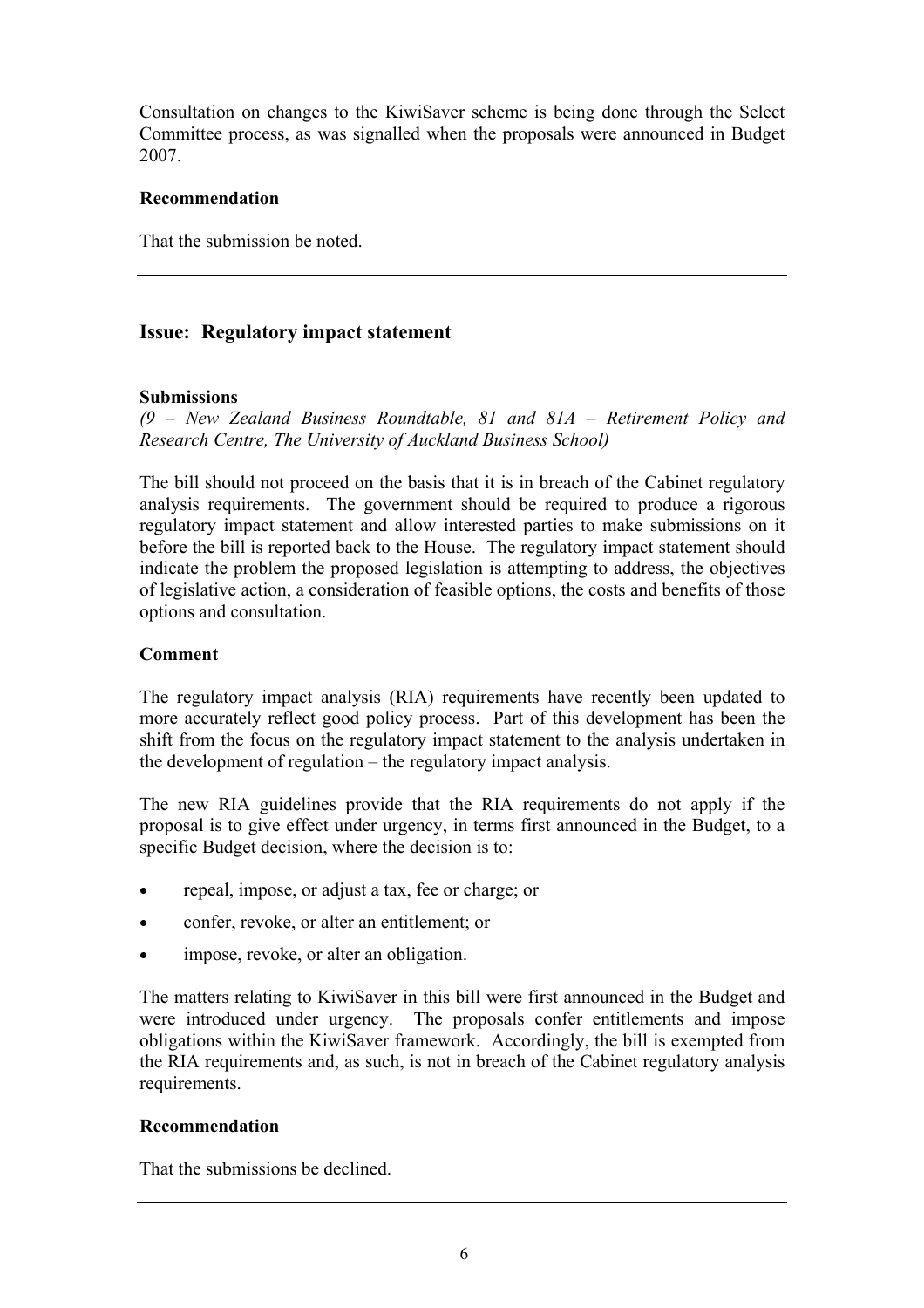#### **Issue: OECD test of quality regulation**

#### **Submissions**

*(81and 81A – Retirement Policy and Research Centre, The University of Auckland Business School)* 

The bill fails most of the eight OECD *Guiding Principles for Regulatory Quality and Performance*. Specifically, the bill:

- only partly achieves Principle 1: to serve clearly identified policy goals and be effective in achieving those goals;
- fails Principle 2: to have a sound legal and empirical basis as no evidence has been supported the objectives indicated by the bill;
- fails Principle 3: to produce benefits that justify costs as there are no estimates of benefits to justify the doubling of government expenditure;
- fails the second leg of Principle 4: to minimise costs and market distortions as the proposal confers further significant property rights on default providers;
- fails Principle 5: to promote innovation through market incentives and goal based approaches as there is no ability to choose between alternative providers;
- fails Principle 6: to be clear simple and practical for users as remuneration arrangements are likely to become substantially more complex and will affect employees at all tax levels;
- fails Principle 7: to be consistent as far as possible with other regulations and policies as it breaches the fundamental voluntary nature of superannuation in New Zealand, by giving rewards for designated behaviours; and
- fails Principle 8: to be compatible as far as possible with competition, trade and investment facilitating principles at domestic and international levels by conferring a benefit on default providers.

#### **Comment**

The OECD guidelines on quality regulations stemmed from an increasing reliance on OECD governments on regulation as a policy-making tool. As such, the guidelines were predominantly aimed at providing governments with a framework within which regulatory reform could be undertaken with more efficient results. Specifically, the guidelines stem from an OECD recommendation that member countries take measures to ensure the quality and transparency of regulation. The measures recommended by the OECD, are premised around establishing an appropriate regulatory impact analysis (RIA) framework.

New Zealand has adopted these guidelines into our own RIA framework. The new RIA guidelines provide that the RIA requirements do not apply if the proposal is to be given effect under urgency. As such, the bill is exempted from the RIA requirements.

#### **Recommendation**

That the submissions be noted.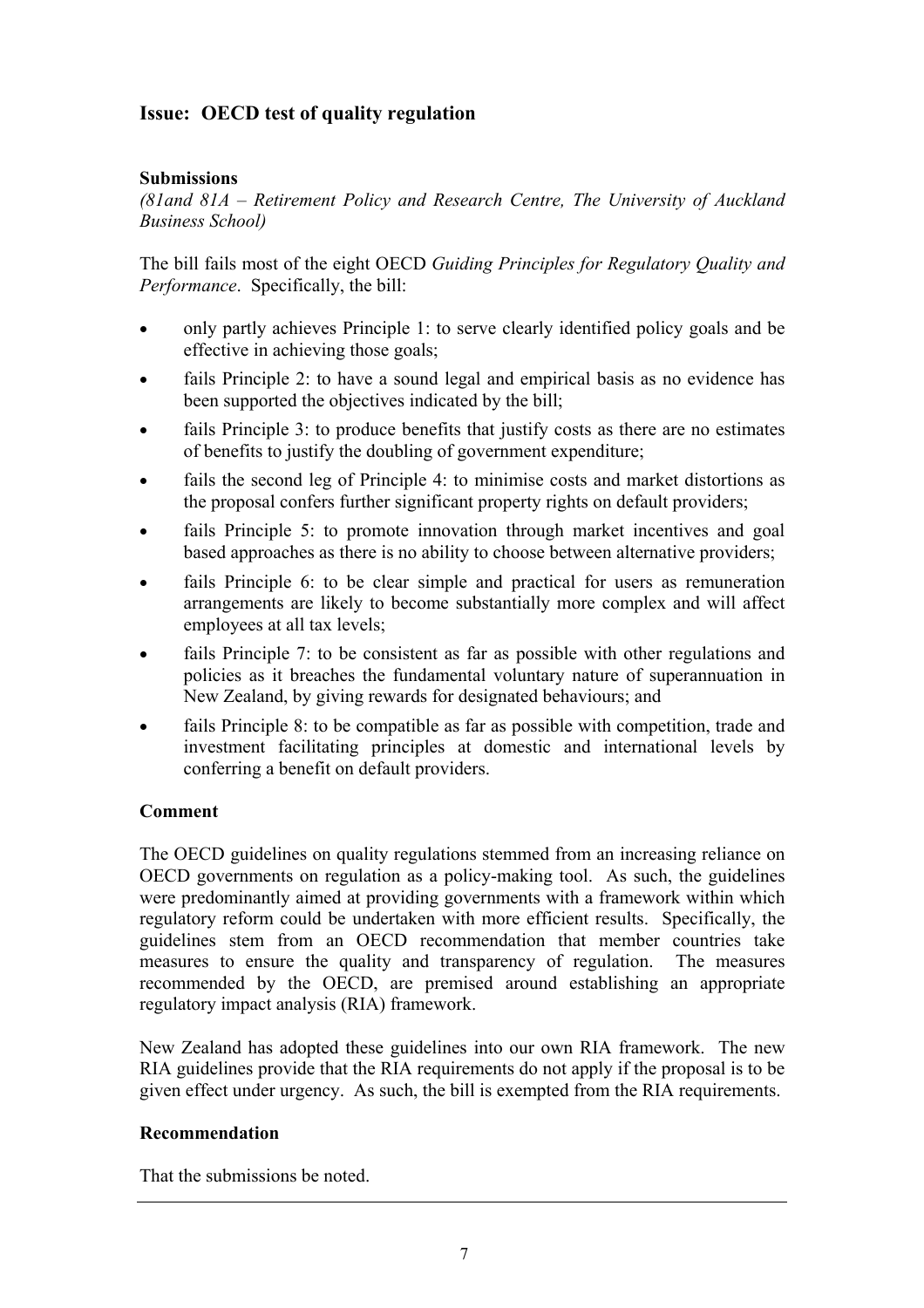#### **Issue: Process, timing and consultation**

#### **Submissions**

*(17 – Mercer Human Resource Consulting, 23 – Investment Savings and Insurance Association of New Zealand INC (ISI), 33 – Corporate Taxpayers Group, 47 – ING (NZ) Ltd)* 

Superannuation is complex. Recent changes to key features of KiwiSaver have not been subject to any consultation with employers or the industry. The changes proposed in the bill have significant implications for employers, employees and superannuation providers. The lack of consultation and the very tight timelines will result in poorly crafted legislation which will need remedial legislation as the problems emerge. This will jeopardise the success of the initiatives and may have a long-term detrimental impact on attitudes to both KiwiSaver and the financial services industry. The proposals, if implemented in their current form, will force employers to restructure their remuneration arrangements and have the potential to cause industrial unrest. *(Mercer Human Resource Consulting, ISI)*

There has been no consultation with the industry and the submitters believe there was minimal consultation with the Inland Revenue's KiwiSaver project team. As a result the legislation is unworkable in parts. *(ISI, ING* (NZ) Ltd*)*

The manner in which the changes were introduced has been significantly at variance with the Generic Tax Policy Process. *(CTG)* 

#### **Comment**

Remuneration agreements established prior to Budget announcements obviously could not factor in compulsory employer contributions. KiwiSaver does, however, provide a transition path to ensure employers and providers can accommodate compulsory employer contributions. These include:

- introducing compulsory employer contributions from 1 April 2008, to allow for consultation through this process, and more than 10 months from announcement to implementation;
- the phasing in of employer contributions from 1 April 2008 until 2011; and
- the employer tax credit of up to \$20 per week, with no phasing, to partly offset additional employer costs.

The phasing in of employer contributions and tax credits will mean employers face no additional cost for employees earning less than \$52,000 (which exceeds the average wage) until 31 March 2010. Employers will therefore have almost three years from Budget announcements to factor compulsory employer contributions into their industrial settlements, before incurring any costs for the majority of their employers.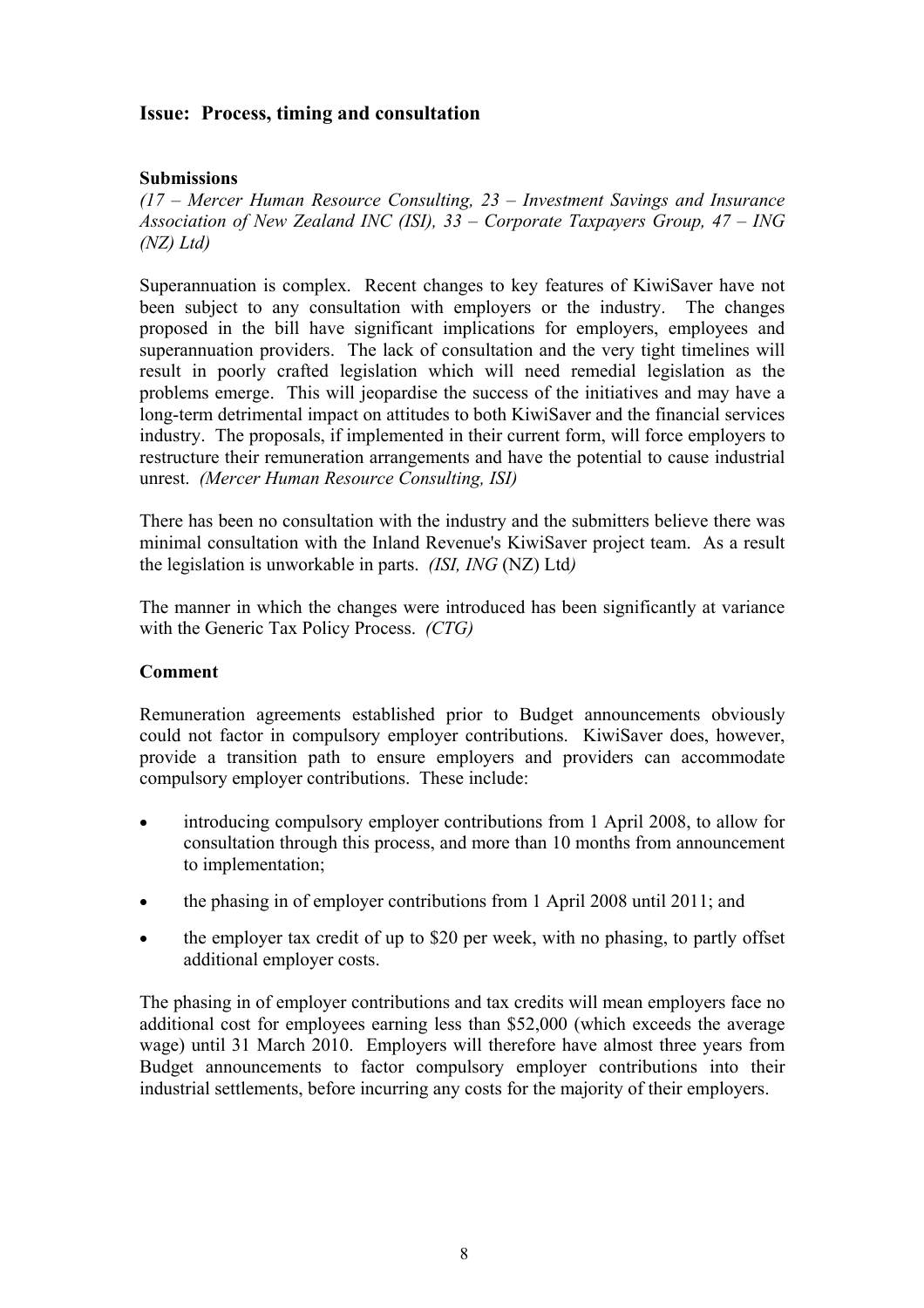In addition, employers who already provide employer contributions to KiwiSaver complying schemes will be able to access employer tax credits of up to \$20 per week from 1 April. This will provide a windfall gain for payments these employers would have already been making. Also, employer contributions to existing superannuation schemes for employees employed before 1 April 2008 will count towards the compulsory employer contributions.

In relation to the submission that the KiwiSaver enhancements were introduced at variance with the Generic Tax Policy Process, the proposals were developed in the context of Budget 2007, and the opportunity to present comments on the KiwiSaver proposals has been allowed through the select committee process.

#### **Recommendation**

That the submissions be declined.

### **Issue: Treasury report,** *A Synopsis of Theory, Evidence and Recent Treasury Analysis on Saving*

#### **Submission**

*(81B – Retirement Policy and Research Centre, The University of Auckland Business School)* 

The Treasury report *A Synopsis of Theory, Evidence and Recent Treasury Analysis on Saving* implies that the radical extensions to KiwiSaver through Budget 2007 cannot, or by not much, change behaviour to increase either total individual or national saving.

The submission argues that:

- The report was written after the government had taken its controversial decision rather than to inform the government decision-making process.
- The report highlights that policy analysis of savings remains difficult because high quality data remains elusive, the effectiveness of possible interventions to lift savings is often not unambiguous, and even interventions that are effective in achieving one objective usually have downsides measured against other objectives.
- The OECD has stopped publishing New Zealand's household saving numbers in its semi-annual Economic Outlook because of an apparent lack of confidence in them.
- The report uses the Reserve Bank data that shows large increases in household wealth but this data excludes the value of businesses, farms, horticultural and forestry investments, and directly held commercial property, which is a recognised shortcoming of that data.
- The report arrives at a disconnected conclusion.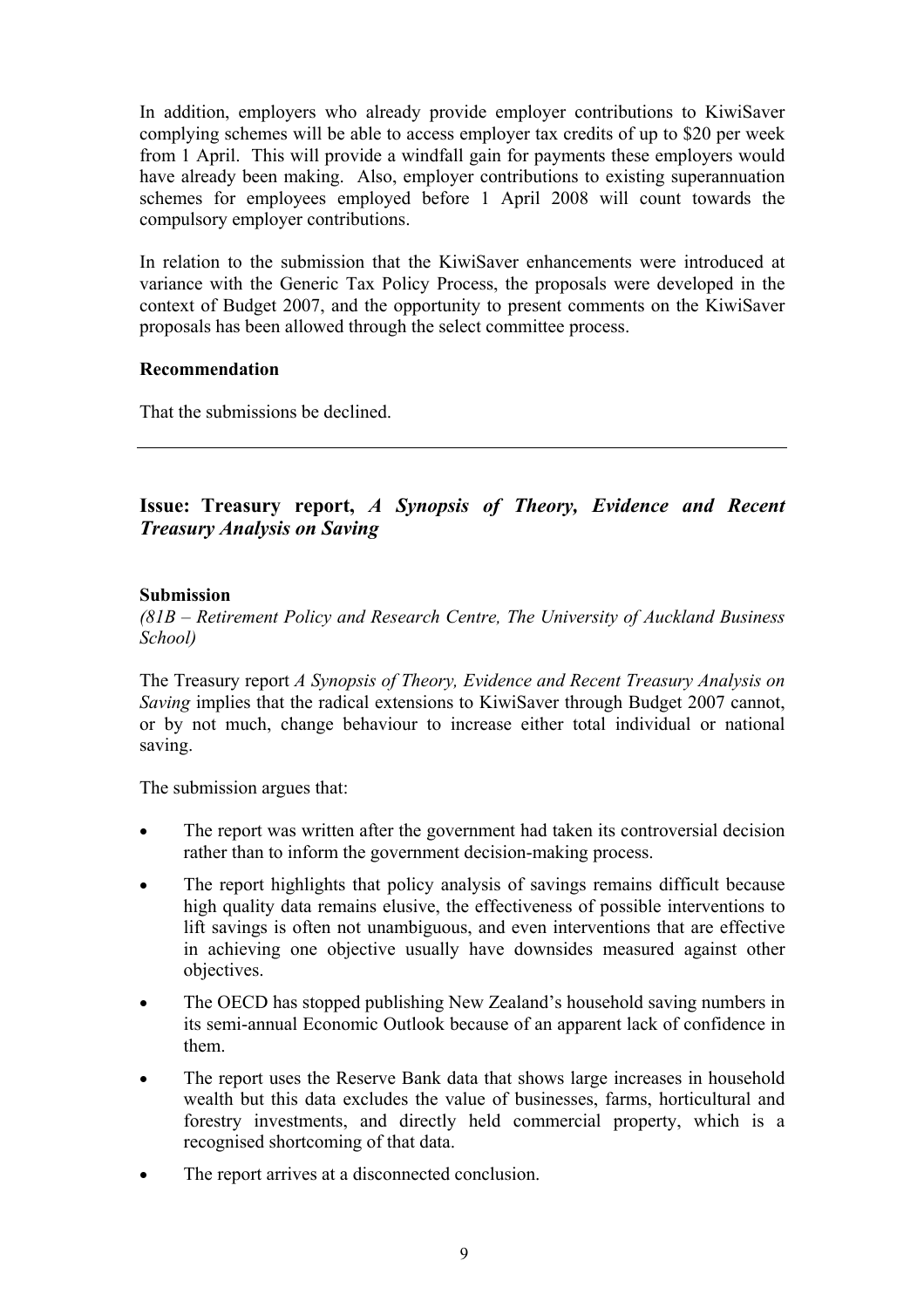The submission considers that:

- Nothing much has changed in the economy or with respect to saving(s) to reach the conclusion that further or stronger pro-saving action is now justified, and that more compelling evidence is needed to support such a large and expensive change in government policy direction.
- There is no clear economic analysis on how KiwiSaver II will address the national saving issues, distributional consequences, or the fate of the universal State pension.

#### **Comment**

Several submissions dispute the policy rationale for the KiwiSaver package and its likely impact. Others support both the policy intent of the enhancements and their contribution to the objectives of encouraging a long-term savings habit and asset accumulation by individuals who are not in a position to enjoy standards of living in retirement similar to those in pre-retirement. Treasury's specific advice on KiwiSaver and its likely impacts is set out in a separate report, *Overview of Enhanced KiwiSaver Package,* which was posted on the Treasury website on 28 June 2007.

#### **Recommendation**

That the submission be noted.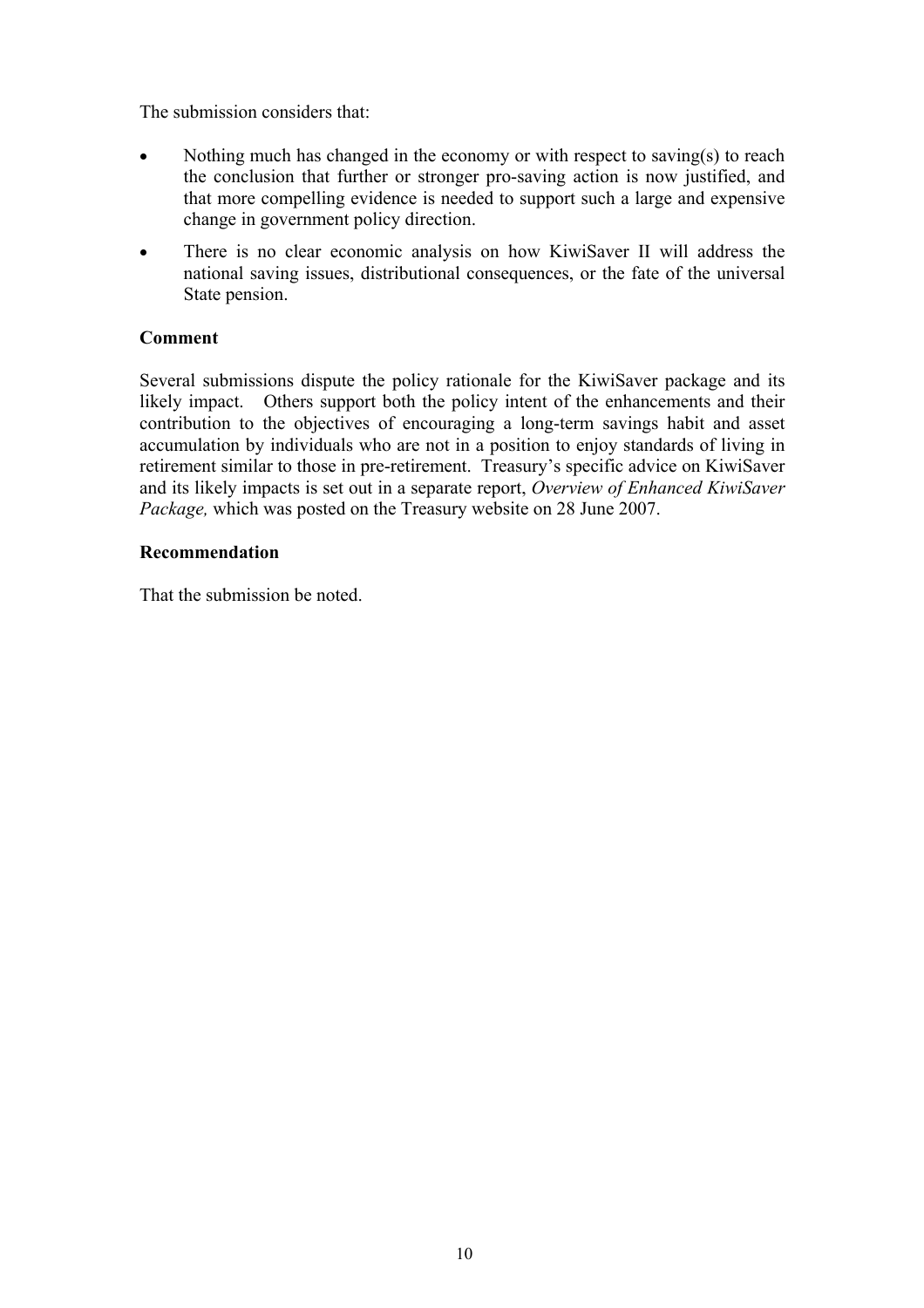#### **Issue: Employers already providing employee superannuation are penalised if contributions are provided in the wrong form**

#### **Submission**

*(8 – Christchurch City Council)* 

Some employers are already providing employees with either a contribution to a superannuation fund or a cashed-up equivalent. These employers are unfairly penalised by only being allowed to count direct superannuation fund contributions as an offset for KiwiSaver compulsory employer contributions.

Employees receiving a contribution that is directed to a superannuation fund are also relatively disadvantaged compared with cashed-up colleagues, as the former group will be able to access additional KiwiSaver compulsory employer contributions.

To address this issue it is suggested that previous superannuation subsidies count against KiwiSaver compulsory employer contributions.

#### **Comment**

Over time, many employees and employers have developed arrangements where some employees have "cashed up" superannuation, while others receive superannuation contributions. It would be difficult, misleading and potentially inequitable to try to "rebalance" the playing field retrospectively by, for example, asking employers to disentangle previous decisions to identify superannuation from other components of remuneration. An individual determination would be required for potentially every employment agreement in New Zealand. Allowing previously cashed-up superannuation payments to count against compulsory employer contributions would also encourage gaming to identify elements of existing remuneration as being a superannuation component. Arbitrary decisions would be required to determine what previous payments count as superannuation components and for what timeframes.

In addition to potential extra costs, submissions neglect to mention that there are also potential extra benefits to employers. Employers making contributions to existing KiwiSaver-compliant schemes may receive a windfall gain from the employer tax credit. Any legislative change would need to address both aspects. Officials consider that this is a matter that is best left to wage bargaining discussions between the employer and the employee.

The costs and complexity of addressing this issue are likely to be excessive and would require equally arbitrary and inequitable decisions.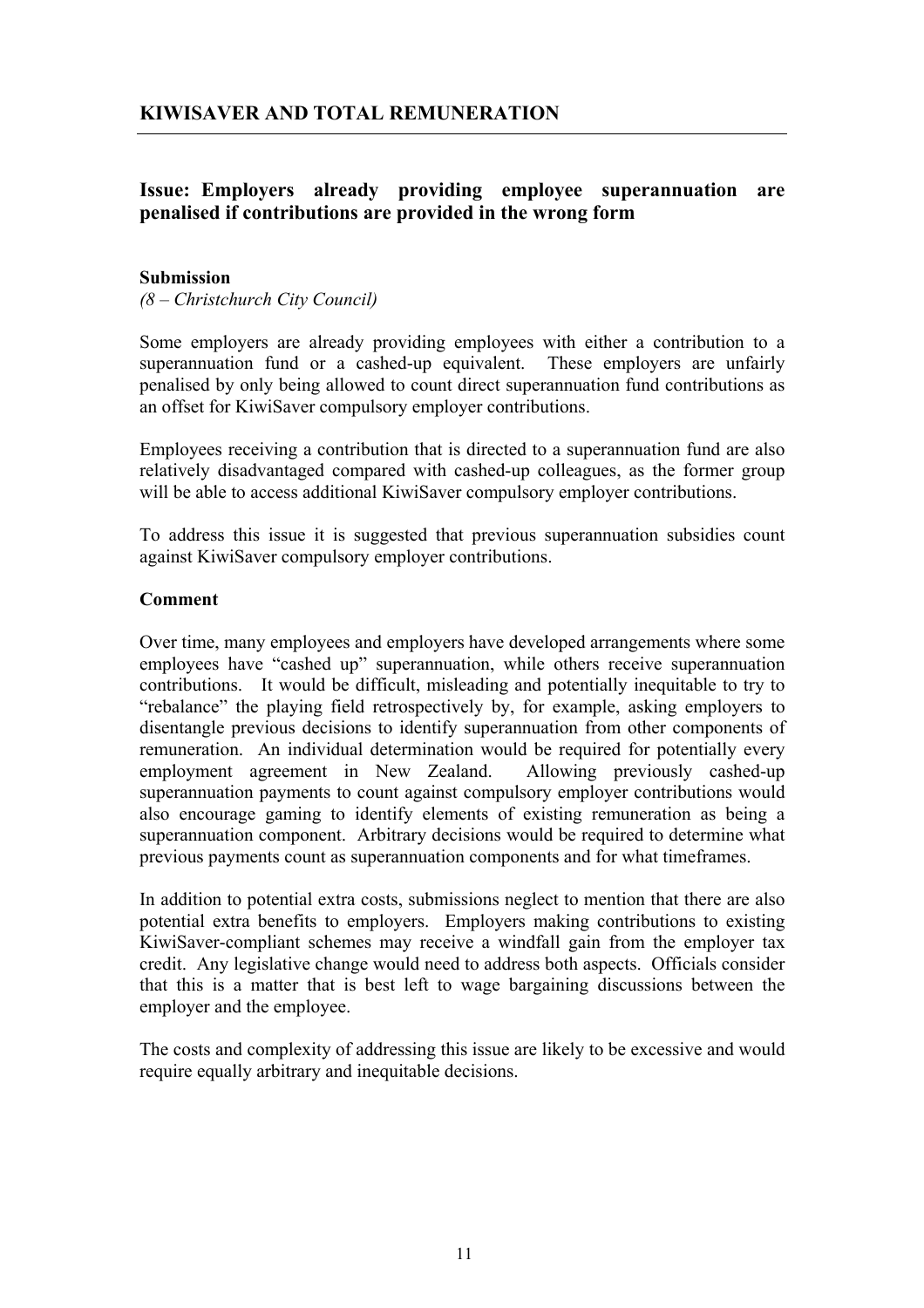Officials note that for an existing employee, depending upon the provisions of his or her employment contract, a switch from a cashed-up subsidy to an employer contribution that meets the "other contributions" criteria in proposed section 101D of the KiwiSaver Act may count towards the compulsory employer contribution.

#### **Recommendation**

That the submission be declined.

#### **Issue: Whether KiwiSaver should form part of total remuneration**

#### **Submissions**

*(12 – Employer & Manufacturers Association (Northern), 26 – Hospitality Association, 30 – NZ Public Service Association, 50 – Eriksens Actuarial, 66 – Business New Zealand, 78 – Council of Trade Unions, 86 – Employer & Manufacturers Association (Central) Incorporated), 96 – New Zealand Nurses Organisation)* 

A clause should be introduced to provide for employer contributions to be recognised as coming from an employee's total employment package, whether or not the employee remains a KiwiSaver member on beginning employment or opting in later. *(Hospitality Association)*

If employer contributions are not treated on a total remuneration basis (meaning that an employee joining KiwiSaver receives a reduction in salary or other benefits), then employers will be uncertain of their total remuneration bill. This will occur if employees later join KiwiSaver, compelling the employer to make unexpected additional compulsory contributions. (This cost would be partly offset by the employer tax credit.) *(Employer & Manufacturers Association (Northern), Business New Zealand, Employer & Manufacturers Association (Central) Incorporated)* 

If employer contributions are treated on a total remuneration basis, then employers would receive a windfall gain from employees joining KiwiSaver. This would occur as the employer would be able to reduce wages to offset compulsory employer contributions and the employer would also receive the employer tax credit. *(NZ Public Service Association, Council of Trade Union, New Zealand Nurses Organisation)*

The employer tax credit should go to the right party. A number of employers are permitting their employees to salary sacrifice in order to fund their "employer" contributions. These salary sacrifice contributions are basically the employee's and the employee should receive the tax credit for it, not the employer. *(Eriksens Actuarial)*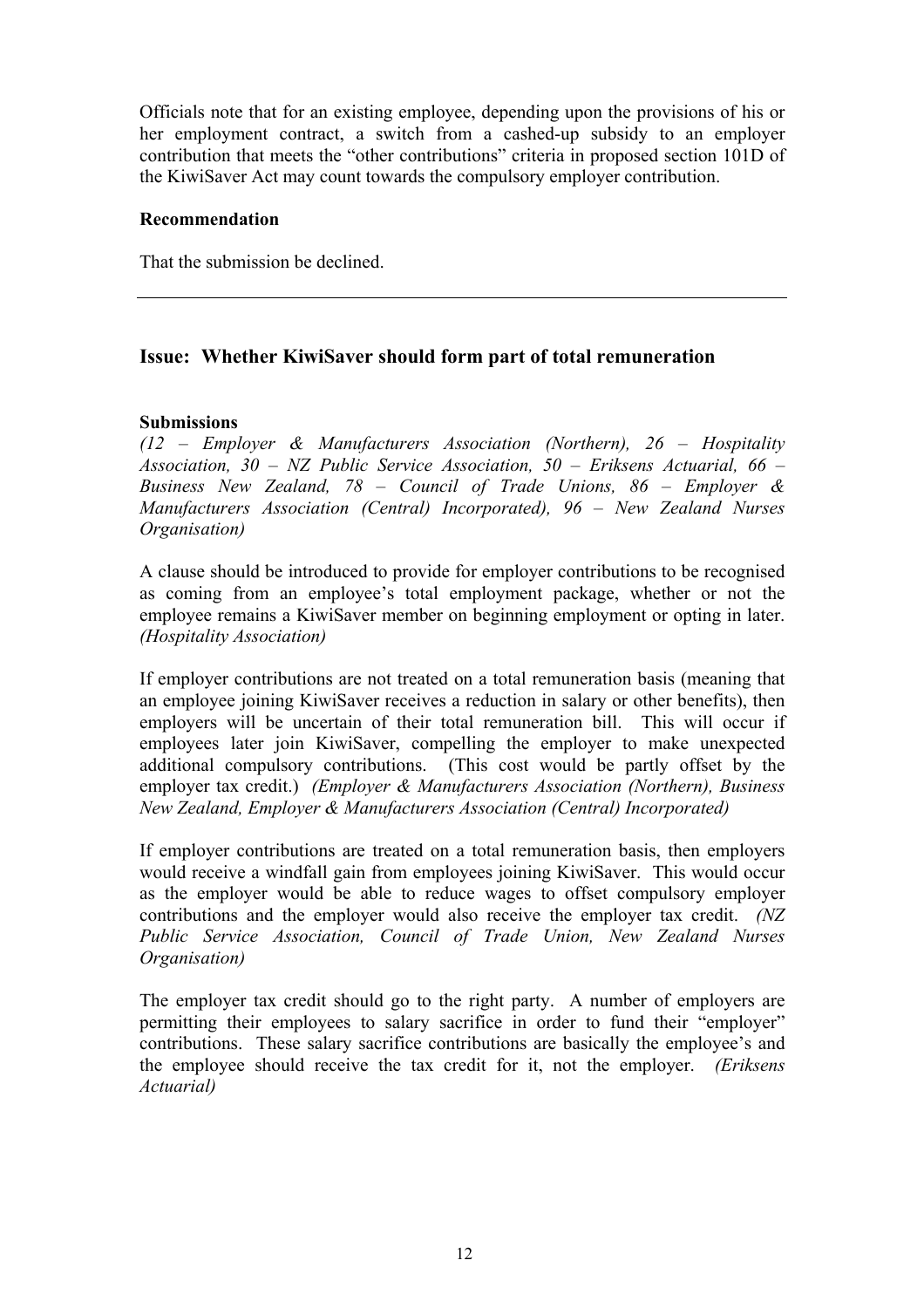#### **Comment**

The bill is deliberately silent on this matter as it is expected that employers and employees will bargain all employee terms and conditions in good faith. This will include negotiations on the appropriate way to include KiwiSaver in the employment relationship.

Employers and employees have, however, raised concerns that, in the absence of government intervention, there may be opportunities for the other party to "game" industrial settlements. In particular, clarification has been sought on:

- the legal standing of existing employment agreements that purport to require employees to fund KiwiSaver compulsory employer contributions through a reduction in employees' gross pay;
- whether employee funding of compulsory employer contributions can legitimately be negotiated into future employment agreements; and
- whether the employer tax credit is available to employers who require employees to fund the compulsory employer contributions through a reduction in gross pay.

Policy to date has been to let employers and employees resolve any issues through negotiations. Ambiguity about the initial treatment of KiwiSaver employer contributions and the future ability to bargain in good faith is now, however, threatening to disrupt the smooth introduction of KiwiSaver.

It is therefore recommended that KiwiSaver legislation clarify the policy preference underlying the funding of KiwiSaver compulsory employer contributions during the phase-in of compulsory contributions. These are:

- Initial KiwiSaver compulsory employer contributions are not intended to decrease current total remuneration for existing or new employees opting into KiwiSaver before compulsory employer provisions come into force. As the employer tax credit removes or reduces the initial cost to employers of compulsory employer contributions, this benefit should be passed on to employees as an "on top of remuneration" payment.
- While initial KiwiSaver compulsory employer contributions are "on top of remuneration", further into the transition period KiwiSaver employer contributions may be offset in part against pay movements. The funding of future compulsory employer contributions is therefore a legitimate matter for mutual agreement between the parties.
- Where employers require employees to fund or part-fund compulsory employer contributions through a bargained agreement, the employer tax credit should be available only to the extent that employers themselves pay or part-pay for the employer contribution. (Without this provision, there would be a windfall gain to employers who have not previously provided for employees' superannuation.)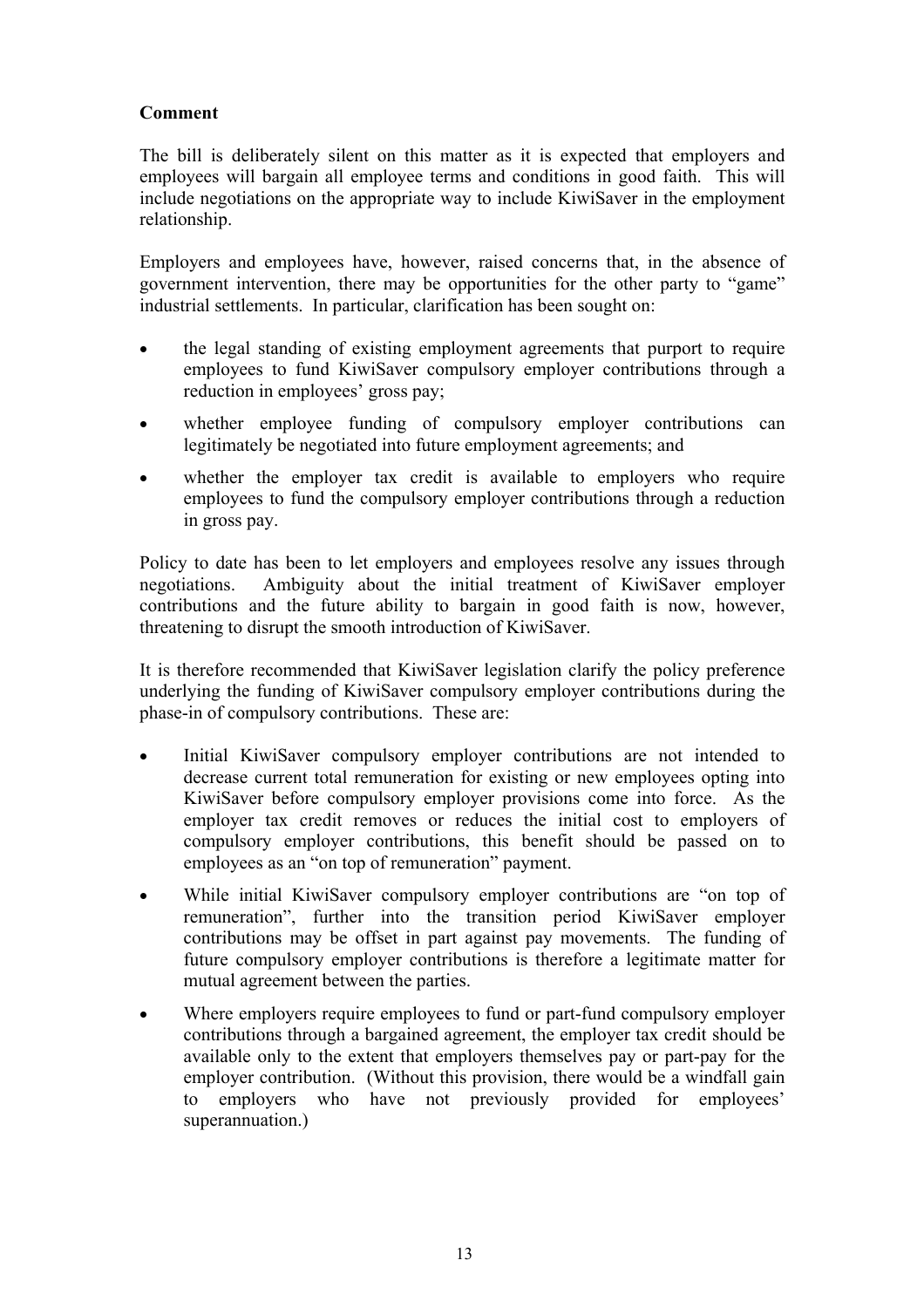To address the issue of any pre-existing agreements that purport to require salary sacrifice, it is recommended that legislation be amended to explicitly void any provisions entered into prior to the availability of full information on KiwiSaver. This is best timed from the date of enactment of legislation in the Taxation (Annual Rates, Business Taxation, KiwiSaver, and Remedial Matters) Bill.

It is recommended that KiwiSaver legislation prescribe immediate transitional arrangements only. Any legislation seeking to achieve industrial relations outcomes risks dragging the government into a central role in individual employment negotiations.

While it is most appropriate to allow parties to come to decisions themselves, the government will monitor any instances of discrimination arising from KiwiSaver membership and take whatever action is deemed appropriate where discrimination on the basis of KiwiSaver membership is identified as a problem.

#### **Recommendation**

That the concerns raised by the submissions be addressed by amending KiwiSaver legislation to provide that:

- any employment agreement provisions entered into before the date of enactment of legislation contained in the Taxation (Annual Rates, Business Taxation, KiwiSaver, and Remedial Matters) Bill that bind employees to fund KiwiSaver compulsory employer contributions (or arrangements with the same effect) are null and void;
- initially, KiwiSaver compulsory employer contributions will be in addition to current remuneration;
- further into the transition period, KiwiSaver compulsory employer contributions may be offset in part against pay movements (that is, the funding of contributions is therefore a legitimate matter for mutual agreement between the parties of the parties); and
- where employers require employees to fund or part-fund compulsory employer contributions through a bargained agreement, the employer tax credit should be available only to the extent that employers themselves pay or part-pay for the employer contribution.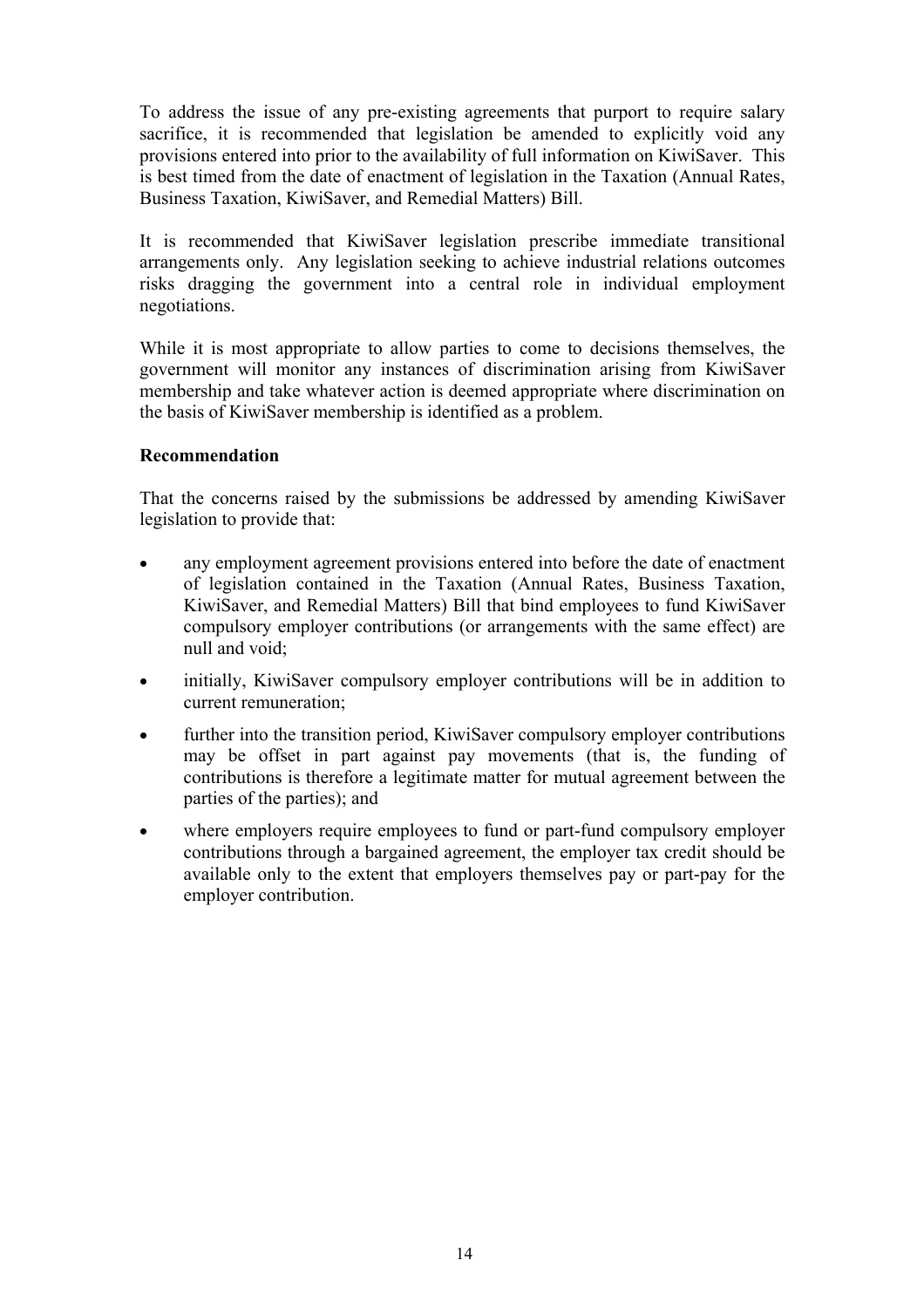#### **Issue: Scope of salary and wages definition**

#### **Submissions**

*(3 – Tonkin & Taylor, 74 – Deloitte, 78 – Council of Trade Unions, 86 – Employers and Manufacturers Association (Central) Incorporated, 91 – New Zealand Institute of Chartered Accountants, 94 – ABN-AMRO, 96 – New Zealand Nurses Organisation)* 

Submissions raised the following issues in regards to payments included in the "salary and wages" definition for the purposes of calculating contributions to KiwiSaver.

- Consideration needs to be given as to whether the definition of "salary and wages" for the purposes of the compulsory employer contribution should exclude unexpected one-off payments. *(New Zealand Institute of Chartered Accountants)*
- Consideration should be given to allowing employees that receive bonus payments to choose whether extra pay over and above the capped amount are taken into account in calculating the employee's KiwiSaver deduction. *(Deloitte, ABN-AMRO)*
- Contributions should not be deducted from redundancy pay as that is a compensatory payment. *(New Zealand Council of Trade Unions, New Zealand Nurses Organisation)*
- Benefits should be removed from the scope of "gross salary and/or wages" under the KiwiSaver Act and there would be more clarity if it instead referred to "base salary and/or wages and commission earnings". *(Employers and Manufacturers Association (Central) Incorporated)*

Other issues raised regarding the use of gross salary and wages as the KiwiSaver definition include:

- Having 4% calculated on all pay including bonus amounts may be a barrier to some employees electing into KiwiSaver or may force employees into a contributions holiday when they become eligible for bonus schemes. *(Deloitte, ABN-AMRO)*
- The terms of KiwiSaver should be altered so that contributions are made only as a percentage of base salary, therefore giving both the employer and employee a clear understanding of what savings level they are actually committing to. *(Tonkin & Taylor)*
- The salary that is used to calculate the employer's contribution should be capped at a reasonable level. *(Tonkin & Taylor, Deloitte, ABN-AMRO)*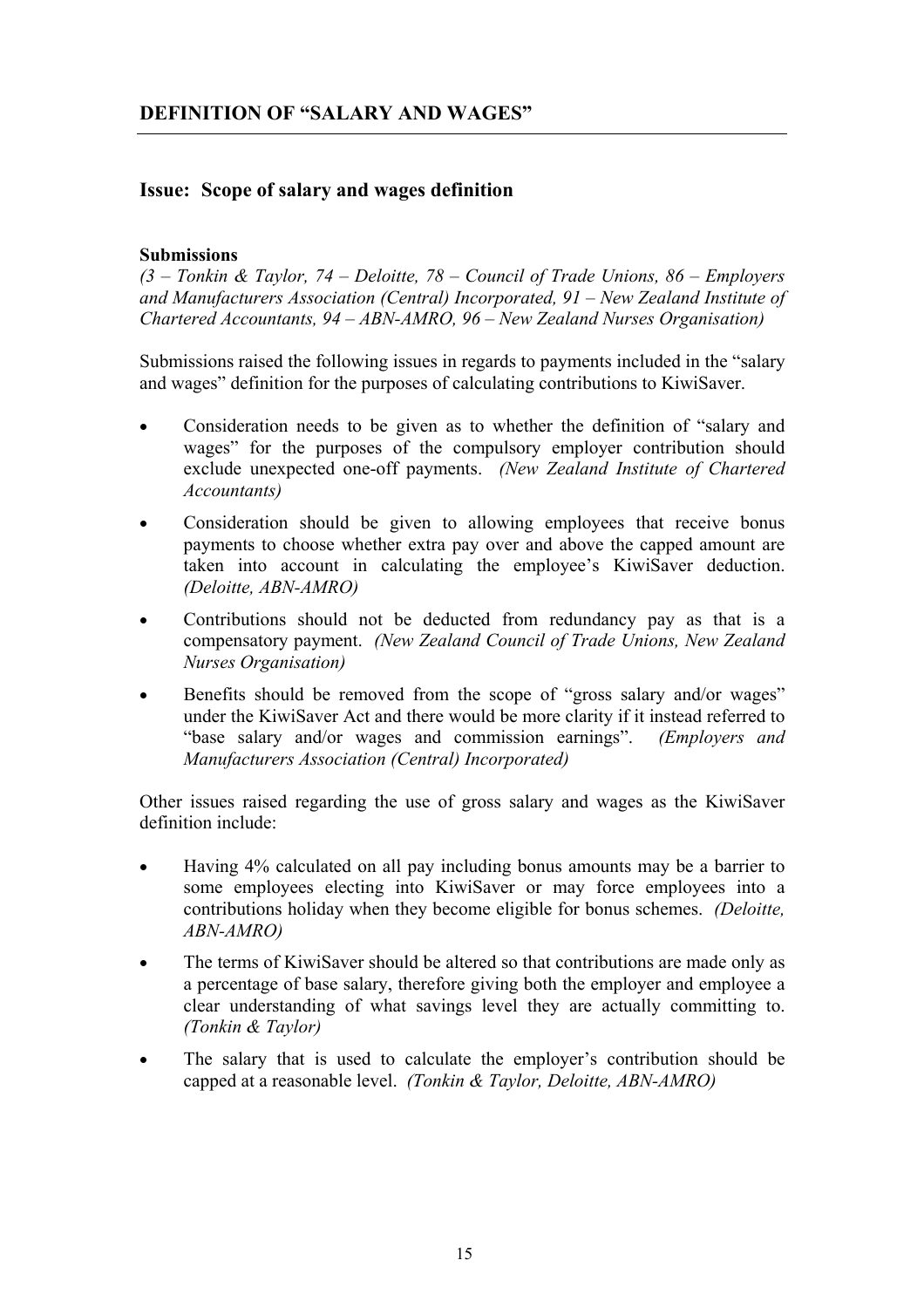#### **Comment**

As KiwiSaver utilises the PAYE collection mechanism, the definition of salary and wages used in the KiwiSaver Act is based on the definition in the Income Tax Act 2004. The definition of salary and wages for KiwiSaver was devised to integrate with existing payroll systems so as to reduce compliance costs to employers and therefore uses a definition based on gross salary and wages as opposed to gross base earnings. The definition includes almost all income from employment, including sources such as overtime and bonuses. It does not include fringe benefits subject to fringe benefit tax.

For simplicity and to limit compliance costs to employers, the definition of salary and wages used to calculate the employer contribution should be the same as that used to calculate the member contribution.

However, officials agree that the inclusion of certain payments may have an impact on the affordability of KiwiSaver, from both employees' and employers' perspectives.

Officials have reconsidered the types of payments included in the definition and agree that redundancy payments should be excluded from the KiwiSaver definition of salary and wages. However, we do not consider that bonus payments and other one-off payments should be excluded. The basis of excluding redundancy payments is that they are infrequent in nature and less likely to be open to abuse – that is, they are not likely to be used for the main purpose of limiting KiwiSaver contributions. We also consider that those being made redundant are less likely to be able to afford to forgo a percentage of their redundancy payment so as to contribute to KiwiSaver. Also, excluding payments made irregularly is less likely to impose significant compliance costs on employers. We note that after the first year, the contribution holiday mechanism can be used to prevent contributions being made from such payments if the employer is willing to accept a contribution holiday for a pay period.

Officials also consider that the value of accommodation benefits and taxable allowances received for accommodation and the cost of living overseas should be excluded from the KiwiSaver definition of salary and wages as they are likely to have a significant impact on affordability for both employers and employees.

Employer contributions are capped at 4% of an employee's gross salary or wages and are dependant on the employees themselves also contributing at least the same amount. Officials do not consider that there should be an income threshold (cap) to limit contributions as this presumes that the government knows what an adequate level of retirement savings is, and that all people need the same amount of employer contributions to reach an adequate level of saving for retirement.

#### **Recommendation**

That the submission that employees be given the choice of whether bonus payments and extra amounts are to be included in the calculation of employees' KiwiSaver deduction be declined.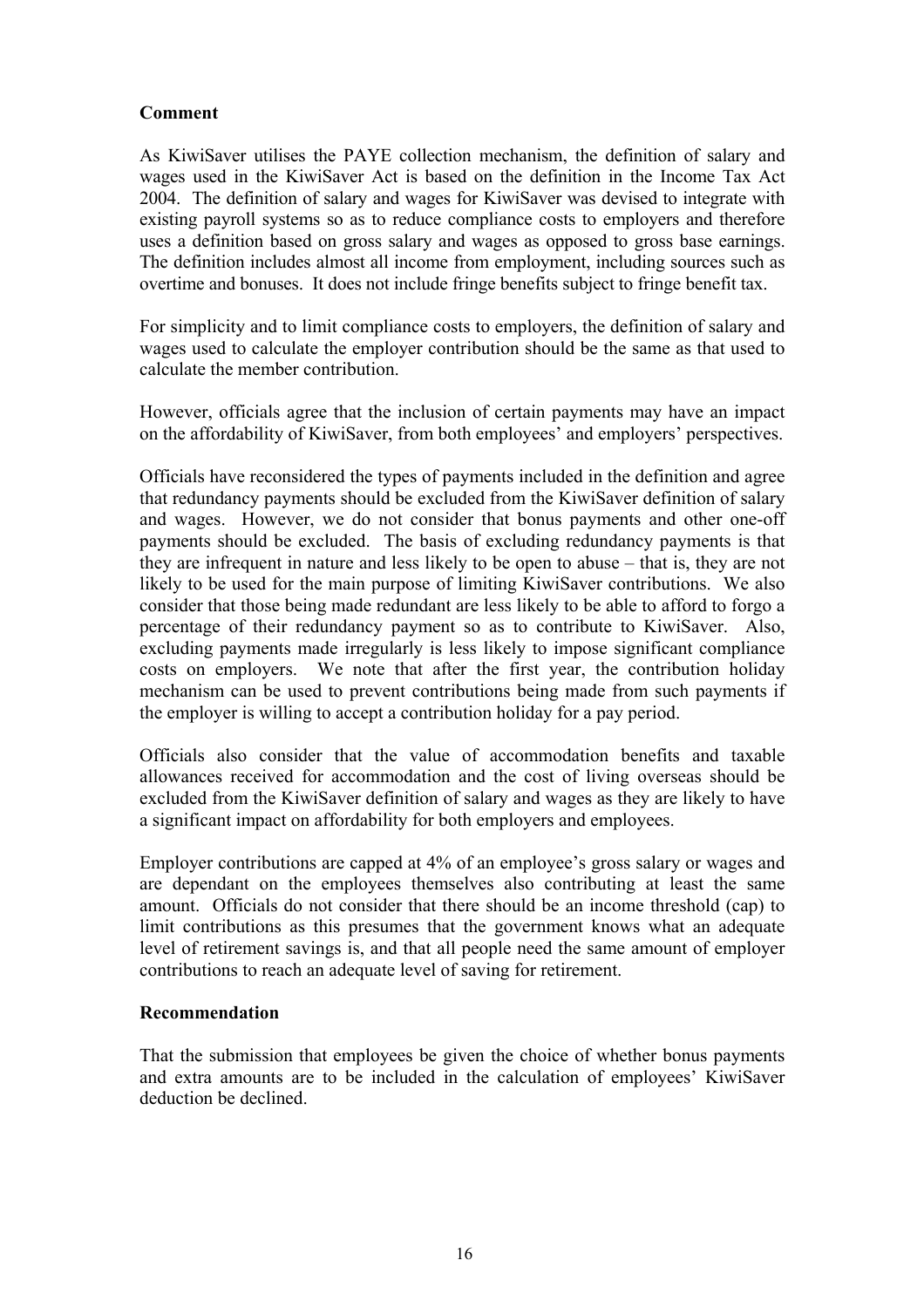That the value of accommodation benefits and taxable allowances received for accommodation and the cost of living overseas be excluded from the definition of salary or wages for KiwiSaver purposes.

That the submission that unexpected one-off payments be excluded from the definition of "salary and wages" for the purposes of the compulsory employer contribution be declined.

That the submission that contributions not be deducted from redundancy payments be accepted.

That the submission that the salary that is used to calculate the employer's contribution should be capped at a reasonable level be declined.

#### **Issue: Definition of "salary and wages" applicable to complying superannuation funds**

#### **Submissions**

*(3 – Tonkin & Taylor, 17 – Mercer Human Resource Consulting, 28 – ANZ National, 45 – Chapman Tripp, 70 – Simpson Grierson, 74 – Deloitte, 87 – ASFONZ, 92 – Airways Corporation, 94 – ABN-AMRO)* 

Submissions raised the following issues with respect to the definition of salary and wages used by complying superannuation funds for the purposes of calculating contributions:

- Amendment should be made so that the contribution rate minima for complying superannuation funds remain specified by reference to gross base earnings. *(Mercer Human Resource Consulting, Simpson Grierson)*
- Existing registered superannuation schemes as at 17 May 2007 should be allowed to retain their existing salary definitions for a period of, say, 10 years before gross salary must be used. *(Mercer Human Resource Consulting)*
- For complying superannuation funds, employers should be allowed to elect to use gross base salary or wages if their existing schemes currently use that approach. *(ANZ National)*
- Clause  $144(2)(b)$  of the bill, in respect of the contribution rate for complying superannuation funds being "gross salary and wages", creates a level of complexity that is confusing for employees, and costly for employers, and will ultimately discourage members from locking-in funds to age 65*. (ANZ National)*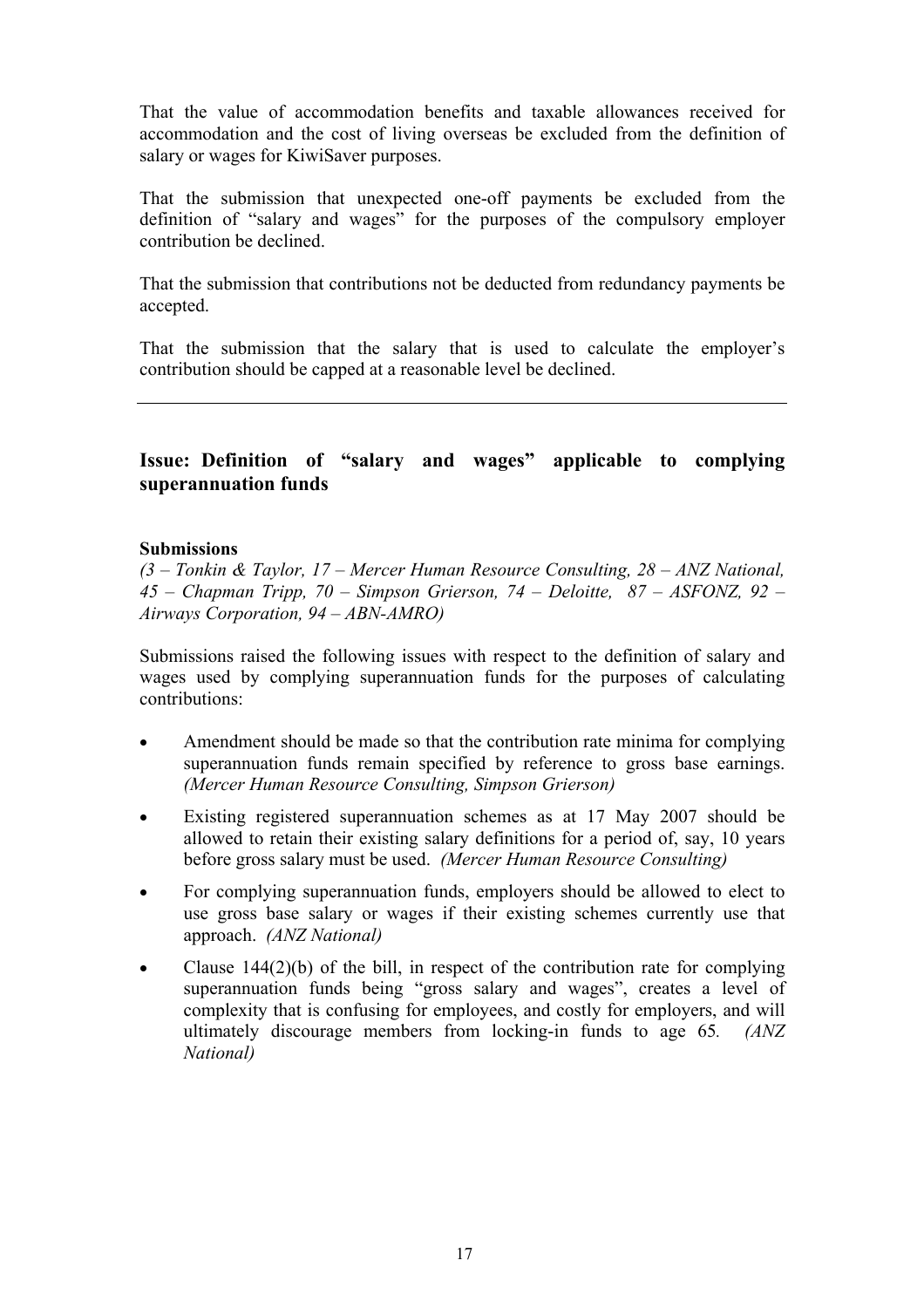- By introducing the wider total gross salary and wages multiplier for contributions to complying funds from 1 April 2008, existing schemes will be required to use two multipliers: the wider gross salary for the lock-in section (including bonuses, overtime, allowances, etc); and gross base salary multiplier for the conventional non-complying section. *(ANZ National)*
- A "grandfathering" arrangement should be introduced that would allow schemes (as a trade-off for attracting fewer government subsidies) to continue using salary or wage definitions that are at least equal to "gross base". *(Chapman Tripp, Airways Corporation)*
- Not introducing grandfathering:
	- will create significant administrative, member communication and remuneration design challenges; and
	- forced non-alignment with existing scheme definitions will (for many) terminally prejudice complying superannuation fund status. *(Chapman Tripp)*
- Existing salary or wage definitions that are at least equal to "gross base" should be recognised. *(ASFONZ)*
- A discretion should be vested in the Government Actuary to approve salary or wage definitions used for complying fund rules purposes where he is satisfied that the definition employed is genuinely required to align deductions made, and not a device to circumvent more onerous KiwiSaver obligations. *(ASFONZ)*

#### **Comment**

At present, the complying fund rules in the Income Tax Act 2004 require total minimum contributions to be deducted at 4% of annual gross base salary or wages. This allows contributions to be based on the definitions already in place for these existing superannuation schemes such as gross base salary.

A change to the definition of salary and wages (from gross base salary and wages to gross salary and wages) will cause additional administrative and compliance costs for complying superannuation funds and may mean existing schemes are less likely to establish complying funds. There is also a risk that existing schemes may wind up and that savings may be leaked.

#### **Recommendation**

That the submission that complying superannuation schemes be able to continue to use the gross base salary definition for the purpose of calculating the employee deductions and matching employer contributions be accepted.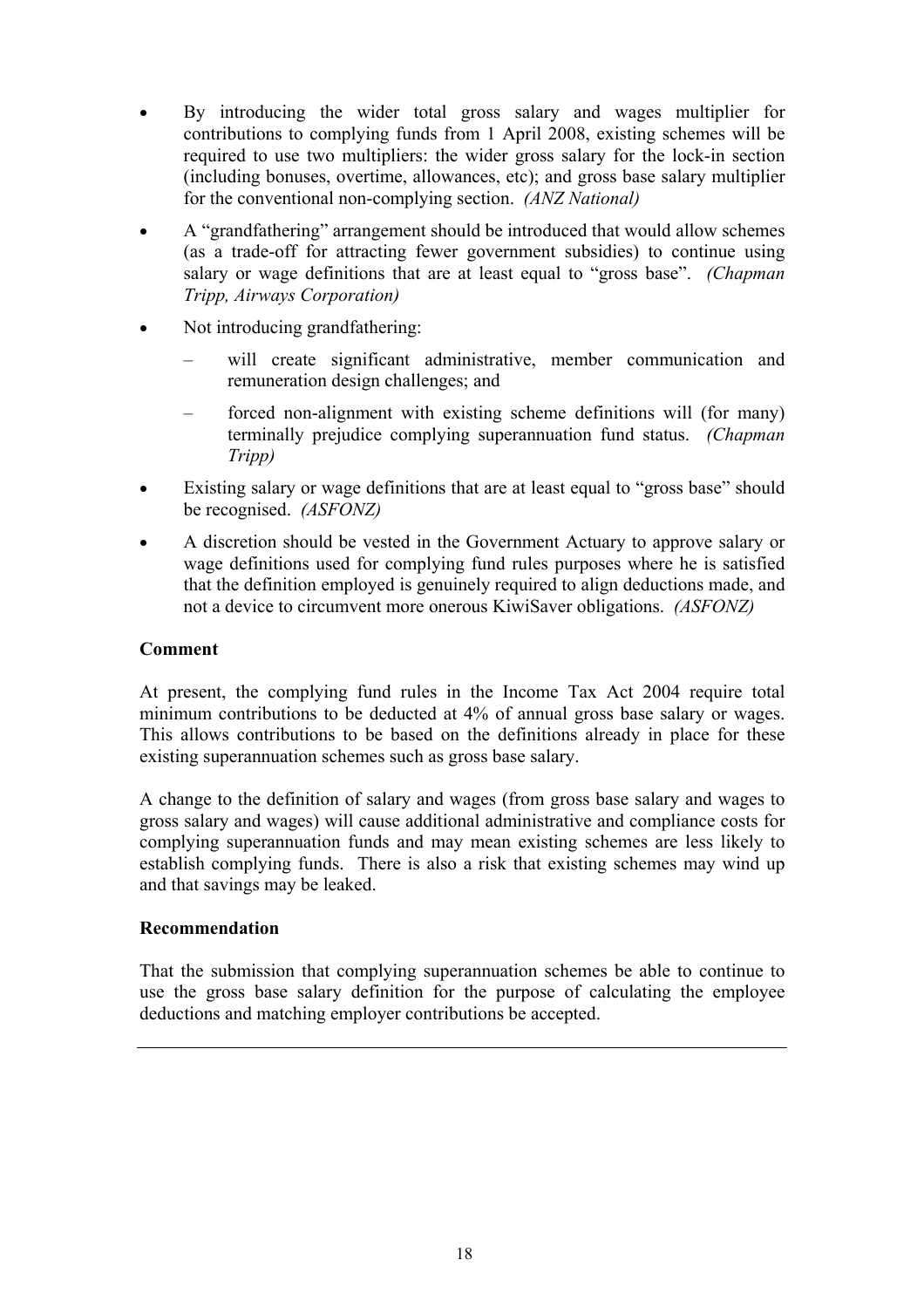#### **Issue: Shareholder-employees**

#### **Submission**

*(91 – New Zealand Institute of Chartered Accountants)* 

An amendment is required to allow those shareholder-employees in a close company who have opted for non-source deduction from their salary to be eligible for KiwiSaver, the member tax credit and the employer compulsory contribution.

#### **Comment**

Shareholder-employees have the option of joining and contributing to KiwiSaver either as an employee through the PAYE system contributing at 4% or 8%, or as a self-employed person (non-employee) by contracting directly with a provider. Shareholder-employees participating in KiwiSaver as employees will receive the compulsory employer contribution (and their employer the accompanying employer tax credit) whereas shareholder-employees participating as self-employed will not. Shareholder-employees who contribute outside the PAYE system will be entitled to the member tax credit (to the extent to which they contribute), as this is not limited to those making contributions from salary or wages. Allowing shareholder-employees who do not contribute from salary and wages that are not subject to PAYE to be eligible for the compulsory employer contribution would create significant administration costs, and would prompt calls for the compulsory employer contribution and employer tax credit to be extended to other self-employed persons.

#### **Recommendation**

That the submission be declined.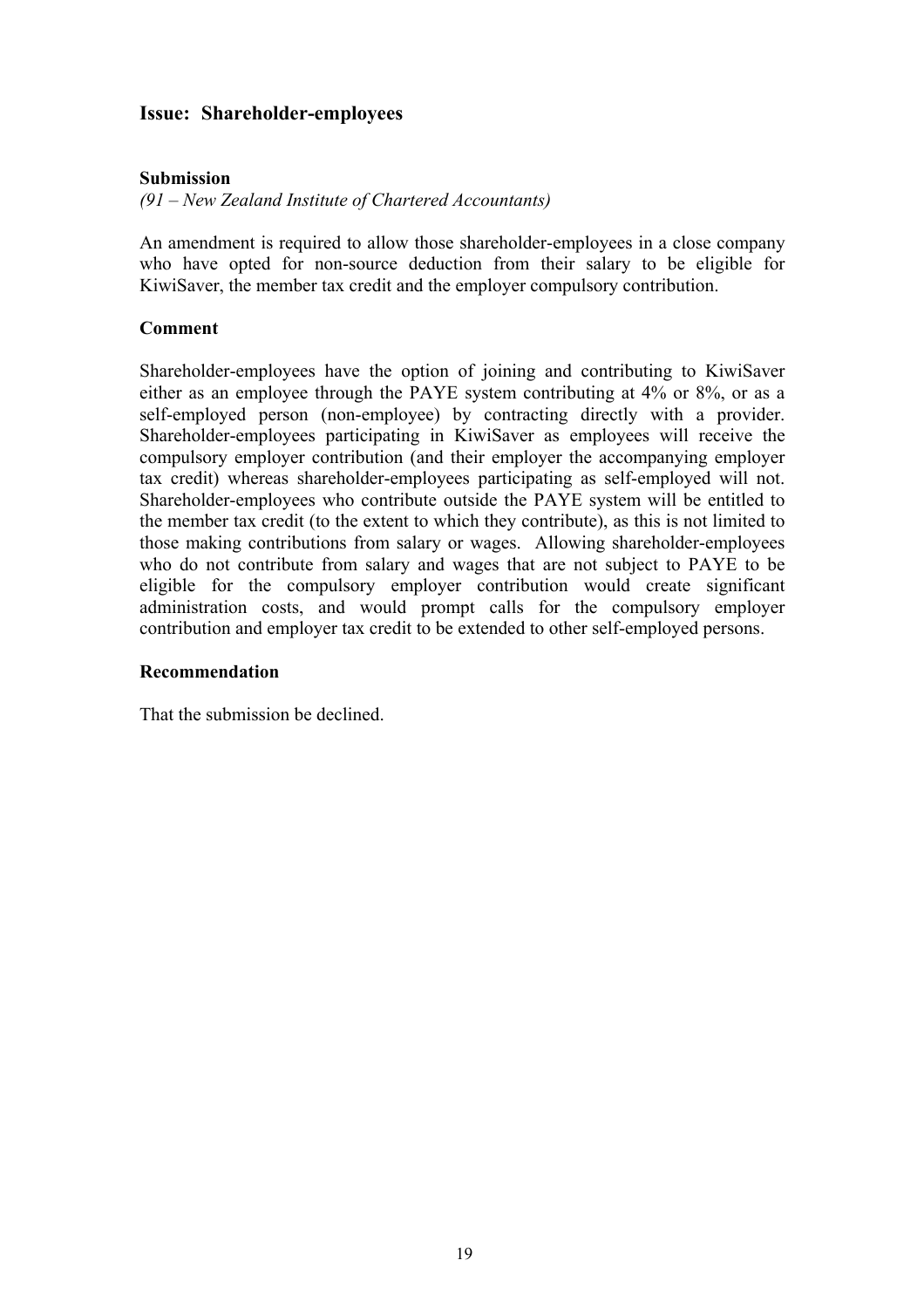#### **Issue: Employer contributions aspect of the bill should not proceed**

#### **Submission**

*(26 – Hospitality Association, 66 – Business New Zealand)* 

The provision for employers to make any type of compulsory contribution to employee KiwiSaver accounts should not proceed.

#### **Comment**

Employees and employers alike have a stake in lifting the saving performance of New Zealand. Increased savings helps employees enjoy a higher standard of living in retirement and also increases the supply of domestic savings that can be invested in New Zealand businesses, helping local businesses grow.

The compulsory employer contribution is being phased in over time (1% of an employee's salary and wages from 1 April 2008, rising to 4% by 1 April 2011) to help ease the transition. Employers will be reimbursed for KiwiSaver contributions with a matching tax credit up to a maximum of \$20 per week per employee. Employers may incur some compliance costs but these have been minimised by integrating KiwiSaver into the PAYE system. The employer tax credit will be paid through the PAYE system by offsetting the credit against the employer's contribution and other PAYE liabilities, which will minimise cash flow issues. Contributions will also be exempt from Specified Superannuation Contribution Withholding Tax (SSCWT) up to a cap. The tax credits and the SSCWT exemption mean that employers can provide a larger benefit to staff through KiwiSaver contributions than through other remuneration, at the same cost to the employer.

KiwiSaver gives all employers (in particular, smaller employers) access to a sophisticated and efficient superannuation scheme at low cost. KiwiSaver schemes are likely to be comparable to those currently offered by the largest employers and are something that smaller employers are not able to set up or offer themselves.

#### **Recommendation**

That the submissions be declined.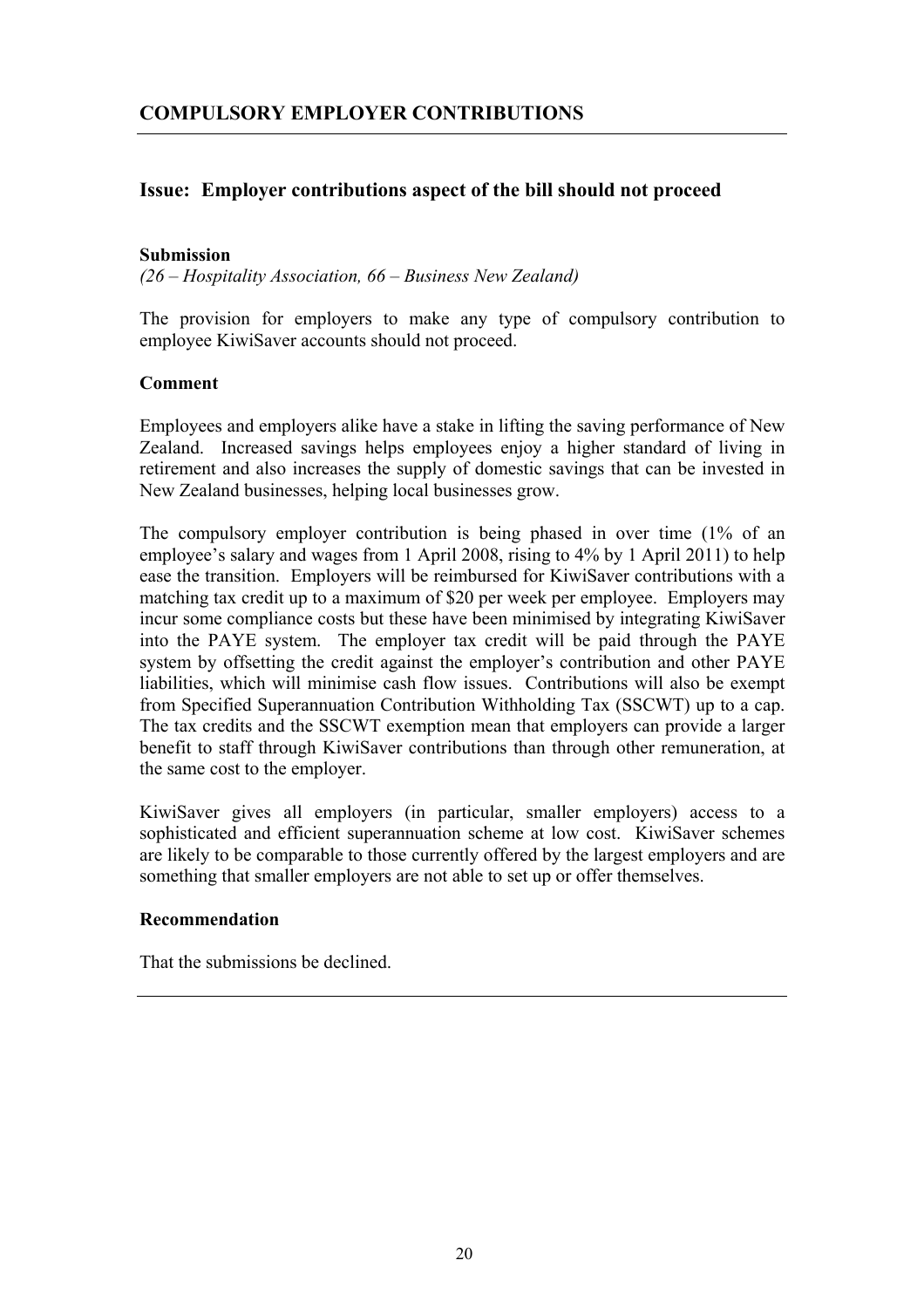#### **Issue: Employer contributions to existing and KiwiSaver schemes**

#### **Submissions**

*(21 – MCK Metals Pacific, 26 – Hospitality Association of New Zealand, 35 – AW Fraser Ltd, 53 – BP, 66 – Business New Zealand, 70 – Simpson Grierson)* 

If existing schemes do not become KiwiSaver schemes, companies will be faced with a double-up in superannuation contributions – potentially having to contribute up to 14% by way of contribution to both the existing and KiwiSaver schemes. *(MCK Metals Pacific, AW Fraser Ltd)*

Employers should be given an opportunity to assess the implications of compulsory employer contributions for their current superannuation arrangements before they are required to contribute to multiple schemes. *(BP, Simpson Grierson)*

The provision to ensure total employer contributions for all employer's work-based superannuation schemes are not required to total more than 4% of an employee's gross earnings should proceed. *(Hospitality Association of New Zealand, Business New Zealand)* 

#### **Comment**

Employers will not be required to contribute to both the existing scheme that they have offered to employees and to KiwiSaver schemes for those same employees. Proposed section 101D of the KiwiSaver Act provides that employer contributions to an existing registered superannuation scheme will count towards the employer compulsory contribution rate if:

- the employer provides access to a registered superannuation scheme on 17 May 2007;
- the employer contributions are for employees who are members of that scheme before 1 April or, in the case of existing employees (employed before 1 April 2008), the employment contract provides access to that scheme; and
- the employee is employed before 1 April 2008.

The bill, as introduced, requires that the contributions that count towards the compulsory employer contribution must vest immediately in the employee.

These transitional rules have been implemented to mitigate the effects on employers if they were required to contribute 4% of the employee's salary or wages to KiwiSaver in addition to contributing to an existing superannuation scheme.

The current transitional provision of allowing existing contributions to count in respect of employees who begin employment before 1 April 2008 allows employers time to asses the implications of compulsory employer contributions on their existing scheme in respect of new employees after 1 April 2008.

#### **Recommendation**

That the submissions be noted.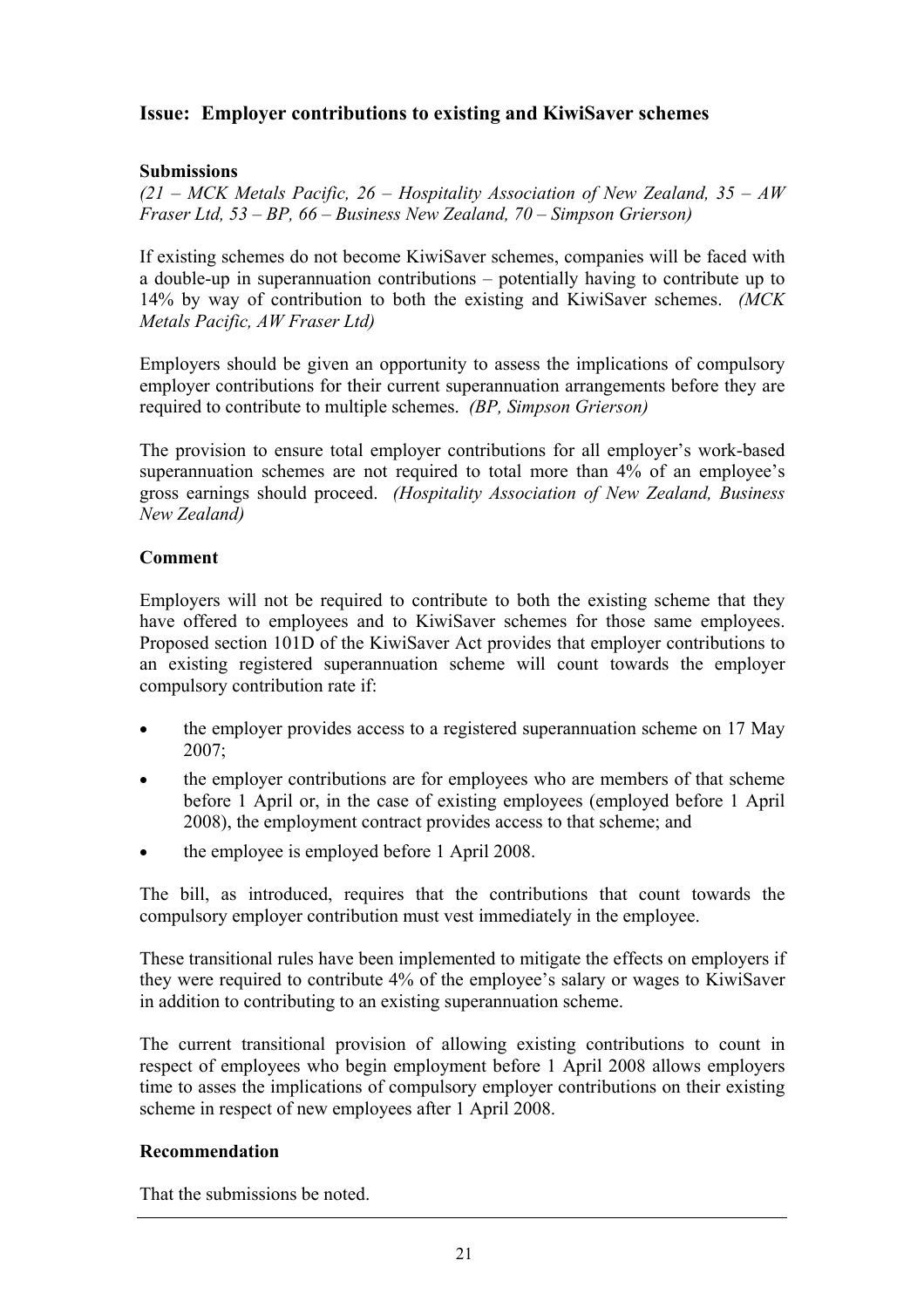#### **Issue: Scope and impact of provision concerning employer contributions to existing superannuation schemes**

#### **Submissions**

*(11 – Water Industry Superannuation Fund, 17 – Mercer Human Resource Consulting, 23 – Investment Savings & Insurance Association of New Zealand Incorporated, 45 – Chapman Tripp, 47 – ING (NZ) Limited, 53 – BP, 61 – KPMG, 70 – Simpson Grierson, 71 – PricewaterhouseCoopers, 85 – Minter Ellison Rudd Watts, 87 – ASFONZ, 91 – New Zealand Institute of Chartered Accountants, 95 – New Zealand Law Society, 98 – DLA Phillips Fox)* 

A drafting error in the proposed section  $101D(1)(c)(ii)$  defeats the policy by restricting the grandparenting to individual employees who were already offered access to the relevant scheme on 17 May 2007. This disqualifies contributions made in respect of:

- persons first employed between Budget day 2007 and 31 March 2008; and
- persons who were already employed on 17 May 2007, but had not yet been offered access to the relevant scheme (or were not yet receiving employer contributions) on that day. *(Chapman Tripp)*

The section should be amended to include employees employed after 1 April 2008 but on terms agreed prior to 1 April 2008. *(BP, Simpson Grierson)*

Employer contributions to existing schemes should continue to apply to employees employed after 1 April 2008. The section should be amended so that employer contributions to an existing registered superannuation scheme can count towards the employer compulsory contribution for employees who commence work between 17 May 2007 and 1 April 2008. *(KPMG, New Zealand Institute of Chartered Accountants)*

The restrictions on when the employee began employment and when the agreement was reached should be removed and the requirement should simply be that the registered scheme was in existence as at 17 May 2007. *(Mercer Human Resource Consulting)*

Amend section  $101D(c)(ii)$  by adding the following on the end (after 17 May 2007) "and access to this registered superannuation scheme for employees who commence employment in the period 18 May 2007 to 31 March 2008 (inclusive)". *(Investment Savings & Insurance Association of New Zealand Incorporated, ING (NZ) Limited)*

Section  $101D(2)(c)(ii)$  should be amended to require that the employer provides access to a registered superannuation scheme for its employees generally instead of to a particular employee who is employed before 1 April 2008. *(BP, Simpson Grierson)*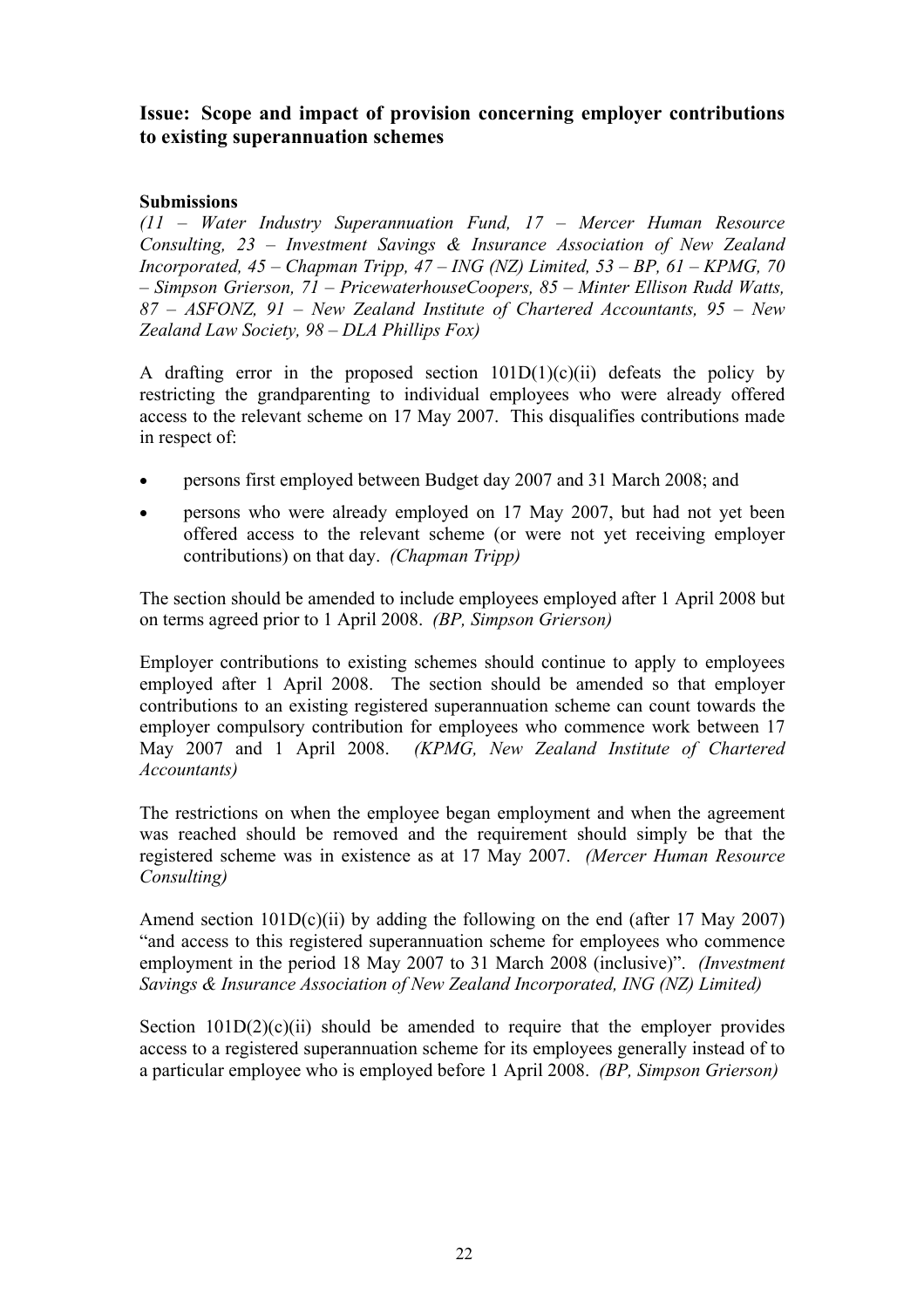"Other contributions" would exclude contributions made by an employer on behalf of all employees employed after 17 May 2007 and before 1 April 2008 from counting towards the compulsory matching employer contributions. The definition of "other contributions" should be amended to include specified superannuation contributions to a registered superannuation scheme that existed as at 17 May 2007 in relation to employees employed by the employer before 1 April 2008. *(PricewaterhouseCoopers)*

The definition should include any employer superannuation scheme contribution irrespective of whether the employee was employed to 1 April 2008. *(Minter Ellison Rudd Watts)*

The "other contributions" offset in the proposed 101D causes difficulty for employers who have a scheme that is compulsory for employees. Fully vested employer contributions should be included in the definition of "other contributions" in respect of employees whether they are employed before 1 April 2008 or after 1 April 2008 in circumstances where the contribution arrangement has been agreed to by the employer before 1 April 2008. *(DLA Phillips Fox)* 

Alternatively, it is suggested that an implied provision be added to the KiwiSaver Act whereby compulsory employer contributions that must be paid by the employer to a KiwiSaver scheme can be set off against the contributions the employer makes to a specified superannuation contribution to a superannuation scheme. This will avoid the need for costly deed amendments. *(DLA Phillips Fox)*

The definition of "other contributions" is likely to have the practical effect of forcing employers to close existing registered superannuation schemes in respect of new employees after 1 April 2008. *(Mercer Human Resource Consulting)*

The "other contributions" offset allowed against the compulsory employer contribution at the proposed section 101D(2) of the KiwiSaver Act is problematic and unduly limited in its scope. *(ASFONZ)*

The "other contributions" offset will result in inconsistencies in the treatment of new and current employees. *(Waterfront Industry Superannuation Fund)* 

The definition should be expanded to accommodate employees employed after 1 April 2008, but on terms determined prior to 1 April 2008 or on terms determined prior to the bill coming into effect. *(ASFONZ)*

Section  $101D(2)(c)(ii)$  should be amended to confirm that an employer is able to benefit from the ability to off-set if it was providing its employees in general with access to superannuation arrangements as at 17 May 2007. *(ASFONZ)*

Greater flexibility should be introduced to section  $101D(2)(c)(iii)$  to recognise superannuation contributions made by the employer pursuant to any arrangement agreed by the employer prior to 1 April 2008. *(ASFONZ)*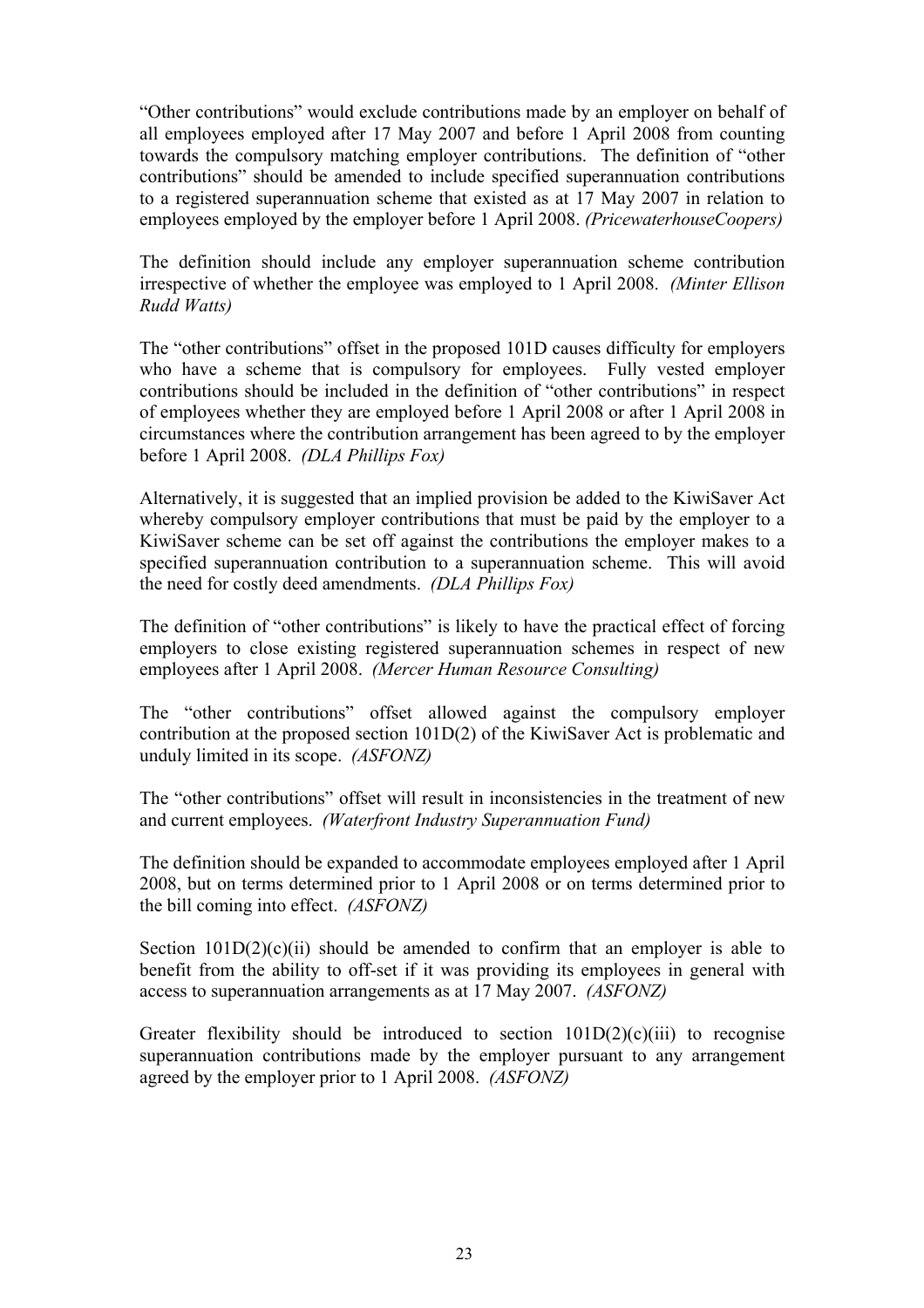#### **Comment**

The policy intention of the rules allowing employer contribution to existing superannuation schemes to count towards the compulsory employer contribution was to:

- mitigate against the risk that existing schemes may wind up if employers were required to contribute twice; and
- apply to those employees that were employed before 1 April 2008, and who received an employer contribution or whose employment contract provided access to the scheme.

This protected existing arrangements before the proposed application of the compulsory employer contribution. In respect of new employees from 1 April 2008, employers would be able to change their superannuation offer to take into account compulsory employer contributions to KiwiSaver.

Officials agree with the submissions that the current rules do not apply to employees that began employment during the period 18 May 2007 to 31 March 2008. This was not the intention.

The theme of these submissions is that the carve-out in respect of employer contributions to existing schemes should apply for new employees from 1April 2008. These existing schemes do not have the same lock-in rules as KiwiSaver, and members are able to withdraw their accumulated savings at the end of service.

The reason for this limitation on new employees is to avoid undermining the objectives that, going forward, employer contributions are subject to KiwiSaver lockin rules. Otherwise KiwiSaver schemes would be less attractive because employer contributions could be accessed via an existing scheme with less stringent lock-in rules.

The effect of the "existing scheme member" restriction is that employers will likely set up a complying fund within their existing scheme and change their offer to new employees so that employer contributions up to the compulsory amount go towards the complying fund. If they do not change the offer they will be in the position of having to pay compulsory contributions on top of the current employer contributions (if they are not able to cease the contributions under the provisions of the scheme offer).

DLA Phillips Fox suggest in their submission that an implied provision be included in the legislation to provide that compulsory employer contributions that must be paid by the employer to a KiwiSaver scheme can be offset against the contributions the employer makes as a specified superannuation contribution to a superannuation scheme. This is to avoid the need to make trust deed amendments.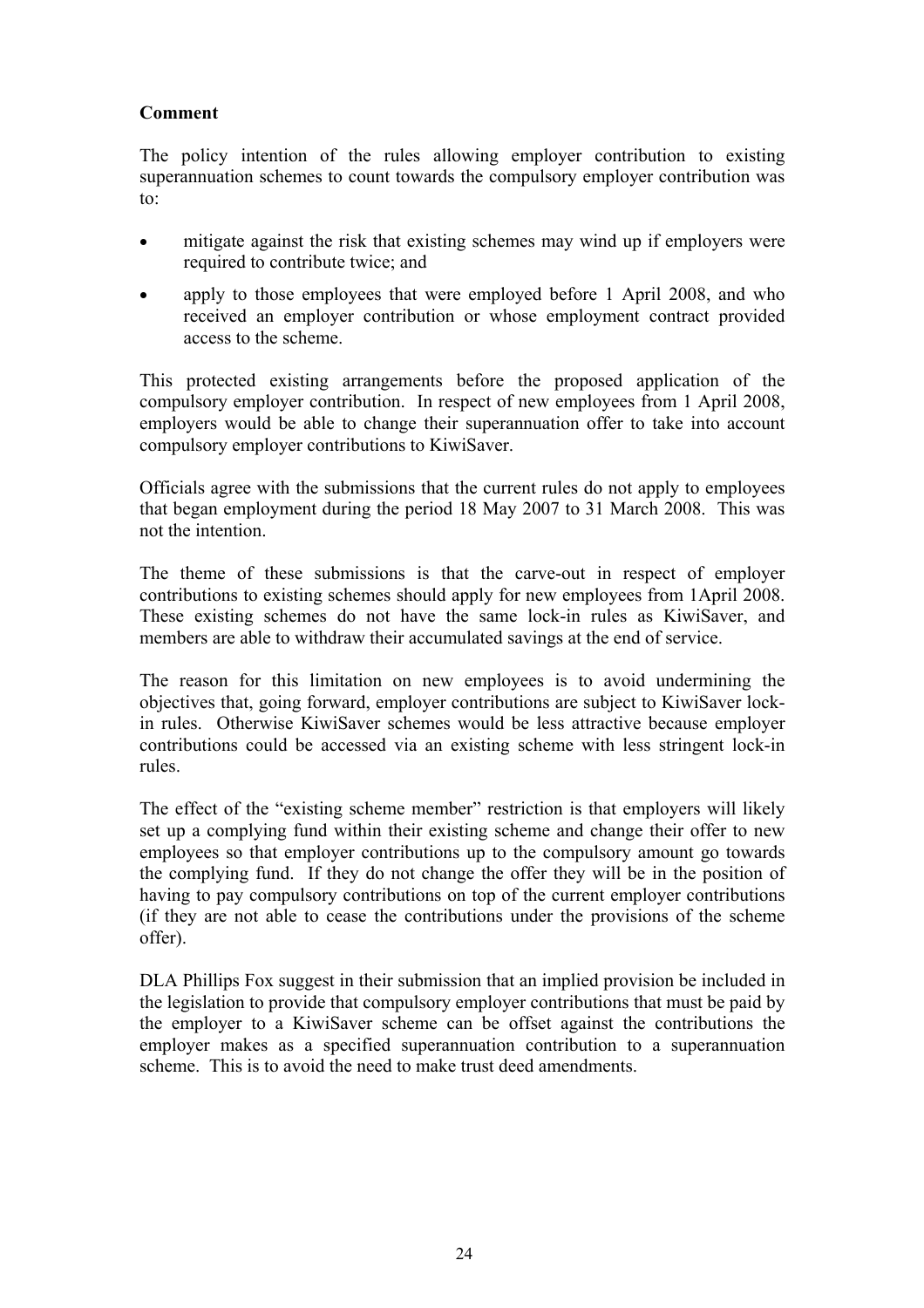This suggestion has the same outcome as the purpose of allowing "other contributions" to count towards the compulsory employer contributions. Instead of reducing the compulsory contribution amount to be paid it reduces the existing contribution, and the employer would receive the employer tax credit in respect of those compulsory contributions. Officials consider that it would be inappropriate to legislate for this outcome and that employers need to change their superannuation offer to new employees to take into account compulsory employer contributions to KiwiSaver and the employer tax credit.

#### **Recommendation**

That the submissions be declined but the legislation be clarified to ensure that it applies to employees who started employment during the period 18 May 2007 to 31 March 2008.

#### **Issue: Employer contributions and the age of eligibility of withdrawal for funds**

#### **Submission**

*(17 – Mercer Human Resource Consulting)* 

Employers are not required to pay contributions in respect of an employee once they have reached the age of eligibility for withdrawal of funds from KiwiSaver or a complying superannuation fund. However, as employers do not always know when an employee reaches age 65, the employer will not know when this date has been reached.

#### **Comment**

Employers are required to make compulsory contributions into their employees' KiwiSaver or complying superannuation fund only for employees who are over 18 and under the age of eligibility to withdraw. Members become eligible to withdraw their KiwiSaver savings when they reach the age of eligibility for New Zealand Superannuation or after having been a member for five years, whichever occurs later.

Officials consider that as employers may not have the information needed to know when employees have reached the age of eligibility to withdraw their funds, scheme providers should inform Inland Revenue about members' eligibility to withdraw their funds. Inland Revenue will in turn inform employers that compulsory employer contributions can cease.

#### **Recommendation**

That providers be required to inform Inland Revenue before members reach the age of eligibility to withdraw funds so that Inland Revenue can then inform employers of the date that employees will reach the age of eligibility to withdraw their funds and, accordingly, that they should cease their employer contributions from that date.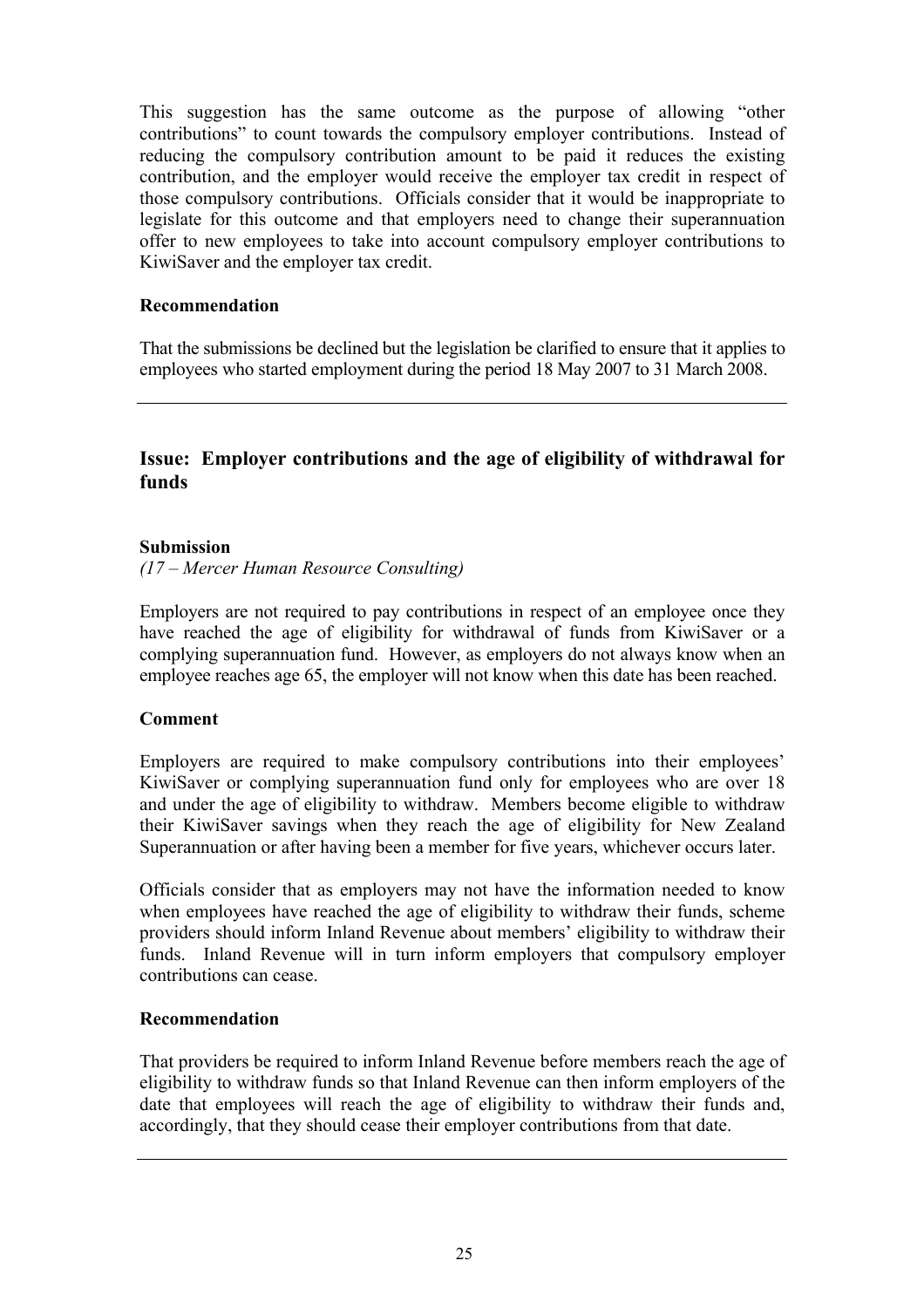#### **Issue: Contributions holiday**

#### **Submissions**

*(61 – KPMG, 78 – Council of Trade Unions, 96 – New Zealand Nurses Organisation)* 

It should be made clearer that the compulsory employer contributions cease when an employee takes a contributions holiday. *(KPMG)*

When a worker takes a contributions holiday, employer contributions should continue. *(Council of Trade Unions, New Zealand Nurses Organisation)*

#### **Comment**

After members have been contributing to KiwiSaver for 12 months, they are able to apply for a contributions holiday of between three months and five years, or less than three months if their employer agrees. There is no limit to the number of times a member can take a contributions holiday.

An employer is required to make a compulsory contribution only if contributions to a KiwiSaver and a complying superannuation fund are being deducted from the employee's salary or wages. The policy is that an employer contribution must be made if an employee contribution is deducted from salary or wages. If there is no requirement to deduct employee contributions because the employee is on a contributions holiday, the employer is not required to make an employer contribution.

Further, KiwiSaver is designed to encourage a saving habit by providing incentives for New Zealanders to save. If employer contributions continued while the member was on a contributions holiday (and thus did not contribute), it would remove the incentive for employees to save by providing for benefits to accrue to them even when they take no action of their own.

A provision to require that employer contributions cease when an employee takes a contribution holiday is not necessary as the draft legislation already provides for this.

#### **Recommendation**

That the submissions be declined.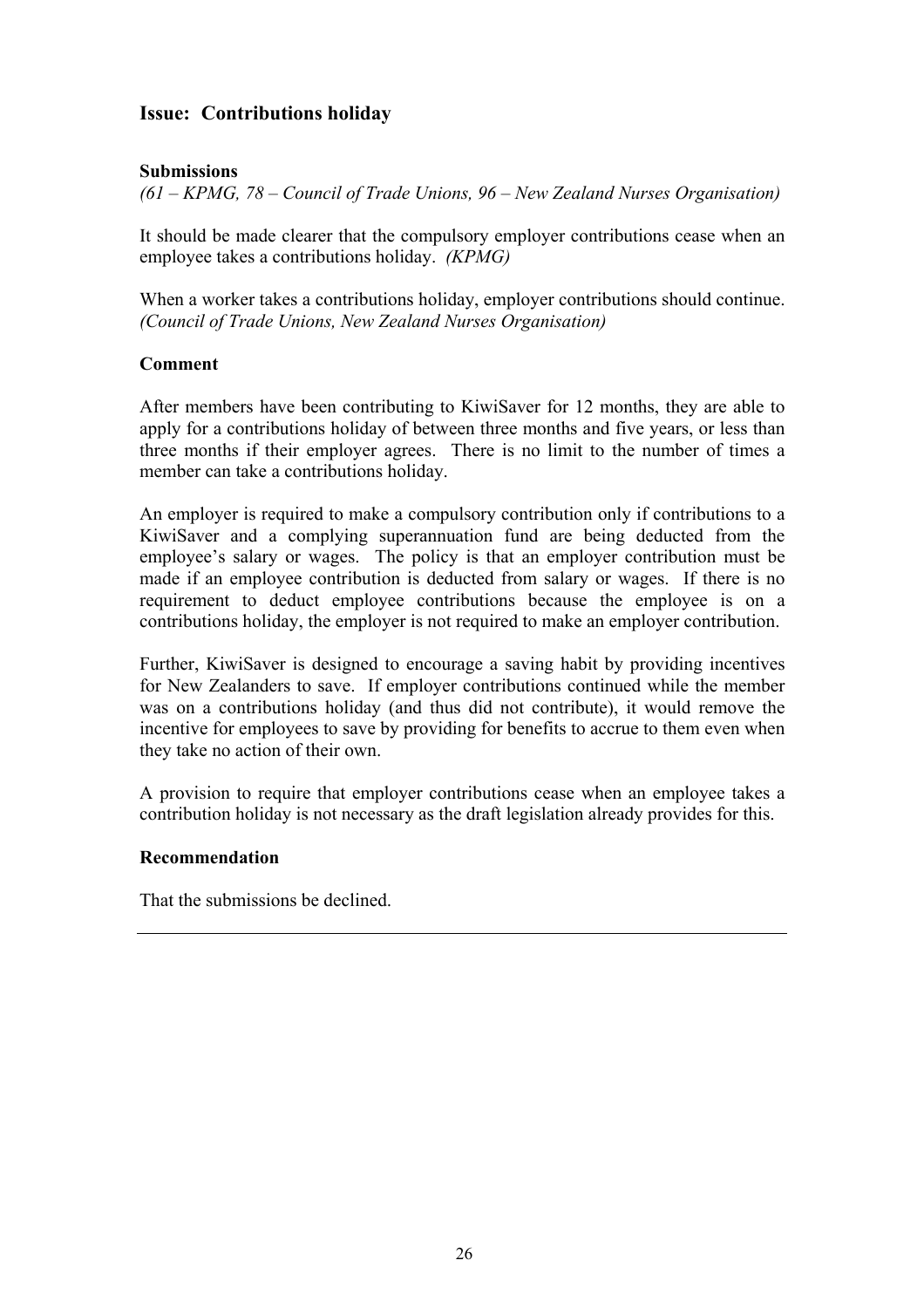#### **Issue: Employer contributions to be paid through Inland Revenue**

#### **Submissions**

*(70 – Simpson Grierson, 87 – ASFONZ)* 

There is an inconsistency between section 68(2)(b) of the KiwiSaver Act, which provides that contributions for "other things" such as life insurance cannot be paid via the Commissioner, and section 93 of the KiwiSaver Act as amended by section 64 of the Taxation (KiwiSaver and Company Tax Rate Amendments) Act 2007, which requires all employer contributions to be paid via the Commissioner of Inland Revenue. It is therefore not clear whether or not employers can provide their employees with benefits such as life insurance through KiwiSaver schemes. *(Simpson Grierson)*

The KiwiSaver Act should be amended to clarify that other employer contributions, such as for life insurance, can be made to KiwiSaver whether via the Commissioner or otherwise. However, the current position set out in section  $68(2)(a)$ , that these other employer contributions will not count as contributions under the KiwiSaver Act or towards the contribution rate, should remain. *(Simpson Grierson)* 

The proposed section 93 of the KiwiSaver Act requires all employer contributions to a KiwiSaver scheme to be paid through Inland Revenue. This creates an inconsistency with section 68(1)(b), preventing the use of funds paid through Inland Revenue for benefits other than retirement benefits. Remedial legislation is needed to address this. *(ASFONZ)*

#### **Comment**

The KiwiSaver Act 2006 does not prohibit money being paid to providers for things other than retirement benefits (such as life insurance). However, under section 68 money that is paid for things other than retirement benefits cannot count towards the contribution rate and cannot be paid via the Commissioner of Inland Revenue.

With the introduction of compulsory employer contributions, section 93 of the KiwiSaver Act was amended by the Taxation (KiwiSaver and Company Tax Rate Amendments) Act 2007 to require that all employer contributions be paid via the Commissioner of Inland Revenue. Consequently, if an employer makes contributions for things other than retirement benefits, these are now required to be paid via the Commissioner.

The system that Inland Revenue has designed and that will be developed further for the collection of compulsory employer contributions is premised on the basis that an employer contribution is for a particular employee. The collection of amounts that do not relate to a particular employee, such as the payment of group life insurance premiums and contributions to the costs of the administration of the scheme, cannot be integrated into the current Inland Revenue system without significant change. This is due to the need to incorporate this information into the existing employer monthly schedule system. Such a change is likely to place the 1 April 2008 implementation target at risk.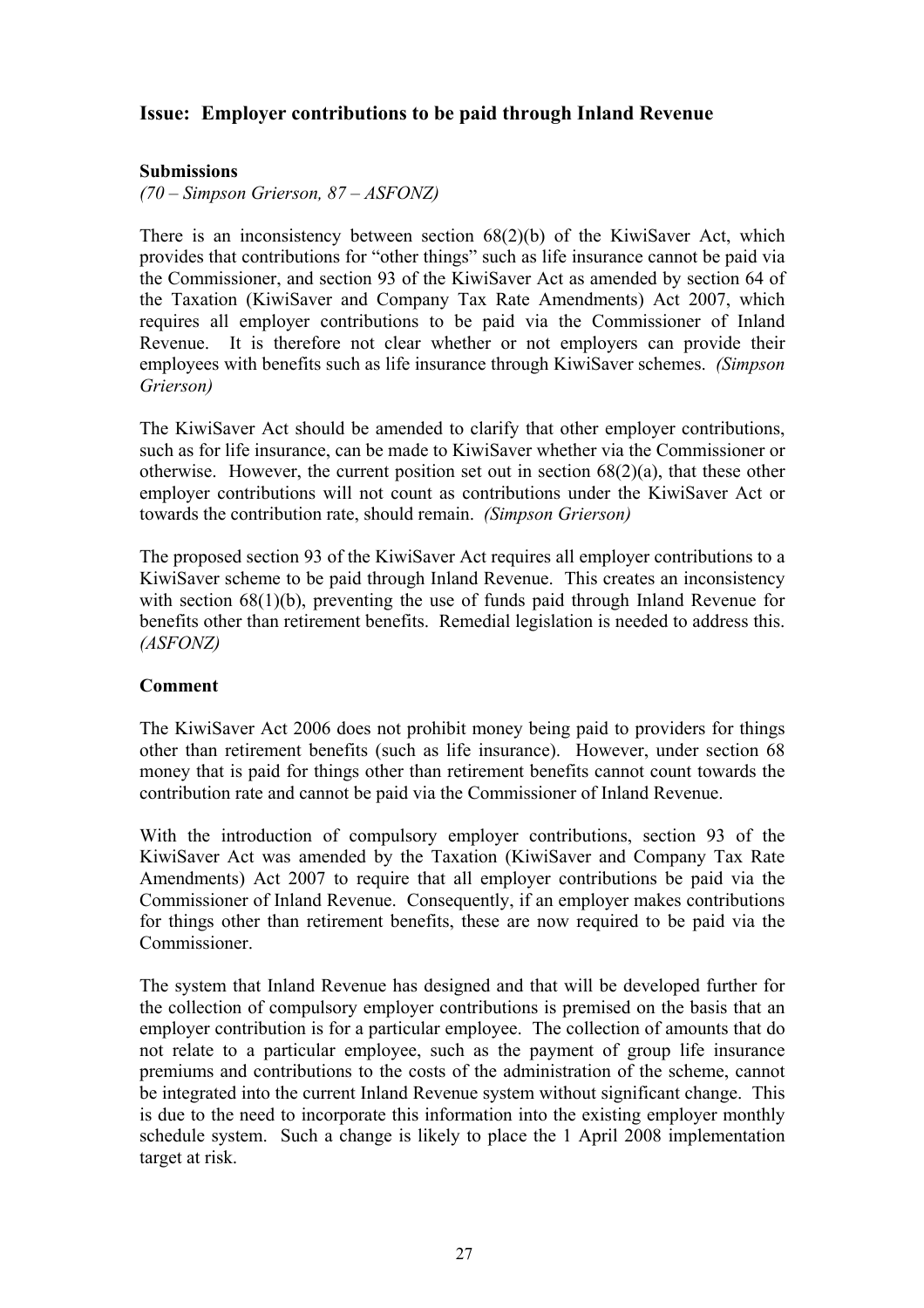On this basis, officials recommend amending the proposed legislation so that employer contributions for things other than retirement benefits are to be paid directly to the provider.

#### **Recommendation**

That the legislation be amended to require employer contributions for things other than retirement benefits to be paid directly to the provider.

#### **Issue: Shortfall of employer contributions**

#### **Submission**

*(91 – New Zealand Institute of Chartered Accountants)* 

Employee contributions that are short-paid are allocated by Inland Revenue according to the formula in section 99 of the KiwiSaver Act. A similar formula is required for any shortfall of employer contributions under section KJ 1 of the Income Tax Act 2004.

#### **Comment**

From 1 July 2007, all employer contributions (both compulsory and voluntary) are required to be paid via Inland Revenue using the PAYE process. This is to allow Inland Revenue to ensure that compulsory contributions are being made. If an employer fails to make a compulsory contribution, Inland Revenue will make a payment to the employee's KiwiSaver provider on the employer's behalf (up to the value of the tax credit available to employers – \$20 per week per employee). Inland Revenue will recover the short payment from the employer and pay any shortfall on to the employee's KiwiSaver provider. The non-payment of compulsory employer contributions will be subject to current compliance and enforcements practices and penalties that apply to tax.

In regard to the short payment of employer contributions to complying superannuation funds, from 1 April 2009, providers will be required to notify the Government Actuary when a compulsory employer contribution to a complying fund has not been paid in full. Debts of unpaid compulsory employer contributions will be transferred to Inland Revenue for collection.

Officials contacted the New Zealand Institute of Chartered Accountants to clarify its submission on this issue. After discussing what is proposed in the bill in regard to shortfalls of employer contributions, NZICA reported that it was satisfied that its submission on this matter has already been addressed in the current drafting of the bill.

#### **Recommendation**

That the submission be declined.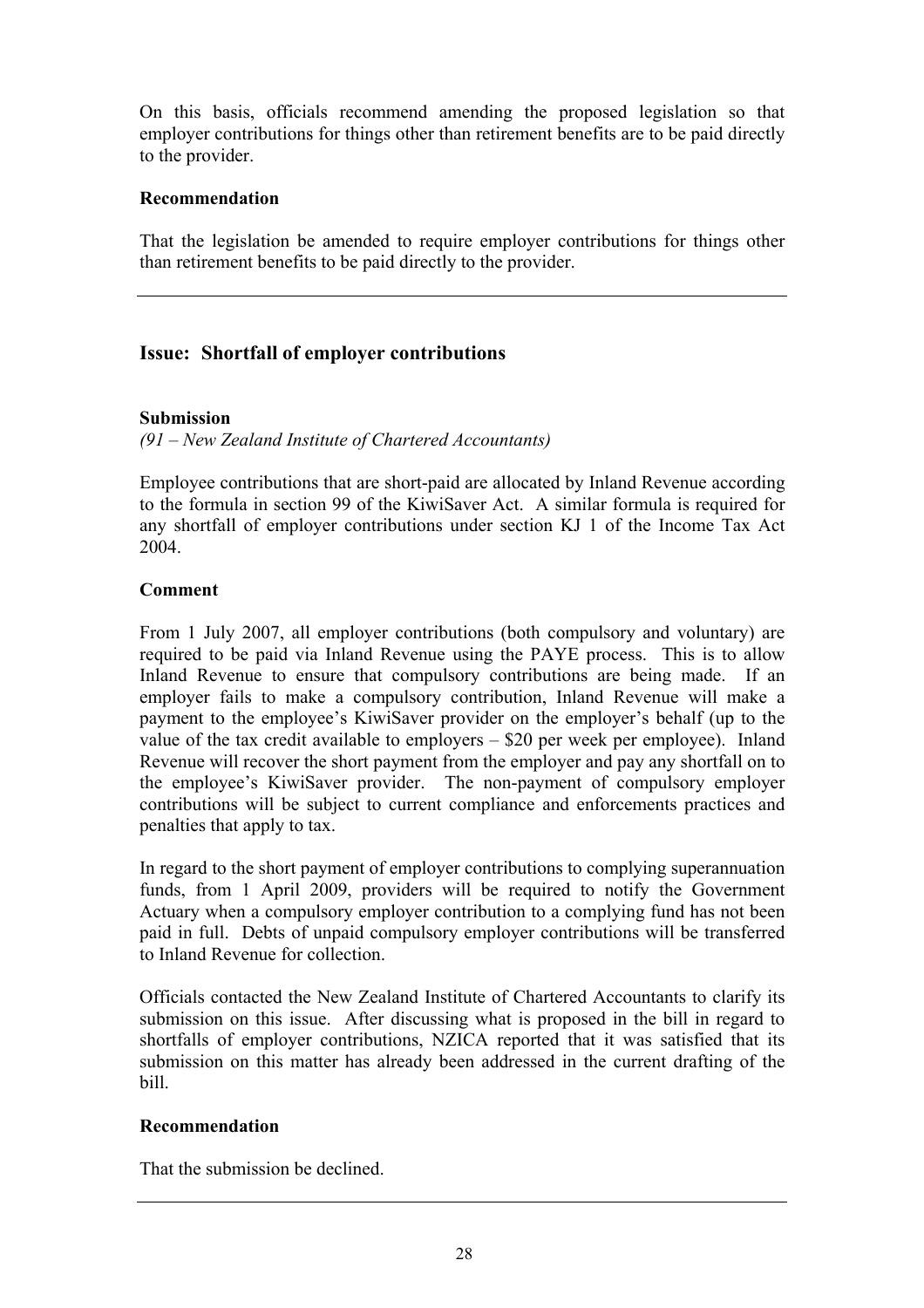#### **Issue: Employees on paid parental leave or ACC**

#### **Submissions**

*(51 – National Distribution Union [NDU], 78 – Council of Trade Unions [CTU], 96 – New Zealand Nurses Organisation)* 

When a worker is on paid parental leave or ACC and continues to contribute (and has not taken a contributions holiday), the employer contributions should continue *(CTU and New Zealand Nurses Organisation)*, or a payment equivalent to compulsory employer contributions should be made *(NDU)*. The payments should be based on 4% of an average week's pay prior to leave or ACC being collected. *(CTU and New Zealand Nurses Organisation) (In its oral submission the CTU noted that the employer tax credit would offset the cost to ACC and Inland Revenue.)* 

Earnings-related compensation under the Injury Prevention, Rehabilitation and Compensation Act 2001 and parental leave payments under part 7A of the Parental Leave and Employment Protection Act 1987 are included within the definition of "wages and salary" under the KiwiSaver Act. This means that, unless a member seeks a contributions holiday, member KiwiSaver payments will continue to be deducted from their income. *(NDU)*

Further, paid parental leave and ACC payments replace members' normal remuneration while they are unable to work, and KiwiSaver payments will become an increasingly important part of total remuneration. If KiwiSaver payments are not continued/replaced when a member is on benefits, then their income replacement will be eroded. *(NDU)*

#### **Comment**

As people receiving paid parental leave or ACC compensation payments are no longer part of the workforce, compulsory employer contributions should not be required. In respect of paid parental leave and weekly compensation payments from the ACC, Inland Revenue and the ACC (respectively) are deemed to be the employer under the KiwiSaver Act 2006. However, there is no real employment relationship between those government agencies and the persons receiving these payments. Further, paid parental leave is considered to be more of a grant to aid parents taking parental leave, rather than employment payments. Finally, having compulsory employer contributions apply in respect of contributions deducted from such payments would add complexity.

Employer contributions to KiwiSaver are also not included in the definition of salary/wages for the purposes of ACC payments, so they are not included in the replacement income employees receive from ACC.

It should also be noted that those receiving ACC payments and paid parental leave are less likely to be in the position to make contributions to their long-term retirement savings at that time. For this reason, employees can take a contributions holiday and then restart their contributions to KiwiSaver when they are in a better position to do so (for example, upon returning to the workplace).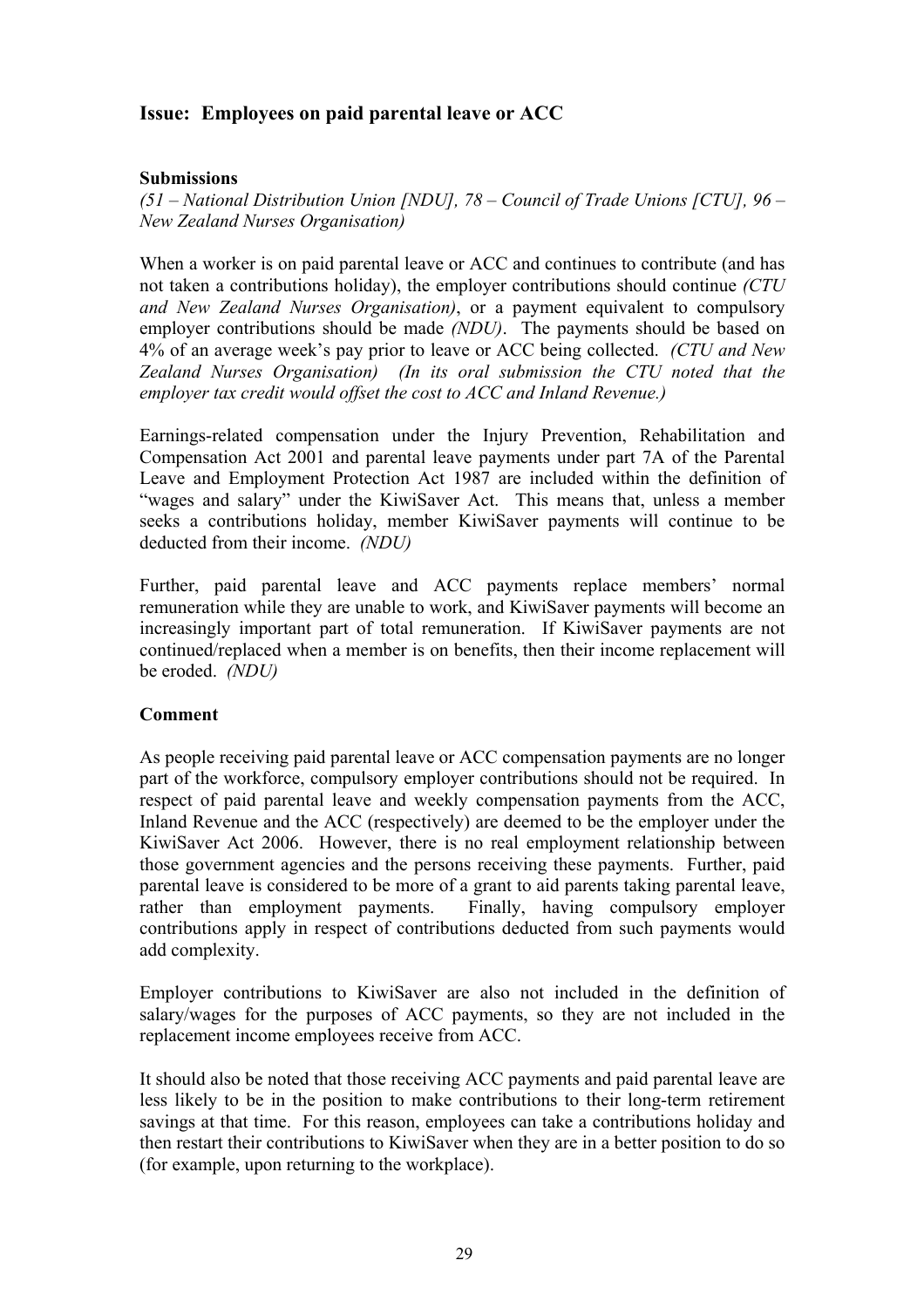In any case, KiwiSaver members (or members of a complying superannuation scheme) that receive paid parental leave or ACC are still eligible for the member tax credit if they make KiwiSaver contributions direct to the provider (even if these deductions are made from their ACC or paid parental leave payments).

#### **Recommendation**

That the submissions be declined.

#### **Issue: Employer contribution transition path ignores employers' collective agreement commitments**

#### **Submissions**

*(1 – VT Fitzroy, 8 – Christchurch City Council, 12 – Employer & Manufacturers Association (Northern), 51 – National Distribution Union, 53 – BP, 70 – Simpson Grierson, 92 – Airways NZ)* 

Under the proposed legislation, contributions to existing superannuation schemes count as compulsory contributions for KiwiSaver purposes only if the employee concerned was employed before 1 April 2008. This is problematic for employers who have legal obligations under a previously agreed collective agreement to provide access to an existing superannuation scheme. Employers will be legally compelled to continue to provide access for new employees to this scheme for the duration of the collective agreement. *(VT Fitzroy, Christchurch City Council)* 

The section should be amended to include employees employed after 1 April 2008 but on terms agreed prior to 1 April 2008. *(BP, Simpson Grierson)*

Employers could be required to pay an employer contribution to the existing superannuation scheme as set out in the collective agreement. In addition, the employer would be liable for KiwiSaver compulsory employer contributions if those new employees also elected to join KiwiSaver. Some consider that employers should not be required to pay compulsory employer contributions until the expiry date of existing collective employer agreement. *(Christchurch City Council, BP, Airways NZ)* 

Related issues are the maintenance of employee rights achieved under collective agreements (particularly employer commitments to paying 2% of employer contributions) and company rules (rather than legal entitlements) providing for a stand-down period prior to becoming eligible to join a company superannuation scheme. *(National Distribution Union, BP)* 

Others argue that employer contributions are being introduced too early. As a result, this cost cannot be factored into recent collective agreements, leading to onerous costs on employers. *(Employers and Manufacturers Association (Northern))*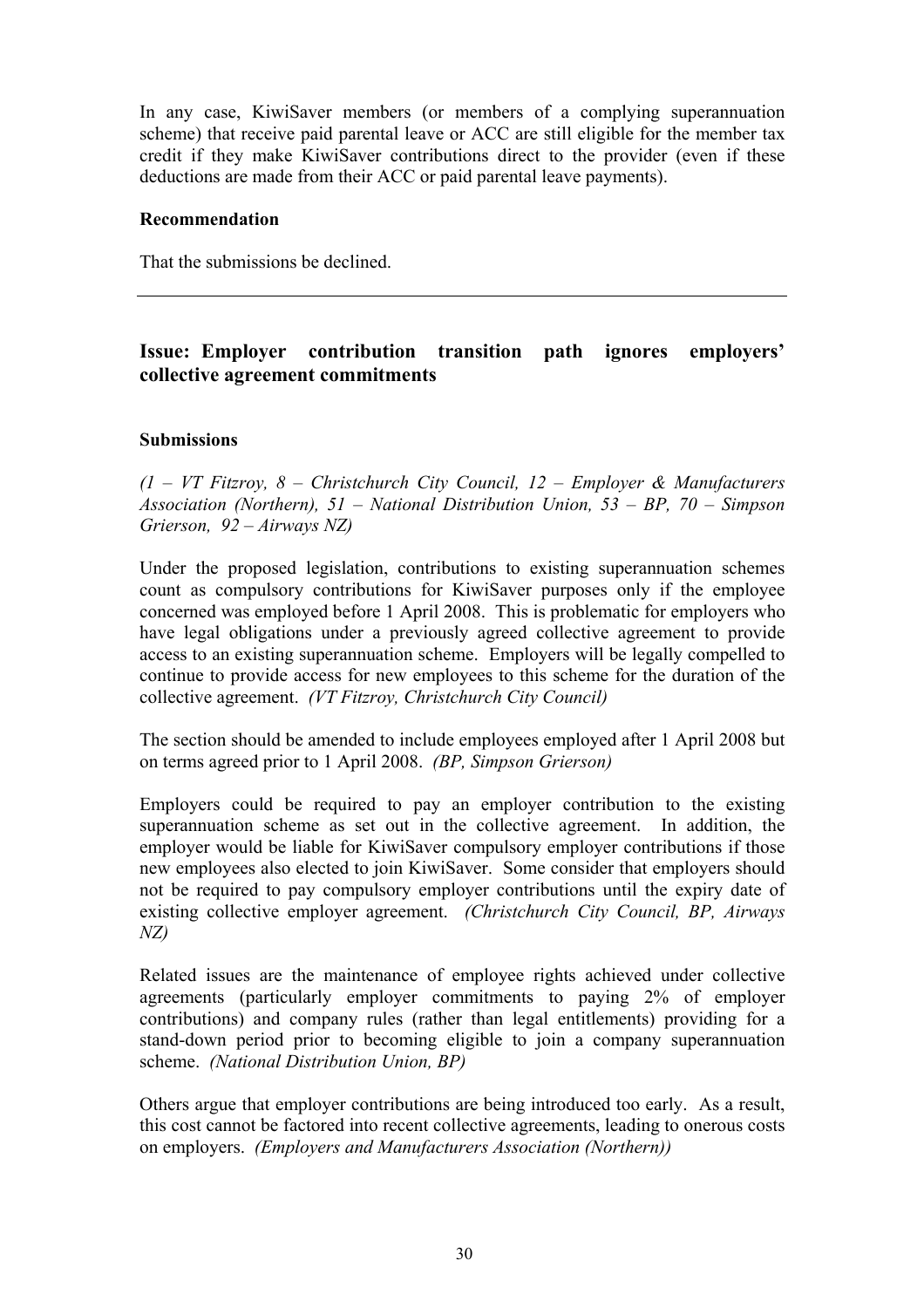It is a legitimate concern that certain employees could double dip as a result of existing legal obligations.

Collective agreements established before Budget 2007 announcements obviously could not factor in compulsory employer contributions. KiwiSaver does, however, provide a transition path to ensure employers can accommodate compulsory employer contributions. These include:

- not starting compulsory contributions until 1 April 2008, to allow for consultation;
- phasing in of employer contributions from 1 April 2008 to April 2011;
- the employer tax credit of up to \$20 per week, introduced in full from 1 April 2008; and
- allowing existing contributions to count towards compulsory employer contributions in certain circumstances.

As the requirement for compulsory employer contributions will apply from 1 April 2008, it allows employers a limited period to convert their superannuation offerings into KiwiSaver-compliant schemes and thus have access to KiwiSaver benefits. This grace period assumes that employers will be able to modify their existing superannuation offer to any new employees before 1 April 2008. As the submissions correctly identify, this is incorrect where an existing collective agreement compels an employer to offer new employees access to an existing superannuation scheme after 1 April 2008.

However, the phasing in of employer contributions and the employer tax credit means employers face no additional cost for employees earning less than \$52,000 (which exceeds the average wage) until 31 March 2010. Employers will therefore have almost three years from Budget 2007 announcements to factor compulsory employer contributions into their industrial settlements, before incurring any costs for the majority of their employees. In addition, employers who already provide employer contributions to KiwiSaver-compliant schemes will be able to access employer tax credits of up to \$20 per week. This will provide a windfall gain for payments these employers would have already been making.

The impact on collective agreements could be addressed by grandparenting all good faith legal obligations entered into by employers (those entered into prior to Budget announcements on 17 May 2007) until the expiry of the collective agreement.

It should be noted that this will not apply to an individual employment agreement in that employees starting new employment are free to negotiate their agreement on an individual basis.

In cases where company rules dictate a stand-down period that would allow employees to qualify for two employer contributions, it is entirely within the power of the company to amend its rules. The expectation is that companies could change their rules in these cases and no legislative changes should occur.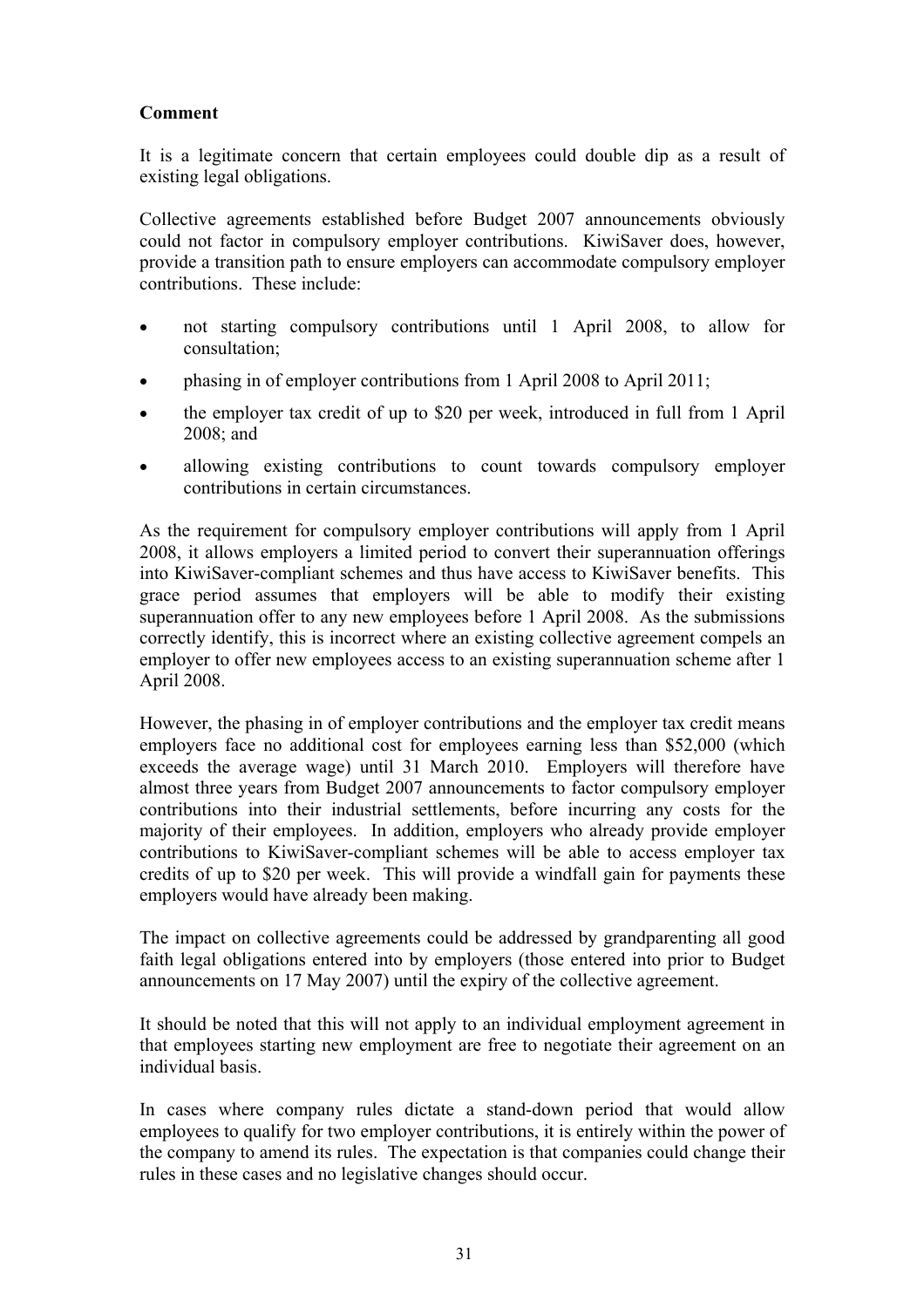## **Recommendation**

That the submissions related to existing legal obligations be accepted, which would require:

- amendments to allow contributions made to employees enroled in a registered superannuation scheme under the terms of a collective agreement settlement established prior to 17 May 2007 to count against KiwiSaver compulsory employer contributions; and
- accepting the submission that ongoing employee rights and obligations contained in existing collective agreements should be maintained.

That the submissions requesting the grandparenting of company rules be declined.

# **Issue: Level of employer compulsory contribution**

### **Submission**

*(78 – Council of Trade Unions)* 

Employer contributions should be either the relevant percentage or \$20 per week, whatever is the greater (given that an employer tax credit is available).

### **Comment**

Employers are required to make a compulsory employer contribution starting at 1% on 1 April 2008 and increasing to 4% by 1 April 2011. These employer contributions match employee contributions and are offset by an employer tax credit of up to \$20 per week.

The Council of Trade Unions' proposal would do two things:

- set a minimum employer contribution level at \$20 per week, irrespective of the amount of the employee's 4% contribution; and
- transfer the cost from the employer to the Crown through invoking full claiming of the \$20 per week employer tax credit.

In the absence of a link between employer and employee contribution rates, an example of the impact of this proposal would be as follows:

|                       | Employee | Employer | Government<br>matching<br>contribution | <b>Ratio Crown and</b><br>employer to employee<br>contributions |
|-----------------------|----------|----------|----------------------------------------|-----------------------------------------------------------------|
| Current               | \$10     | \$10     | \$10                                   | 2:1                                                             |
| \$20 minimum proposal | \$10     | \$20     | \$10                                   | 3:1                                                             |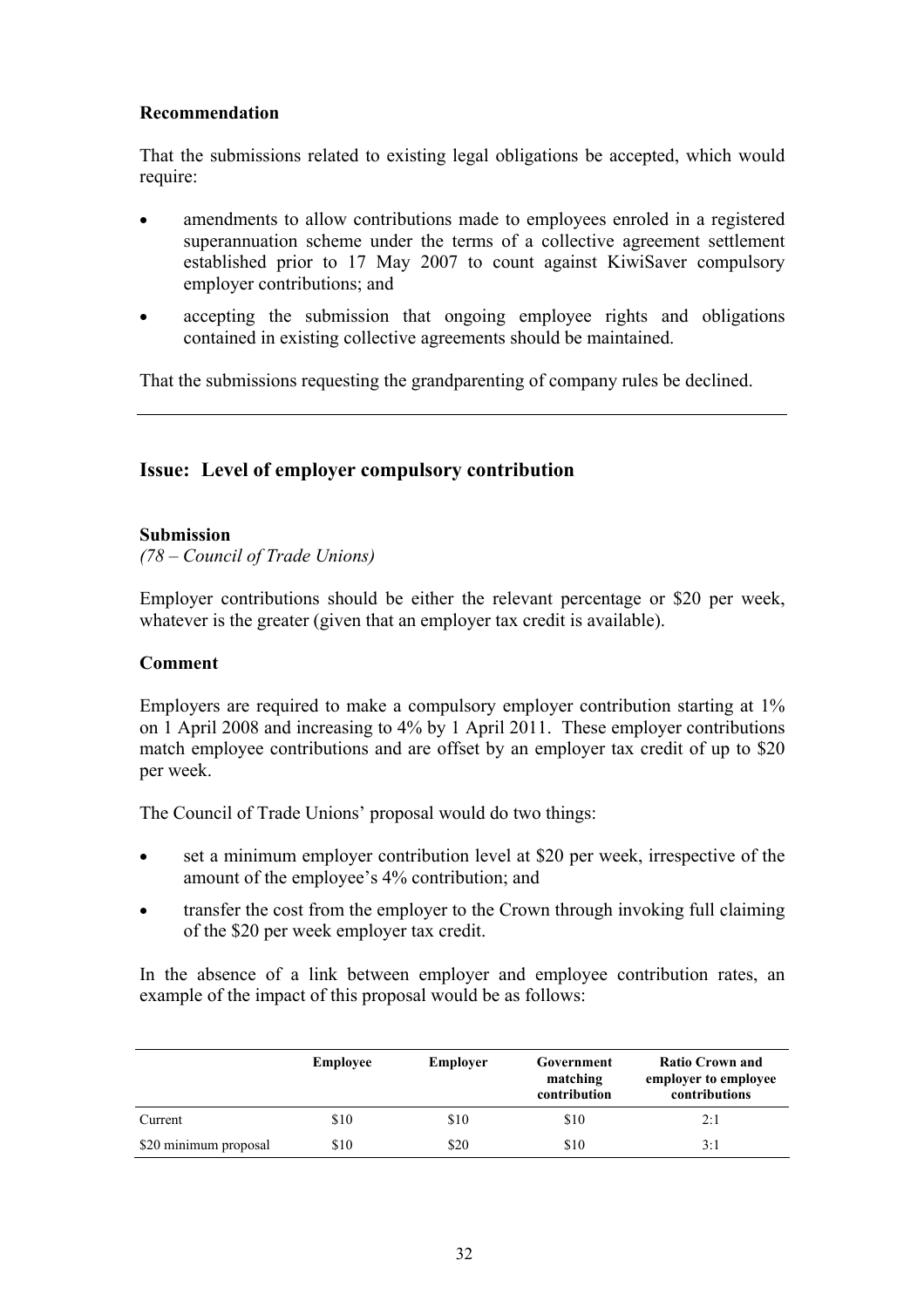The affordability of KiwiSaver contributions to the Crown, employers and employees has been carefully considered. In officials' view, there is no compelling reason to increase the KiwiSaver subsidy or level of contribution of any group at this time.

## **Recommendation**

That the submission be declined.

## **Issue: Impact on defined benefit schemes**

## **Submissions**

*(17 – Mercer Human Resource Consulting, 45 – Chapman Tripp, 64 – NZ Anglican Church Pensions Board, 71 – PricewaterhouseCoopers, 87 – Association of Superannuation Funds of New Zealand, 53 – BP, 7 – Simpson Grierson)* 

- The definition of "db increase" in the proposed section  $101D(2)(d)$  of the KiwiSaver Act does not reflect the intention of including this provision. This provision should be re-drafted in consultation with the Government Actuary. *(PricewaterhouseCoopers)*
- There is no distinction between the member's contributions in defined benefit schemes and the benefits accrued. In practice, the only way of determining how much the employer has contributed is to subtract the member contribution from the benefits that are accrued. *(PricewaterhouseCoopers)*
- The changes in the accrued benefits can be a result of a number of factors, including a change in the assumptions made by the actuary. The change in the assumptions should not form part of the db increase, and the accrued benefit should be measured on the assumptions used at the start of the year. *(PricewaterhouseCoopers)*
- Most defined benefits are contingent on specific events occurring. As such, to restrict the db increase to the amount that is vested is not considered to be appropriate*. (PricewaterhouseCoopers)*
- For many defined benefit schemes, full vesting occurs only when an employee reaches retirement age and salary multiples for the defined benefit cease increasing*. (Association of Superannuation Funds of New Zealand)*
- The Superannuation Schemes Act 1989 requires an actuarial valuation of defined benefit schemes once every three years. To require a valuation to be done annually would increase compliance costs for schemes significantly. *(PricewaterhouseCoopers)*
- Proposed section  $101D(2)(d)(iv)$  should be deleted as the concept of accrued benefits has already been captured. *(Association of Superannuation Funds of New Zealand, Chapman Tripp)*
- Proposed section  $101D(2)(d)(ii)$  should be extended to recognise increase in benefits as a result of scheme reserves. *(Association of Superannuation Funds of New Zealand, Chapman Tripp)*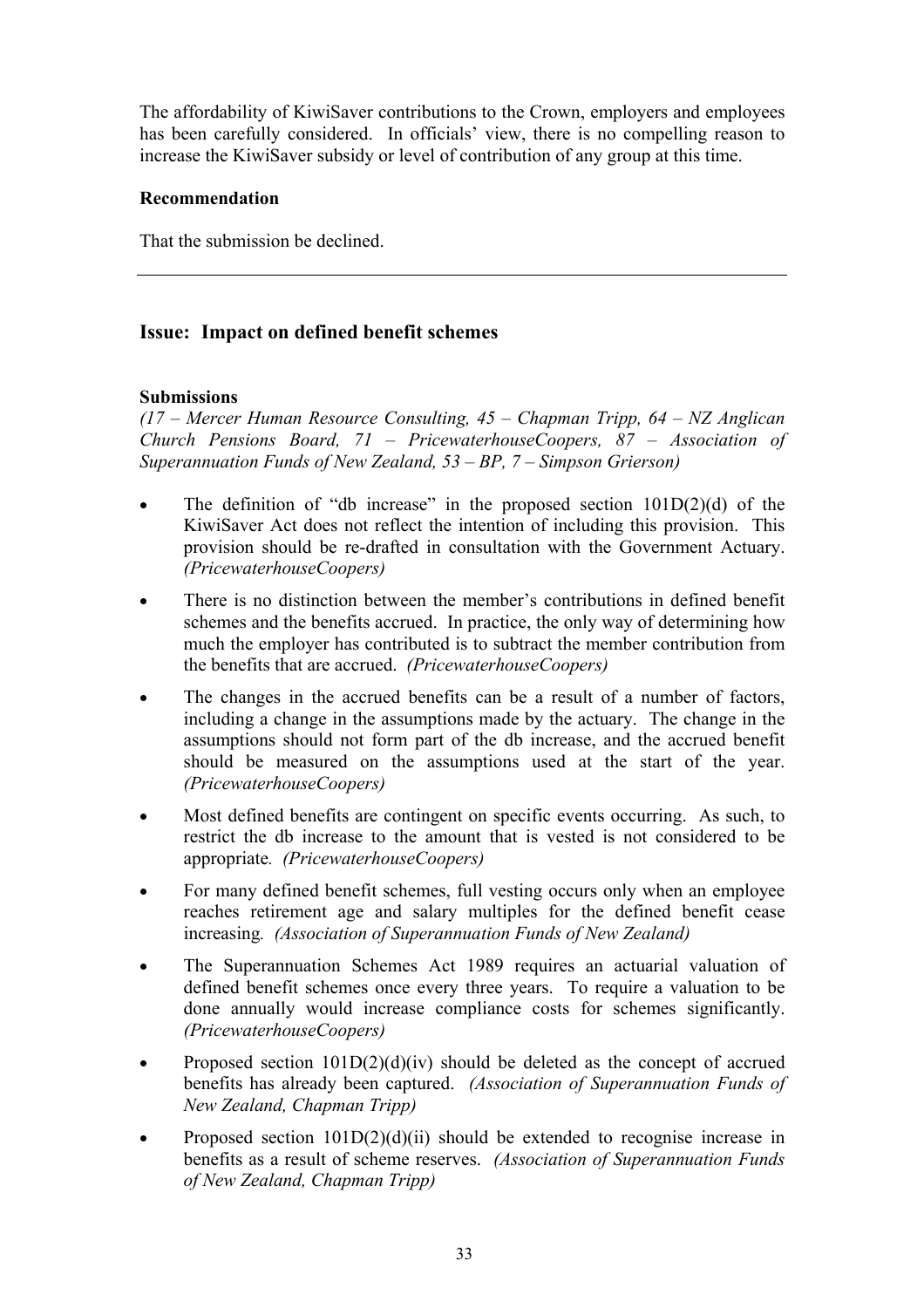- The requirement for contributions to vest immediately creates difficulties for employers, as the employer will have to contribute the total amount in addition to a top-up to a KiwiSaver scheme for any part of the compulsory rate that has not been made up by the existing vested contribution. *(Mercer Human Resource Consulting)*
- It is not clear what is meant by section  $101D(2)(d)(v)$  as there will be no undertaking by an employer to contribute at any set rate. *(Mercer Human Resource Consulting)*
- The frequency with which the db increase has to be calculated causes concerns. For practical reasons there should be an annual calculation of the extent of the db increase for the following year, which can then be apportioned appropriately between members. *(Mercer Human Resource Consulting)*
- Vesting in the employee in a defined benefit scheme can occur only when the employee leaves service and the employee's final salary and length of service are known. *(BP)*
- Existing schemes are likely already to be making contributions that have a vesting scale. This will effectively require the employer to contribute twice. In defined benefit schemes, the problem is exacerbated by the fact that benefits may not be able to be determined until the employee leaves service, and variables such as length of service and final salary are known. *(Simpson Grierson)*
- Clause 219 of the bill, which inserts a new section 101D into the KiwiSaver Act 2006, should be amended. In particular, the definition of "other contributions" should be altered so that it applies where either:
	- the employee is employed by the employer before 1 April 2008 (the existing provision); or
	- the employer contributes a net amount of 4% or more of gross salary or wages. *(NZ Anglican Church Pensions Board)*
- The qualification "before 1 April 2008" in the proposed section  $101D(c)(iii)$ should be deleted. The proposed exemption from the compulsory employer contribution should be widened to allow it to apply to new employees after 1 April 2008 provided the employer contributes a net amount of 4% more of gross salary or wages. One of the reasons for the suggested amendment is that when ministers move between dioceses it is treated as new employment as each diocese is a separate employer. *(NZ Anglican Church Pensions Board)*

The intention of this provision was to ensure that contributions to defined benefit schemes could also count towards the compulsory amount. The provision should also ensure that employers that are not required to make additional compulsory contributions are, in fact, contributing an equivalent amount to an employee's retirement savings.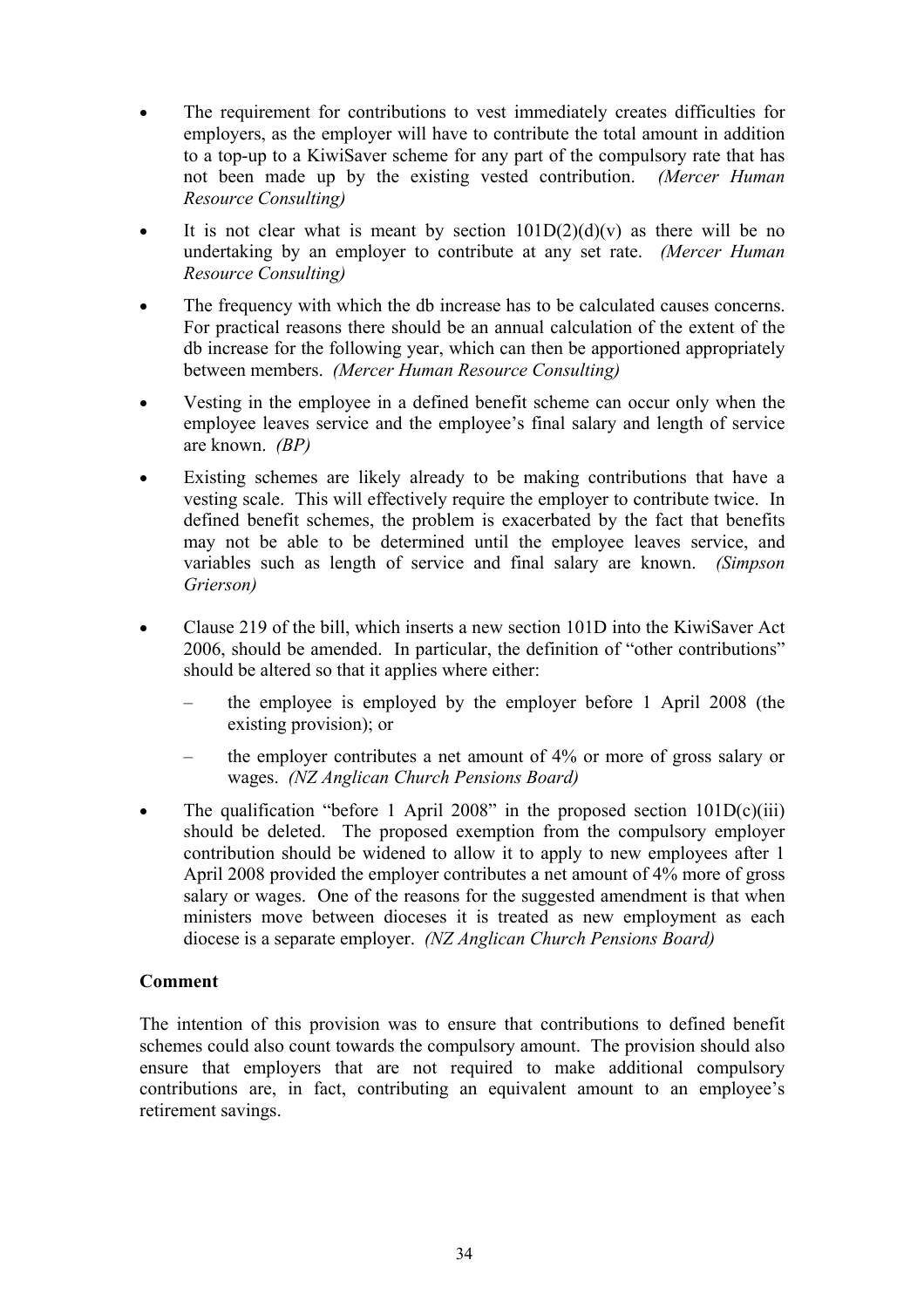Officials recommend that employers making contributions to defined benefit schemes be exempted from making compulsory employer contributions, if the contribution meets all of the following criteria:

- the contribution is to a registered superannuation scheme;
- the contribution is to a scheme that was in existence on 17 May 2007;
- the contribution is for an employee in employment at 1 April 2008 or is otherwise employed under a collective agreement negotiated prior to 17 May 2007;
- the contribution is a term of the employment contract: and
- the contribution is made towards a benefit for the member that is established as a factor of salary.

This approach will enable employers currently offering a defined benefit scheme to be exempt from the requirements of compulsory contributions. The exemption will be limited to employers that offer defined benefits in their defined benefit schemes. As such, it will not cover cash accumulation schemes, which are – technically – defined benefit schemes but are operated much more like a defined contribution scheme.

This exemption is also likely to extend to Crown schemes, such as the Government Superannuation Fund (GSF), as they are likely to meet the criteria. The exemption will not affect the ability of anyone employed after 1 April 2008 (or on a collective agreement formed after 17 May 2007) to contribute to a KiwiSaver scheme or a complying fund, for which employers will be required to make employer contributions.

In relation to specific concerns raised by the Anglican Church, officials consider that if an existing employee (employed before 1 April 2008) changes employers and the new employer is required to contribute to the same scheme on the same basis, that contribution by the new employer will count. This approach would also extend to movements within the same group of companies and within government in relation to, say, GSF. It should apply only to defined benefit schemes.

## **Recommendation**

That the submissions be accepted as follows.

That the bill be amended to exempt employers from the requirement to make a compulsory employer contribution if they are making contributions to a defined benefit scheme that meets the following criteria:

- the contribution is to a registered superannuation scheme;
- the contribution is to a scheme that was in existence on 17 May 2007;
- the contribution is for an employee in employment at 1 April 2008 or is otherwise employed under a collective agreement negotiated prior to 17 May 2007;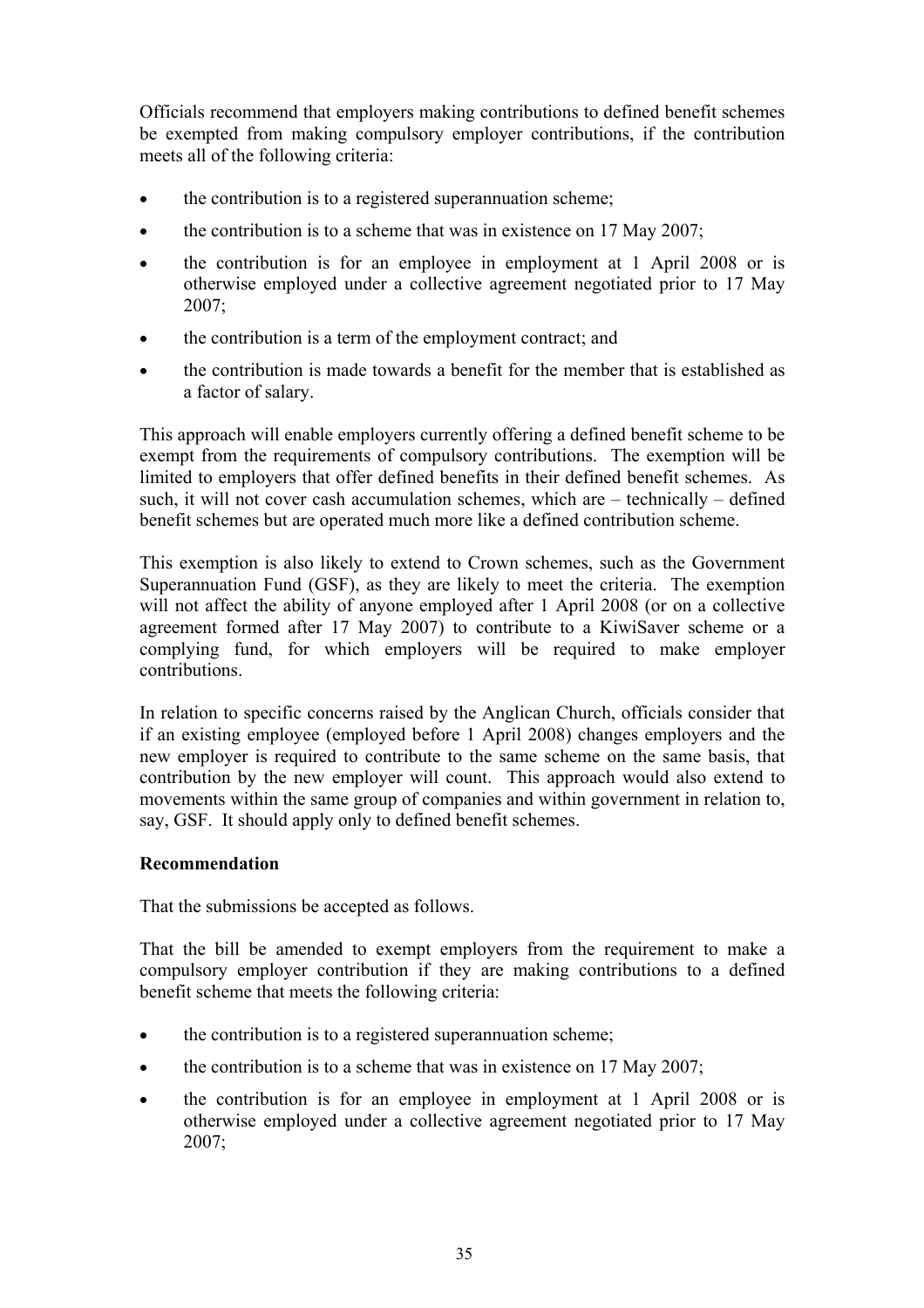- the contribution is in terms of the employment contract; and
- the contribution is made towards a benefit for the member that is established as a factor of salary.

That the bill allow existing contributions to a defined benefit scheme to count if the existing employee (employed before 1 April 2008) changes employer and the new employer is required to contribute to the same scheme on the same basis.

# **Issue: Contribution from reserve accounts**

## **Submission**

*(17 – Mercer Human Resource Consulting)* 

Section 101D should be amended to enable contributions from employers' reserve accounts to count towards the compulsory rate. The present drafting precludes the use of reserves to fund the contribution rate, while many employers may use their existing reserve account to fulfil their contractual contribution obligations.

### **Comment**

The purpose of the compulsory employer contribution is to encourage greater savings accumulation by members. This should not necessarily require employers to make active contributions on an ongoing basis, if those contributions can be made from alternative sources such as reserve accounts.

This will align with the current practice for many existing schemes. As such, it will ensure that employers currently making contributions to an existing scheme from reserves will not be precluded from having those contributions count towards the compulsory rate. This will be especially desirable for existing schemes which are likely to have built up substantial reserves that could be used to top up their ongoing employer contribution.

### **Recommendation**

That the submission be accepted.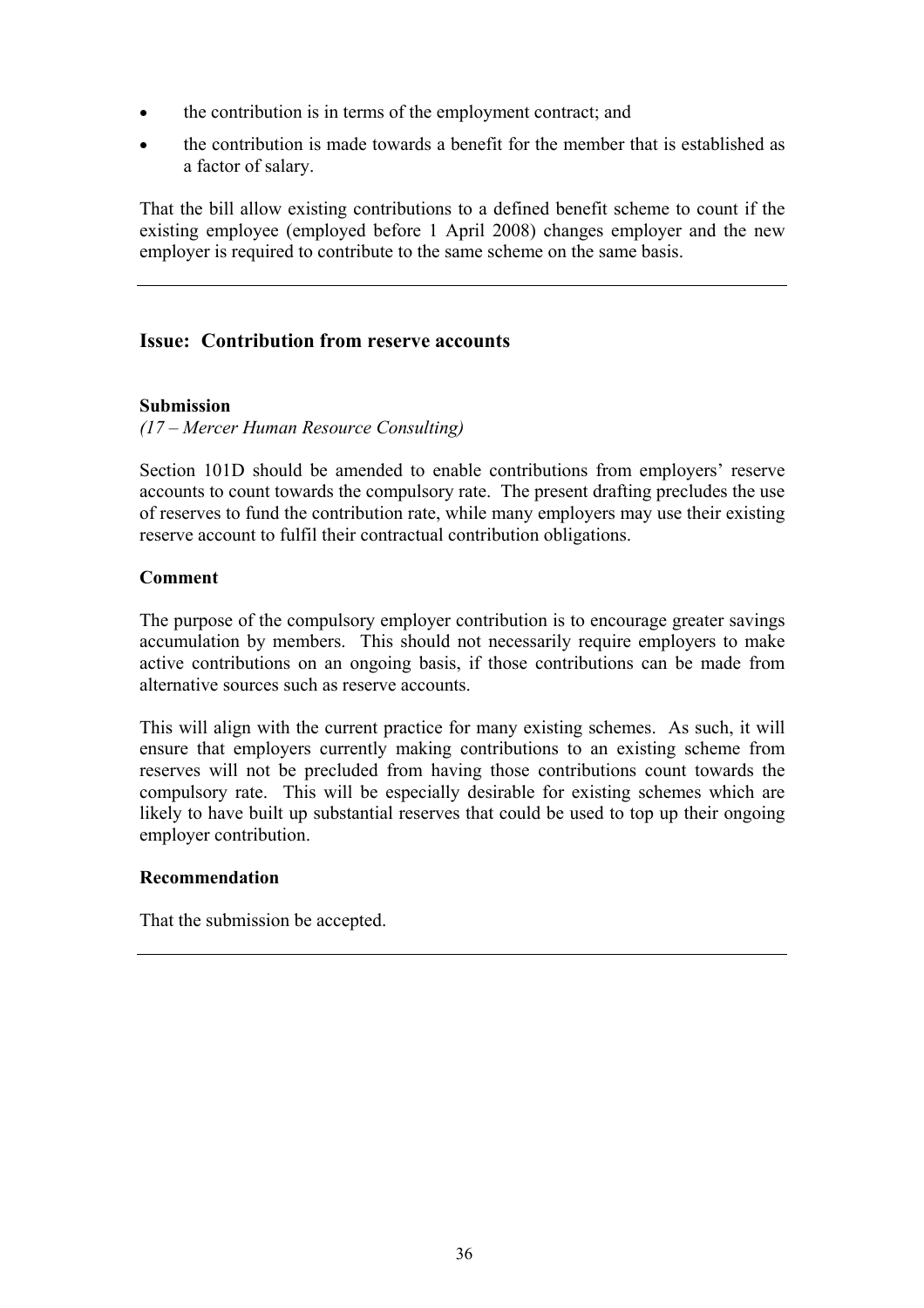# **Issue: Priority between existing employer contributions and compulsory contributions**

## **Submission**

*(86A – Employers and Manufacturers Assn (Central) Inc)* 

The priority of the payments regime in proposed section 101E should be reversed to allow employer contributions into pre-existing superannuation schemes that meet the complying criteria to take priority over compulsory KiwiSaver contributions.

## **Comment**

The proposed section 101E allows an employer and an employee to agree the proportions of a compulsory employer contribution that will be attributable to a KiwiSaver scheme or a complying superannuation fund if the employee is a member of both. If no agreement is made the proposed section provides that the employer contribution first goes to the KiwiSaver scheme and then to the complying superannuation fund.

The provision relates only to the amount of a compulsory employer contribution calculated under proposed section 101D. It will not apply to any employer contribution included in the "other contributions" offset in proposed section 101D against compulsory contributions.

## **Recommendation**

That the submission be declined.

# **Issue: The proposal in the supplementary order paper No 130, to prevent double dipping, does not go far enough**

## **Submission**

*(86A – Employers and Manufacturers Assn (Central) Inc)* 

The submission notes that the 13 August 2007 press statement (Greater protection for savers in super schemes) issued by the Ministers of Finance, Commerce, State Services and Revenue makes it clear that Parliament's intention is to improve regulation over complying private superannuation schemes. However, the proposal to prevent double dipping does not go far enough. It is expressed to apply to state sector schemes. It is suggested that the amendment go further to cover complying private schemes.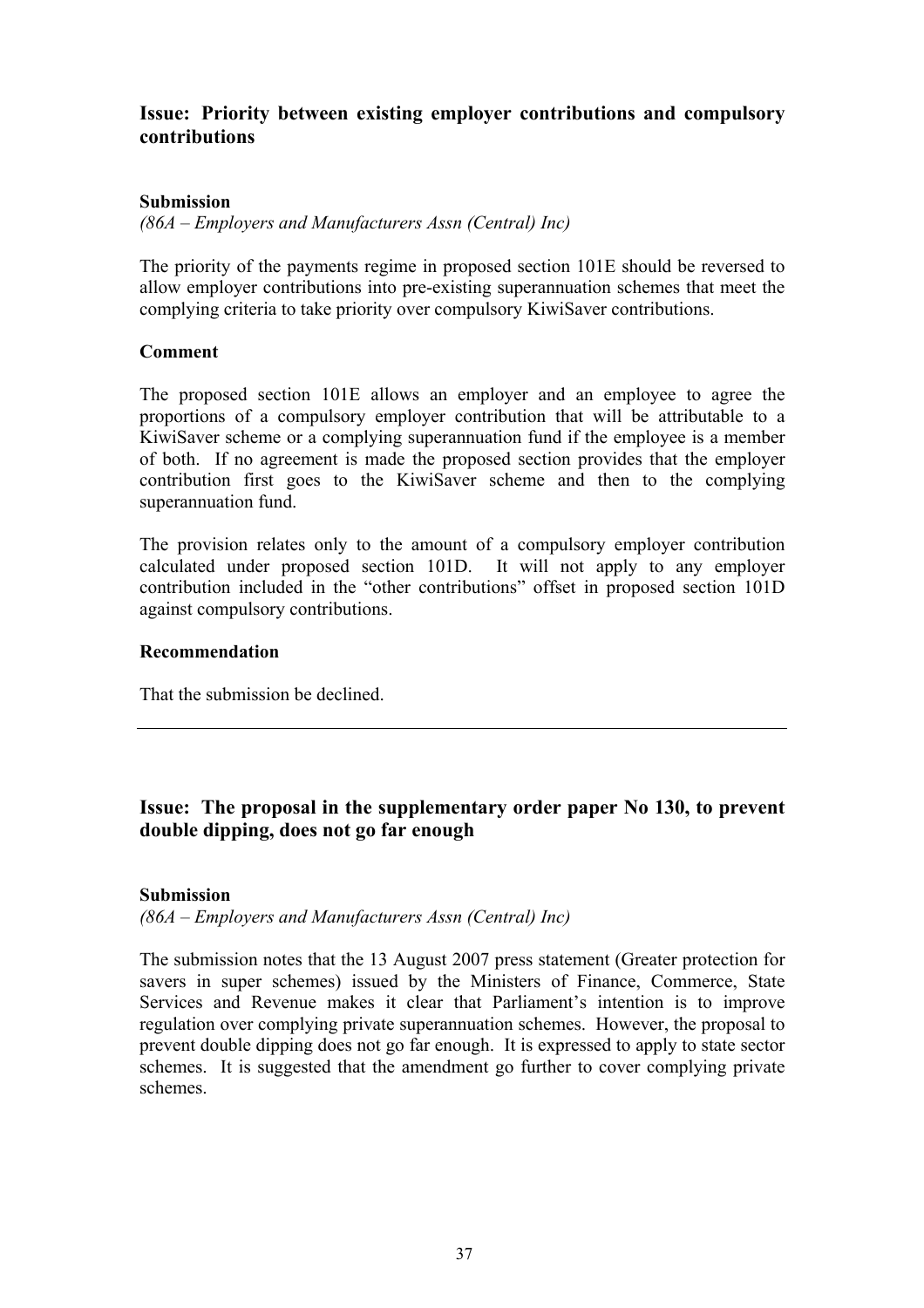The proposed amendment contained in the supplementary order paper No 130 to the proposed section 101D of the KiwiSaver Act is intended to cover situations where an employer may not be able to prevent employees receiving existing superannuation contributions plus the compulsory employer contribution because the terms relating to their employer contributions are imposed by a person independent of the employer and the class of employees. The proposed amendment names three specific employee groups (Members of Parliament, judicial officers and sworn Police) and allows for regulations to be made to name other groups of employees.

The remuneration of Members of Parliament and judicial officers is set by the Remuneration Authority. In relation to sworn Police, there is the ability for final arbitration in setting remuneration.

The ability to make Regulations for groups of employees is not limited to State sector employees.

The submission's substantive concerns relating to mitigating the risk of double dipping are addressed in officials' recommendations elsewhere. They deal with vesting of employer contributions, exempting defined benefit schemes (that meet specified conditions) and the ability to include new employees covered by collective agreements to count employer contributions to existing schemes against the compulsory KiwiSaver contribution.

### **Recommendation**

That the submission be declined.

# **Issue: Existing employer contributions to a KiwiSaver scheme or a complying superannuation fund should count towards the compulsory employer contribution**

### **Submissions**

*(86A – Employers and Manufacturers Assn (Central) Inc, 98 – DLA Phillips Fox)* 

The definition of "other contributions" in proposed section 101D should be amended to expressly include voluntary employer contributions to a complying superannuation fund. The comfort from Inland Revenue as to the policy intent is that voluntary contributions will be taken into account is insufficient, and probably not compatible with the ordinary rules of statutory interpretation (*EMA (Central)*).

As currently drafted, KiwiSaver employer contributions do not come within the "other contributions" offset in the proposed section 101D. This provision relates only to specified superannuation contributions to a registered superannuation scheme. It should be clarified that compulsory employer contributions to an employee's KiwiSaver scheme are not in addition to existing employer contributions to a KiwiSaver scheme. *(DLA Phillips Fox*)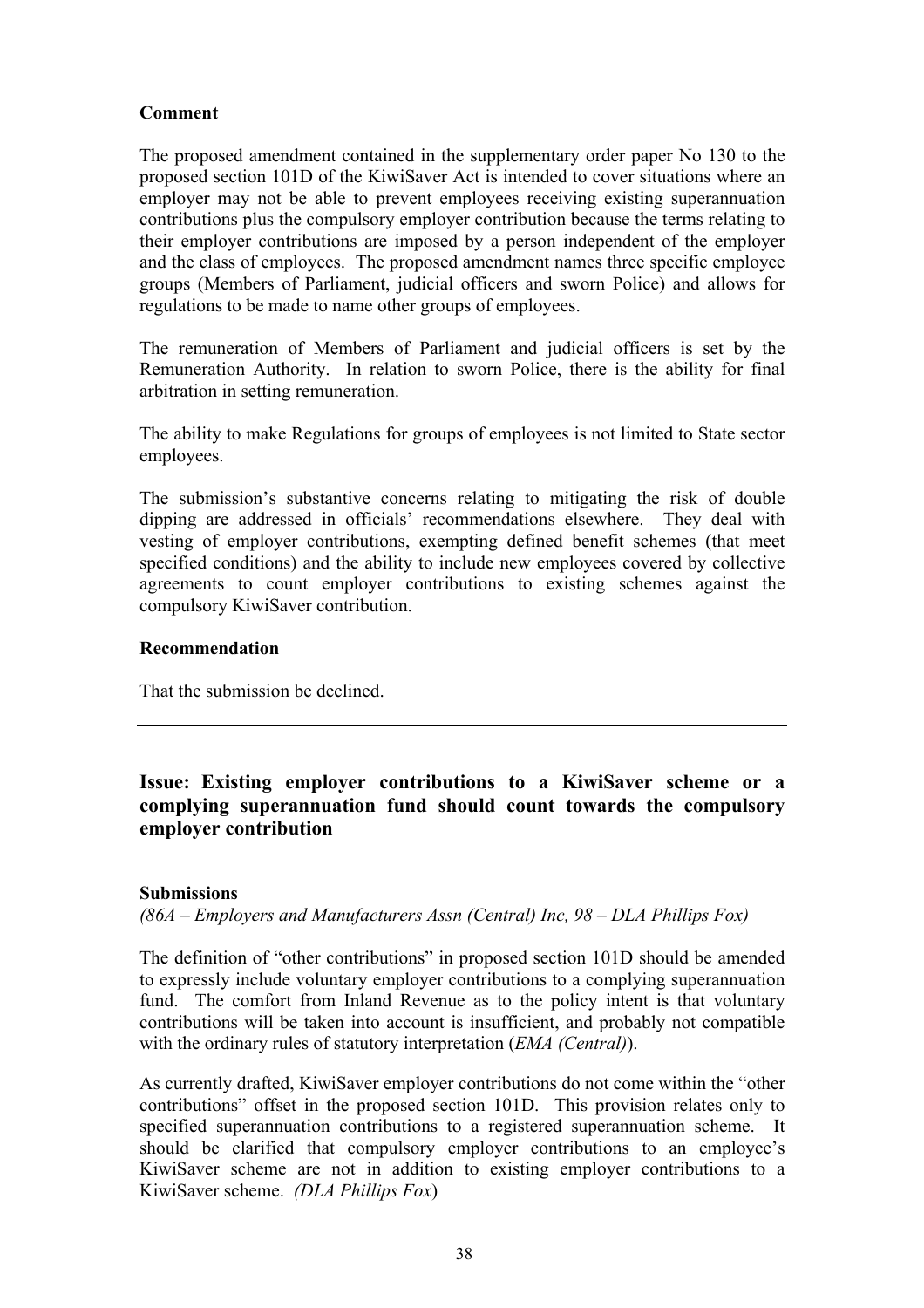The policy intent is that existing employer contributions to a KiwiSaver scheme or a complying superannuation fund would count towards the compulsory amount for existing employees.

We agree that the legislation should be clarified to ensure that the policy intent is achieved.

### **Recommendation**

That the submissions be accepted.

# **Issue: Vesting of contributions to an existing superannuation scheme for the purposes of counting towards compulsory employer contributions**

#### **Submissions**

*(11 – Waterfront Industry Superannuation Fund, 17 – Mercer Human Resource Consulting, 70 – Simpson Grierson)* 

The compulsory employer contributions to existing schemes have to be immediately vested for the contribution to count towards the compulsory employer amount, which is contrary to normal scheme design, and inconsistent with the concept of long-term savings. In an existing superannuation scheme this would mean that an employer's contributions may be withdrawn when the employee leaves employment. The requirement for an employer contribution to an existing scheme to be vested should be replaced with a requirement that any unvested contribution that has counted towards the compulsory amount be transferred to a KiwiSaver scheme or complying superannuation fund. *(Waterfront Industry Superannuation Fund)* 

The requirement that contributions be fully vested in order to count towards the compulsory contribution is likely to result in increased costs for their employers where the employer also offers a work place scheme, as it will permit double dipping if an employee chooses also to become a member of a KiwiSaver scheme. Employers will have to contribute the total value of their contribution towards their employees existing account, and will have to contribute an additional amount (being the compulsory rate minus the vested employer contributions) towards KiwiSaver. *(Mercer Human Resource Consulting)*

The bill requires employer contributions to vest immediately if they are to count against the compulsory contribution rate. Existing schemes are likely already to be making contributions that have a vesting scale. This will effectively require that employer to contribute twice. *(Simpson Grierson)*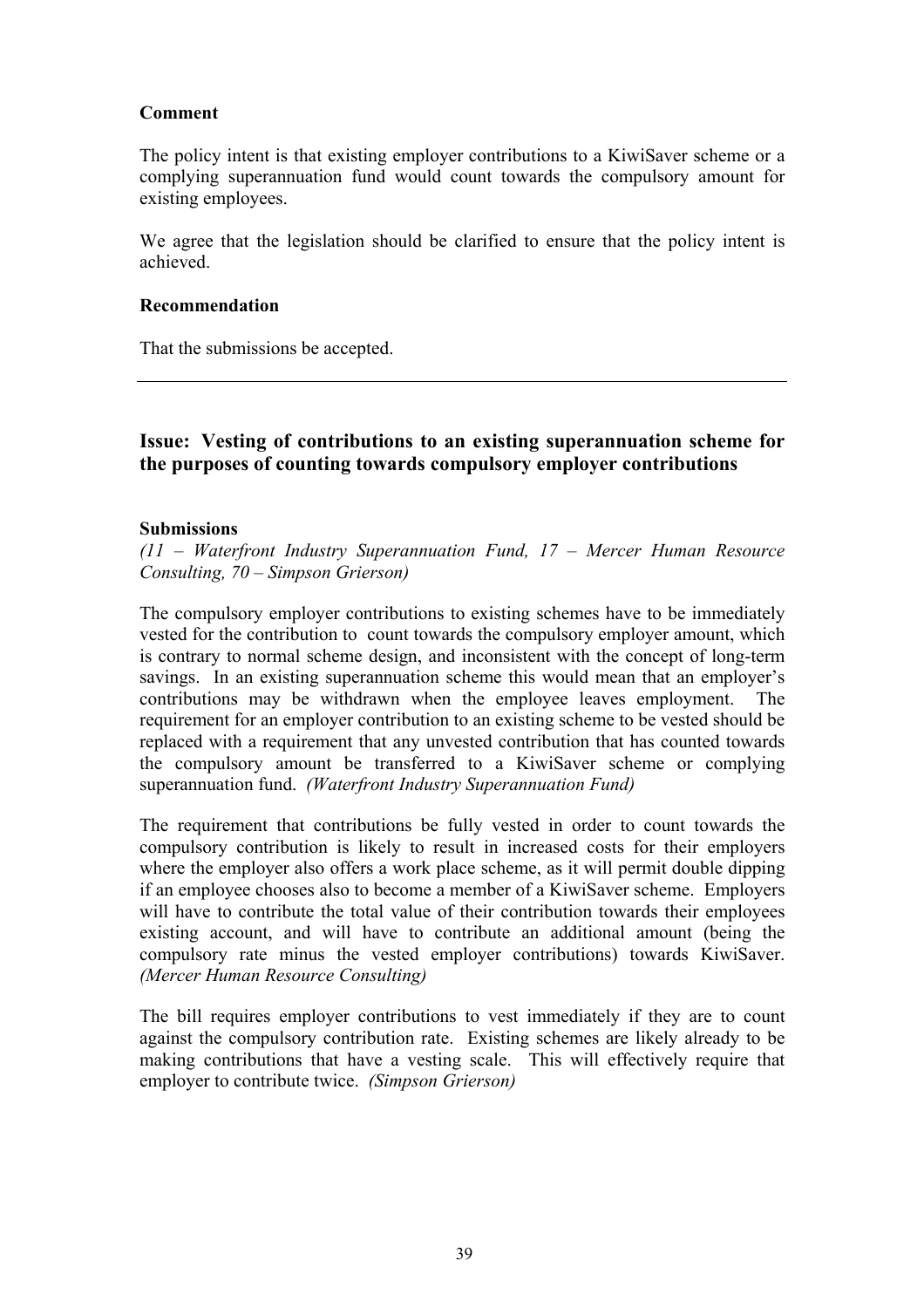Officials agree with the submissions and recommend that employer contributions vest within a specified period of time to count towards the compulsory rate. The industry "norm" of five years makes most sense and would be consistent with the rules for exemption from automatic enrolment. (Employers can get an exemption from automatically enroling new employees only if their contributions to the scheme vest within five years.) This option requires a change to the bill.

This would enable most existing employer contributions to count towards the compulsory amount, greatly reducing the double dipping risk for defined contribution schemes, while ensuring that vesting is not used to separate members from employer contributions that are provided.

Officials consider that the change suggested by the Waterfront Industry Superannuation Fund would add complexity to the design of KiwiSaver.

## **Recommendation**

That the submissions be accepted to allow a vesting period of five years.

# **Issue: Counting contributions to subsidise scheme operation**

## **Submission**

*(88 – The Colonial Motor Company)* 

The bill should allow all payments made on behalf of an employee to an existing registered superannuation scheme to count towards the compulsory rate, irrespective of whether such payment is made to a member's account or not.

## **Comment**

The submission argues that superannuation schemes are used by employers to provide a variety of benefits to their employees, including benefits such as the payment of insurance premiums. All contributions for such purposes are for the benefit of the employee, and as such, it recommends that they count towards the compulsory amount.

The purpose of the compulsory employer contribution, however, is to encourage longterm savings and to boost the level of savings accumulated in these schemes. If other contributions towards other benefits were able to count, these policy outcomes would not be served. The contributions would not be locked in for retirement and might be used for the payment of unrelated expenses. It should be noted that this is also consistent with the treatment of funds in KiwiSaver, where the minimum contribution requirements cannot be used for other benefits.

## **Recommendation**

That the submission be declined.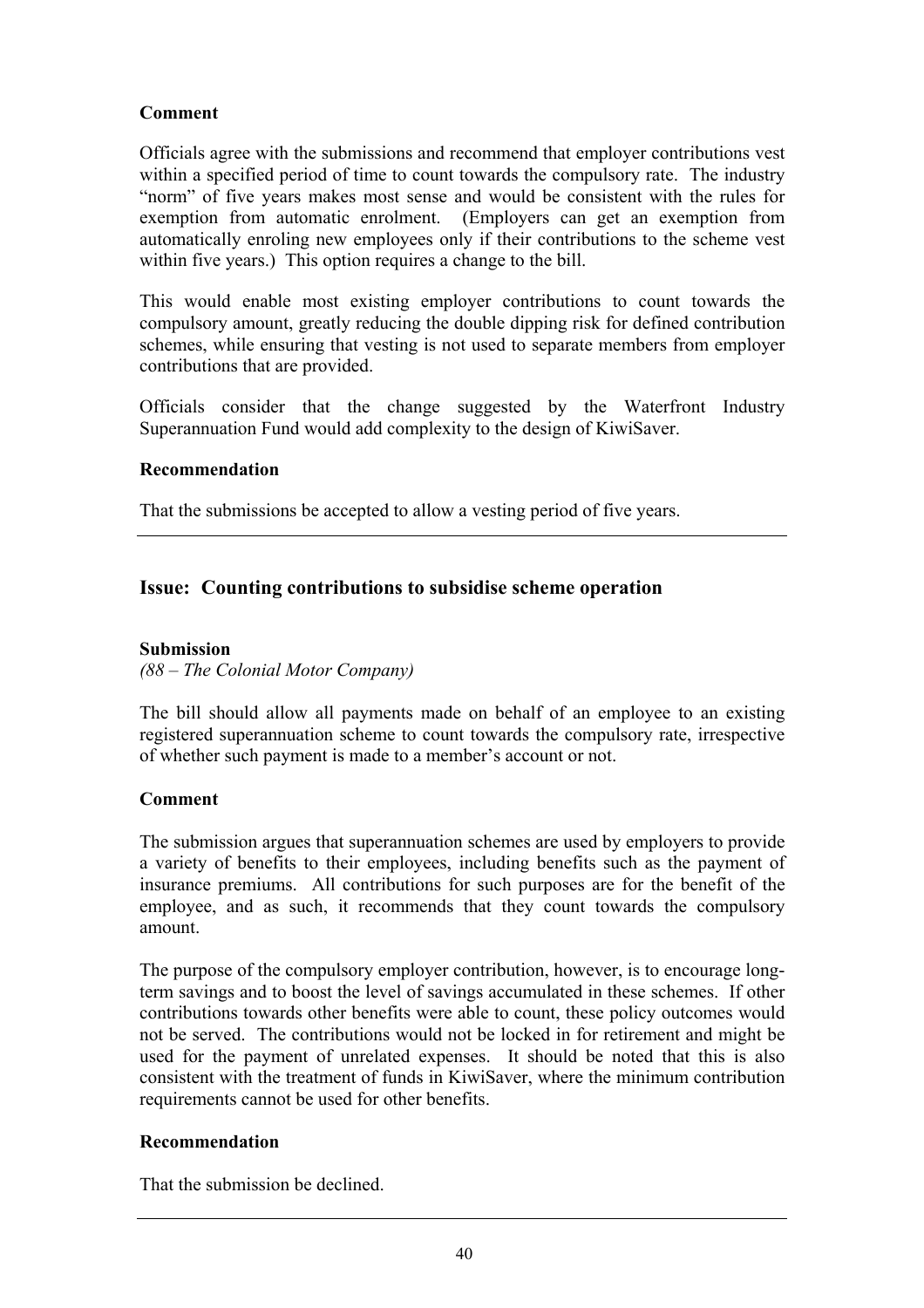# **Issue: Group life cover**

### **Submission**

*(23 – ISI)* 

ISI raised in its oral submission that group life cover should be able to be provided by a KiwiSaver scheme.

#### **Comment**

Group life cover can be provided by a KiwiSaver scheme. However, employee contributions, as required by the KiwiSaver Act and the proposed compulsory employee contribution, cannot be used to pay group life insurance. Those contributions have to be used to provide retirement benefits.

#### **Recommendation**

That the submission be noted.

## **Issue: Corporate restructuring and successor funds**

#### **Submission**

### *(17 – Mercer Human Resource Consulting)*

The provisions of section 101D need to be modified to ensure that it remains possible for continuing employers in mergers or acquisitions to mirror the superannuation arrangements that existed before the merger or acquisition. This is often a part of the employer's retention of the terms and conditions of the various employment contracts that pre-existed the merger or acquisition. As the section is currently worded, such arrangements would not qualify under section 101D.

#### **Comment**

The Superannuation Schemes Act provides a mechanism for employers to transfer between providers if the terms of the new scheme are no less favourable than the terms of the old scheme. This ensures that employers can provide access to the most appropriate scheme for their employees without affecting the terms of the employees' participation. We agree that proposed section 101D should be amended to provide that the scheme must have been in existence at 17 May 2007 or created as an approved scheme under section 9BAA. This change should be applicable only if all members of the existing scheme, or all members relevant to an existing participation agreement, are transferred under section 9BAA.

### **Recommendation**

That the submission be accepted.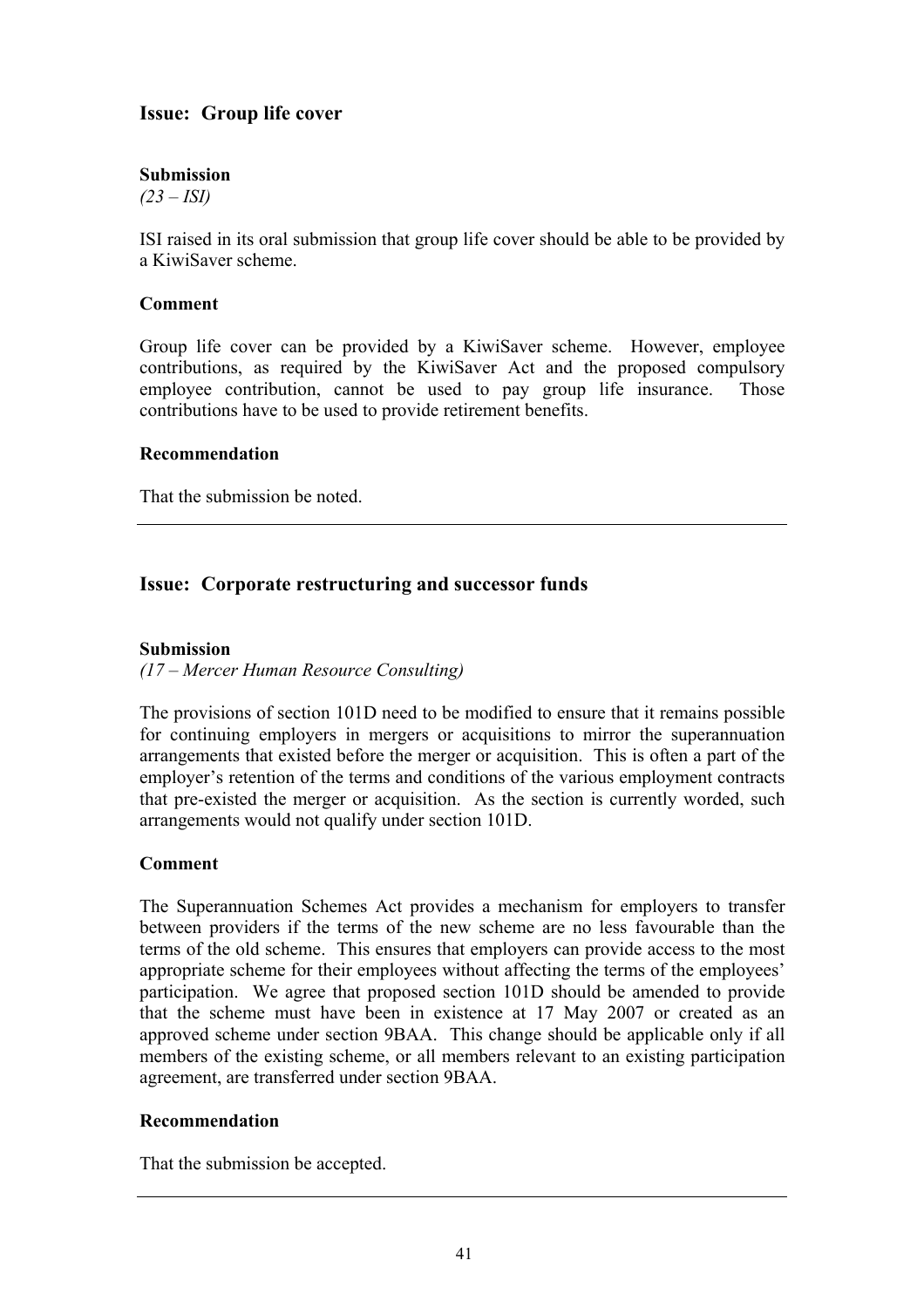# **Issue: Employers who act on behalf of ACC in paying weekly compensation**

## **Submission**

*(Matter raised by officials)* 

The KiwiSaver Act 2006 should be amended so that when KiwiSaver members are paid ACC weekly compensation by their employer instead of by ACC, employer contributions will automatically stop. However, employers who wish to do so may continue to contribute to their employees' KiwiSaver schemes provided that their employees are also contributing while they are on weekly compensation.

## **Comment**

When claimants are incapacitated from a personal injury, ACC pays weekly compensation at 80% of their previous earnings. However, some employers can act on behalf of ACC and pay weekly compensation to their employees for work injuries that require time off work. To pay weekly compensation on behalf of ACC, employers are either:

- part of ACC's Partnership Programme, whereby "accredited employers" take responsibility for managing work-related injuries in exchange for a reduction in levy – meaning the administration of the claim is managed by a third party; or
- part of the Employer Reimbursement Programme, whereby employers who are part of the programme can continue paying their employees salary/wages during the incapacity and seek reimbursement from ACC (at 80%) for weekly compensation.

In a number of cases, employers will often pay 100% of an employee's salary/wages in these situations.

Under KiwiSaver, existing members' contributions automatically stop when ACC starts paying weekly compensation. For contributions to continue, the ACC recipient or Inland Revenue will notify ACC to start making deductions. To have such contributions cease, the recipient will need to apply for a contributions holiday. Employer contributions will also automatically stop for KiwiSaver members who are receiving weekly compensation from ACC, as the bill excludes weekly compensation from being salary or wages for the purposes of compulsory employer contributions.

The situation is different, however, for existing KiwiSaver members who receive their ACC compensation from their employer on behalf of ACC. If such members wish to have their contributions cease while they are on ACC, they will need to apply for a contributions holiday. There is, however, no mechanism that allows employers in this situation to stop making KiwiSaver compulsory employer contributions when they are paying weekly compensation to their employees.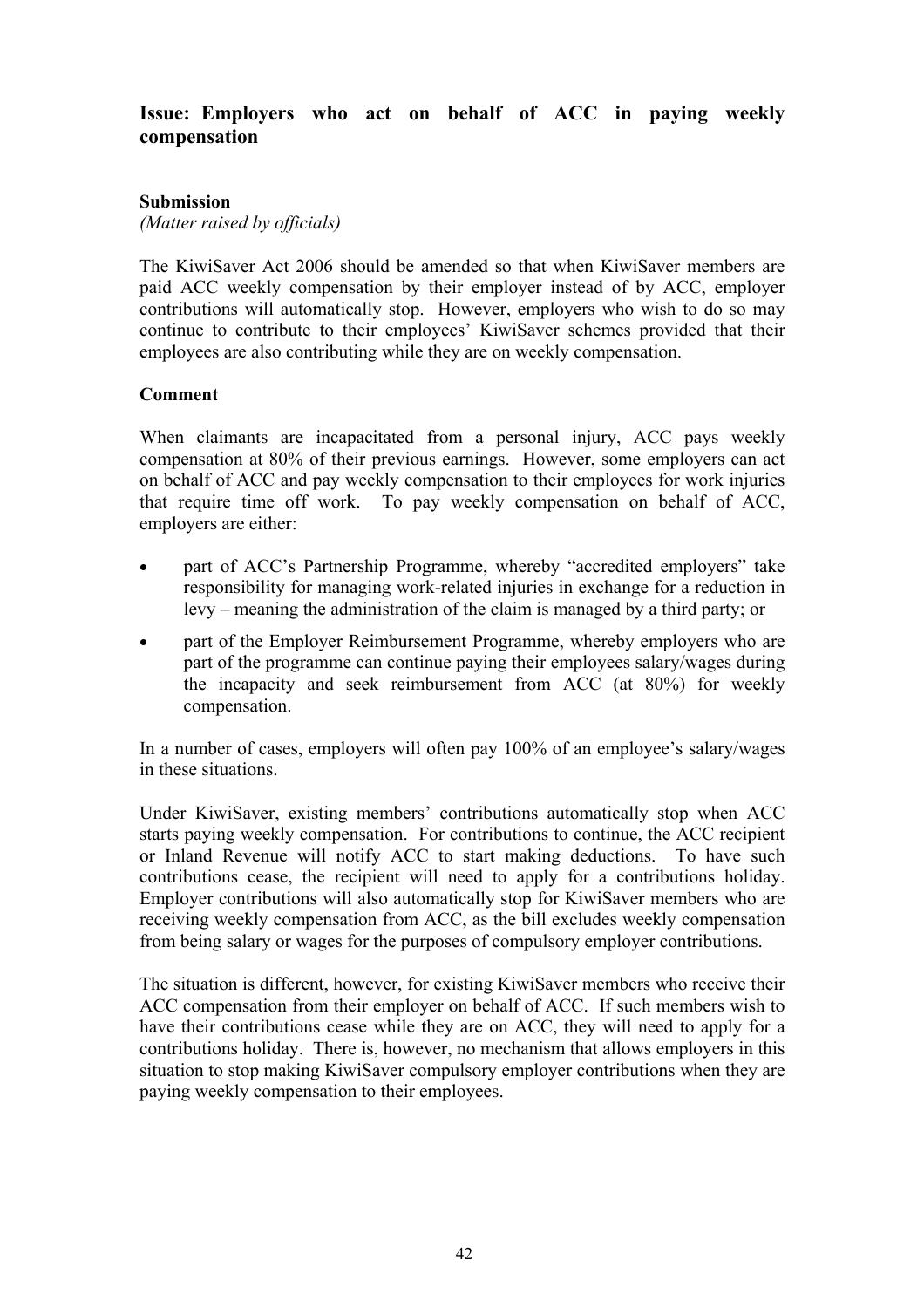Officials consider that the provisions around ceasing employer contributions while claimants are receiving weekly compensation should equally apply in circumstances where claimants are receiving compensation from ACC or their employer. Accordingly, we recommend that the KiwiSaver Act be amended so that compulsory employer contributions will automatically stop for KiwiSaver members who are receiving weekly compensation from their employer. However, employers who wish to do so may continue to contribute to their employees' KiwiSaver.

It is recommended that the amendment apply from 1 April 2008.

## **Recommendation**

That the submission be accepted.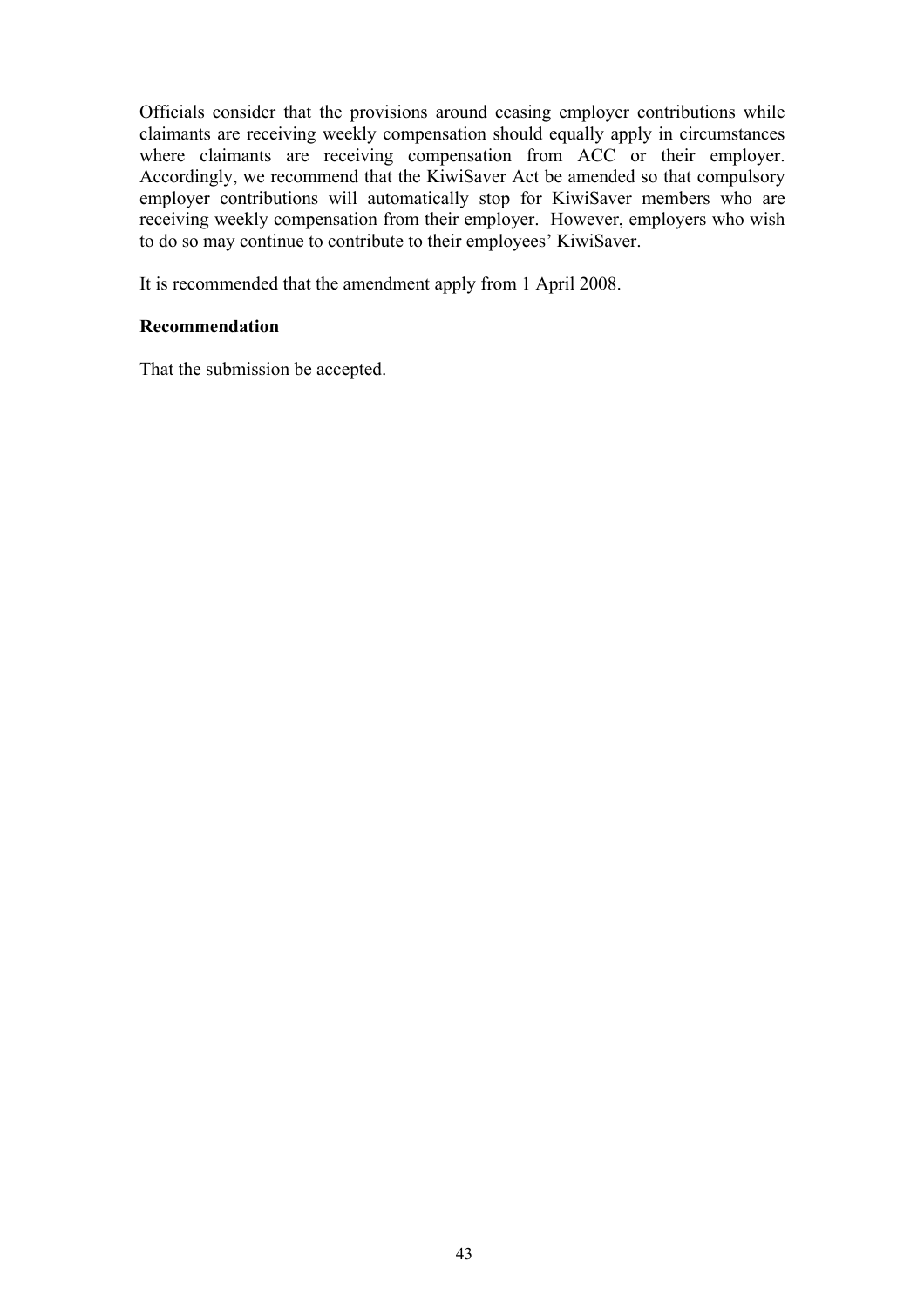# **Issue: Upper age limit for being able to become a member of KiwiSaver**

## **Submissions**

*(12 – Employers & Manufacturers Association (Northern) Incorporated (EMA), 50 – Eriksens Actuarial, 75 – Matt Barker, 91 – New Zealand Institute of Chartered Accountants matter raised orally)* 

Allowing people aged 65 and over to join KiwiSaver, with the minimum period of five years applying to them, will encourage people to work later in life, thus contributing positively through paying income tax, helping reduce the acute labour shortage and staying healthier. *(Eriksens Actuarial and EMA)* 

People should not be disadvantaged if they leave saving for retirement later in life from necessity and, in contrast to New Zealand, older people in Australia benefit significantly from the Australian superannuation scheme. *(EMA)*

## **Comment**

The upper limit to the age of eligibility reflects KiwiSaver's purpose of encouraging a long-term savings habit and asset accumulation to improve financial wellbeing, particularly in retirement. It could be considered inequitable that those who have reached the age of eligibility for New Zealand Superannuation, and who receive a government pension, continue to benefit from a government policy aimed at retirement savings.

A boundary needs to be drawn at some level and the most reasonable level is that which is considered the "retirement age" when people are eligible to receive the aged pension from the government, notwithstanding whether this is their status or not.

It should be noted that receipt of the Australian pension is subject to two tests – an income test and an assets test, while New Zealand Superannuation is not means tested (meaning that New Zealanders receive the same amount of pension notwithstanding the income they earn or the assets they hold).

### **Recommendation**

That the submissions be declined.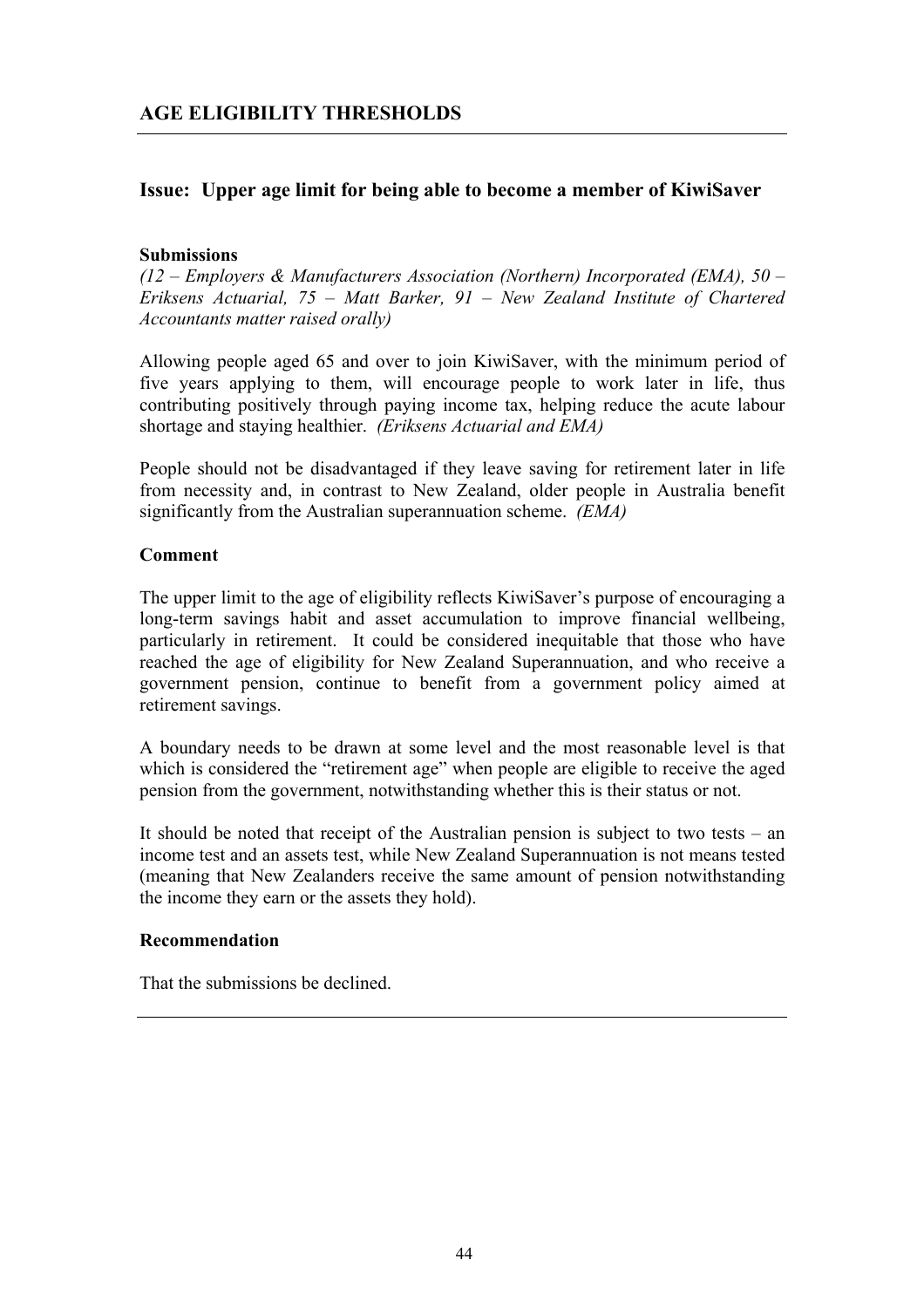# **Issue: Lower age limit for being able to become a member of KiwiSaver**

## **Submissions**

*(12 – Employers & Manufacturers Association (Northern) Incorporated (EMA), 51 – National Distribution Union (NDU), 75 – Matt Barker, 78 – Council of Trade Unions (CTU), 95 – New Zealand Law Society (NZLS), 96 – New Zealand Nurses Organisation)* 

Automatic enrolment and eligibility for member tax credits should apply to employees above the age of compulsory schooling, or who have been granted an exemption for early release from schooling *(NDU)*. The full benefits of KiwiSaver should apply to workers aged 16 and 17 years old *(CTU)*.

The tax credits are available to all people who are working and paying taxes regardless their age. *(EMA)*

Preventing young workers from the tax credits and the employer contributions is discriminatory *(CTU, NDU and New Zealand Nurses Organisation)* and is inconsistent with the Human Rights Act 1993 *(NDU, NZLS)*. Further, 16 and 17-yearolds in the workforce will not have higher-level qualifications and will never become high income earners and are in more need to save.

### **Comment**

While 16 and 17-year-olds are legally able to work full-time and are eligible for certain benefits (such as the community services card and the independent youth benefit), the government's preference is that 16 and 17-year-olds be engaged in some form of study, rather than working. Setting the threshold at 18 years of age is consistent with this, and with the age of automatic enrolment rules.

While restricting access to the member tax credit on age could potentially act as a disincentive to introducing a savings discipline early in life, the arguments against extending the tax credit to those under the age of 18 are:

- If no age restriction is set on accessing the member tax credit, parents will have an incentive to set up a KiwiSaver account for their children predominantly to benefit from the tax credit. This could benefit high-income earners more, since they are more likely to be in a position to set aside money for their children. In contrast, low-income earners may have no choice but to spend their money on essentials (such as education).
- Along with encouraging savings, another of the government's main priorities is to lift standards of education and skills development. Most young people are in full-time education or training until they are 18 and often far beyond this age, although some are not. The provision of government tax credits (and compulsory employer contributions for those who are working) could conflict with the government's education goals. This is why automatic enrolment of new employees applies only to those aged 18 years and over, and why the government sought to align eligibility for the tax credits to this policy.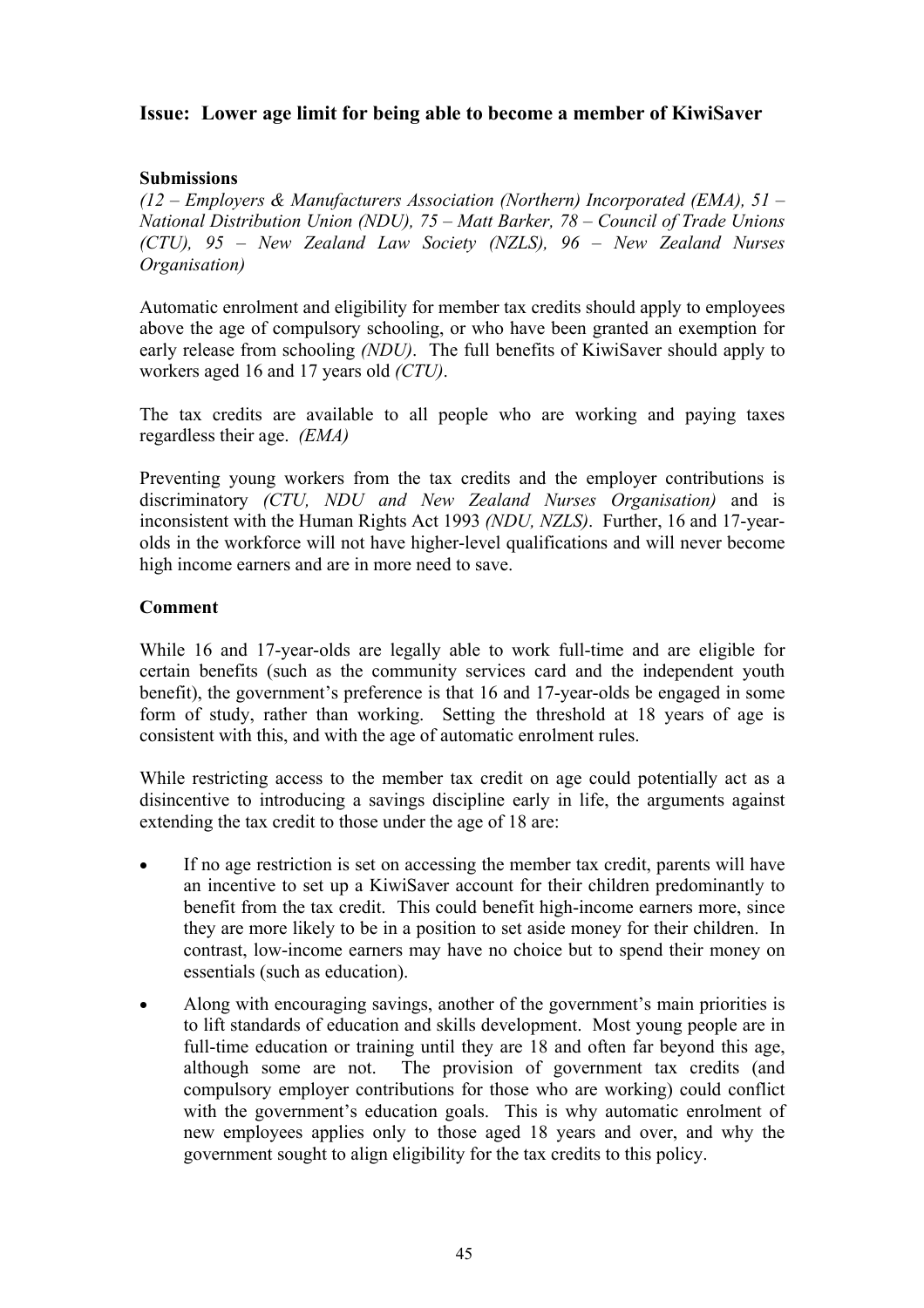• There would be a significant increase in the cost of KiwiSaver if the member tax credits were extended to those aged under 18.

In addition, any disadvantage to members under 18 is transitional. They will still receive the \$1,000 kick-start and an ongoing \$40 annual fee subsidy, which will provide a reasonable incentive to join, and, as soon as they turn 18, they will be eligible for the member tax credit on their contributions and for compulsory employer contribution if they are in employment and contributing.

## **Recommendation**

That the submissions be declined.

# **Issue: Age limit for withdrawing funds from KiwiSaver**

### **Submission**

*(50 – Eriksens Actuarial)* 

The age at which KiwiSaver members are able to withdraw funds should be reduced from 65 to 60. There is no actuarial cost implication on choosing a slightly lower age, as it is a defined contribution scheme. Further, there is a risk that if the New Zealand Superannuation age is raised to 70, KiwiSaver funds will be locked in until 70 as well.

### **Comment**

To withdraw funds, members must be 65 or over and have been a member for at least five years. That requirement reflects KiwiSaver's purpose of encouraging a long-term savings habit and asset accumulation to improve financial wellbeing, particularly in retirement. This age threshold has not changed since the original KiwiSaver design and has been maintained in relation to the member tax credits and compulsory employer matching contributions, as they maintain the focus on retirement.

Eriksens also argued in its submission and before the Committee that age of entry to KwiSaver should be extended to prolong workers' participation in the workforce. This submission could have the opposite effect.

Setting the age of withdrawal to coincide with the age of eligibility for New Zealand superannuation logically links two complementary policies.

## **Recommendation**

That the submission be declined.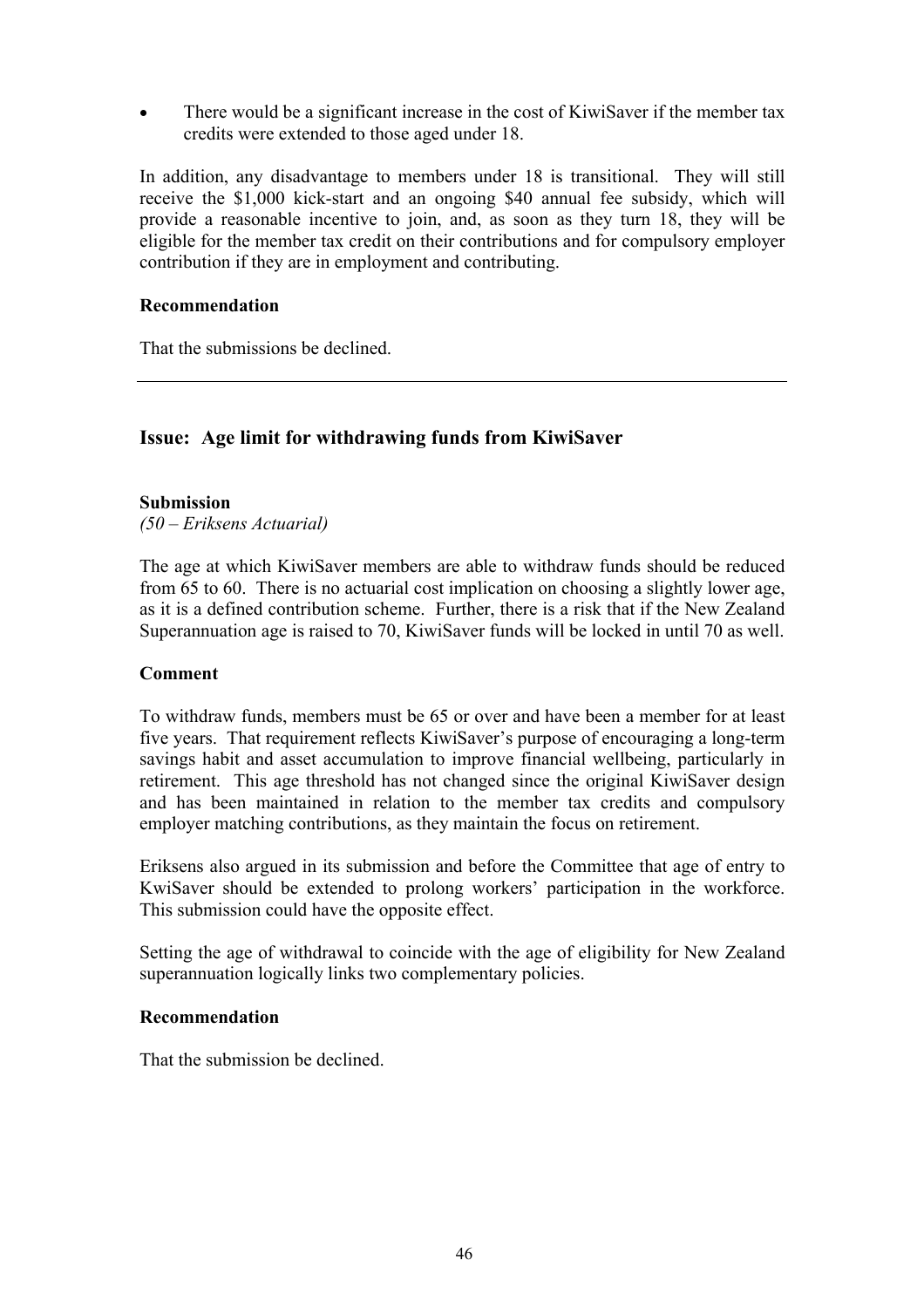# **Issue: Minimum contribution rate to KiwiSaver**

## **Submissions**

*(30 – New Zealand Public Service Association (NZPSA), 33 – Corporate Taxpayers Group, 45 – Chapman Tripp, 50 – Eriksens Actuarial, 51 – National Distribution Union (NDU), 61 – KPMG, 74 – Deloitte, 78 – Council of Trade Union (CTU), 87 – The Association of Superannuation Funds of New Zealand, 91 – New Zealand Institute of Chartered Accountants, 96 – New Zealand Nurses Organisation)* 

The current provision whereby the employee contribution can help make up the 4% minimum should be retained *(NZPSA, CTU and Eriksens)*, or the minimum contribution level should be reduced to 2% of salary or wages *(NDU, CTU and New Zealand Nurses Organisation)*.

A 2% contribution rate is a better point of entry for new savers to establish a savings habit, and the addition of the member tax credits and the employer contributions will help someone accumulate a reasonable saving balance *(CTU and New Zealand Nurses Organisation)*. Further, it can help target KiwiSaver to those that have a saving problem (low income workers), especially in view of the resistance by low-income workers to contribute 4% *(CTU and New Zealand Nurses Organisation)*.

If the minimum employee contribution is not reduced from the proposed level of 4% of salary or wages, alternatives should be considered. The following alternatives are suggested (in order of preference) by the CTU and New Zealand Nurses Organisation:

- Allow employer contributions to count towards the employee contribution rate.
- Allow employer contributions to count towards an employee's minimum contribution rate of 4% of salary or wages until April 2010, then increase to 6% and then to 8% by 2011 (minimal alternative).
- Allow the contributions of employers that have entered an arrangement prior to April 2008 for employer contributions to count towards the minimum employee contribution, and allow those employers to offer any combination of employee/employer contributions totalling 4% for employees beginning work after April 2008 and before April 2010.

Employers and employees should be entitled to choose their contribution rates, provided the minimum total values in clause 2 of Schedule 4 are achieved. *(KPMG, ASFONZ)*

Removing the current ability for employees to contribute on a 2 plus 2 basis will place KiwiSaver beyond the reach of many employees unable to forgo 4% of salary. The original provisions of the Act should be retained. *(ASFONZ)*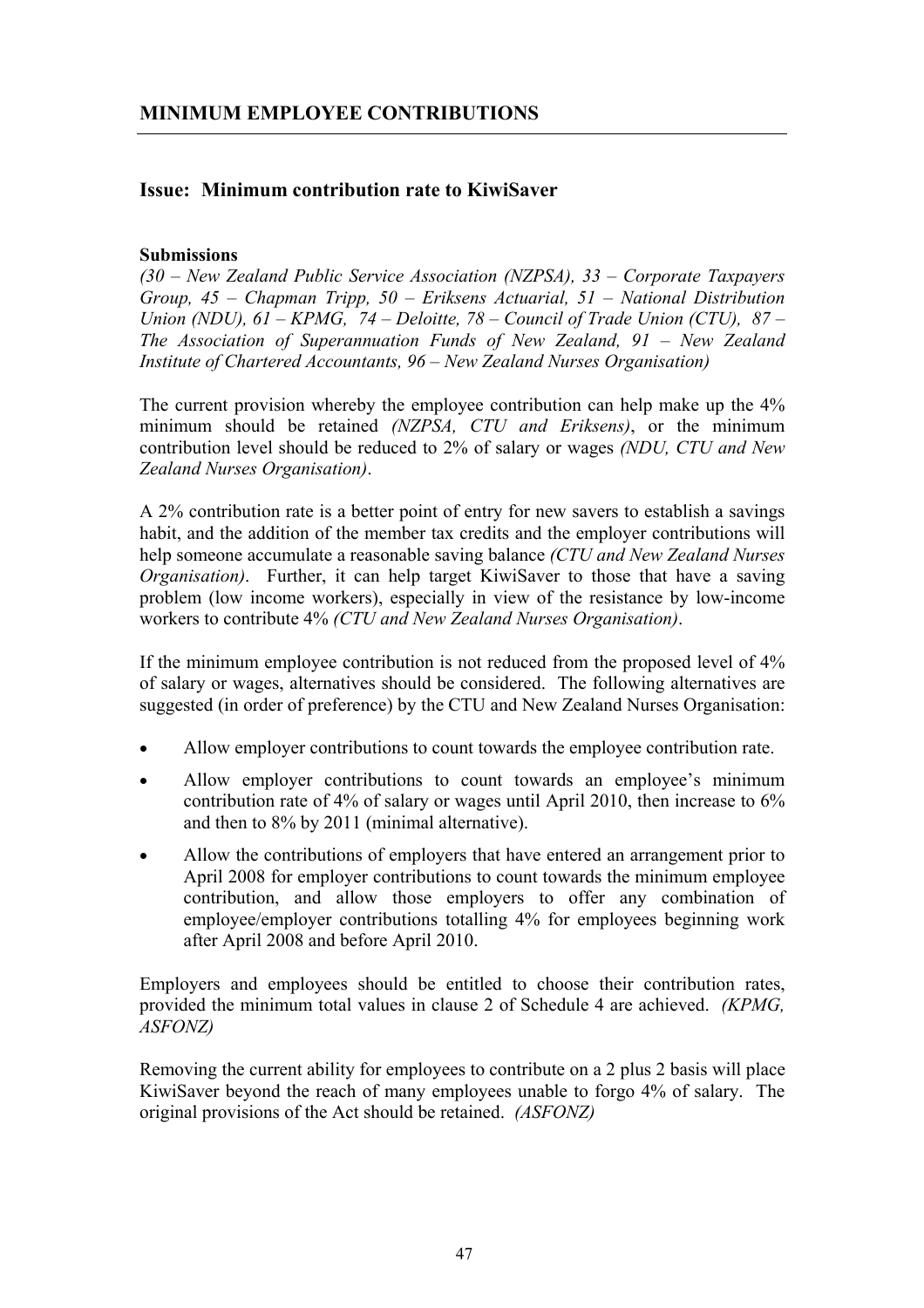Regardless of whether this is accepted, section 66A and Schedule 4 require redrafting to enable their effective application. Apart from being difficult to interpret, requiring references to three different clauses of Schedule 4, the rules do not work properly. *(KPMG, Chapman Tripp, Corporate Taxpayers Group, Deloitte ASFONZ, New Zealand Institute of Chartered Accountants)* 

## **Comment**

 $\overline{a}$ 

The design of KiwiSaver has involved trade-offs between encouraging participation by a wider group (greater participation of low-income earners) and encouraging higher rates of saving across the board.

Under the original KiwiSaver design, the minimum employee contribution was 4% of salary or wages, and employer contributions were voluntary. To the extent that employers were prepared to make voluntary contributions, the KiwiSaver Act 2006 allowed for any voluntary employer contributions to count towards the employee's minimum 4% contribution rate if the employee so elected. The bill phases out the ability of employer contributions to count towards the minimum level of employer contribution from 1 April 2008. The decision to phase this out is supported by the purpose of the Act (to increase individuals' well-being and financial independence, particularly in retirement, and to provide retirement benefits), the introduction of incentives proposed in the bill (member and employer tax credits and the compulsory matching employer contributions), and the need to ensure that employees make contributions at a rate that would make a difference.

The key aim of KiwiSaver is to encourage a long-term savings habit and asset accumulation by those who aspire to standards of living in retirement similar to those they enjoy before retirement. While a sustained contribution may be achievable during some periods in people's lives, at other times they may have difficulty in finding 4% of salary or wages to contribute to KiwiSaver. For some people, saving for retirement does not make economic sense – for example, those on very low incomes, since New Zealand Superannuation will give them a similar income level, and those paying high interest on debt. This is why joining KiwiSaver is not compulsory and why members can apply for a contributions holiday.

A contribution rate of 4% could be insufficient to provide a 70% replacement income in retirement for a large number of New Zealanders. The following table shows the saving rate required to supplement NZ Superannuation to achieve 70% income replacement in retirement for different starting ages.<sup>2</sup> For example, someone with a gross income of \$30,000 who started saving at age 25 would need to save 2 to 5% until retirement to achieve a retirement income of 70% of \$30,000 (after tax, including NZ Superannuation). Starting saving later in life or having a higher salary increases the required savings rate considerably: 12 to 16% would be required for someone starting saving at age 40 with a gross income of \$60,000.

<sup>&</sup>lt;sup>2</sup> The required rates differ for male/female (owing to life expectancy) and single/couple (owing to NZ superannuation rate). The assumptions include: retirement at 65, life expectancy 82/85 (male/female), net real rate of return 2.5% (gross rate of return 8%). Note that these calculations do not include the effects of other asset accumulation, such as a house (for example, when a house is sold and a cheaper house purchased, providing additional income). Also note that the results are sensitive to the rate of return (and other assumptions). For example, an increase in gross rate of return of 2 percentage points would decrease the required contribution rate by around 1 to 2 percentage points.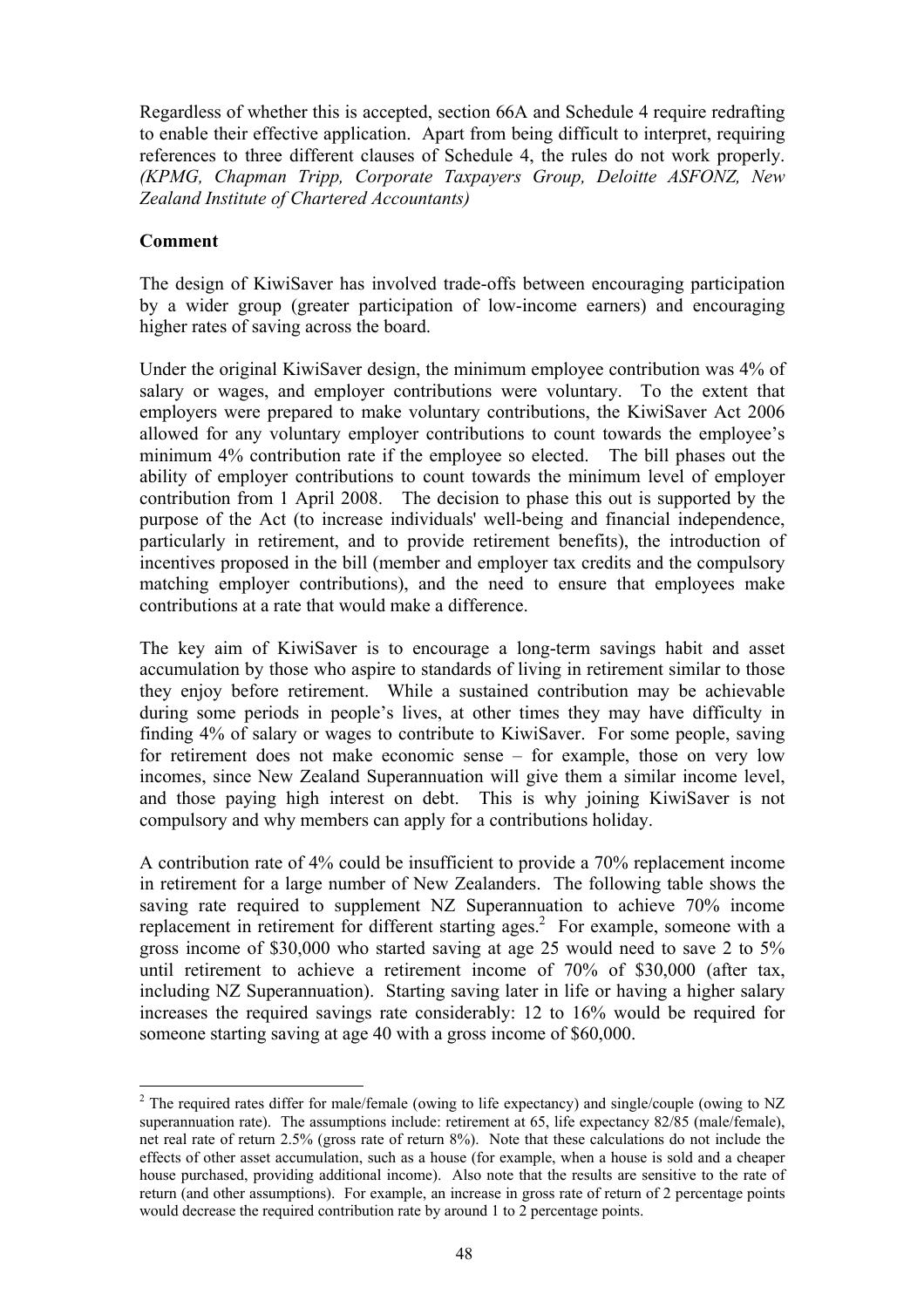## **Contribution rate required for 70% income replacement in retirement**

|           | Income       |              |               |               |  |
|-----------|--------------|--------------|---------------|---------------|--|
|           | \$30,000     | \$40,000     | \$50,000      | \$60,000      |  |
| 25        | $2\% - 5\%$  | $4\% - 7\%$  | $5\% - 8\%$   | $6\% - 8\%$   |  |
| Age<br>30 | $3\% - 6\%$  | $5\% - 8\%$  | $7\% - 10\%$  | $8\% - 10\%$  |  |
| 40        | $4\% - 10\%$ | $9\% - 14\%$ | $11\% - 15\%$ | $12\% - 16\%$ |  |

Source: Treasury calculation using www.sorted.org.nz information.

With employers required to contribute to employees' long-term savings, and with the government contributing more to each member's KiwiSaver account on an ongoing basis, there is an expectation that employees will also seriously commit to their longterm savings.

The CTU and New Zealand Nurses Organisation have suggested a couple of alternatives if the minimum employer contribution level is not decreased. Allowing employer contributions to count towards the employee minimum for those who have entered an arrangement is already allowed under the provisions in the bill relating to those employed at 1 April 2008. That means employees do not have to have started contributing before 1 April 2008 to be eligible for the employer contributions to count towards the employee minimum contribution. They would have had to enter into an agreement before 1 April 2008. In any case, the phasing out of employer contributions counting towards the employee minimum contribution would still apply to such arrangements.

A suggested alternative was to allow employer contributions to count towards an employee's minimum contribution rate of 4% of salary or wages until April 2010, then convert to 6% and then to 8% by 2011. This effectively would just extend the phasing out of the ability for employer contributions by two years for all new employees after 1 April 2008. This would just delay the introduction of a minimum contribution level of 4% and would not overcome the problem of someone not being able to afford to contribute on an ongoing basis to KiwiSaver. As is mentioned above, while a sustained contribution may be achievable during some periods in people's lives, at other times they may have difficulty in finding 4% of salary or wages to contribute to KiwiSaver. This is why KiwiSaver is not compulsory.

## **Recommendation**

That the submissions be declined.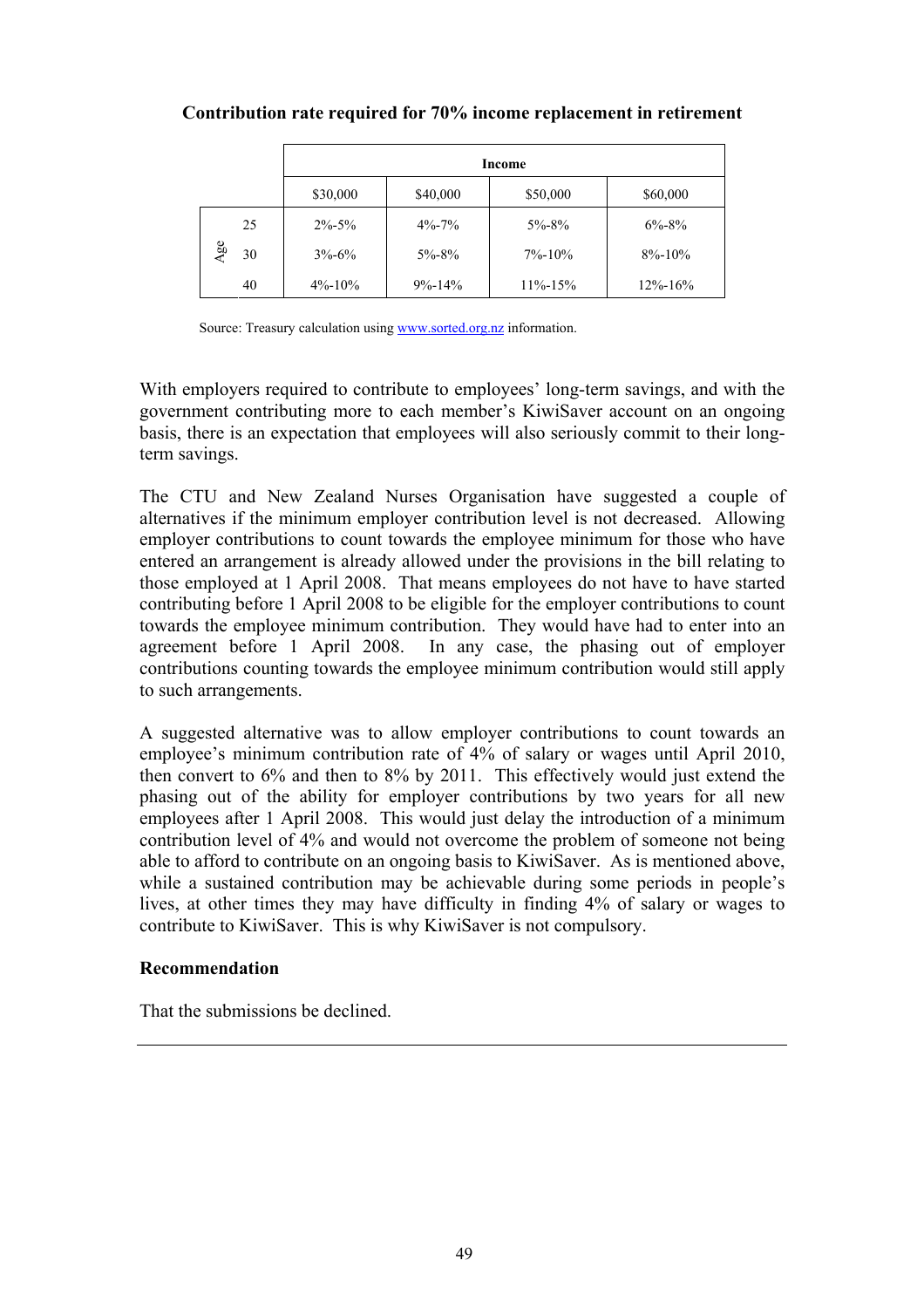## **Issue: Minimum contribution rate to complying superannuation funds**

## **Submission**

*(28 – ANZ)* 

For complying superannuation funds the minimum employee contribution should be decreased from 4% to 2% of the employee's gross salary or wages.

The employee contribution of 4% is too high for many people and it impacts negatively on many of ANZ's existing schemes by requiring a contribution rate higher than under their current trust deeds.

### **Comment**

The minimum 4% employee contribution rate for complying superannuation funds is consistent with the minimum rate required for KiwiSaver. This minimum rate is discussed further in "Minimum contribution rate to KiwiSaver", above.

#### **Recommendation**

That the submission be declined.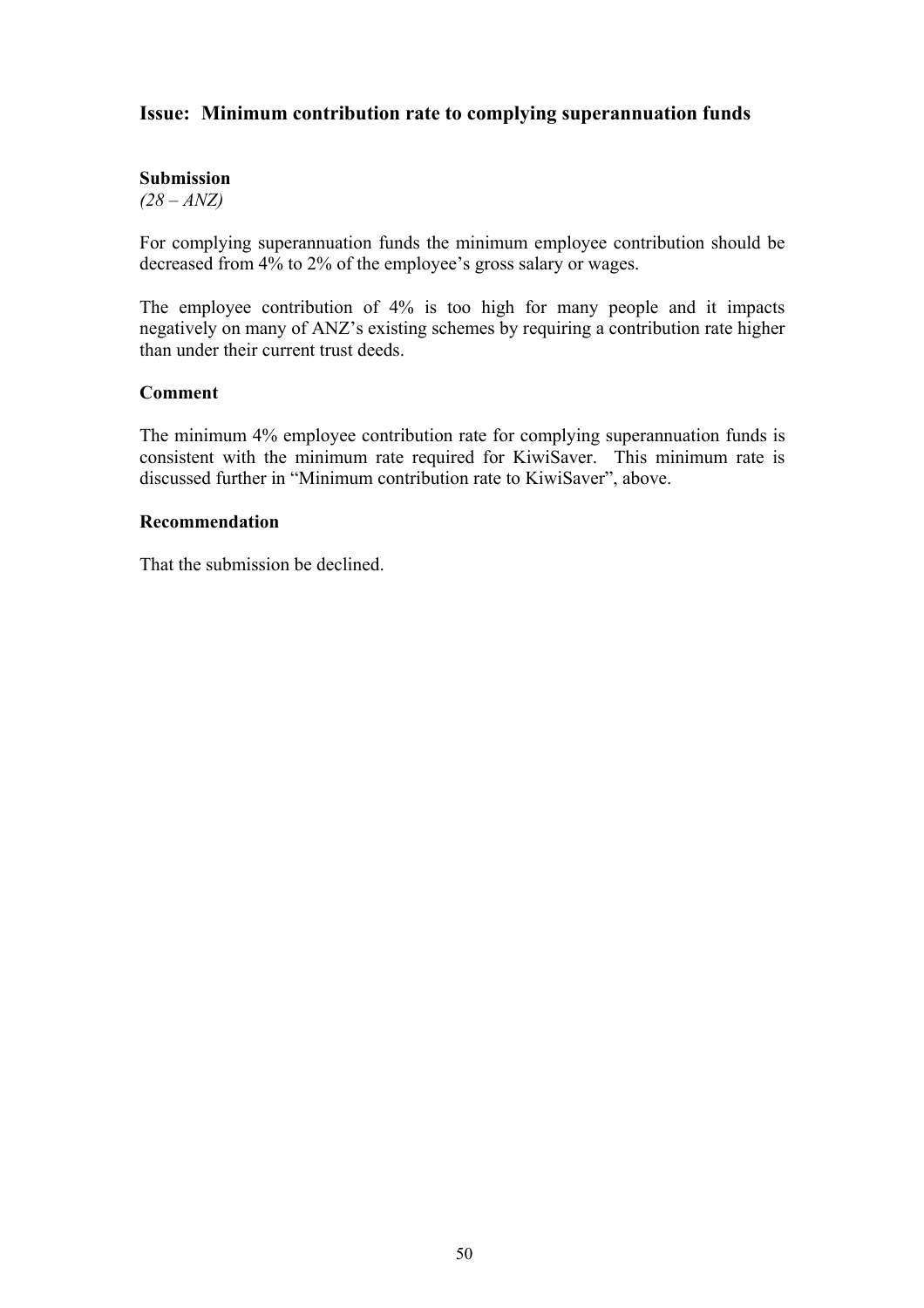# **Issue: Recognise employment with multiple DHB employers as continuous**

## **Submissions**

*(93 – New Zealand Resident Doctors' Association and Auckland Regional RMO Services Ltd)* 

Registered Medical Officers are obliged to change DHB employer frequently in order to complete their training. These employees are subject to the automatic enrolment and have to opt out (if that is their choice) every time they change employer, creating significant additional administrative and compliance costs for the DHBs as well as Inland Revenue.

An amendment to the Holidays Act has been made to recognise that RMOs change employers frequently but their period of employment is considered as continuous for the purposes of the Act with regard to the accrual of annual leave.

The KiwiSaver Act should be amended to recognise employment with multiple DHB employers as continuous.

### **Comment**

KiwiSaver has been specifically designed so that when there is a change in employment, automatic enrolment occurs and keeps occurring over an employee's working life. This is intended to counter the inertia which prevents people from beginning and maintaining a savings habit.

An exemption to the automatic enrolment rules for RMOs would undermine the intent of these rules as it would create a precedent for other groups that change employers regularly to request an exemption.

### **Recommendation**

That the submissions be declined.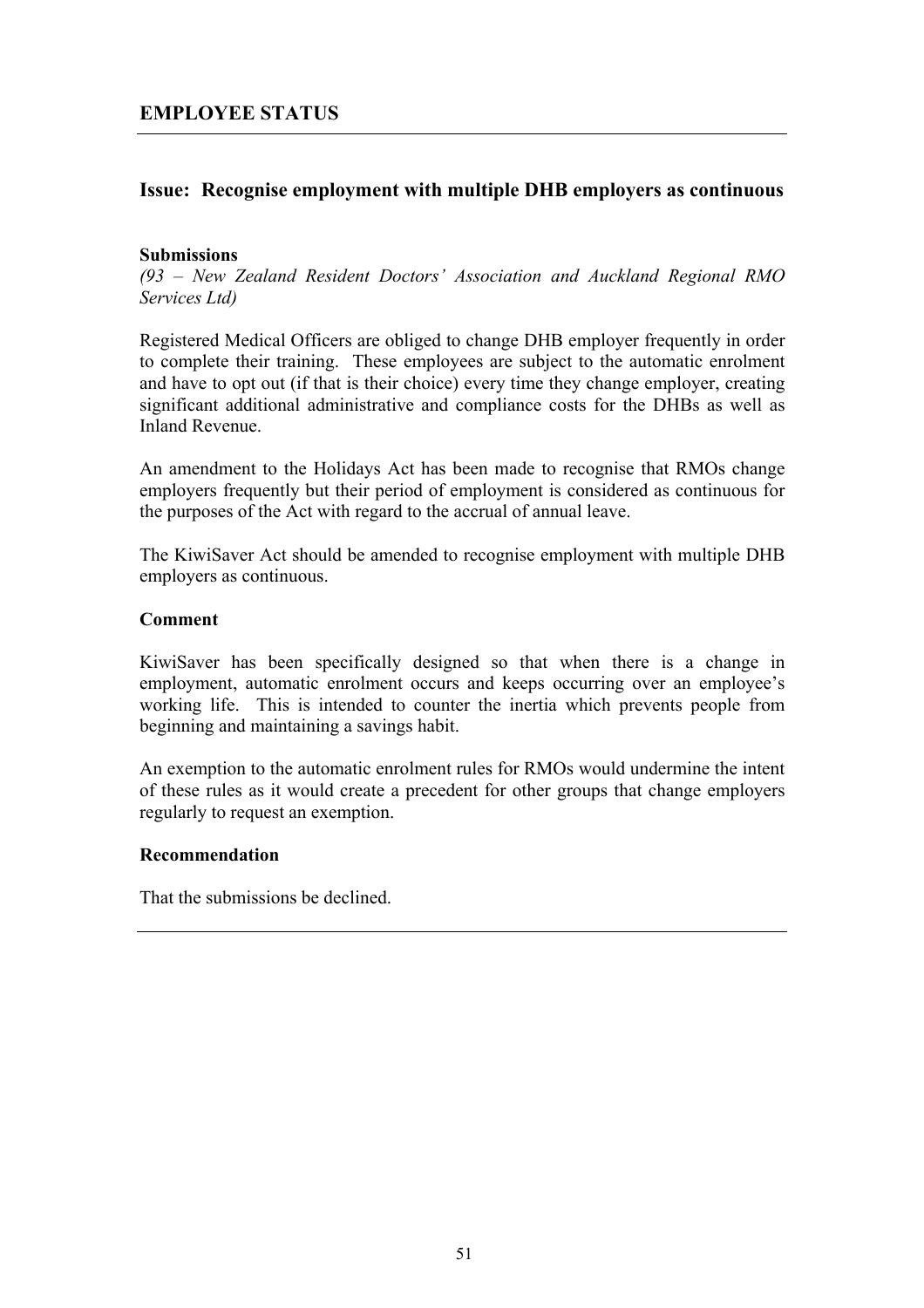# **Issue: Casual employees**

### **Submissions**

*(12 – EMA Northern Incorporated, 26 – Hospitality Association of New Zealand, 66 – Business New Zealand, 86 –EMA Central Incorporated, 91 –New Zealand Institute of Chartered Accountants, 95 – New Zealand Law Society)* 

The submissions note their support for the amendment to the KiwiSaver Act to ensure that casual employees are not subject to the automatic enrolment rules of KiwiSaver. *(EMA Northern Incorporated, Hospitality Association of New Zealand, Business New Zealand, EMA Central Incorporated)* 

Section 12 of the KiwiSaver Act 2006 should be amended, to exclude from the automatic enrolment rules employment under a contract of service that is for a period of 63 continuous days or less rather than the present 28 days. *(New Zealand Institute of Chartered Accountants)*

A provision should be made so that when casual employees become permanent the automatic enrolment rules apply. *(New Zealand Institute of Chartered Accountants)*

Changes to the automatic enrolment rules for casual employees should contain provisions for employers to backdate their application to the commencement of work with the employer so as to provide a clear, ongoing position for employers. *(New Zealand Institute of Chartered Accountants)*

Amendments to section 12 of the KiwiSaver Act 2006 should apply with effect from 1 July 2007. *(New Zealand Law Society)*

### **Comment**

The policy intention was for employees to be exempt from the automatic enrolment rules if they were employed for a continuous period of 28 days or less. If employment was extended beyond 28 days, employees would then become subject to the automatic enrolment rules (as if they had started new employment).

The period of 28 days or less significantly reduces the compliance burden for employers and short-term employees without undermining the automatic enrolment mechanism. Officials consider that a period of more than 28 days could undermine the intent of automatic enrolment.

Whilst casual agricultural workers are able to work for a period of three months without becoming subject to the automatic enrolment rules, they are a defined term in section OB 1 of the Income Tax Act 2004 and have their own special tax rate. Accordingly, casual agricultural workers are an easily identifiable subset of casual employees, and the compliance cost on employers of casual agricultural workers is significantly less than that for employers of other casual employees. The KiwiSaver design has, where appropriate, leveraged off current rules to minimise compliance costs for employers.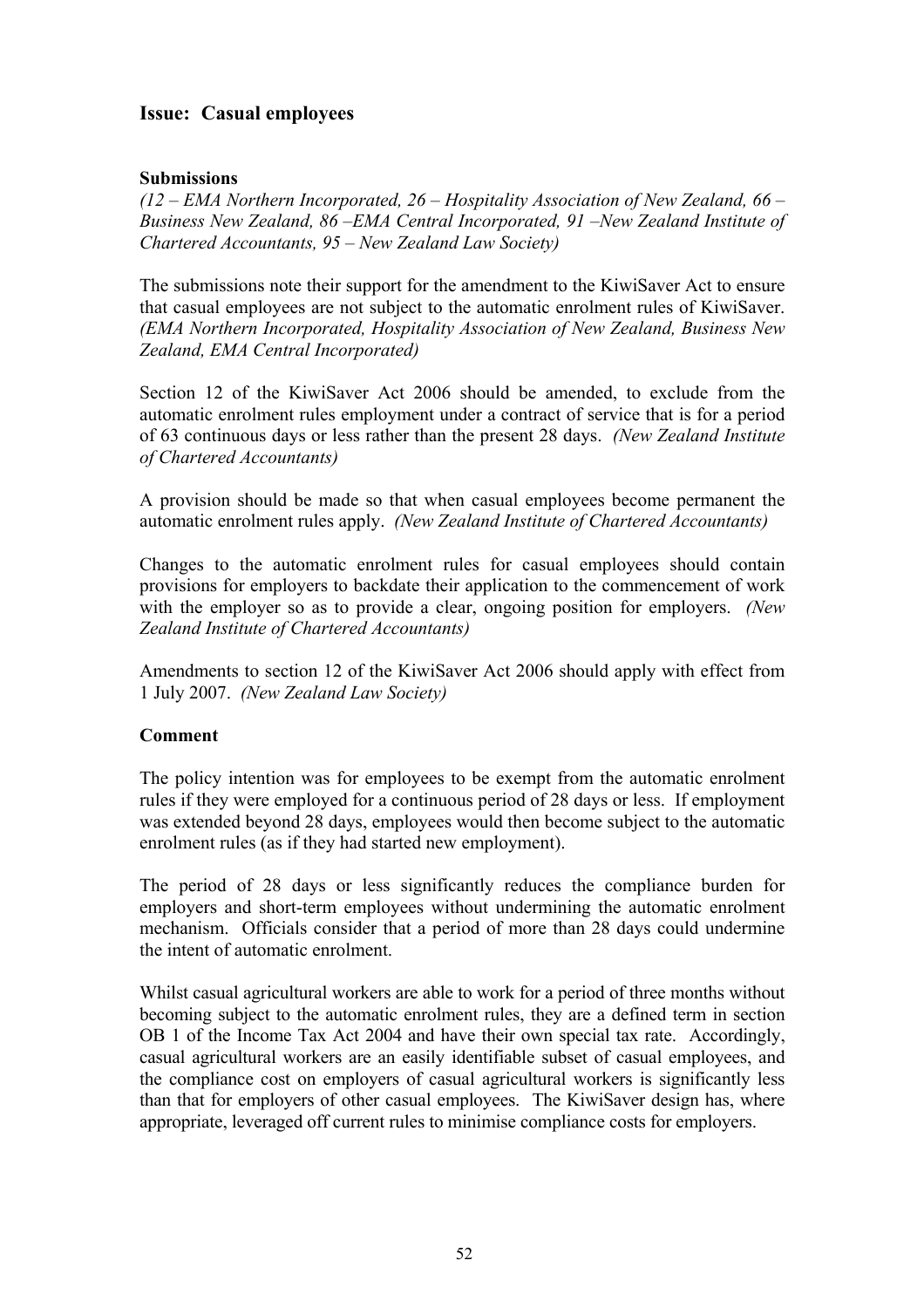Under the proposed amendments to section 12 of the KiwiSaver Act, "casual employment" will be defined by reference to the Holidays Act 2003, which defines it as employment that is "intermittent or irregular". Accordingly, casual employees who are paid holiday pay with their salary and wages will not be subject to the automatic enrolment rules.

There is currently no provision for casual employees to be automatically enroled if they stop being paid holiday pay and become permanent employees. In this situation, it would be up to employees to opt in, either through their employer or by contacting a provider directly. However, temporary employees become subject to automatic enrolment if their employment is extended beyond 28 days, and a person who ceases to be an agricultural worker also becomes subject to automatic enrolment.

There is a consistency argument that casual employees should be subject to automatic enrolment if they cease to be casuals. However, this would require employers to set up systems to monitor whether the employment contract changes. Given the compliance costs associated with this and the incentive to join KiwiSaver, officials would not recommend that such employees be subject to automatic enrolment when they cease to be a casual.

If casual or temporary employees were able to backdate their application for KiwiSaver when they began working for their employer, it would create administrative difficulties for employers. Employers would need to deduct 4% of their employees' salary or wages retrospectively and contribute matching compulsory employer contributions retrospectively. The member tax credit would also need to be applied retrospectively.

The Law Society has recommended that the application date apply from 1 July 2007 rather than 1 April 2008. Officials consider that this could create problems for employers who have automatically enroled casual employees based on current law. However, it would provide certainty for those employers who have not automatically enroled casuals because they thought that they were excluded. On balance, officials consider that the amendments should apply from 1 April 2008.

### **Recommendations**

That the submissions be declined.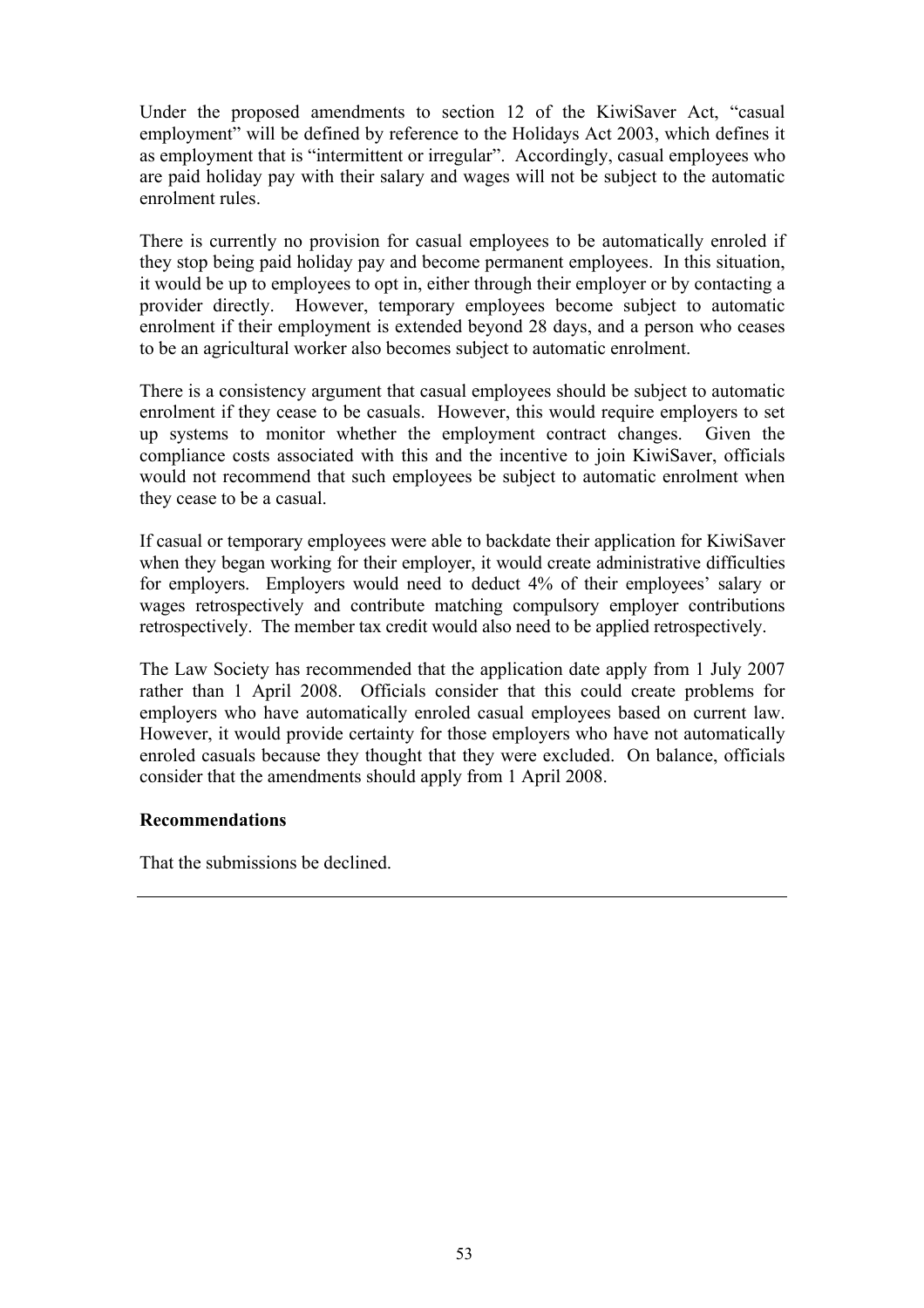# **Issue: Definition of "permanent employees"**

## **Submission**

*(98 – DLA Phillips Fox)* 

The definition of "permanent employee", as it relates to section 46 of the KiwiSaver Act 2006, which deals with an employer choosing a KiwiSaver scheme for employees, needs to be addressed. This definition includes only employees that are not temporary employees and to whom the automatic enrolment rules would apply but for the application of section 14 of the KiwiSaver Act. The recent amendment to this definition has limited its scope.

### **Comment**

Officials agree that the definition should be amended to reflect its intent. The scheme should be open to all new permanent employees of the employer except those who are not subject to automatic enrolment.

### **Recommendation**

That the submission be accepted.

## **Issue: Secondments**

### **Submission**

*(Matter raised by officials)* 

The KiwiSaver Act 2006 should be amended so that when employees enter into a secondment arrangement whereby they are transferred from one employer to another but remain "employed" by the original employer, such an arrangement is not subject to the automatic enrolment rules.

### **Comment**

The definition of "employer" in section 4 of the KiwiSaver Act states that an employer is a person "who pays, or is liable to pay" salary or wages to another. The drafting of this definition means that employees who are seconded under certain arrangements may have two employers. This has the potential to create complications for employers in the management of their responsibilities under KiwiSaver.

The issue arises where an employer (employer A) seconds employees to another employer (employer B) under an arrangement whereby employer B agrees to pay the employee directly (rather than reimbursing employer A for the cost of the seconded employee). Under current law the employee has started new employment and is therefore subject to automatic enrolment.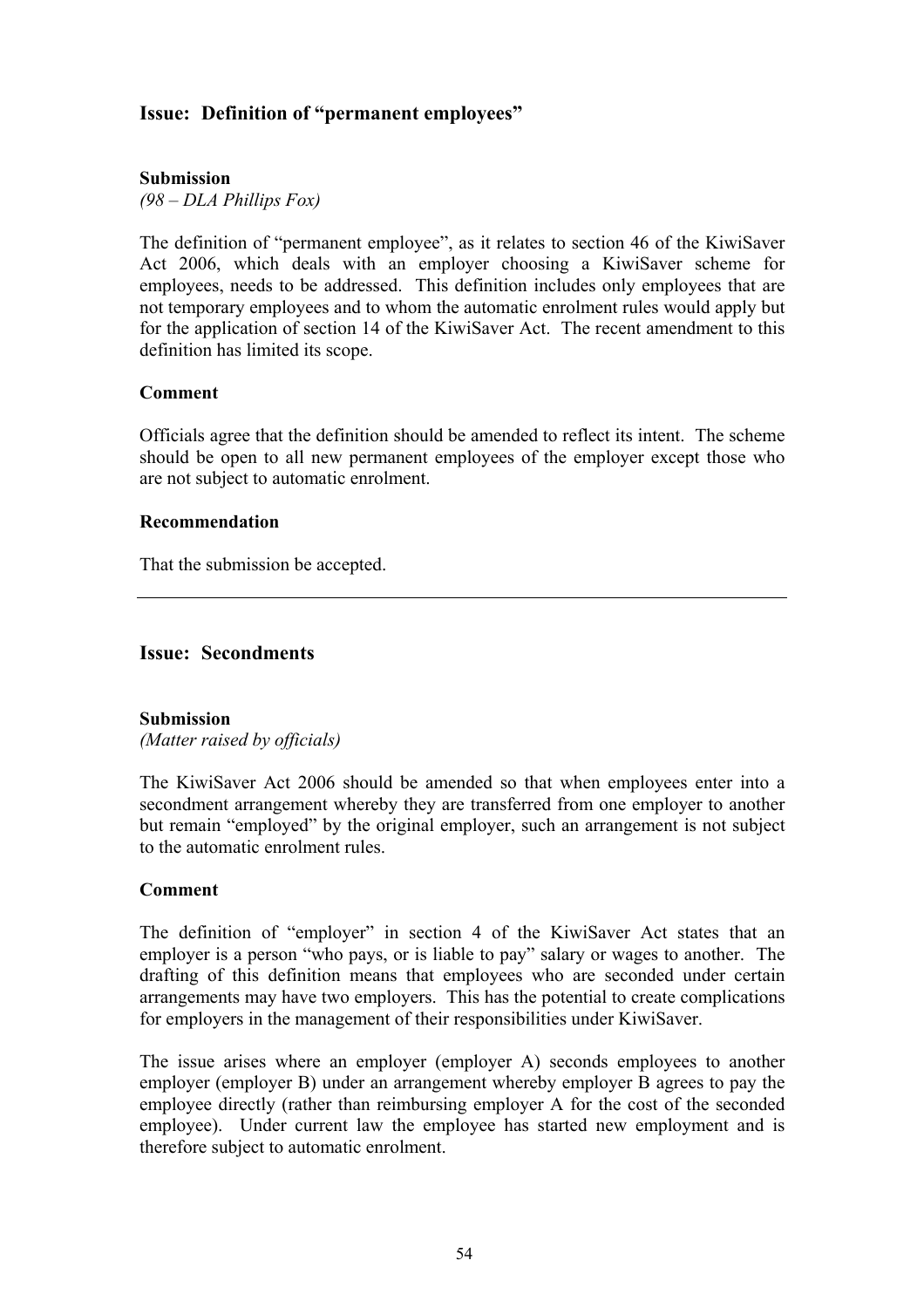Officials accordingly recommend that an amendment be made to the KiwiSaver Act, so that when employees are seconded under an arrangement as described above, they will be excluded from the automatic enrolment rules.

However, if an employee terminates employment with employer A and starts with employer B this will constitute new employment and be subject to the automatic enrolment rules.

It is recommended that the amendment apply from the date of assent.

## **Recommendation**

That the submission be accepted.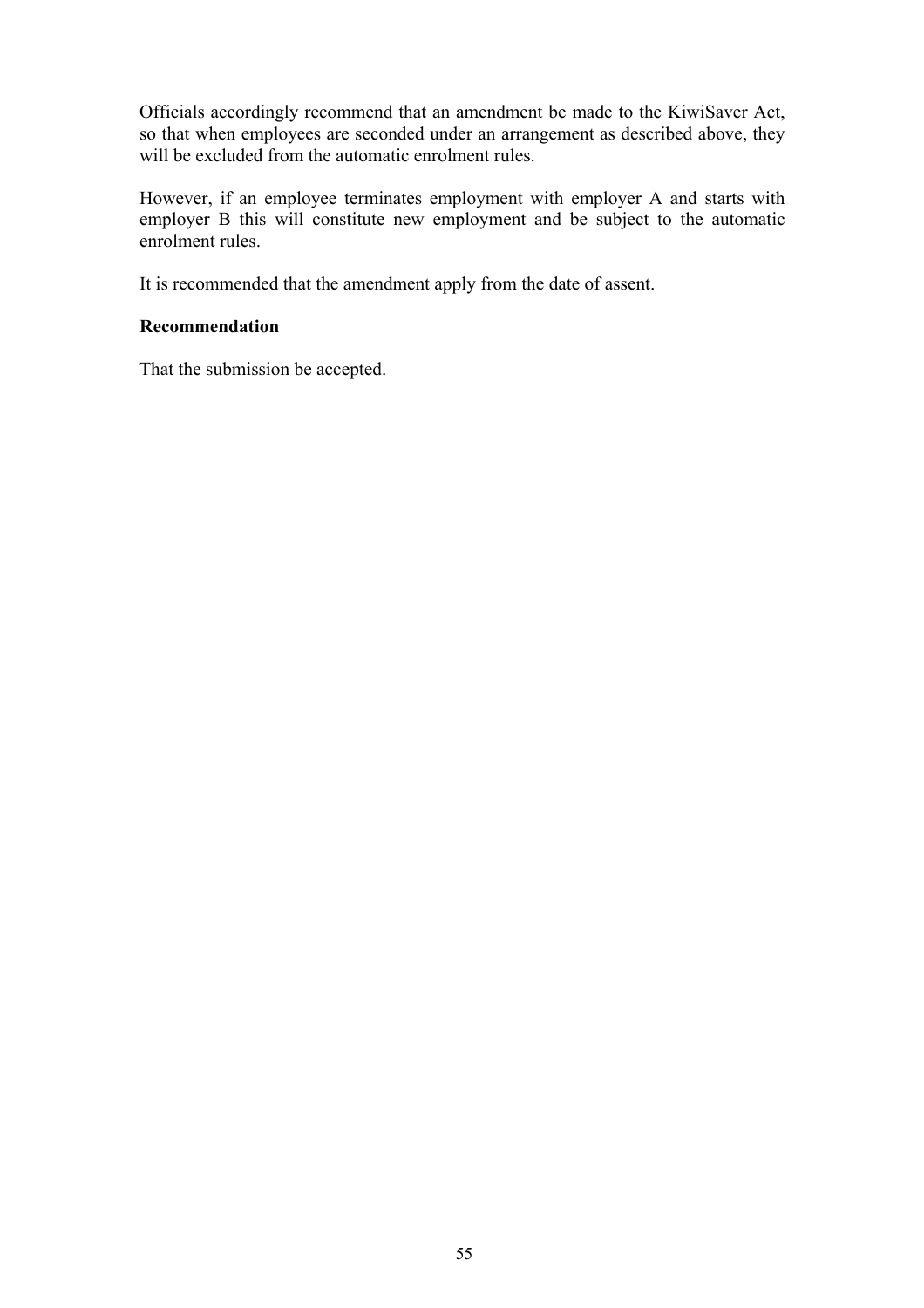# **Issue: Participation agreements established before 1 July 2007**

## **Submissions**

*(70 – Simpson Grierson, 87 – Association of Superannuation Funds of New Zealand)* 

There is no good policy reason to exclude schemes from obtaining complying superannuation fund status that are not registered or have not concluded a participation agreement prior to 1 July. It is more appropriate for employers to determine, on an ongoing basis, whether KiwiSaver or an alternative complying superannuation fund offers the best benefits for members. This would necessitate the employer being able to shift between various providers and types of schemes as the employer determines is most appropriate. *(Simpson Grierson)*

The only grandparenting that is necessary should relate to the existing scheme and not to the employer that provides access to the scheme. *(Association of Superannuation Funds of New Zealand)* 

## **Comment**

It is important to note that the creation of the complying superannuation funds was a response to a problem that arose for employers that provided access to registered superannuation schemes. The objective of these provisions was to ensure that the introduction of KiwiSaver, and particularly the SSCWT exemption, did not result in existing superannuation schemes winding up. This rationale does not extend to employers that had not already established superannuation arrangements before the introduction of KiwiSaver.

### **Recommendation**

That the submissions be declined.

# **Issue: Parity between different savings vehicles**

### **Submissions**

*(17 – Mercer Human Resource Consulting, 33 – Corporate Taxpayers Group, 70 – Simpson Grierson, 78 – Council of Trade Unions (CTU), 87 – Association of Superannuation Funds New Zealand (ASFONZ), 96 – New Zealand Nurses Organisation)* 

There should be parity between savings vehicles, in particular, the government-funded \$1,000 one-off kick-start and the fee subsidy should also be available to complying superannuation funds.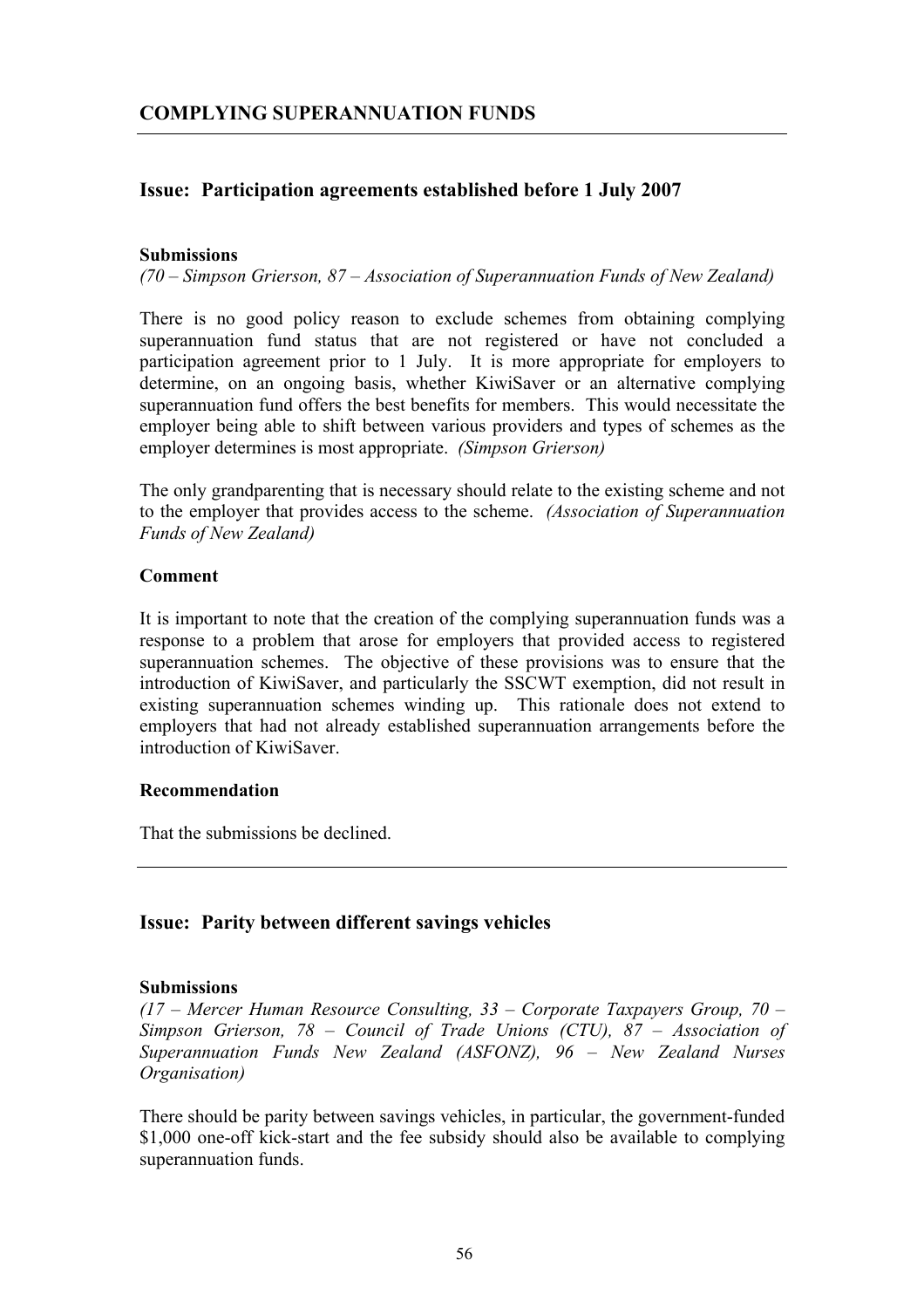Transfers from KiwiSaver schemes to complying funds should be allowed *(Mercer Human Resource Consulting, Simpson Grierson, CTU, ASFONZ and New Zealand Nurses Organisation)*, and this should occur without the loss of benefits aside from the fee subsidy *(CTU and New Zealand Nurses Organisation)*.

This will ease the complications and the administration burden of employer compulsory contributions *(ASFONZ)* and will allow employees the option of swapping to an employer superannuation scheme when they change jobs *(CTU)*. It is also argued that there is no good policy reason for the disparity between transferring from a KiwiSaver scheme versus a complying superannuation scheme *(Simpson Grierson).*

## **Comment**

Permitting transfers from KiwiSaver to complying funds would undermine a fundamental feature of the original KiwiSaver model by extending a facility that was only intended to be a means of accommodating employers that were already offering and contributing to a superannuation scheme on behalf of their employees. It would provide a way to access all KiwiSaver benefits without members being subject to all the conditions, unless the additional benefits are clawed back and, if they are, would add considerable complexity and cost. Further, it should be noted that portability in the KiwiSaver context is crucial as members can have only one account. This is not the case for complying funds and, as such, there is a reduced need for portability to such funds.

## **Recommendation**

That the submissions be declined.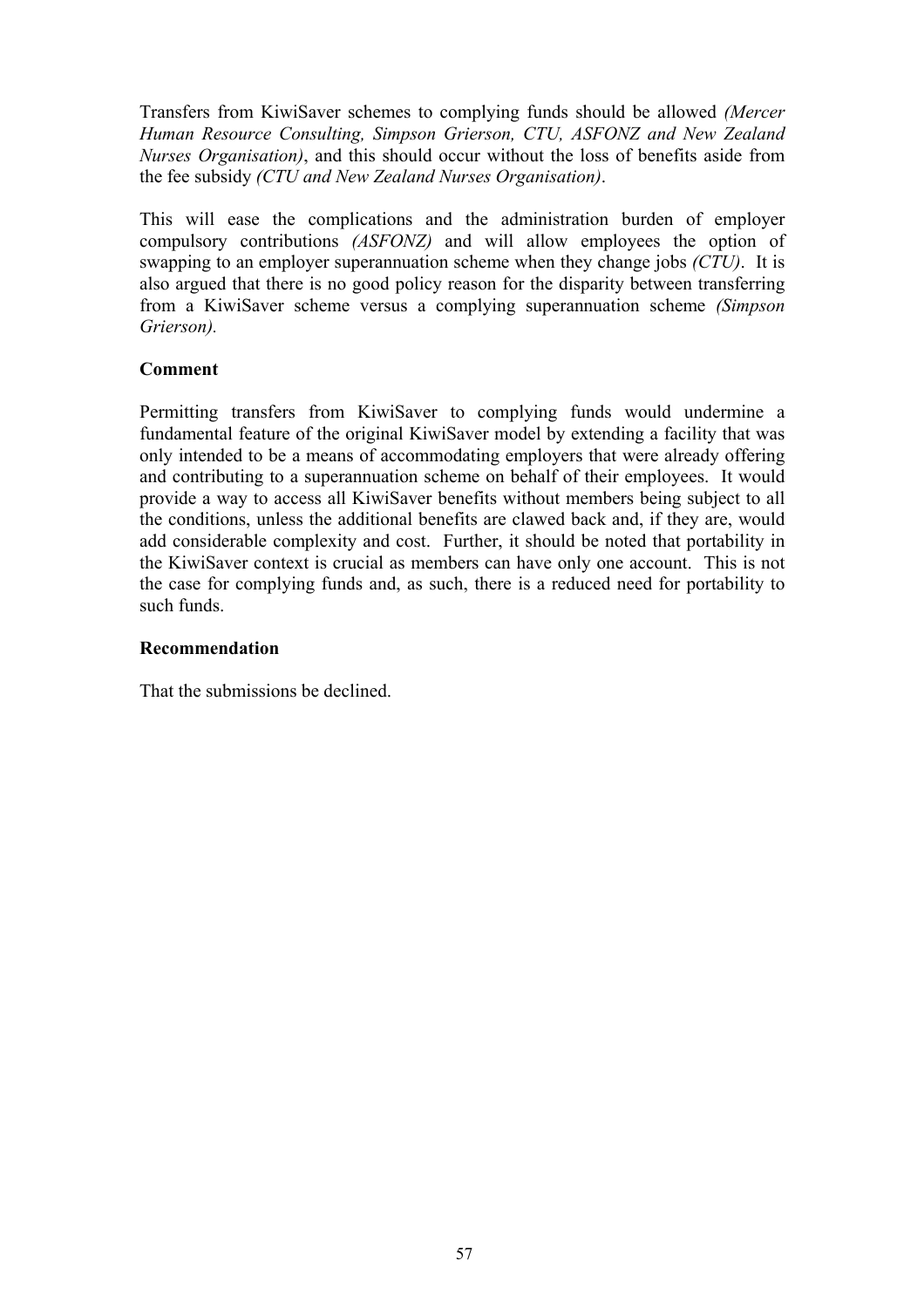## **Submission**

*(87 – The Association of Superannuation Funds of New Zealand)* 

In respect of a complying superannuation fund it would be helpful if the legislation included a power for trustees of the fund to obtain IRD numbers from the Commissioner or from the employer of a member for the purpose of administering the tax credits.

## **Comment**

Inland Revenue requires sufficient information to ensure that members do not receive a member tax credit payment when ineligible because, for example, they may have already received the full member tax credit in respect of their contributions to another fund. Officials consider that, for privacy reasons, a complying fund should obtain the IRD number from the member directly or with the member's consent from the employer.

For Inland Revenue to be able to administer the member tax credits, a complying fund should provide the IRD number, if known. If the IRD number is not known, the Commissioner has the authority to request other information, such as the member's date of birth, from the provider in order to make the payment. If there is insufficient information to make a payment, the provider will be advised to write to the member and request the necessary information. Officials consider that there is sufficient incentive for members to provide this information to providers and that a legislative provision is not necessary.

### **Recommendation**

That the submission be declined, but that complying superannuation funds that do not have a member's IRD number be able to supply other information to Inland Revenue to assist it in making the payment. If it is unable to make the payment based on the information provided, Inland Revenue will inform the provider so that the provider can write to the member requesting the necessary information. This will require an amendment to subsection 68C (3)(a) of the Tax Administration Act 1994 that the IRD number be provided if known.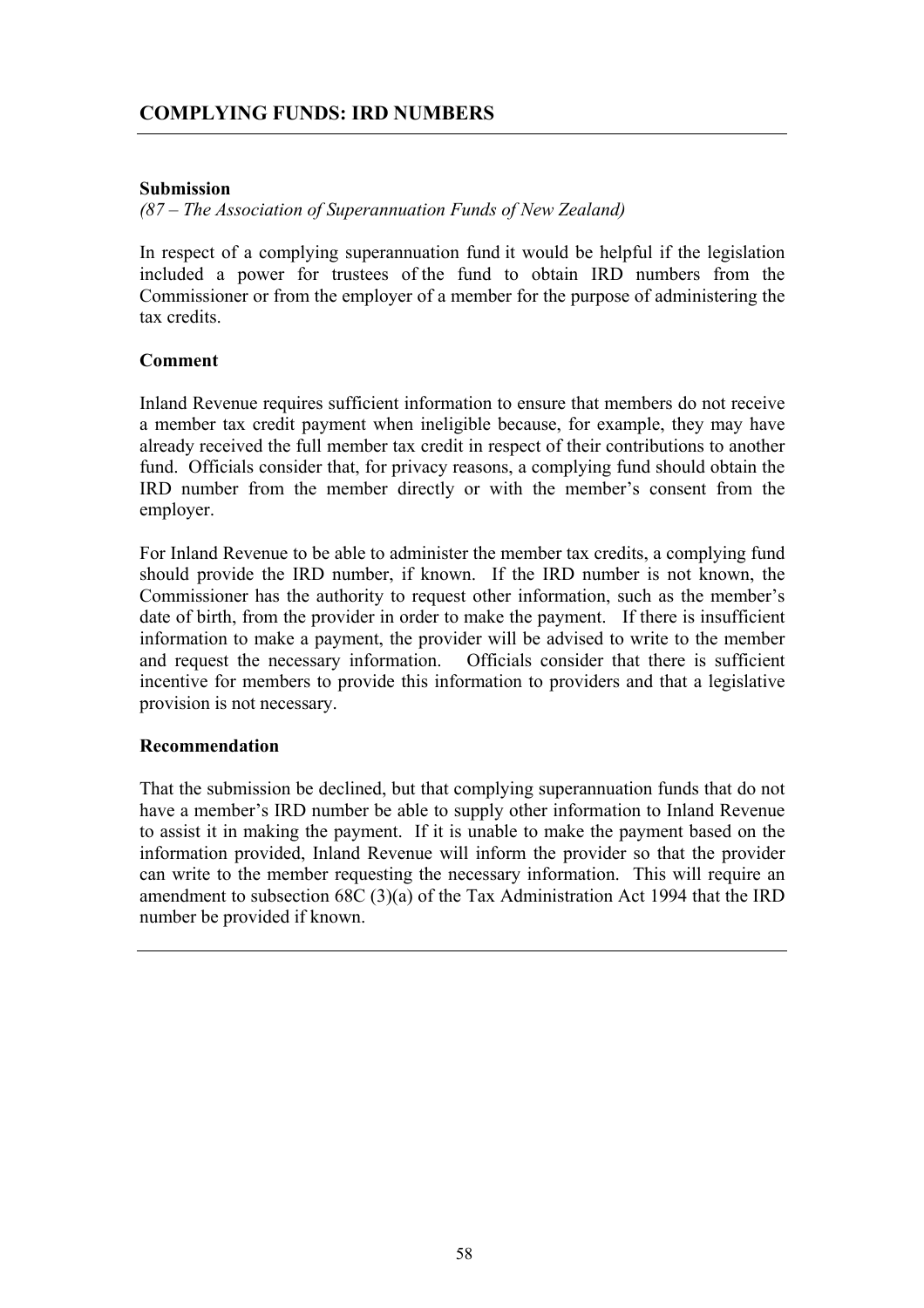# **Issue: Complying superannuation funds – successor funds**

## **Submission**

*(70 – Simpson Grierson, 87 – Association of Superannuation Funds of New Zealand)* 

The requirement for a participation agreement to be entered into prior to 1 July 2007 to obtain complying superannuation fund status effectively locks employers into an agreement with a specific provider. It is more effective to allow employers to be able to offer access to other schemes if they determine that their existing provider is no longer appropriate. While the proposed amendments in clause 240 go some way towards allowing successor participation agreements, the test for commercial necessity is too onerous a requirement. There should be no requirement for necessity, and employers should be able to shift between providers as they wish. This would encourage competition between complying superannuation funds and be in the best interests of members. *(Simpson Grierson)*

How will the commercial necessity requirement be applied in practice? *(Association of Superannuation Funds of New Zealand)* 

## **Comment**

The purpose of restricting the availability of complying superannuation funds to employers already providing access to superannuation schemes reflects the fact that the complying superannuation fund mechanism was intended to ensure that such employers had a cost-effective option as a result of the introduction of KiwiSaver and that existing schemes were therefore less likely to wind up.

The proposed amendment to the complying fund provisions is aimed at dealing with the issue of mirror schemes. These are essentially schemes that are established to replace existing schemes, which may occur where there is a merger or an acquisition at the employer level. A result of the merger may be to establish a single superannuation offering for all the employees of the merged entity. The inclusion of the term "commercial necessity" is intended to reflect this concept and extend the complying fund mechanism to schemes that replace existing complying funds as a result of mergers and acquisitions. This could be clarified in the clause 240 of the bill.

The first submission also suggests that there is a need to address the lack of competition that has been created by the complying superannuation fund requirements. The Superannuation Schemes Act provides a mechanism for employers to transfer between providers if the terms of the new scheme are no less favourable than the terms of the old scheme. This ensures that employers can provide access to the most appropriate scheme for their employees without affecting the terms of employees' participation. Officials recommend that the eligibility requirements for complying superannuation funds extend out to schemes that replace complying superannuation funds under the transfer provision in section 9BAA of the Superannuation Schemes Act 1989. This vehicle should be applicable only if all members of the existing scheme, or all members relevant to an existing participation agreement, are transferred under section 9BAA and approved by the Government Actuary.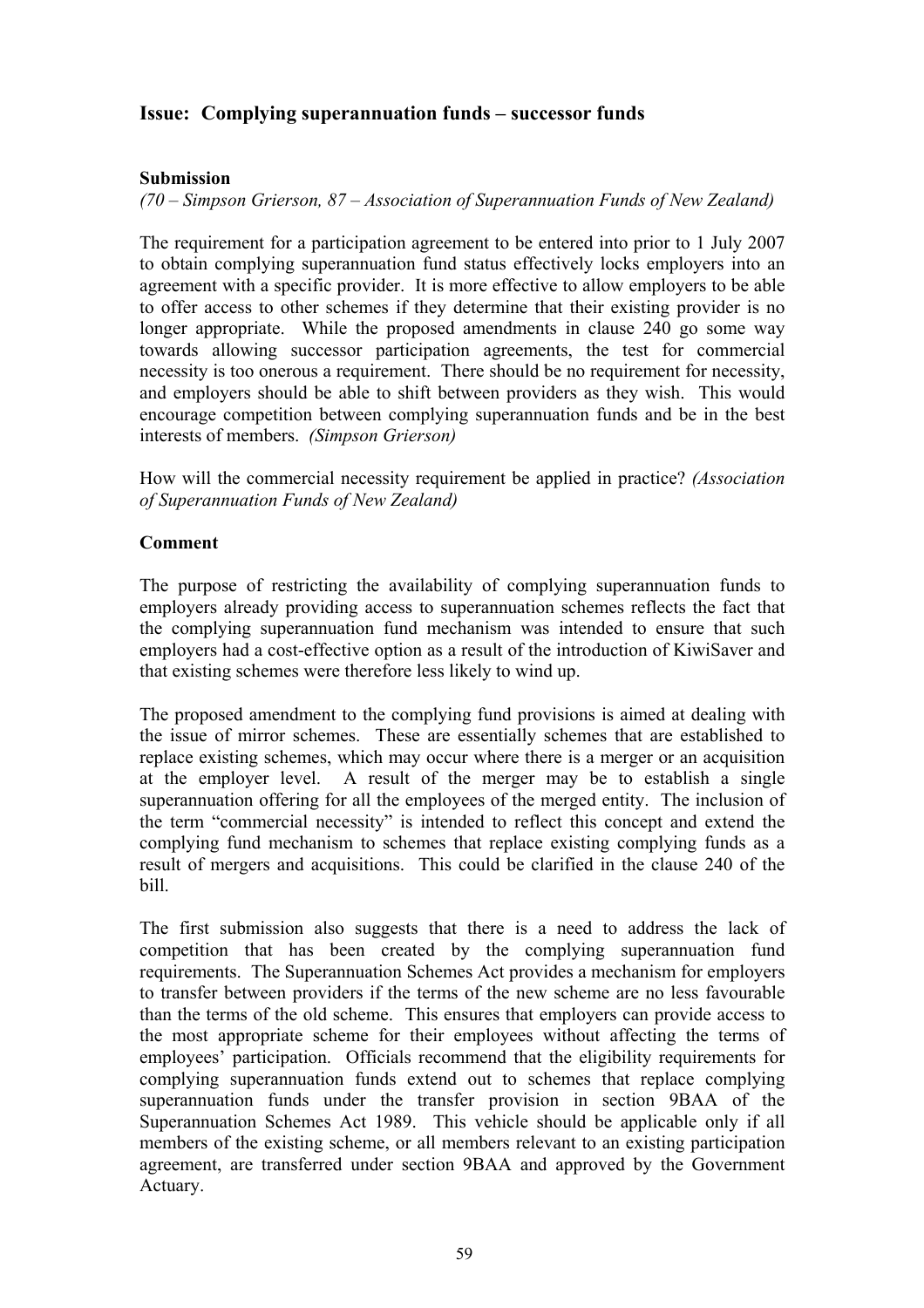## **Recommendation**

That the submissions be partially accepted and the proposed legislation relating to "commercial necessity" be clarified as follows:

- The provision for successor funds should be extended to schemes that meet the requirements in section 9BAA.
- This vehicle should be applicable only if all members of the existing scheme, or all members relevant to an existing participation agreement, are transferred under section 9BAA and approved by the Government Actuary.

# **Issue: Inclusion of a trust deed within the meaning of a participation agreement**

## **Submission**

*(70 – Simpson Grierson, 87 – Association of Superannuation Funds of New Zealand)* 

Clause 240(2) may have some undesirable consequences. The clause currently allows for the argument that any amendment to the trust deed which impacts on the employer participation in a scheme may mean that a previously complying fund may no longer be compliant. The wording should be clarified to establish the intention that a participation agreement may be entered into by deed.

### **Comment**

The purpose of this provision was to ensure that where successor schemes were established on amalgamation or acquisition of an employer's business, the successor scheme could be either a stand-alone scheme or master trust arrangement. We agree that the intention of this provision should be clarified to provide that trust deeds may replace participation agreements as complying superannuation successor funds.

### **Recommendation**

That the submission be accepted.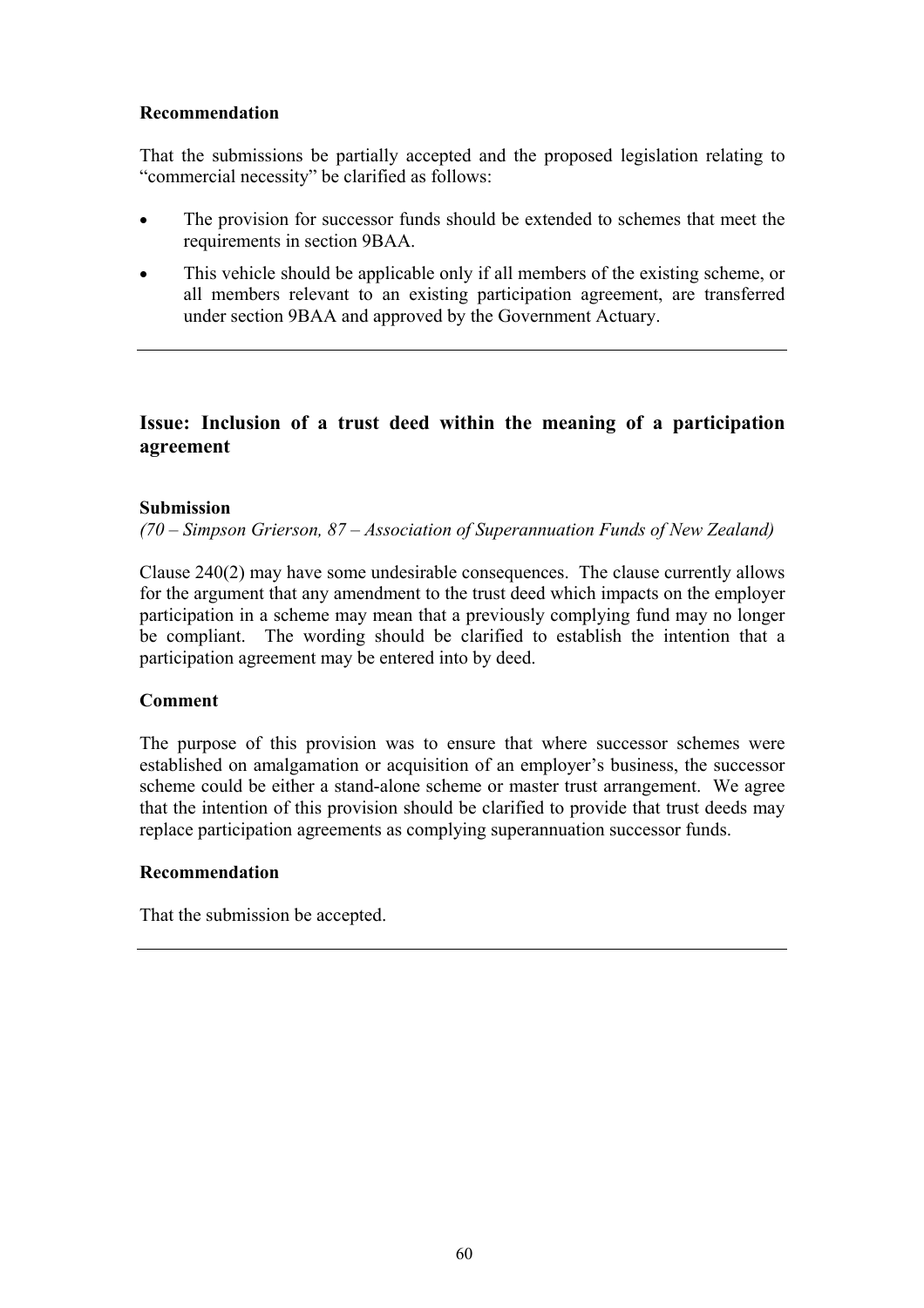# **Issue: Failure to pay**

## **Submission**

*(24 – AMP, 87 – ASFONZ)* 

The proposed section 101H of the KiwiSaver Act introduces strict obligations on the providers of complying superannuation funds to take reasonable steps to ensure payment by the employer if it has reason to believe that an employer has failed to pay the amounts of compulsory employer contribution. The terms "reason to believe" and "reasonable steps" are uncertain and require further definition. *(AMP)*

As the section is currently drafted, it could result in a requirement that the provider stringently monitors employer contributions where the provider may not necessarily have the salary details relating to the relevant members. This may also be a problem where the employer is paying more than the compulsory rate, as the provider may not know what part of the contribution relates to the compulsory rate. *(AMP)*

The proposed section 101H is unduly onerous, and the obligation should be limited to annual certification as to the contribution levels. *(ASFONZ)* 

### **Comment**

Officials agree that the requirement for a provider to take reasonable steps to recover funds in this situation creates uncertainty for the provider. A provider may not know how far such an obligation extends. To rectify this uncertainty, officials recommend that the obligation to take reasonable steps be replaced with an obligation to notify the employer that the compulsory contribution has not been received and seek payment of that contribution as soon as practicable after the provider becomes aware of the nonpayment. This notification should also be sent to the Government Actuary. Officials note that it is current practice for an employer to certify to providers that all contributions required have been made, a practice we expect to continue.

Further, to remove the uncertainty in respect of the timing of the process, we recommend that the collection process start as soon as the provider is aware that an employer has not made an employer contribution. Providers would have to keep track of the relevant level of contributions being made on behalf of members. This is consistent with the existing framework for superannuation schemes.

### **Recommendation**

That the submission is accepted and the relevant provisions amended accordingly.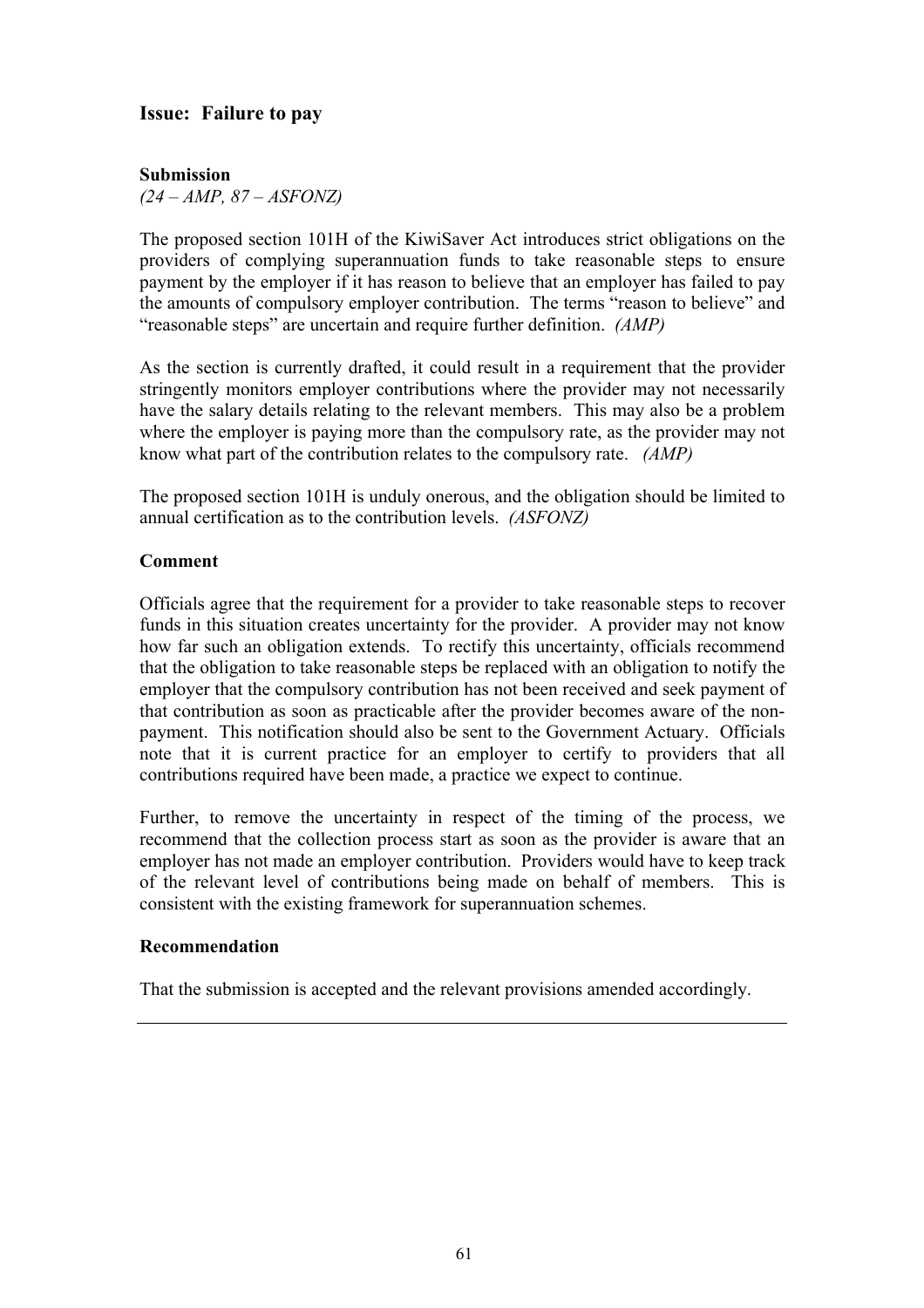# **Issue: In-service portability**

## **Submission**

*(45 – Chapman Tripp)* 

Portability in the context of complying superannuation funds should mean portability when changing employers or otherwise leaving service. The ability to change funds while in-service will risk undermining an existing scheme's critical mass.

The rationale that has been provided in favour of in-service portability has been based on achieving consistency between KiwiSaver and complying superannuation funds. However, such consistency would require reciprocal portability, which is currently not permitted. As such, paragraph (d) of the complying fund rules prescribed in section OB 1 of the Income Tax Act 2004 should be deleted.

### **Comment**

The purpose of allowing in-service portability is to give consumers the power to choose which scheme they wish to become members of, without restricting such portability to changes of employment. Rather than members being tied to a scheme during the term of their employment, which may, over time, fail to meet their needs, members can change to a more suitable scheme. Schemes can compete for new members by providing superior service and returns for members. Schemes that fail to meet consumer expectation may wind up, which will be a positive outcome in respect of market efficiency – ineffective funds may over time be superseded by efficient and effective funds.

Portability and lock-in provisions are fundamental to obtaining complying fund status and obtaining the related benefits – particularly the member tax credit. The rationale behind complying fund status was not to provide an alternative to KiwiSaver, but to enable existing schemes to co-exist with KiwiSaver.

#### **Recommendation**

That the submission be declined.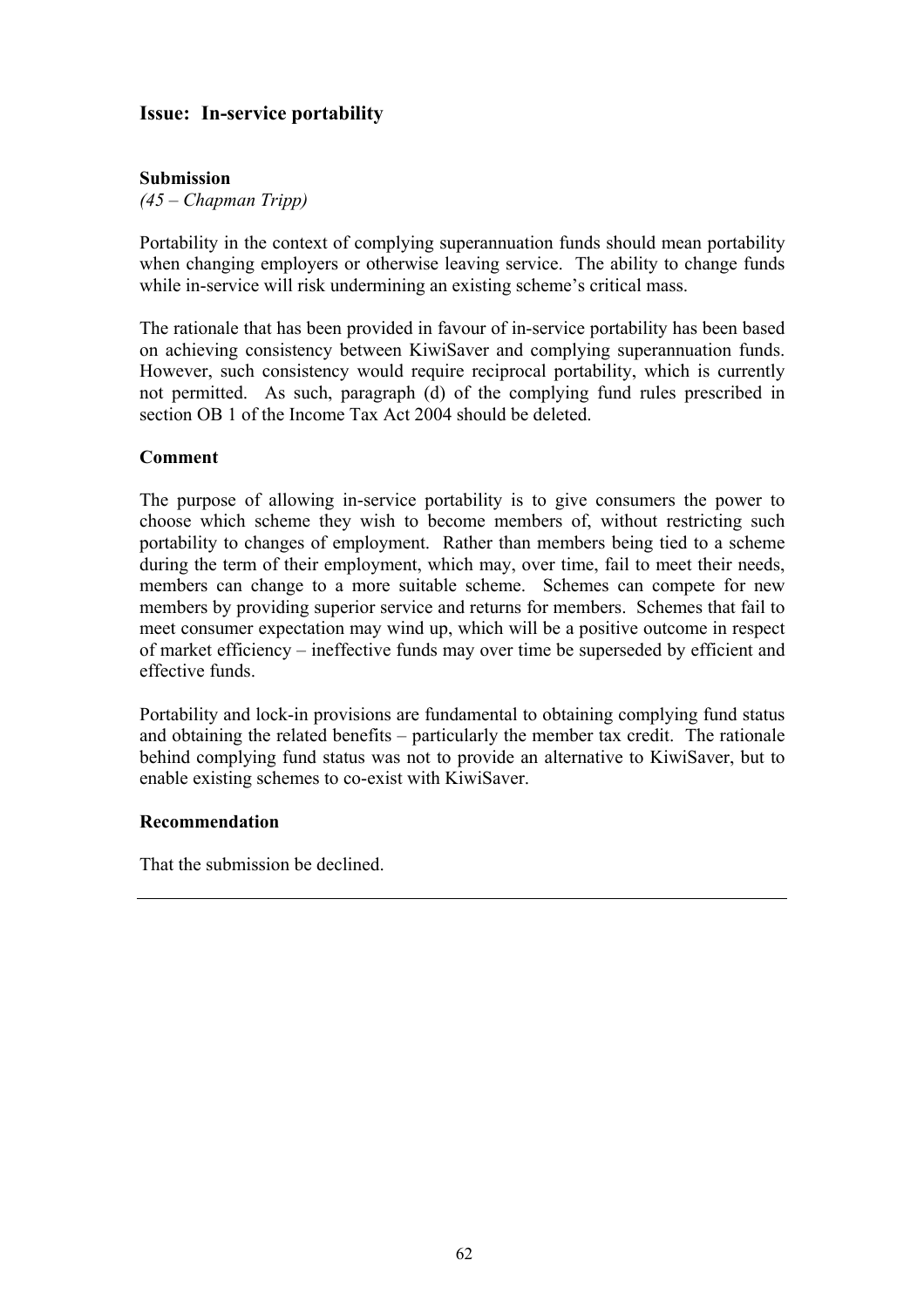# **Issue: In-service portability – ancillary benefits**

### **Submission**

*(87 – Association of Superannuation Funds of New Zealand)* 

Allowing portability at any time from a complying superannuation fund may impact on the benefit structures in those schemes, including where insurance may be calculated as part of those benefits. These ancillary benefits should be able to be readjusted if portability is maintained, irrespective of any adverse consequence to members.

### **Comment**

Many existing superannuation schemes attach insurance benefits to the superannuation benefits that are provided. Most arrangements require an insurer to pay the relevant benefit if the insured event arises during the course of the member's participation in that scheme.

Officials believe that a viable option will be to enable the insurer to cancel the cover if a member chooses to transfer the funds out of the complying funds. This would ensure that the insurer would not have considered the transfer of the accumulation in its risk assessment, which in turn, would mean that the premiums that are currently charged are unlikely to be affected. This protects the status quo, by maintaining the member's right to transfer, while ensuring that employer would not have to bear the costs of premiums on accumulated balances that have been decreased by transfers to other schemes.

### **Recommendation**

That the submission be accepted and a suitable provision allowing the cessation of other benefits on transfer from a complying fund be included.

## **Issue: Extending the SSCWT exemption to defined benefit schemes**

#### **Submission**

*(64 –The New Zealand Anglican Church Pension Board)* 

The definition of "complying superannuation fund" should be amended to include defined benefit schemes as long as the terms of the scheme are reasonable. This would allow such schemes to qualify for the SSCWT exemption on employer contributions.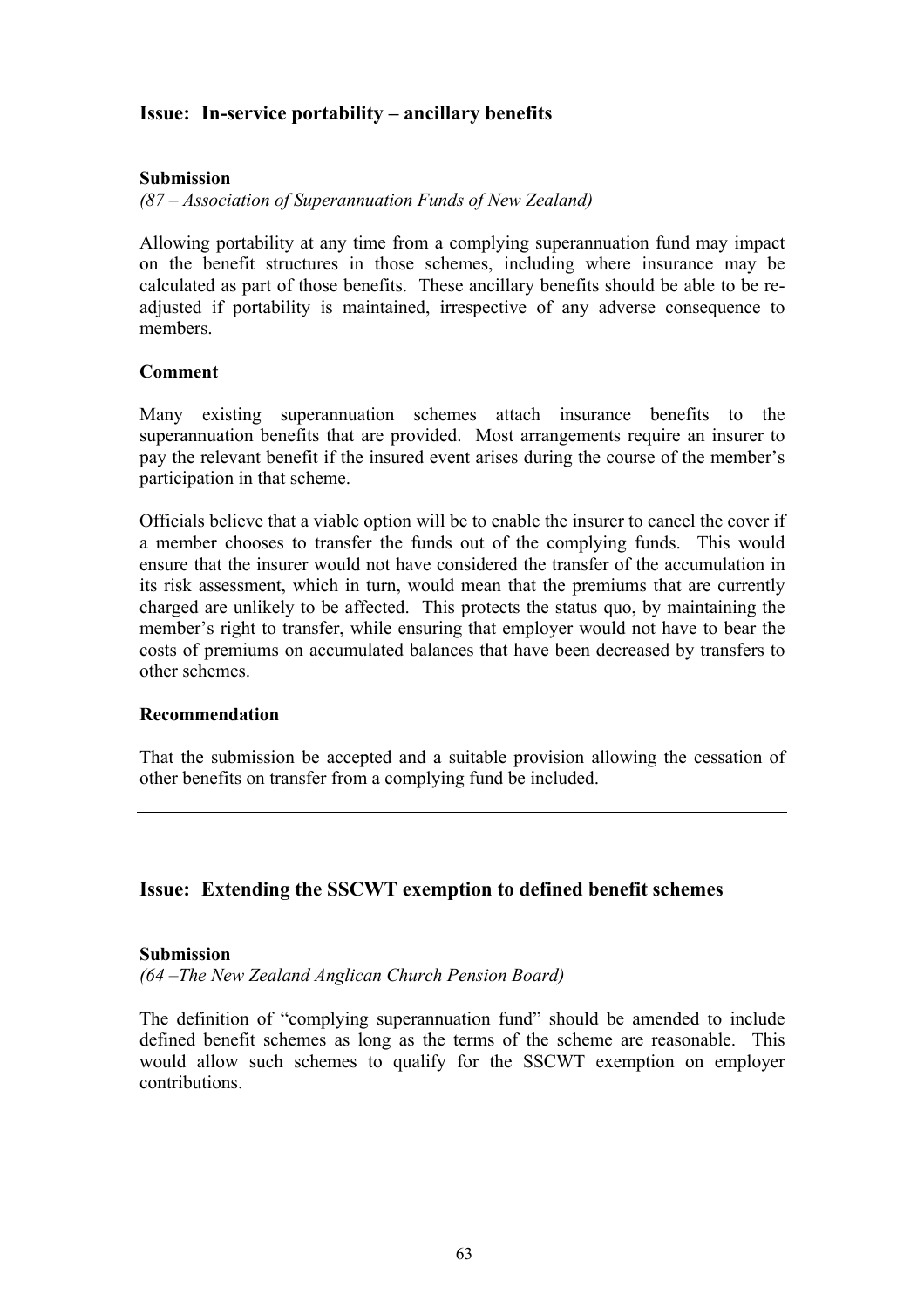The complying superannuation fund rules were introduced to minimise the risk of existing employer schemes winding up. The rules do not explicitly exclude defined benefit schemes. Any defined benefit scheme will be able to establish a complying superannuation scheme under the current arrangements. The complying superannuation fund section, however, would be required to operate on a defined contribution basis. Furthermore, an exemption would not increase retirement savings as the retirement benefits are a factor of salary.

## **Recommendation**

That the submission be declined.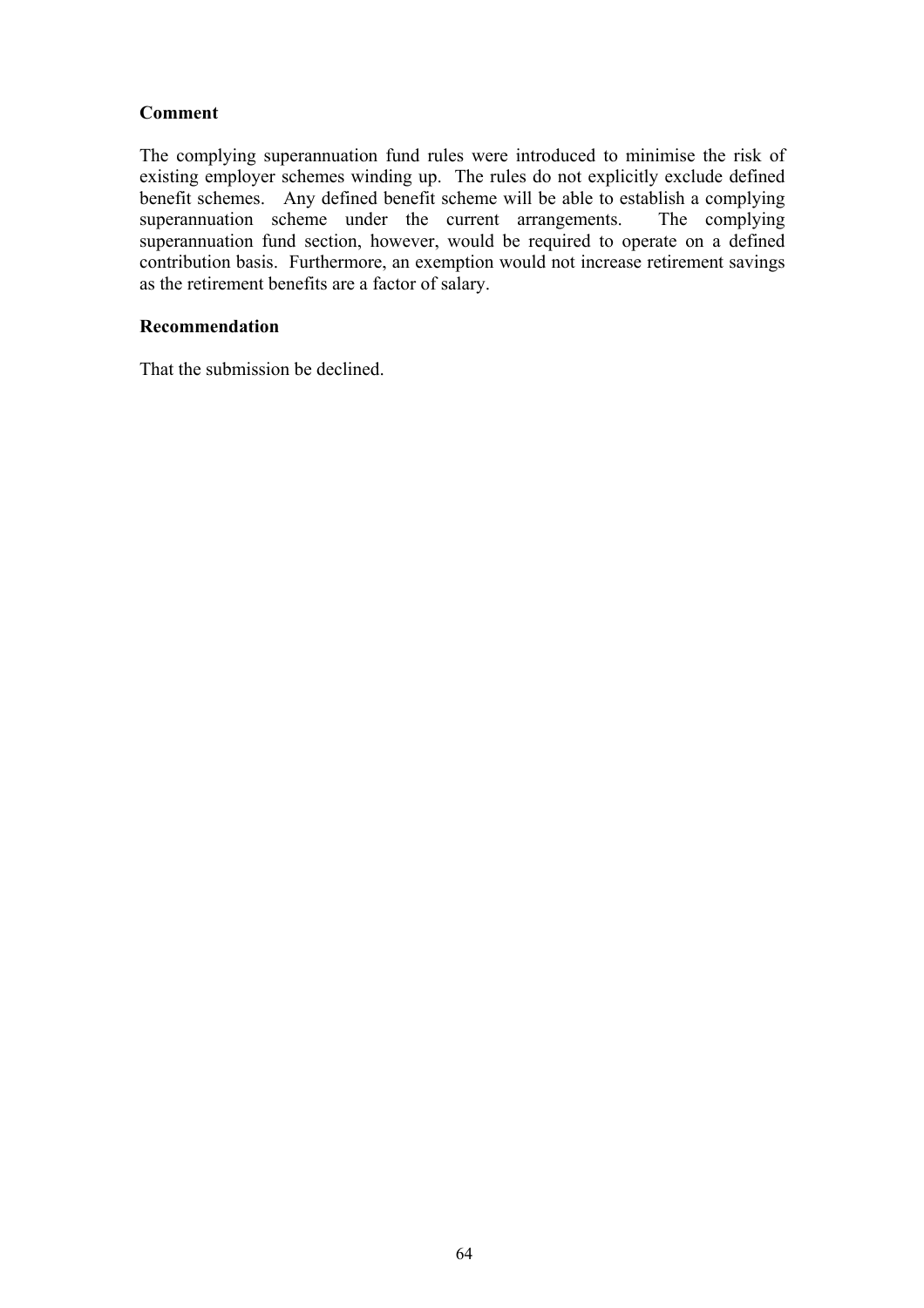## **Issue: Low income employees and the tax credit**

#### **Submission**

*(51 – National Distribution Union)* 

The full benefit of the member tax credit may not be available to some on low incomes, particularly those working part-time or seasonally, or making member contributions of less than 4%. The submission suggests further investigation of ways to ensure that members with low annual incomes who demonstrate a commitment to the aims of the scheme by saving where they are able to receive the full benefit of the member tax credit.

#### **Comment**

The member tax credit is an incentive for people to make regular contributions to KiwiSaver. Not everyone is in the position to do this, which is why joining KiwiSaver is not compulsory and why members can apply for a contributions holiday.

The current KiwiSaver design already benefits those on lower incomes more than those on higher incomes, as the member tax credit operates on a "matching" basis up to the \$20 a week cap. For example, people earning \$26,000 who save 4% of their salary through KiwiSaver (\$20 per week) will receive an additional \$20 a week from their employer (from 1 April 2011) and \$20 a week from the government – an additional \$2 for every \$1 saved. In comparison, as the government contribution is capped at \$20 per week, the pay-off for an individual earning \$52,000 falls to 1.5:1 and decreases the further you go up the income scale. At incomes of \$26,000, employees will continue to get the full benefit of the member tax credit. The income threshold was specifically set at this level which is well below the average wage to ensure that employees on lower incomes would receive the full benefit of the credit.

If the member tax credit was to be available to employees notwithstanding the contribution rate (say, for those contributing 2% of salary and wages notwithstanding the amount contributed per week), it would open the system to potential abuse. It would also be inequitable because, at relatively low income levels, some members would contribute more of their salary for the same benefit. This is contrary to the incentive system that the member tax credit aims to imbed (that members receive a larger tax credit the more they contribute up to a cap) and contrary to the objectives of KiwiSaver.

## **Recommendation**

That the submission be declined.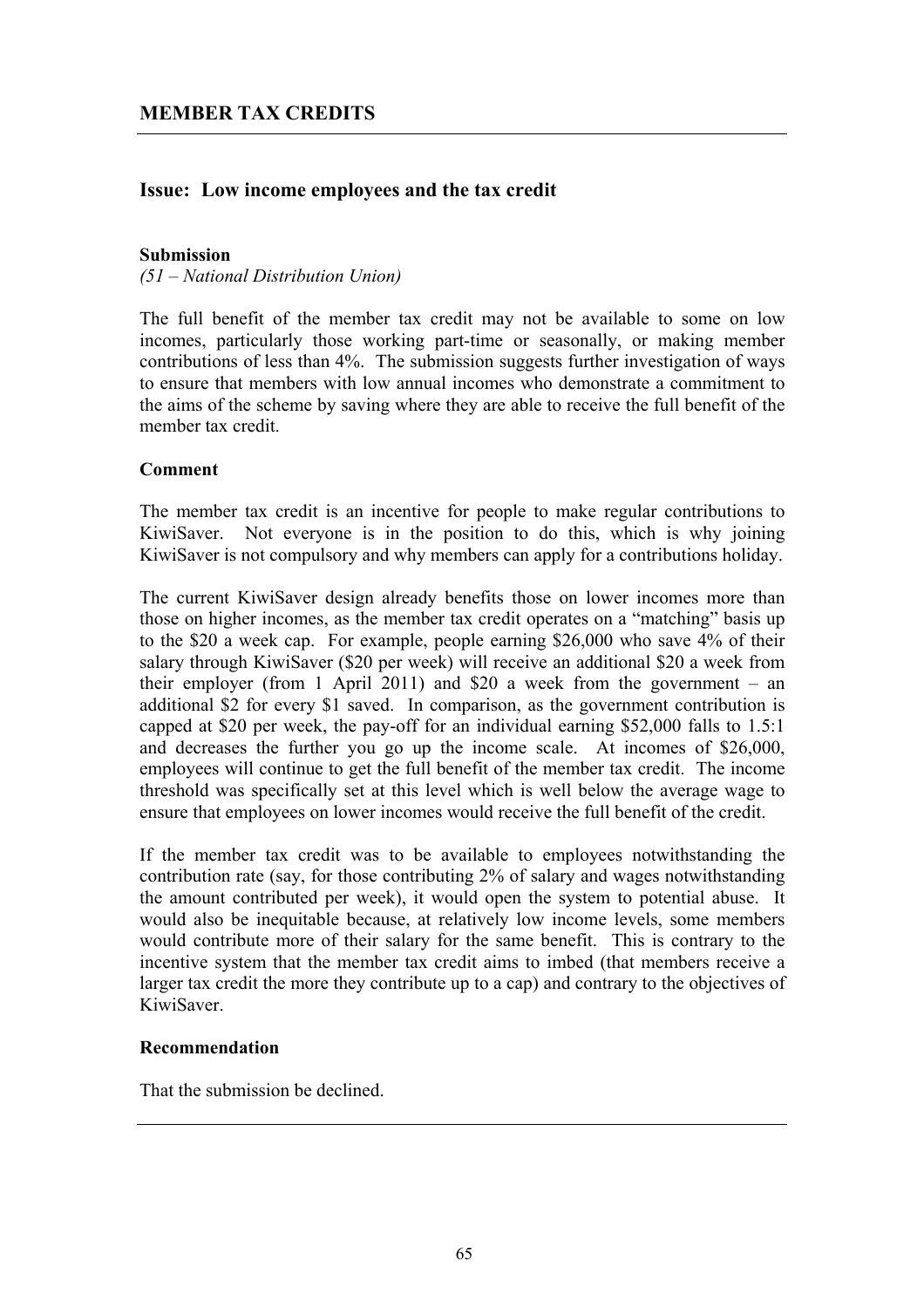# **Issue: Member tax credit – payment upon transfer, emigration, death and closure**

## **Submissions**

*(23 – ISI, 47 – ING, 54 – ASB, 61 – KPMG, 91 – New Zealand Institute of Chartered Accountants)* 

No allowance is made for payment of the member tax credit upon transfer. Inland Revenue should make the payment to the provider who is the member's current provider at the time of payment. *(ING)*

Allowance should also be made for payment of the member tax credit in exceptional circumstances to the saver or their estate such as in the case when an account is closed. Payment could be made where the saver has permanently emigrated or died before any tax credit due has been claimed. *(Investment Savings and Insurance Association, ING)*

The provider must claim a tax credit on the day prior to the member ceasing membership. The provider must pro rata the credit, which must vest upon receipt of the payment. These are not possible after a full withdrawal. When a member exits KiwiSaver, Inland Revenue should remit any tax credit directly to the member or the member's estate along with any contributions Inland Revenue is holding. *(Investment Savings and Insurance Association, ING, ASB, KPMG, New Zealand Institute of Chartered Accountants)*

Upon permanent immigration providers should inform Inland Revenue of the member's details and Inland Revenue should advise the fund provider of the amount of tax credits to be refunded. Providers should be able to make ad hoc requests to Inland Revenue where there is a closure. Alternatively, the member should lodge the final claim. *(ASB)*

### **Comment**

Providers can claim the member tax credit annually, on the basis of a 30 June year, on behalf of members. They can also claim the credit part-year for those who stop being a member of KiwiSaver or a complying fund during the year (whose account is closed).

The concerns raised in submissions are dealt with by Supplementary Order Paper No. 130. The SOP provides that in respect of members whose accounts are closed, Inland Revenue will make the final payment of credit to them or their estate directly (once probate is granted) provided that members' details are supplied to Inland Revenue.

Inland Revenue will pay the credit to the member's provider at the time the claim is made. Therefore, if there is a change in provider, the credit will be paid to the new provider if requested.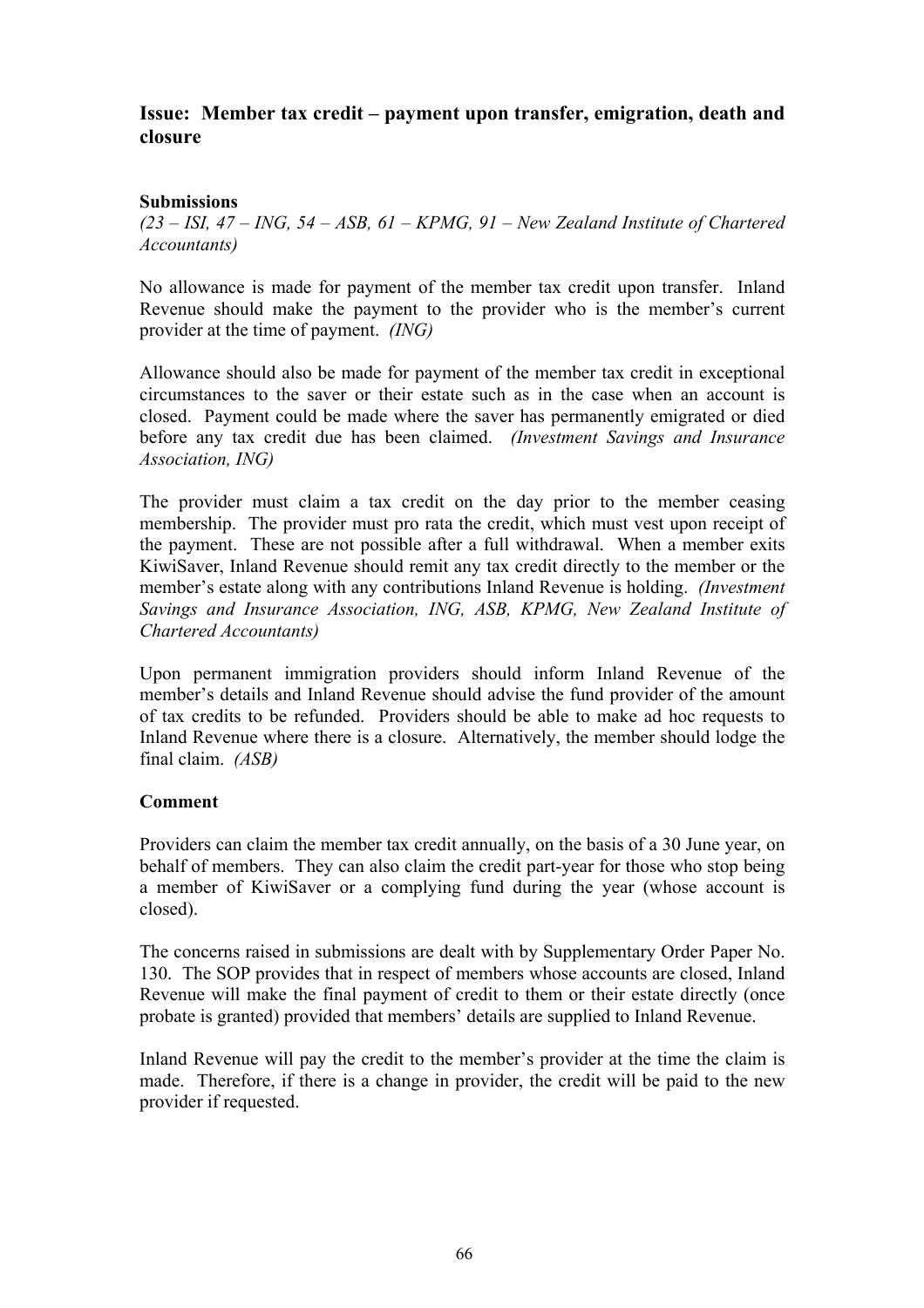The SOP also provides that a credit will be paid for contributions held by Inland Revenue for members who subsequently cease to be members for reasons such as death before contributions can be on-paid to the member's provider.

#### **Recommendation**

That the submission be accepted and note that these submissions are addressed by the Supplementary Order Paper.

# **Issue: Changes to the claw-back of the member tax credits on permanent emigration**

### **Submission**

*(17 – Mercer Human Resource Consulting)* 

Section KJ5  $(6)(a)(i)$  requires that the relevant fund provider must pay to the Commissioner the lesser of three amounts – one of which is the amounts of the tax credit that have been paid for the person. As a person may have tax credits in one or more complying superannuation funds, as well as in a KiwiSaver scheme, this provision should be clarified to capture only the tax credits that have been paid to the provider of the scheme or fund in question plus the amounts of any tax credits that have been transferred in from another scheme.

#### **Comment**

The policy intent is that that the nominal value of the member tax credit should be clawed back from the provider when members permanently emigrate and withdraw their accumulated interest. The provider should be required to repay only those credits which that provider has received either directly from Inland Revenue or as a result of a transfer.

#### **Recommendation**

That the submission be accepted.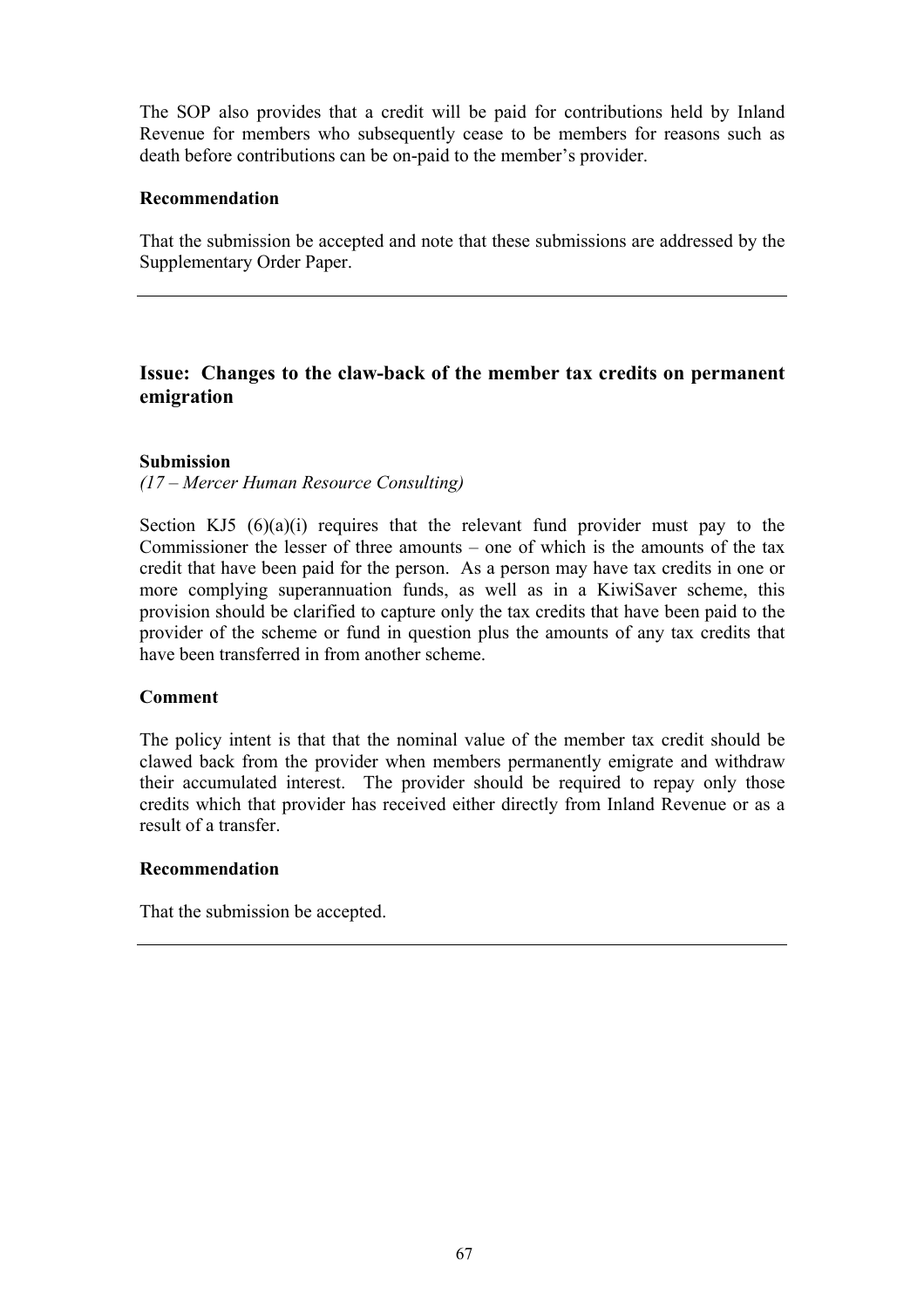# **Issue: Abolition of claw-back on permanent emigration**

### **Submission**

*(23 – Investment Savings and Insurance Association of New Zealand Inc (ISI), 47 – ING, 91 – New Zealand Institute of Chartered Accountants)* 

The claw-back should be removed on the basis that:

- The claw-back will act as a disincentive to joining KiwiSaver, especially for younger employees. The term "tax credit" implies that employees are receiving back part of the tax they have paid as an incentive to save. The claw-back will be viewed as a tax grab.
- There is a clash between the tax credit claw-back and PIE rules. The member's accumulation may have to be refunded to Inland Revenue, leaving no interest to adjust to fund the member's PIE tax liability. This liability will then be borne by the other investors in the KiwiSaver scheme.
- The claw-back is complicated to implement for both providers and Inland Revenue, especially when members transfer between providers over the life of their KiwiSaver membership.
- There is insufficient time to implement the required changes to enable tracking of tax credits within providers' systems to allow this information to be passed between providers when members transfer.

#### **Comment**

KiwiSaver is designed for people living in New Zealand to have access to retirement savings and offers taxpayer-funded benefits and incentives to join. These benefits and incentives also work to encourage inward migration and the return of New Zealanders living overseas. It would be unfair to allow people that have relocated overseas to access tax credits in cash while those who stay in New Zealand have their tax credits locked in until the age of eligibility for New Zealand Superannuation (or after five years of membership, whichever is the later).

KiwiSaver does allow people to start and stop contributing to KiwiSaver as they wish by applying for a contributions holiday for up to five years at a time, enabling young New Zealanders to start saving for their retirement and then to travel overseas, rejoining KiwiSaver on their return. There is no requirement for people to withdraw their accumulated interest on permanent emigration.

The tax credit claw-back does not conflict with the PIE rules as a member's tax liability (and fund management fees) will be taken into account before a member's tax credit is clawed back.

Systems to record and track member tax credits do not have to be in place until after 1 July 2008, as the first member tax credit will not be payable until that date. Furthermore, to manage concerns around providers having the necessary systems in place by July 2008, the bill allows the date on which the member tax credit claim to be made to be determined by the Commissioner. Submissions have recommended that legislation prescribe timeframes for processing the claims.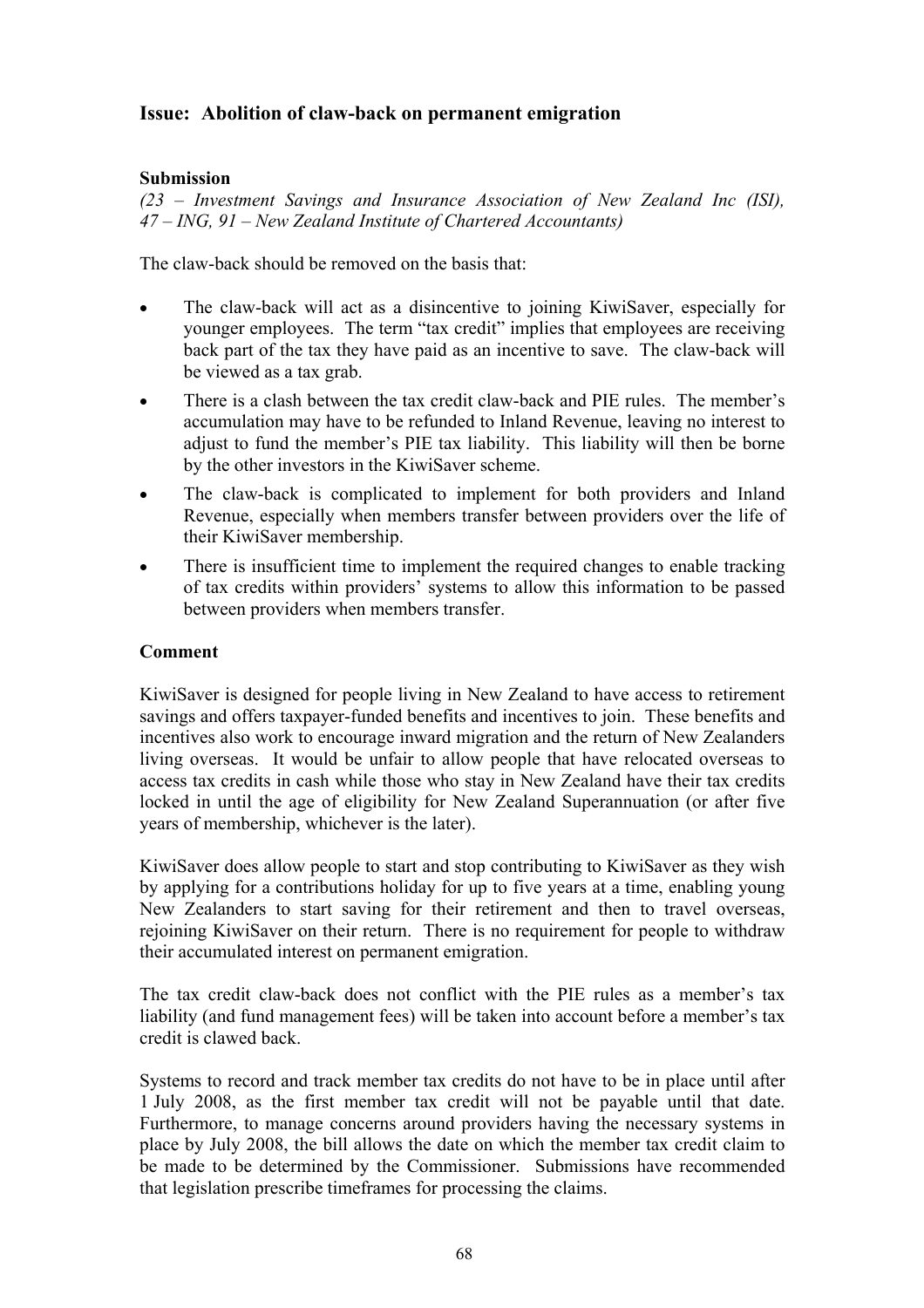In addition, a permanent emigration withdrawal cannot be made until one year has lapsed after the permanent emigration.

#### **Recommendation**

That the submission be declined.

# **Issue: Permanent emigration and the member tax credit**

### **Submission**

*(17 – Mercer Human Resource Consulting)* 

Clause 14(2) in schedule 1 of the KiwiSaver Act 2006 should be amended. At present there is no requirement to deduct the Crown contribution arising from section KJ 1 of the Income Tax Act.

### **Comment**

Officials agree that an amendment should be made to clause 14(2) of the KiwiSaver Act 2006 to reflect the policy intention that when KiwiSaver members permanently emigrate and transfer all of their funds in their KiwiSaver scheme to a foreign superannuation scheme authorised for that purpose by regulations, the nominal value of their member tax credit, up to the value of their accumulation in their scheme, is repaid to the Crown.

It is recommended that the amendment apply from 1 July 2007.

#### **Recommendation**

That the submission be accepted.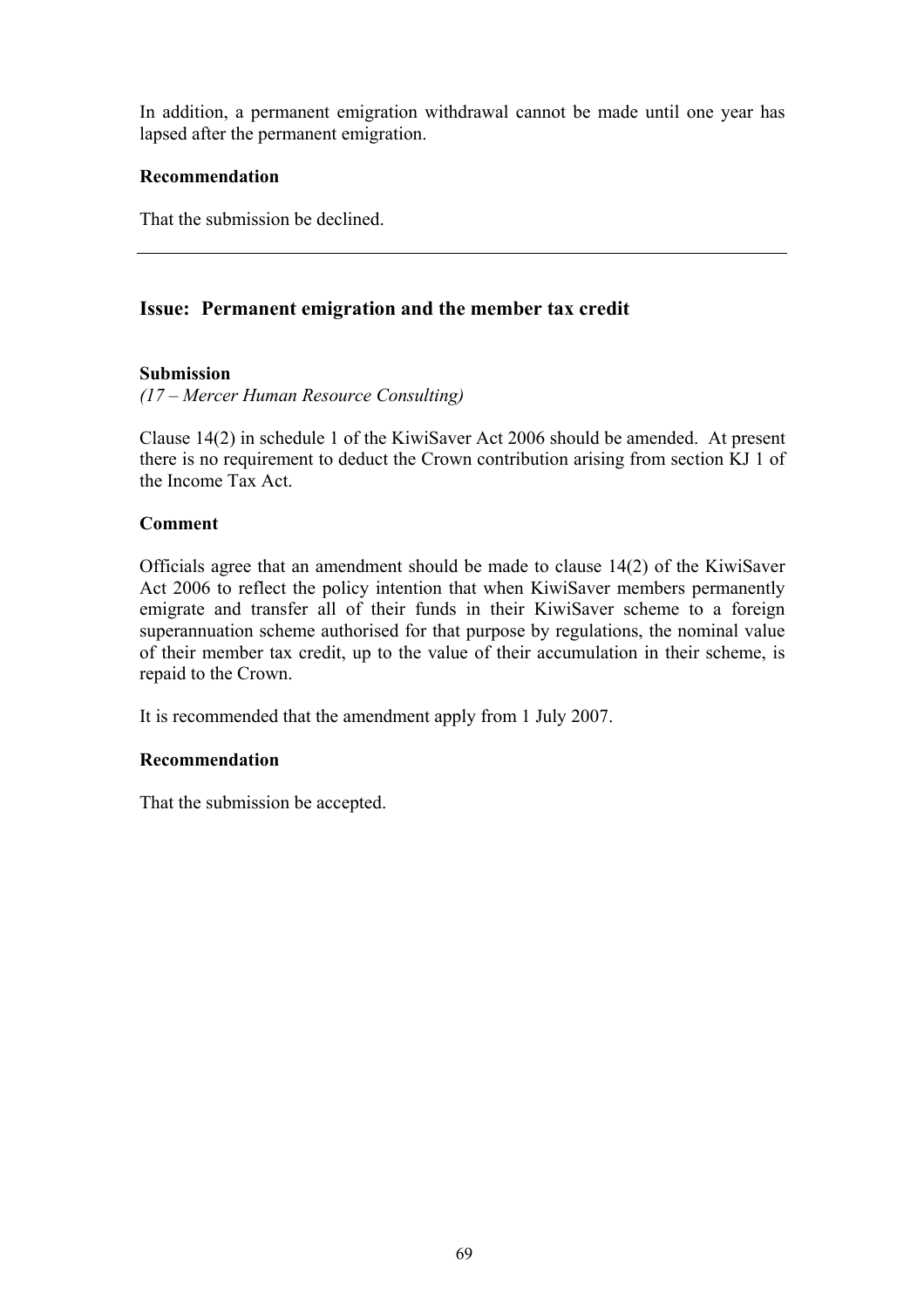# **Issue: Employer tax credit should not proceed**

#### **Submission**

*(85 – Minter Ellison Rudd Watts)* 

Clauses 143 and 219 should not be proceeded with. Employer tax credits and compulsory employer contributions should be dropped and replaced with a refundable credit for all eligible taxpayers whose aggregate employer and member contributions exceed the minimum 4% of their gross personal services income. Also, the SSCWT exemption for employer contributions to a KiwiSaver scheme or complying superannuation fund should be replaced with a deduction for 50% of the aggregate employer and member contributions (capped at 4% of the gross personal services income).

#### **Comment**

The submission supports the government's aim of increasing incentives to join and make regular contributions to KiwiSaver, although it questions the mechanics adopted.

Officials consider that the suggested mechanisms will not achieve the objectives of increasing savings as there is no requirement for employers to contribute. The employer tax credit is paid in respect of a contribution paid by the employer. The benefits of these suggested mechanisms are likely to be directed at higher income earners who can afford to "salary sacrifice". Both the suggested mechanisms will result in a tax reduction for savers based on the amount contributed to KiwiSaver. This is because the refundable credit is payable to the saver, rather than to the employer to offset the cost of employer contributions or to the provider, as occurs with the member tax credit. The deduction to replace SSCWT has the same effect in reducing the tax payable by the saver.

#### **Recommendation**

That the submission be declined.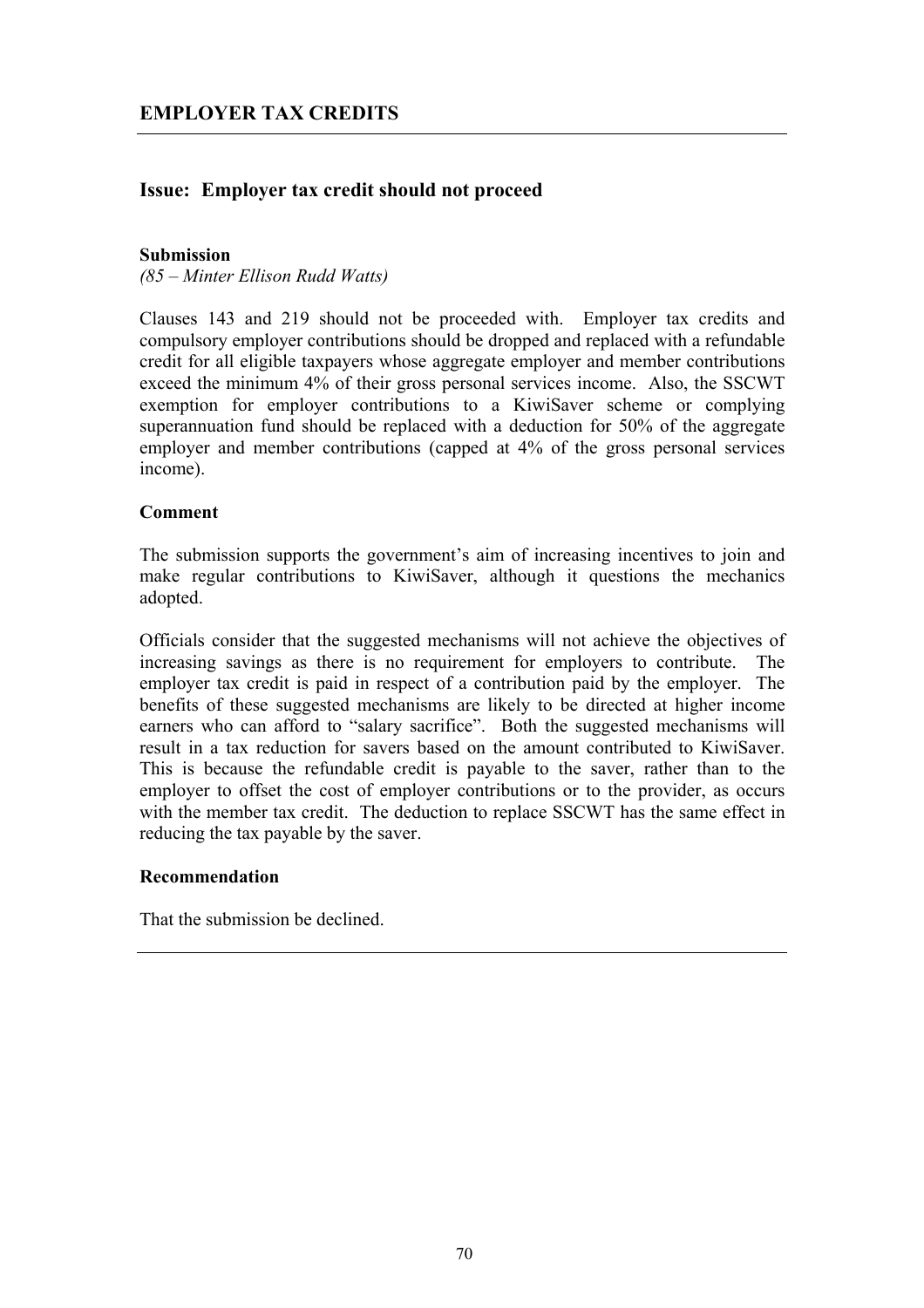### **Issue: Employer tax credit formula**

#### **Submission**

*(17 – Mercer Human Resource Consulting)* 

The maximum employer tax credit is set as \$20 per week and is calculated by considering fractions of a week that are included in any pay period. Consideration needs to be given to the employer tax credit formula as it may result in inadequate compensation to employers who have seasonal operations.

Mercer Human Resource Consulting provided the example of a waged employee who works a 40 hour week for 6 months of the year and a 20 hour week for the remainder of the year. He is paid \$17 an hour. In the on-season period his KiwiSaver weekly contributions will be  $17*40*0.4 = $27.20$ . In the off-season they will be  $17*20*0.04 =$ \$13.60. The employee will qualify for the full member tax credit having made contributions in excess of \$1042.86 for the year. However, the employer tax credit will be restricted to \$875.95 (26.07\*\$20 + 26.07\*13.60).

#### **Comment**

The submission has assumed that the employer tax credit has an annual cap of \$1042.86 and that it will match employer contributions up to that cap. The policy intent is that the employer tax credit is to compensate an employer up to \$20 per week for contributions made on behalf of the employee for that week. Introducing an annual cap would increase both compliance and administrative costs for both employer and Inland Revenue in having to run annual totals. The employer tax credit has been integrated into the PAYE process, which is based around pay periods in a month to minimise compliance costs and cash flow costs for employers.

#### **Recommendation**

That the submission be declined.

### **Issue: Entitlement to the employer tax credit**

#### **Submission**

*(91 – New Zealand Institute of Chartered Accountants)* 

Proposed section 101C should be amended to ensure that the entitlement of the employer tax credit occurs from the point at which employee contributions commence through PAYE deduction.

#### **Comment**

In contract terms, an individual generally becomes a member of a superannuation scheme when the securities are allotted by the providers.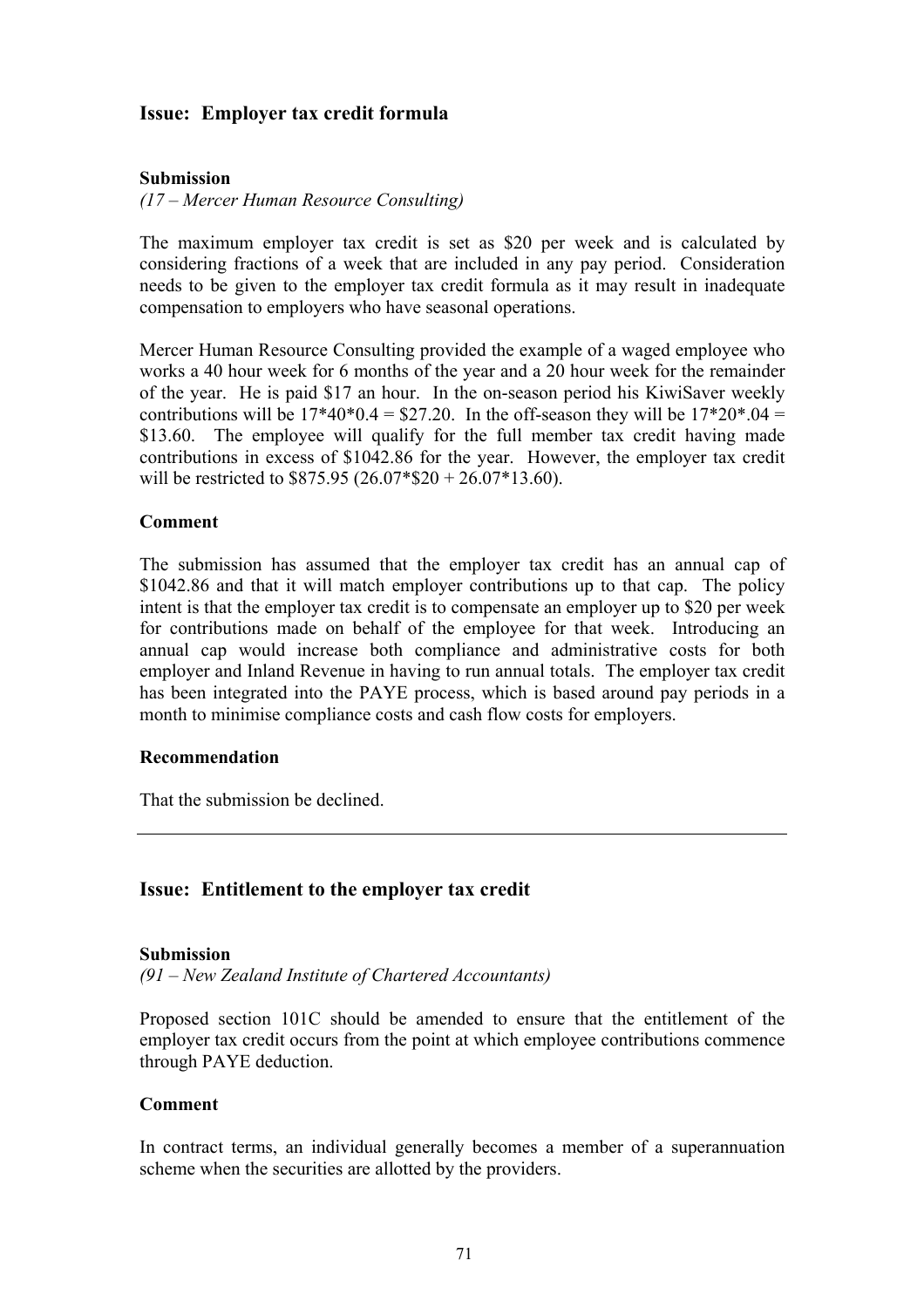Section 101C requires an employee to be a member of a KiwiSaver scheme or a complying superannuation fund before the employer is required to make employer contributions. However, the policy intention is that compulsory employer contributions begin at the same time a deduction is first made for an employee. The employer tax credit is to be integrated into the PAYE remittance process so that the value of the tax credit is given to employers at the same time they are required to remit the contributions to providers or to Inland Revenue.

Officials recognise that, owing to the requirement that an employee be a member of a KiwiSaver scheme or a complying superannuation fund before the employer is required to make employer contributions, the policy intention is not met. Accordingly, we recommend that an amendment be made to proposed section 101C so that employer contributions are required to start from the first pay from which an employee deduction is made. Eligibility for the employer tax credit should be tied to that date as well. If the employee opts out, the actual employer contributions paid will be refunded to the employer.

### **Recommendation**

That the submission be accepted.

# **Issue: Employer tax credits for people employed by two or more associated employers**

#### **Submission**

*(17 – Mercer Human Resource Consulting)* 

The limitation on the amount of employer tax credit that is available in respect of someone who is employed by two or more associated employers will be difficult for employers to administer and will necessitate the flow of remuneration information between employers that may breach the terms of the Privacy Act. An alternative means of preventing abuse of the employer tax credit arrangements should be sought.

#### **Comment**

Proposed new section KJ 7 of the Income Tax Act specifies that if someone is employed by a number of employers who are associated for tax purposes, the associated employers will be considered as one employer for the purposes of claiming the tax credit. This provision is being introduced in order to prevent associated employers claiming more than one credit for the same employee. Officials do not consider that the flow of remuneration information in this manner will create privacy concerns. However, if employers are concerned, they have the option of requiring employee consent.

#### **Recommendation**

That the submission be declined.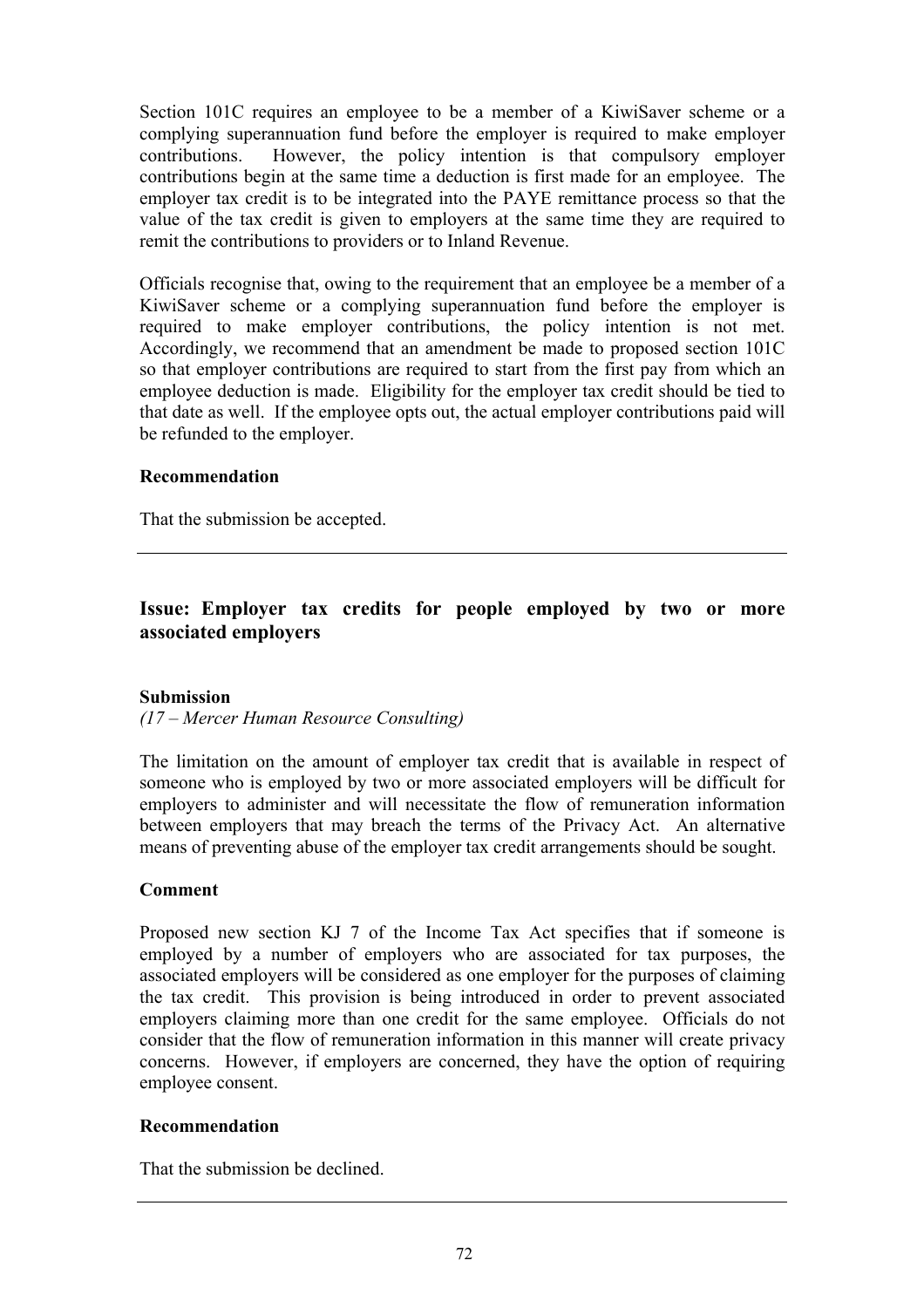# **Issue: Entitlement of self-employed to tax deduction for contributions**

### **Submission**

*(69R – BKR Walker Wayland)* 

Self-employed people should be entitled to a tax deduction for contributions to a KiwiSaver scheme to reflect that employer contributions are tax deductible to the employer and not subject to SSCWT. This would:

- equate a self-employed person to an employee;
- ensure the self-employed person was not disadvantaged in relation to an employee;
- ensure both are locked in until 65 years; and
- need some form of maximum contribution limit.

#### **Comment**

Self-employed people are able to join and contribute to KiwiSaver schemes. They must contract directly with a provider and agree to a contribution amount. There is no minimum contribution rate for the self-employed as there is for employees (4% of salary or wages). $3$ 

Self-employed people will be eligible for the member tax credit on their contributions in the same way that employees are eligible.

However, because self-employed people do not have an employer, they will not be eligible for an employer contribution. The change suggested by the submission would result in an actual tax reduction for the self-employed rather than the incentives going into their retirement savings.

#### **Recommendation**

That the submission be declined.

### **Issue: Offset of the employer tax credit**

#### **Submission**

 $\overline{a}$ 

*(Matter raised by officials)* 

The rules in the bill for offsetting the amount of employer tax credit should be amended to ensure that the amount of employer tax credit is applied against employer contributions in the first instance.

<sup>&</sup>lt;sup>3</sup> To be eligible for the first home subsidy, self-employed people will need to contribute around 4% of their income for at least three years.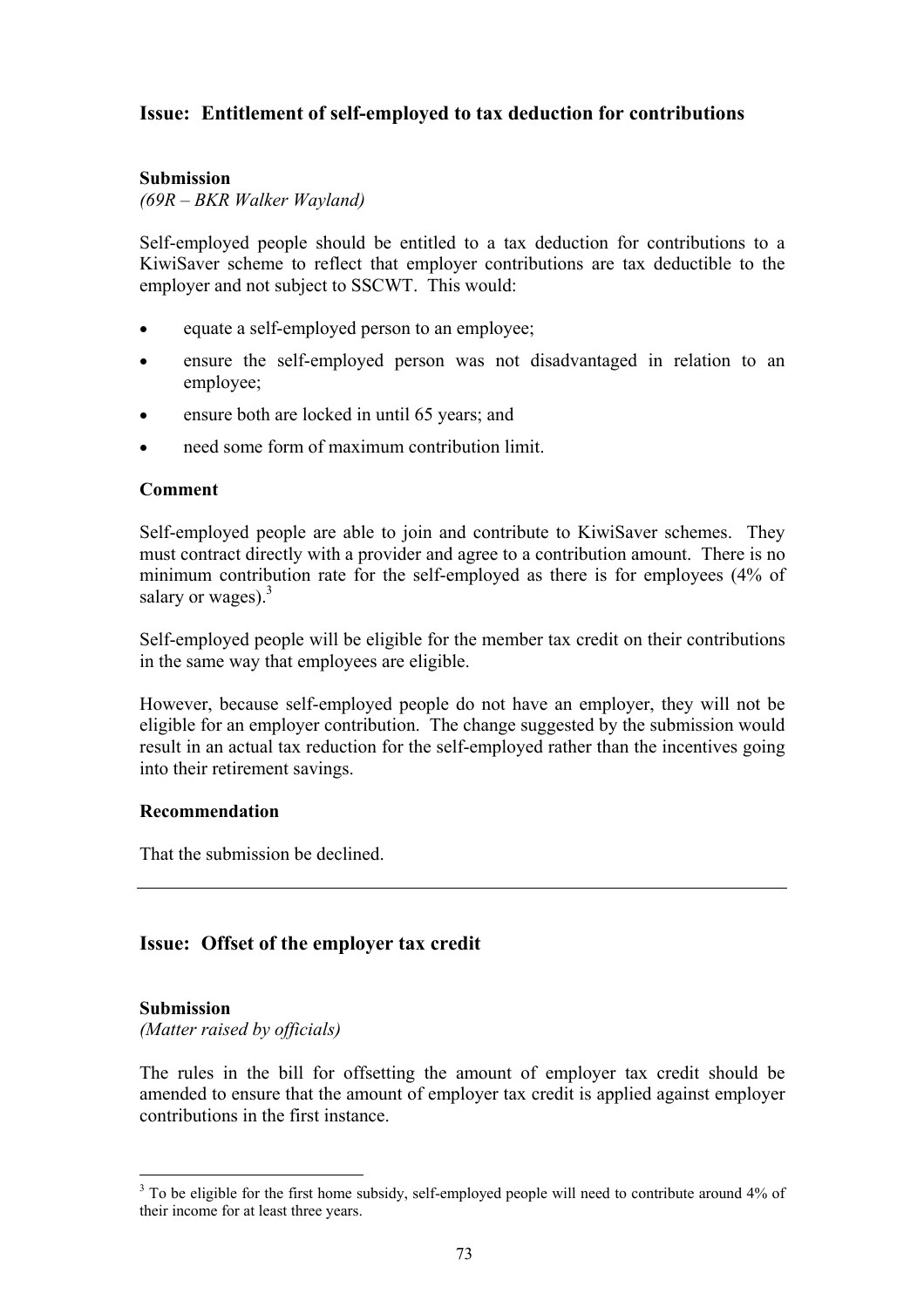In addition, it is possible to simplify the rules for creating a debt when an employer tax credit that has been offset against employer contributions is subsequently on-paid to a complying superannuation fund, owing to the fact that Inland Revenue has been notified by the Government Actuary of short-paid compulsory employer contributions. In this situation, a debt would be created for the amount of the amount paid to the complying superannuation fund provider and this debt should be collected as if it were unpaid PAYE.

### **Comment**

The bill currently provides that the employer tax credit will be used in the following order:

- to offset the amount of any compulsory employer contribution to a KiwiSaver scheme or paid to a provider to meet any unpaid compulsory employer contributions to a complying superannuation of which the Government Actuary has notified Inland Revenue;
- to offset any amount that is payable to the Commissioner by the employer under the Revenue Acts for the PAYE period to which the employer tax credit relates (which would include any voluntary employer contributions);
- to pay other amounts payable by the employer under the Revenue Acts; and
- if any amount is still to be used it will be refunded.

In most situations the employer tax credit will be fully offset as part of the application of the first two rules.

Given that, the employer tax credit is payable in respect of both compulsory and voluntary employer contributions to a KiwiSaver scheme or complying superannuation fund, officials consider that in the first instance, the credit should be offset against all employer contributions. The effect of this change is that voluntary contributions would move from the second rule to the first rule. This would ensure that employer tax credits are offset against employer contributions so that the value of the credit is paid to the employee's scheme if the employer does not pay such contributions.

In addition, we think it is possible to simplify the proposed process around creating a debt to the employer when employer tax credits arising from employer contributions to a complying superannuation fund have been offset against compulsory employer contributions to a KiwiSaver scheme or other PAYE amounts are subsequently onpaid to the complying superannuation fund provider. These employer tax credits are paid to the provider when Inland Revenue is notified by the Government Actuary of a shortfall in payment of compulsory employer contributions. At present, the bill requires the amount of the tax credit to be reversed in the tax type it was offset against, which adds complexity in having to track the revenue type the credit was offset against. The process can be simplified so that the employer is treated as shortpaying an amount and that amount can be treated as PAYE for collection purposes.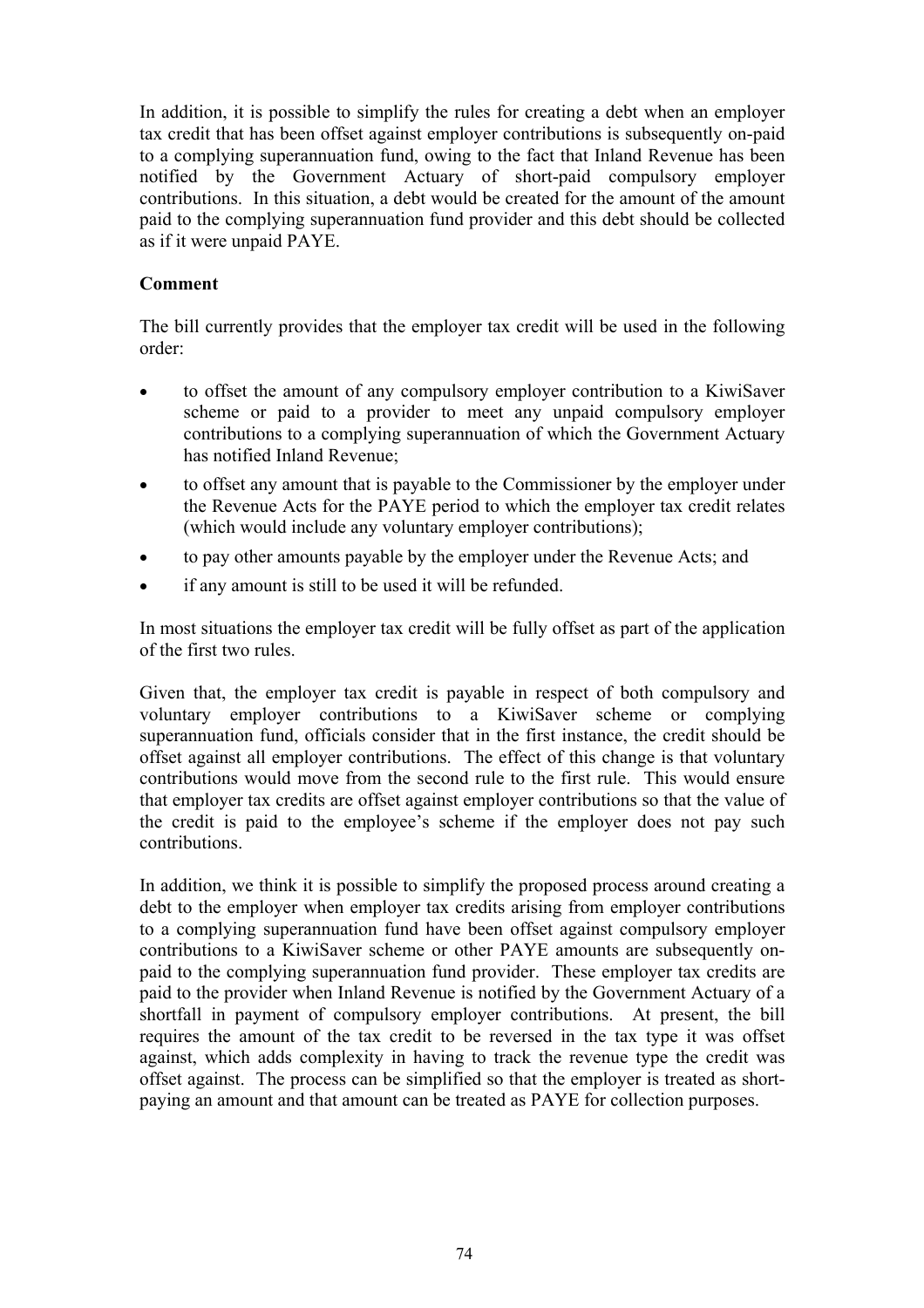We recommend that the change apply from 1 April 2008.

## **Recommendation**

That the submission be accepted.

# **Issue: Calculation of the amount of the employer tax credit**

# **Submissions**

*(Matter raised by officials)* 

The amount of the employer tax credit for a PAYE period should be the lesser of the actual contributions made during that period or the amount calculated on the basis of the number of days in the PAYE period. For a PAYE period with 31 days, the amount calculated would be \$88.57. At present, this amount is calculated on the basis of \$20 a week for the number of weeks for which an employer contribution is made.

# **Comment**

The bill currently provides that the amount of the employer tax credit for a PAYE period is equal to the lesser of:

- the employer contribution for an employee in that period; and
- \$20 a week for the number of weeks (including part weeks) in the PAYE period for which an employer contribution was made.

This is the correct calculation in relation to the tax credit.

However, because of the information Inland Revenue will receive as part of the EMS process, it will not be able to calculate the amount of the tax credit for each employee if it is necessary to refund the employer contributions because an employee opts out. This is because Inland Revenue will receive information, at the employee level, on the amount of employee contribution and employer contribution for the month. (This amount is not reduced by the amount of the tax credit.) The amount of the employer tax credit will be an aggregate amount for all employees which will be off-set against the amount payable. This process reflects the limitation of the EMS in terms of the amount of data that can be incorporated into the form and reducing compliance costs for employers.

This process, however, creates difficulties in determining the amount of employer contribution that should be refunded if the employee opts out. This is because the amount to be refunded to the employer is the actual amount of the employer contributions for that employee, reduced by the amount of the employer tax credit claimed in respect of that employee. Inland Revenue will not hold this data at the employee level. To avoid the need to request additional information from the employer as to the amount of the employer tax credit claimed in respect of an employee that has opted out, officials consider that the employer tax credit for a PAYE period should be the lesser of: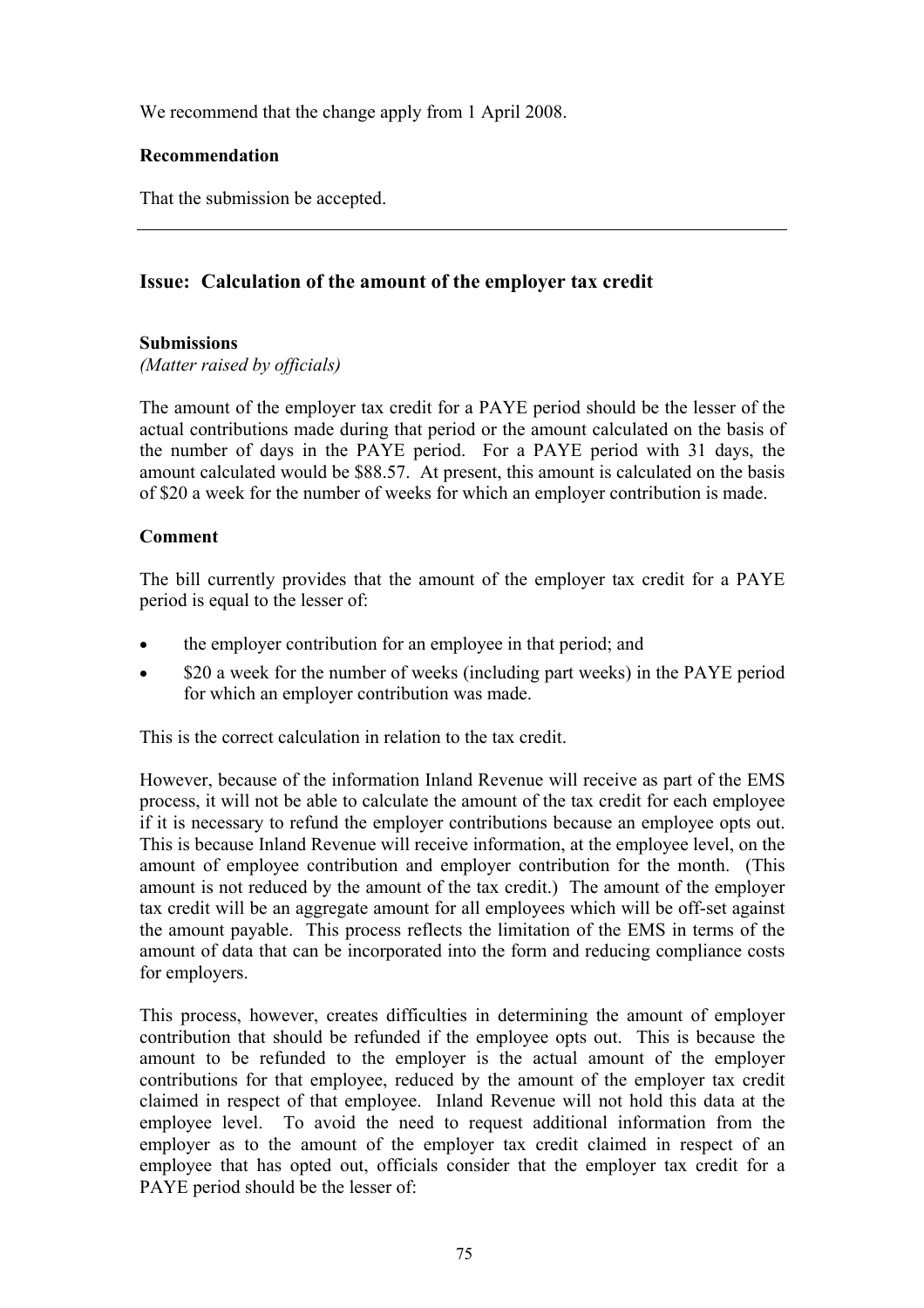- the actual employer contributions made during the period; and
- the amount calculated on the basis of the number of days in the PAYE period. (For a PAYE period of 31 days the amount calculated would be \$88.57.)

This approach does not require an employer contribution to be made every week to claim the credit in respect of a particular week in that PAYE period. The maximum amount per employee can be claimed if the actual contributions made exceed the amount calculated based on the number of days in the PAYE period, despite contribution not being made in respect of each week in the PAYE period. While this approach increases the benefit of the employer tax credit for some employers, it allows Inland Revenue to calculate the amount of any refund of employer contributions without the need to seek additional information. Furthermore, it would allow Inland Revenue to accurately calculate the tax credit in other situations, such as when there is a shortfall, and avoid the need for Inland Revenue to contact employers. It is a trade-off between increased entitlement (a fiscal cost) and a reduction of compliance costs. Employers will benefit from this approach in any PAYE period in which the period for which employer contributions are made is less than the full period and the actual contributions exceed this nominal amount. This will occur when an employer starts or ceases to make contributions because an employee starts or ceases employment, or takes a contribution holiday or starts contributions again.

This approach reduces compliance costs for employers and allows an automated system to be developed to calculate and refund employer contributions when an employee opts out. This will reduce the cash flow consequences of having to wait for such refunds if additional information has to be supplied.

The amendments should apply from 1 April 2008.

### **Recommendation**

That the submission be accepted.

# **Issue: Application of KiwiSaver to non-resident employers that have no fixed establishment in New Zealand**

#### **Submission**

*(Matter raised by officials)* 

Section 6 of the KiwiSaver Act, as it applies to employers, should be extended to cover non-resident employers that do not have a fixed establishment in New Zealand if they elect to be an employer for KiwiSaver purposes. In addition, "employer", for the purposes of the employer tax credit, should be limited to employers that are subject to KiwiSaver.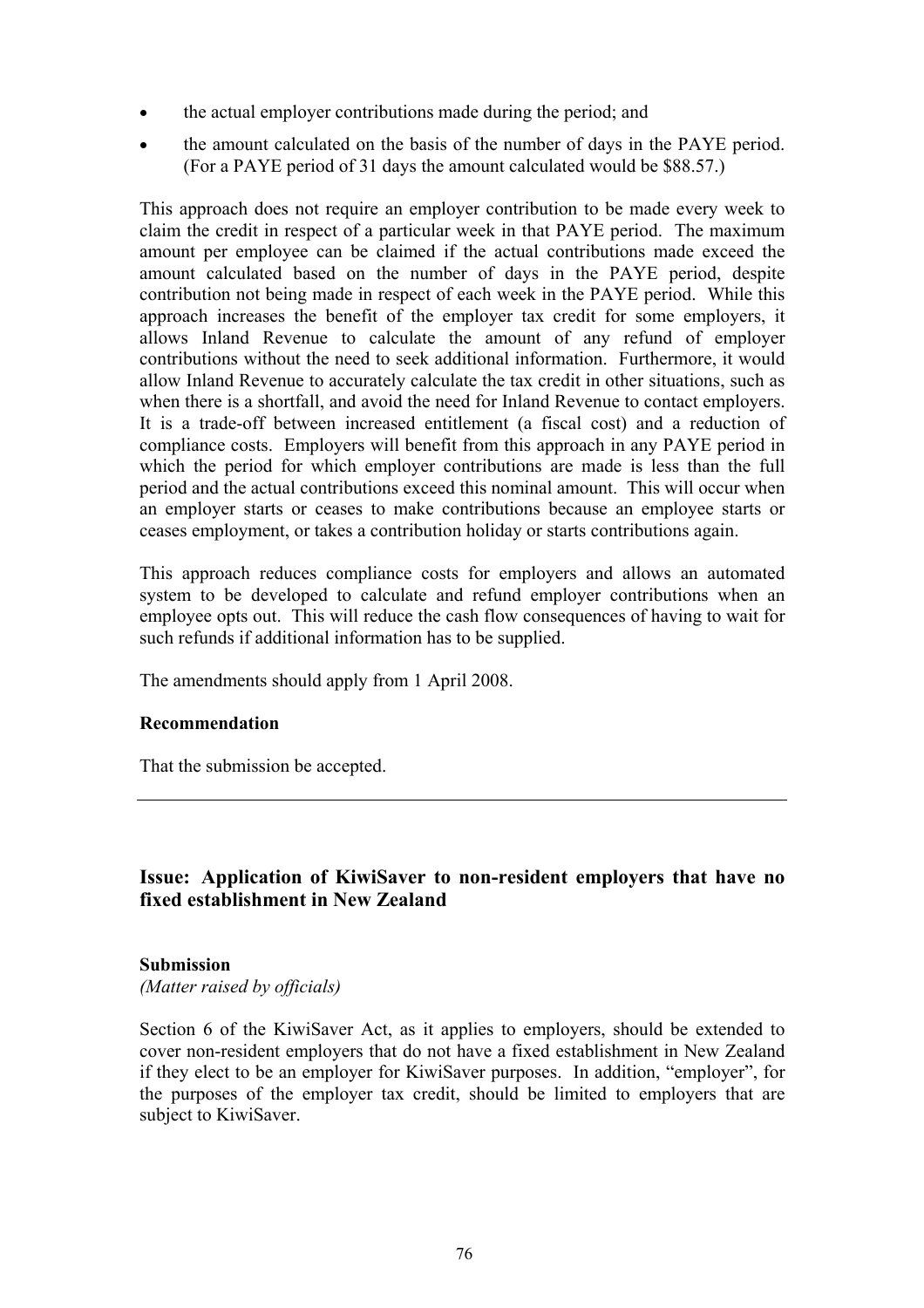### **Comment**

Section 6 of the KiwiSaver Act sets out the rules to whom the KiwiSaver Act applies. "Employers" are:

- those employers that are New Zealand-resident within the meaning of the Income Tax Act; or
- those employers that carry out a business from a fixed establishment in New Zealand.

This definition includes all employers based in New Zealand except non-resident employers who do not carry on a business from a fixed establishment in New Zealand – for example, a non-resident company that operates a warehouse in New Zealand for the storage of goods.

The policy intent was that KiwiSaver should apply to all non-resident employers that employ resident employees if PAYE is deducted in respect of those employees. Officials consider that this policy intent has not been achieved with the current wording of the legislation as it excludes a small group of non-resident employers.

We consider that non-resident employers with no fixed establishment in New Zealand should be included within the scope of KiwiSaver if they so elect, by either deducting KiwiSaver contributions from an employee's salary or wages and/or making employer contributions.

As such employers will be entitled to the employer tax credit in respect of employer contributions, it is recommended that an employer, for the purposes of the employer tax credit, be linked to the definition of employer for KiwiSaver purposes.

The amendments should apply from 1 April 2008.

#### **Recommendation**

That the submission be accepted.

# **Issue: Reference in proposed section KJ 5 to period should be to PAYE period**

#### **Submission**

*(95 – New Zealand Law Society)* 

Reference in proposed section KJ 5 to "period" should be amended to refer to "PAYE period".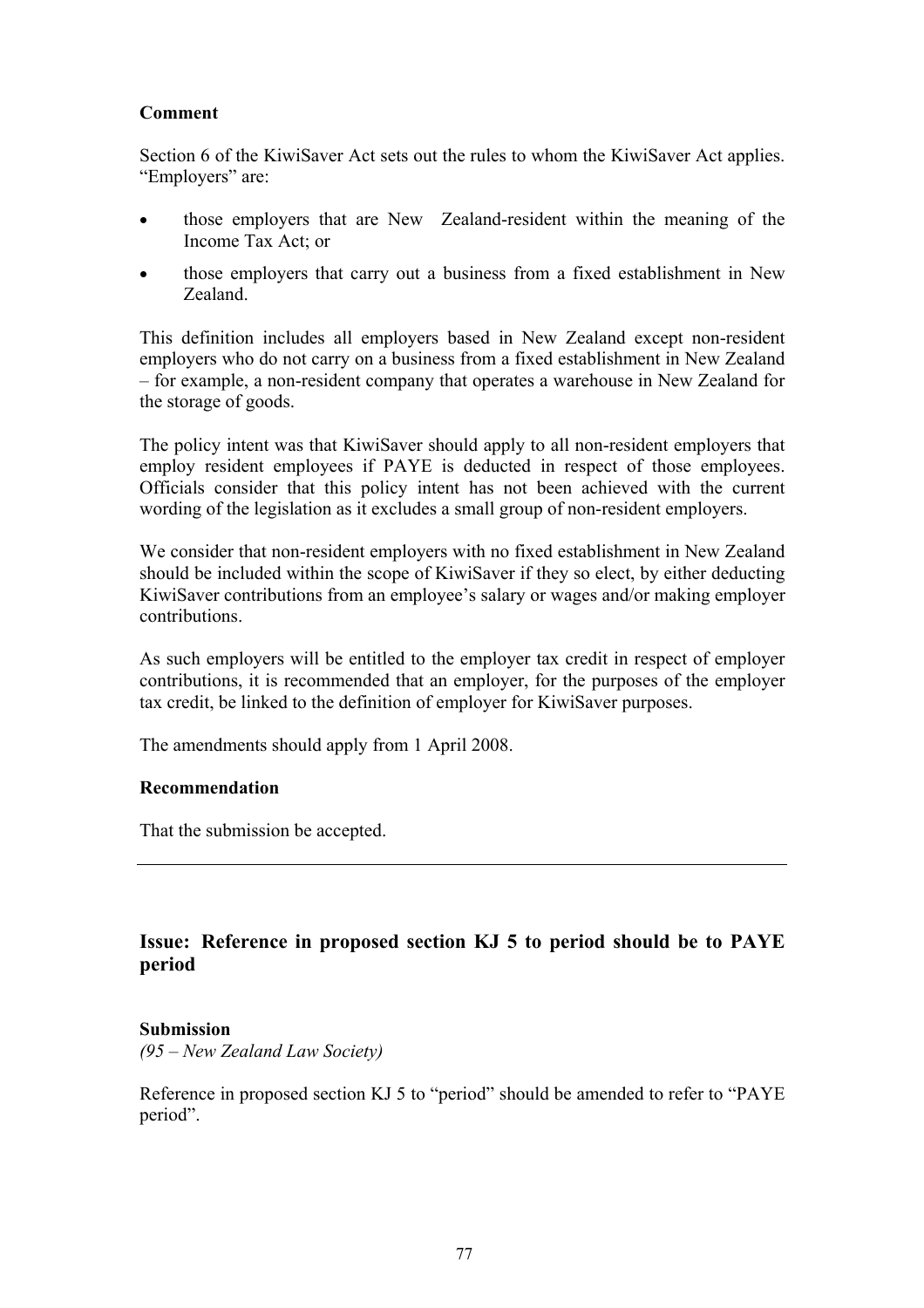### **Comment**

Proposed section KJ 5 addresses several situations where the tax credit has been used and subsequently an unpaid amount or shortfall is identified. References in those clauses to "period" are presumably intended to refer to "PAYE period", as the tax credits arise in each PAYE period. The type of period should be clarified.

#### **Recommendation**

That the submission be accepted.

### **Issue: Private domestic workers**

### **Submission**

*(Matter raised by officials)* 

Private domestic workers should have the option of electing to make compulsory employer contributions. If they choose to do so, they should also receive the employer tax credit.

#### **Comment**

Under the PAYE rules, the employer of a private domestic worker (defined term) is not required to deduct PAYE. Instead, private domestic workers are required to deduct their own PAYE. If they contribute to KiwiSaver from their "salary or wages", the question arises as to whether they should be required to make compulsory employer contributions and receive the employer tax credit.

As private domestic workers will be required to fund both the employee and employer contribution, officials recommend that compulsory employer contributions be at the election of the worker. If they make employer contributions, they will receive the employer tax credit.

It is recommended that the amendment apply from 1 April 2008.

#### **Recommendation**

That the submission be accepted.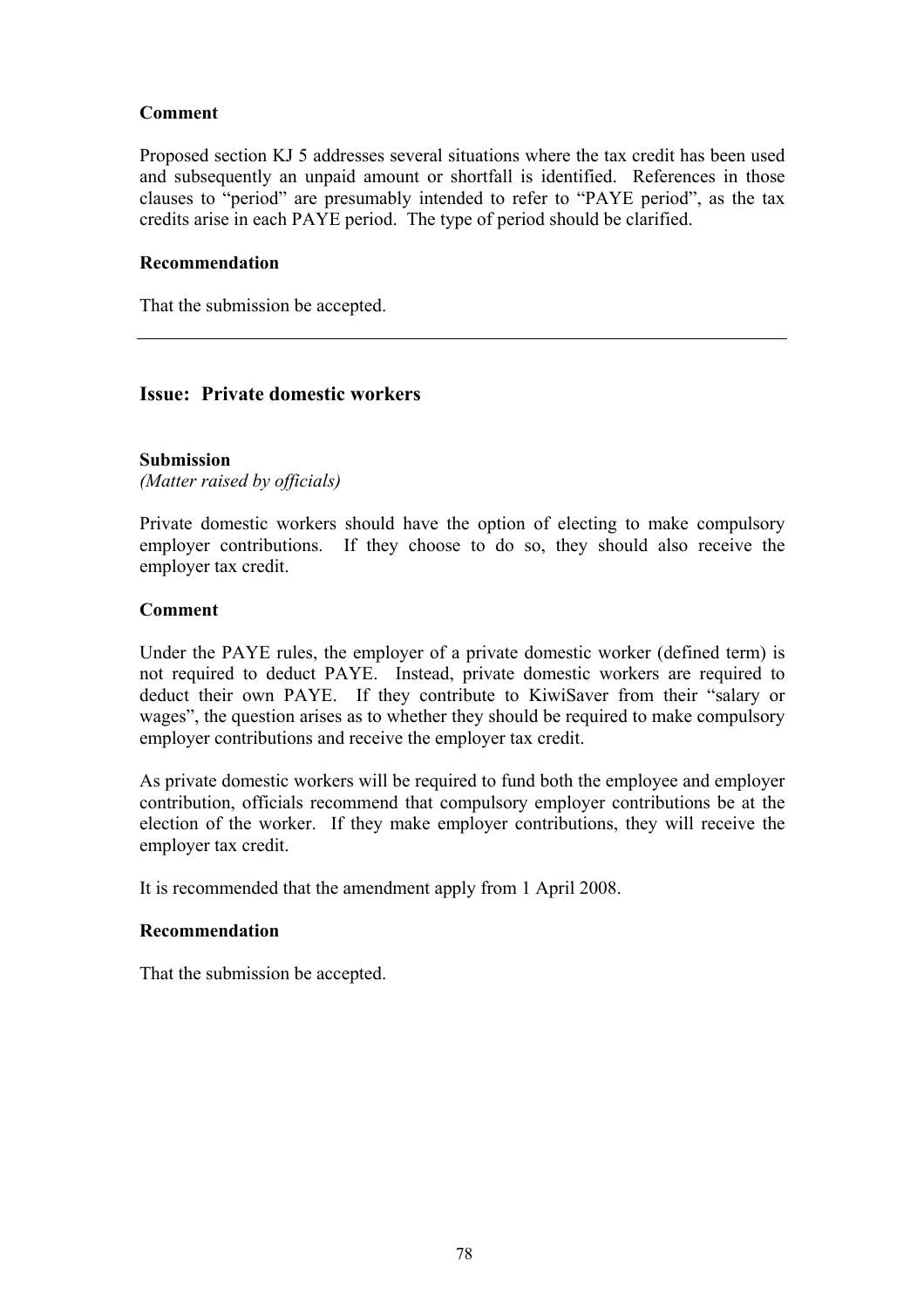# **Issue: Inflation indexation of employer/member tax credits**

#### **Submission**

*(26 – Hospitality Association, 30 – NZ Public Service Association, 66 – Business New Zealand, 78 – Council of Trade Unions, 76 – New Zealand Nurses Organisation)* 

The government should provide for inflation adjustments to employer and member tax credits for contributions.

#### **Comment**

It is acknowledged that the value of the tax credits will reduce in real terms over time. However, indexation would add significantly to the fiscal costs of KiwiSaver and add to the complexity and administration of the scheme as values would change by very small amounts each year.

#### **Recommendation**

That the submission be declined.

### **Issue: Pro-rating across investment products**

#### **Submissions**

*(23 – ISI, 24 – AMP, 45 – Chapman Tripp, 47 – ING, 54 – ASB, 91 – New Zealand Institute of Chartered Accountants)* 

The provider must credit each instalment of the fee subsidy and member credit on a pro rata basis across the investment products of the KiwiSaver scheme to which the member has subscribed or been allocated. It is not clear whether the means the contribution splits elected by the member or whether it must be based on the current investment account balances.

Many provider systems are set up to pro rata base on the member's current contribution instructions. It should be clarified that the reference to pro rata basis across investment products means the current investment allocation splits that the member has elected or the investment allocation to which the member has been allocated. *(Investment Savings and Insurance Association, ING, New Zealand Institute of Chartered Accountants)*

It should be clarified that member tax credits and fee subsidies should be applied pro rata on a prescribed basis. The preference is for the member's contribution split instructions. *(Chapman Tripp)*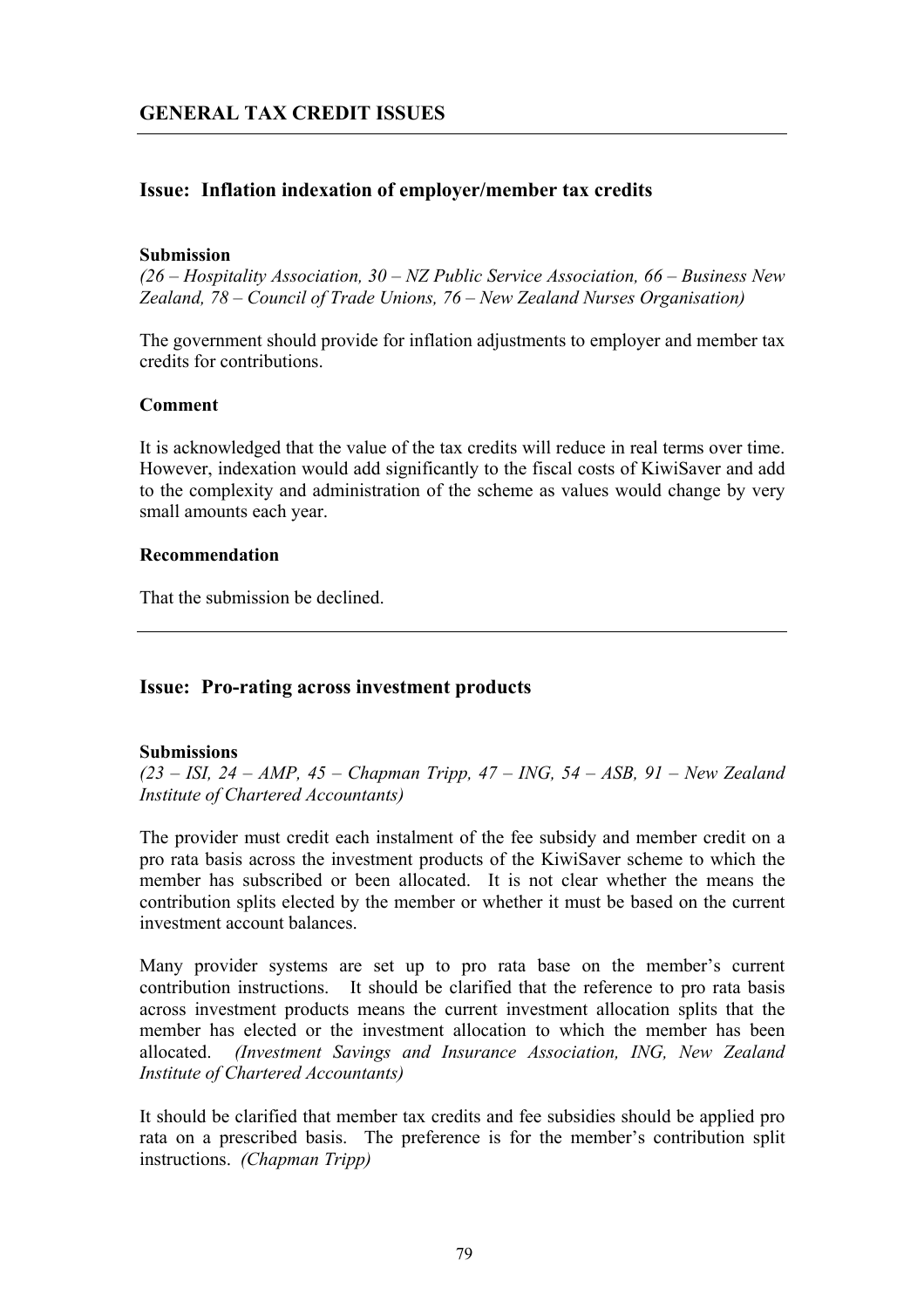The credit should be split according to the contribution strategy selected by the member, not the current balance across all funds. This is much easier administratively as the methodology is already provided for in the registry systems. *(ASB)*

#### **Comment**

Officials agree that clarity is needed in relation to the rules dealing with the allocation of the member tax credit and fee subsidy. It should be clarified that reference to pro rata basis across investment products means the current investment allocation instructions the member has elected or the investment allocation to which the member has been allocated (if a default scheme).

Officials consider that the rules dealing with the pro-rating of the kick-start contribution of \$1,000 and the compulsory employer contributions should be prorated on the same basis to ensure consistency.

### **Recommendation**

That the submissions be accepted and sections 226(2), proposed section 101G(1) and clause 20(4) of the KiwiSaver Regulations 2006 also be amended on the same basis.

### **Issue: Generosity of the tax credits over tax cuts**

#### **Submission**

*(84 – NZ Chambers of Commerce)* 

A smaller subsidy (tax credit) and some personal tax cuts are preferred so that people have more choice as to how much they put into KiwiSaver and how much they spend otherwise. The Budget 2007 changes have shifted the balance too far towards "future" as opposed to "current" spending.

#### **Comment**

New Zealand's saving rate has been on the decline for a number of years. The proposed tax credits aim to incentivise a long-term savings habit and asset accumulation by individuals who are not in a position to enjoy standards of living in retirement similar to those of their pre-retirement.

On recent evidence, personal tax cuts are more likely to be spent than saved. At this time, that would generate further domestic demand and place further pressure on inflation, interest rates and the exchange rate.

#### **Recommendation**

That the submission be declined.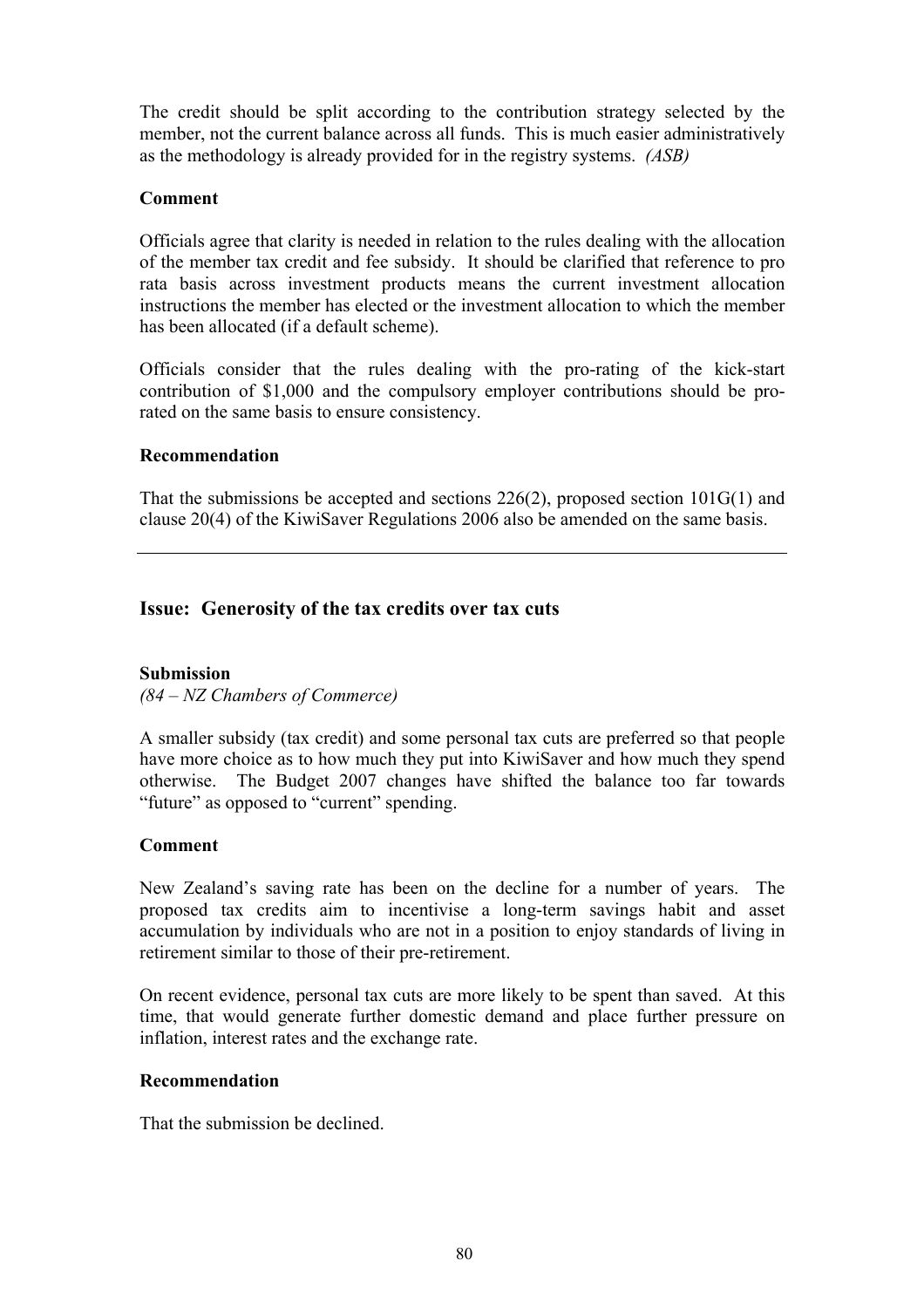# **INVALID ENROLMENTS**

### **Submissions**

*(24 – AMP, 23 – ISI, 47 – ING, 87 – ASFONZ)* 

The treatment of invalid enrolments should be expressly prescribed in the KiwiSaver Act as not all invalid enrolments will necessarily be void. *(AMP)* 

There is merit in the legislation prescribing that a person is deemed to have validly prescribed for membership of the relevant scheme for the period until his or her membership is terminated as the result of ineligibility. *(AMP, ISI, ING)*

There needs to be prescription in the legislation regarding treatment of a member's membership when the invalid enrolment is due to the member not meeting the eligibility criteria where at a future date the member meets the criteria, such as when a person becomes a permanent resident. *(AMP)* 

Refunds should be based on current investment values; otherwise other members of the scheme may be unjustly enriched as a consequence. The securities have been issued in good faith and any gain or loss should be borne by the person who held the securities regardless of their ineligibility under the KiwiSaver Act*.* Contributions should be refunded at current market value. *(AMP, ISI, ING)*

Inland Revenue should manage the refund process. The refund of any contributions received by the provider should be refunded to Inland Revenue, who will then refund the balance to the original payer of the contribution after claiming the Crown contributions. *(AMP, ISI, ING)* 

A new provision should be inserted that allows a withdrawal benefit to be paid in respect of invalid enrolments, to be refunded via the Commissioner, notwithstanding the KiwiSaver rules or provisions of the relevant trust deed. (*ASFONZ)* 

#### **Comment**

Invalid KiwiSaver enrolments can occur in a range of circumstances. For example, someone who is not entitled to join KiwiSaver, maybe because she does not meet residence requirements, might "opt in" or, alternatively, someone might be automatically enroled, but the enrolment is invalid, maybe because he is under 18 or over the New Zealand superannuation qualification age.

While it is expected that cases of invalid enrolment will be occasional, officials agree that certainty is needed as to how contributions and accumulations from invalid enrolments are to be treated and that this should be expressly provided in the KiwiSaver legislation. Prescribing how those invalid enrolments should be treated will enable consistency across providers and between the various types of invalid enrolment.

Officials also agree with submissions that the legislation should be amended to enable providers to treat enrolments that have been identified as invalid as if they were valid in as far as the administration of the fund is concerned.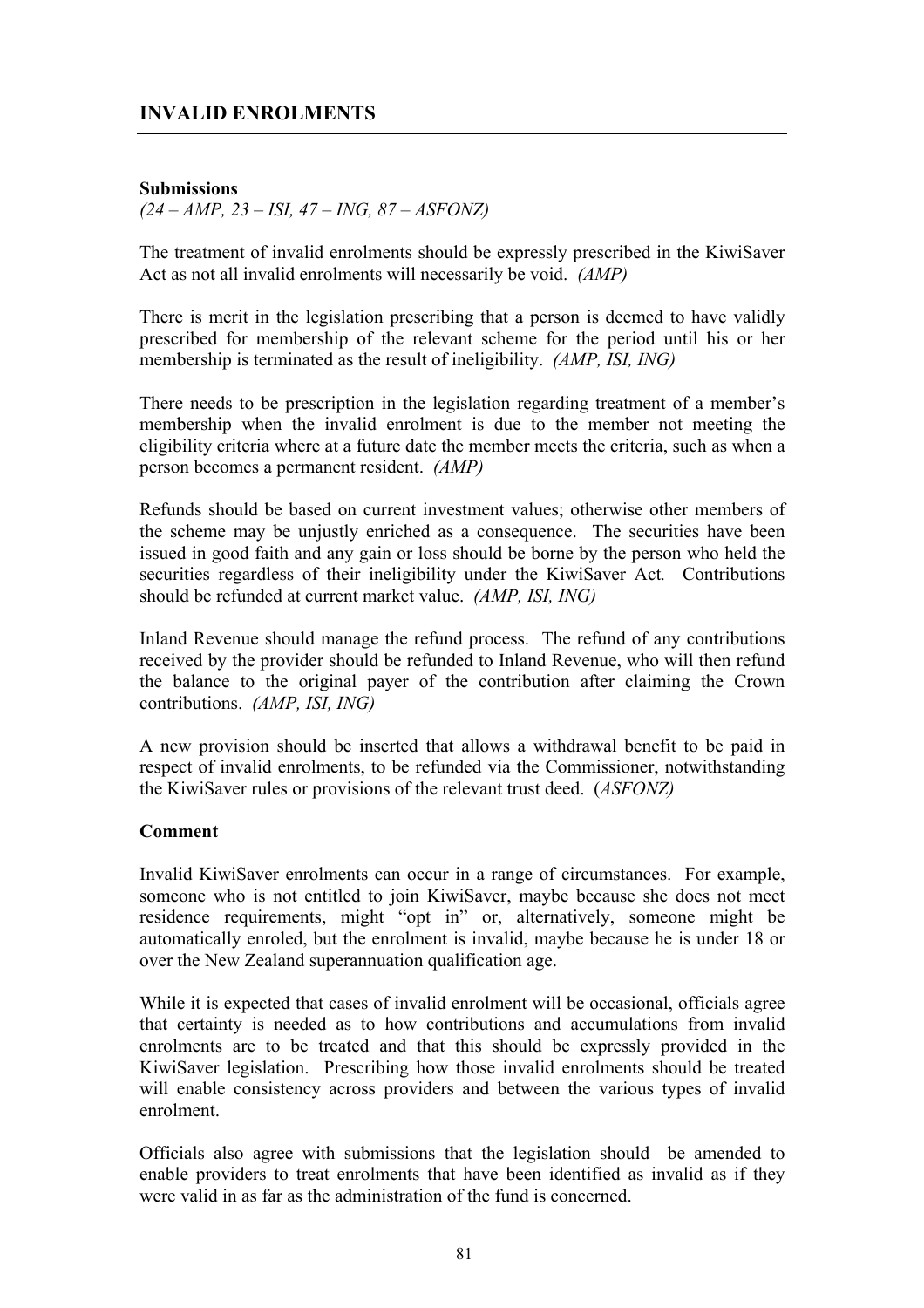Officials recommend adopting the following set of rules, which would accommodate all invalid enrolments and, for certainty's sake, should apply irrespective of the reason for the invalid enrolment occurring. These rules reflect the concerns raised in submissions. The recommended rules are as follows:

- At the discretion of the Commissioner of Inland Revenue, enrolments can be subsequently validated when employees subsequently meet the criteria – for example, if they subsequently meet the residence requirements in the KiwiSaver Act or the requirements relating to automatic enrolment.
- Refunds can occur when a person's membership cannot be validated as he or she does not meet the requisite criteria.
- The legislation should be amended to ensure the opt-out mechanism can apply to those who are not eligible to be members. This would ensure that those automatically enroled and identified as ineligible to join can use the normal KiwiSaver opt-out process to cease being a member. The Commissioner's discretion to accept late opt-out notices will also apply. When an invalid enrolment cannot be validated and a member cannot opt out, a refund process needs to apply. Inland Revenue will manage the refund process to individuals, employers and other third parties.
- When a refund is to occur, providers will be required to refund the value of the investment to Inland Revenue, along with details of contributions received and any amount diverted under the mortgage diversion facility. This means that any gains or losses between the investment values and contributions paid out will be borne by the Crown.
- Inland Revenue will make refunds to individuals on the basis of contributions received (paid to providers) with interest – not on investment values. Regarding employer contributions, individual circumstances are likely to vary. Some employer contributions may represent income the employee would otherwise have received, while some will constitute an additional cost that the employer is not legally required to bear. (As the employee is not entitled to be a KiwiSaver member, the employer is not legally required to make contributions.) Inland Revenue will refund employer contributions to the employer so that the employer and employee can resolve the matter.
- A Permanent Legislative Authority will be established to allow Inland Revenue to make a refund, including interest to a KiwiSaver member if the contributions and interest payable on those contributions is more than the value of the investment returned to Inland Revenue by the provider in respect of that member.

Interest should be payable on amounts refunded, set at the current rate payable under KiwiSaver Act for money in holding account. The rate is subject to change but currently set at 6.66%.

### **Recommendation**

That the submissions be accepted and that the rules outlined above apply.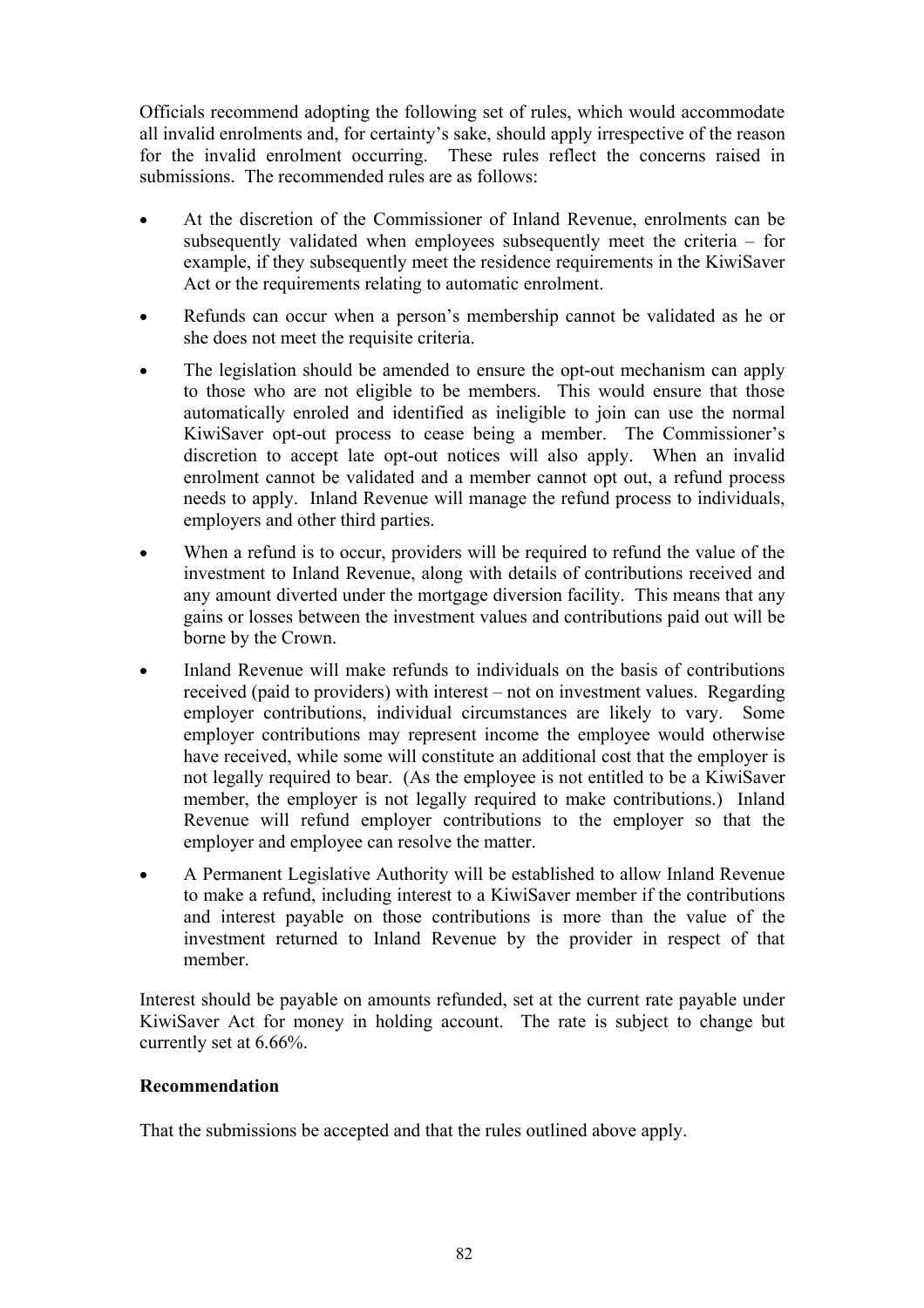# **Issue: Housing deposit subsidy and house prices**

#### **Submission**

*(84 – NZ Chambers of Commerce)* 

The KiwiSaver housing deposit subsidy is likely to increase house prices (that is, benefit the seller) rather than benefit first-time home buyers.

### **Comment**

The impact of the first-home deposit subsidy on the housing market is unlikely to be significant.

First, the subsidy offers limited assistance (up to \$5,000 per borrower) and is confined to people who meet specific criteria.

Second, the subsidy will not become available in practice until July 2010. This is because members have to show that they have been contributing regularly around 4% of their income for at least three years. If someone joined KiwiSaver at its inception (July 2007) they will be able to apply from July 2010 and will be eligible for the \$3,000 subsidy (since the subsidy is based on the number of years a member has been saving and it is capped at \$5,000).

Third, there are strict eligibility criteria applying to the first-home deposit subsidy. To be eligible a borrower must:

- be a first-home buyer (in general terms, not have previously owned a home);
- be a member of KiwiSaver, a scheme that is exempt from KiwiSaver automatic enrolment rules, or a complying superannuation fund;
- live in the home they buy for at least six months following the purchase;
- have gross (before tax) household income of less than \$100,000 per year (for one or two borrowers), or less than \$140,000 per year (for three or more borrowers); and
- be purchasing a lower-quartile priced home.

(The income and house price caps are subject to review in 2009.)

Overall, these eligibility requirements ensure that the subsidy is targeted in such a way that house prices are unlikely to increase as a result.

#### **Recommendation**

That the submission be noted.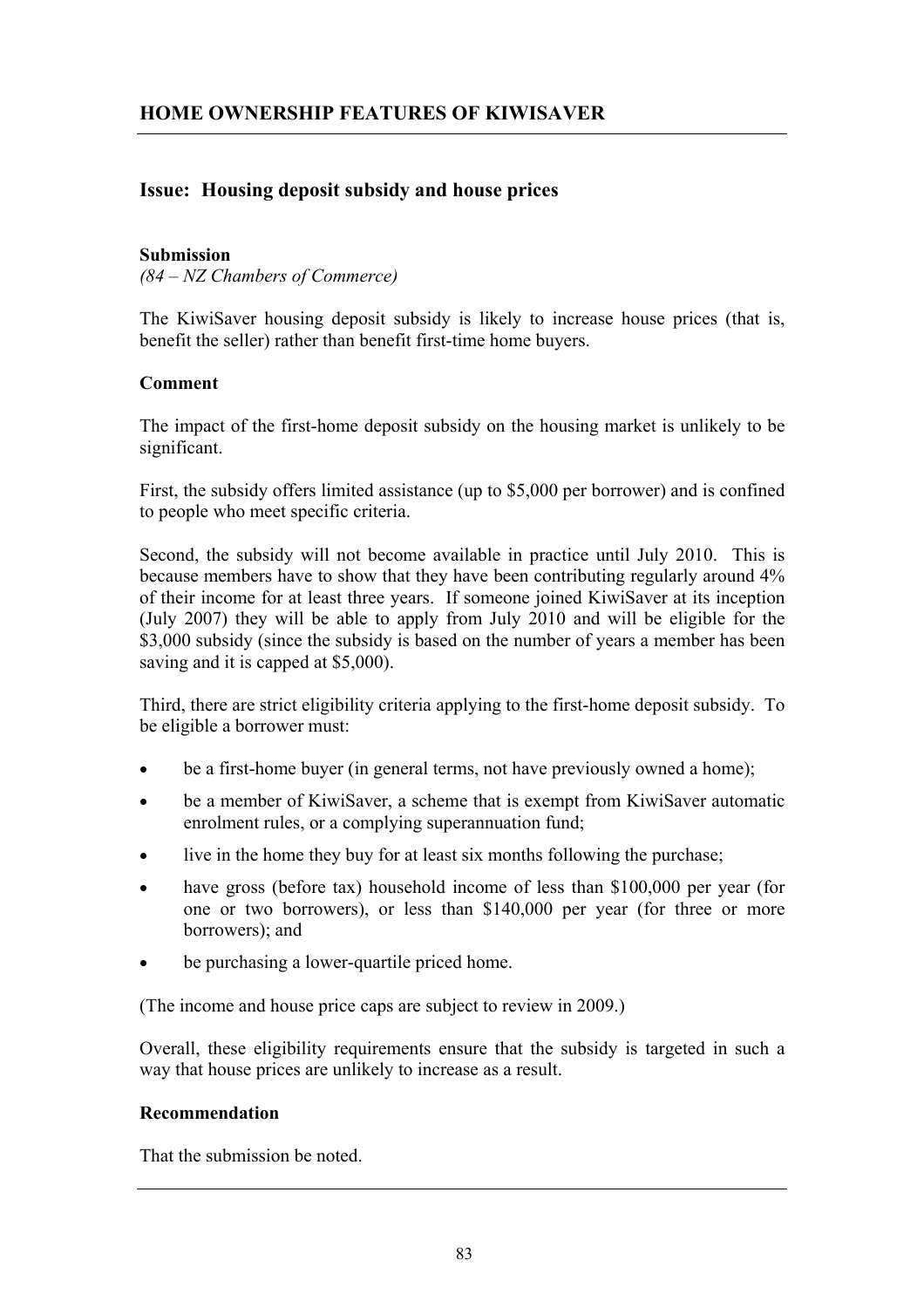# **Issue: Regulations relating to mortgage diversion**

#### **Submissions**

*(23 – ISI, 47 – ING, 84 – New Zealand Chambers of Commerce)* 

The amount that can be diverted to a mortgage is "half of the person's contribution rate for their KiwiSaver scheme." A provider does not know the member's salary or wages and does not know the member's contribution rate. It is assumed that the contribution compliance (of salary and contribution rate) is completed by the central administrator. This clause should be reworded to be half of the amount received by a provider as an employee contribution via Inland Revenue. *(ISI, ING)*

The mortgage diversion is supported. *(New Zealand Chambers of Commerce)*

#### **Comment**

Officials agree that, for administrative simplicity, the amount that can be diverted under mortgage diversion should be expressed as no more than half the member contribution amount received by a provider. This would include both member contributions (including contributions deducted from salary or wages) paid via Inland Revenue and member contributions received directly from the member.

#### **Recommendation**

That the submissions be accepted.

# **Issue: First-home deposit – withdrawing employer contributions**

#### **Submission**

*(45 – Chapman Tripp)* 

Clause 8(8) in schedule 1 of the KiwiSaver Act should be deleted as it creates an unnecessary complication for KiwiSaver scheme administration.

Clause 8(8) in schedule 1 of the KiwiSaver Act introduces the concept that a participation agreement may provide that monies contributed by the employer and held by the scheme could be withheld on a withdrawal for a first home. In a fully vested compulsory environment, the employer contribution is more akin to a member contribution than a true employer subsidy. This makes it unfair at a member level to allow the employer to withhold the employer contribution. Further, it will also unduly complicate the administration of the scheme.

#### **Comment**

It would be possible to limit this to additional voluntary contributions made by the employer over the compulsory rate, although this is still likely to cause some administrative difficulty.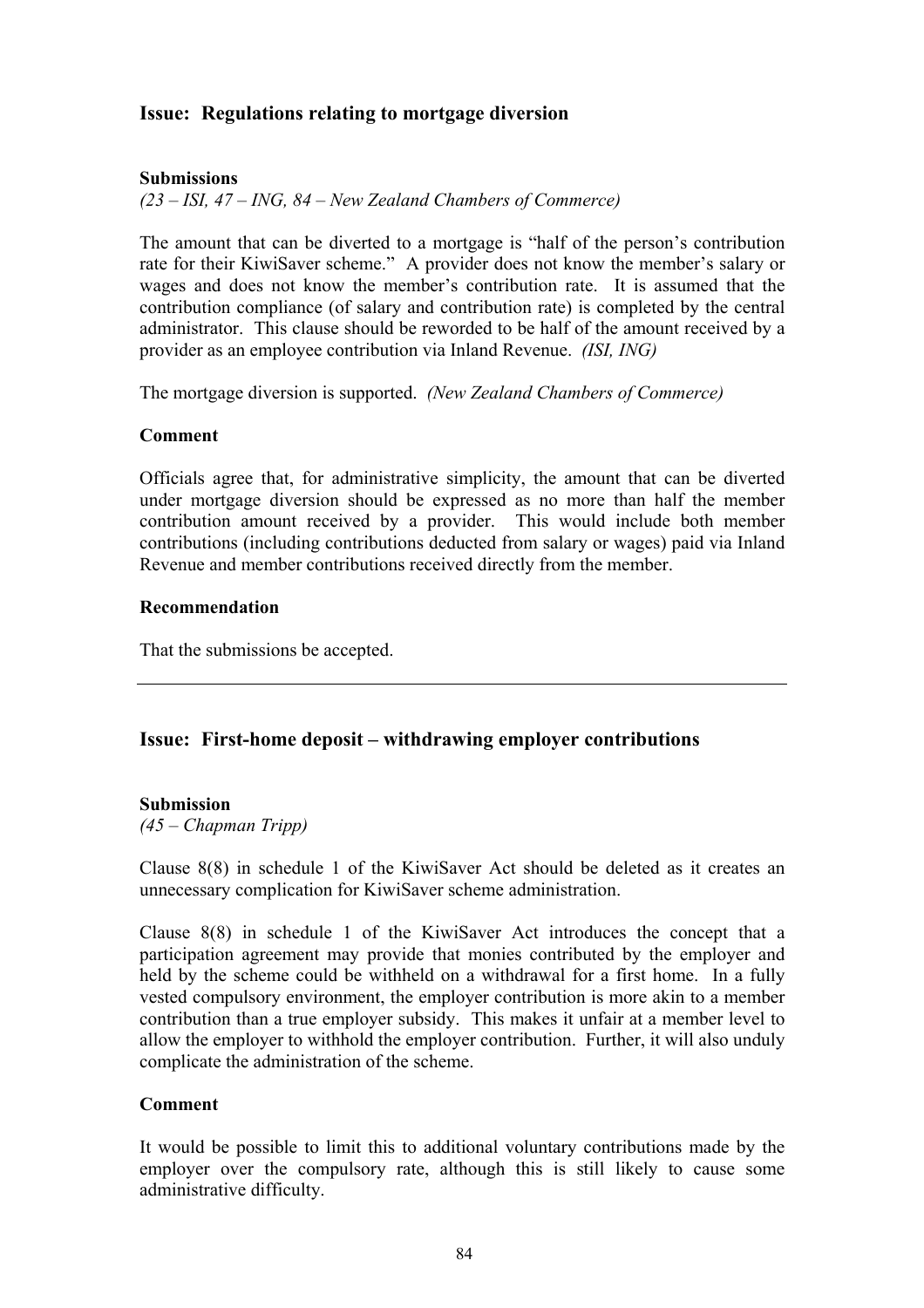This provision is permissive. It allows employers to add conditions to their contribution as they choose to, thus increasing the scope for flexibility within KiwiSaver. Subject to the terms of the participation, an employer may impose conditions on voluntary contributions made to the scheme. The agreement documenting these conditions would have to be agreed to by both the trustees of the scheme and the employer. If such a provision was to add increased complexity to the administration of the scheme, the trustees of the scheme may refuse to offer such a facility.

#### **Recommendation**

That the submission be partially accepted, and clause 8(8) be clarified to provide that only voluntary contributions may be withheld in such a manner.

# **Issue: Level of first-home buyer subsidy**

#### **Submission**

*(78 – Council of Trade Unions, 96 – New Zealand Nurses Organisation)* 

The \$5,000 matching for first-home buyers is too low and instead a 2:1 subsidy should be offered by the government (up to \$10,000).

#### **Comment**

Increasing the first-home subsidy of 2:1 (up to \$10,000) would have a significant fiscal cost and is not necessary to support first-home buyers entering the housing market.

Eligibility for the first-home subsidy is restricted to household income (before tax) of less than \$100,000 per year (for one or two people), and to the purchase of a lowerquartile priced home.

The current KiwiSaver savings scheme would enable a couple earning a combined income of \$60,000 to have a deposit of \$30,400 after five years (consisting of \$20,400 of KiwiSaver savings and a deposit subsidy of \$10,000).

A deposit of \$30,400 would provide a 10% deposit on a \$300,000 house, which is the maximum lower-quartile house price for most of New Zealand (excluding Auckland City, North Shore City and Queenstown Lakes).

Other government policies such as the Welcome Home Loan and Shared Equity Scheme (a pilot in development) provide further assistance to first-home buyers.

#### **Recommendation**

That the submissions be declined.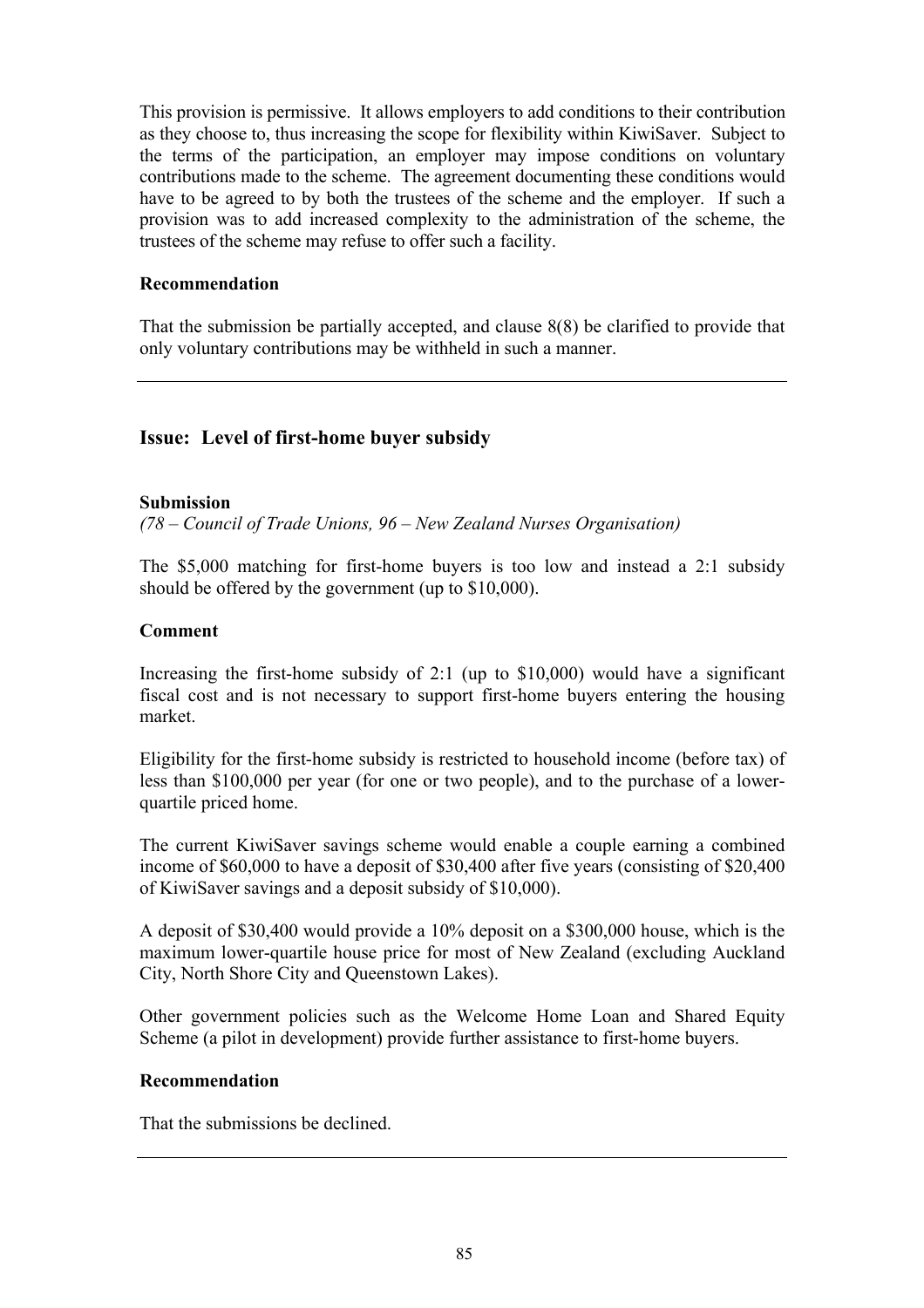### **Issue: Second-chance buyers**

#### **Submission**

*(Matter raised by officials)* 

An amendment should be made to clause 8 of schedule 1 of the KiwiSaver Act 2006 to include within the eligibility for the first home ownership withdrawal secondchance buyers that have a determination from Housing New Zealand that they are in the same financial situation as first home buyers.

#### **Comment**

The government agreed in June 2006 that eligibility for the KiwiSaver first home deposit subsidy and the first home ownership withdrawal should be broadened to include previous home owners who are in the same financial situation as first home buyers in terms of income and assets. Such second-chance home buyers will apply to Housing New Zealand for a determination on whether they are in the same financial situation as a first home buyer.

Clause 8 of schedule 1 of the KiwiSaver Act concerns withdrawals for the purpose of the purchase of a first home, and describes the circumstances in which a withdrawal may be made. In particular, the clause notes that the member must not have held an interest in land. Accordingly, officials recommend that an amendment be made so that second-chance buyers who have a determination from Housing New Zealand that they are in the same financial situation as a first home buyer are not excluded from the first home ownership withdrawal.

#### **Recommendation**

That the submission be accepted.

# **Issue: Mortgage diversion – extending to complying superannuation funds**

#### **Submission**

*(Matter raised by officials)* 

The KiwiSaver Regulations 2006 should be amended to ensure that they extend to complying superannuation funds.

#### **Comment**

The KiwiSaver Amendment Regulations 2007 (which amended the KiwiSaver Regulations 2006) concern the administration of the annual fee subsidy and the mortgage diversion facility. As the regulations needed to be enacted to ensure that providers, banks and members had detailed information about the fee subsidy and mortgage diversion facility when KiwiSaver started, on 1 July 2007, the regulations applied only to KiwiSaver schemes.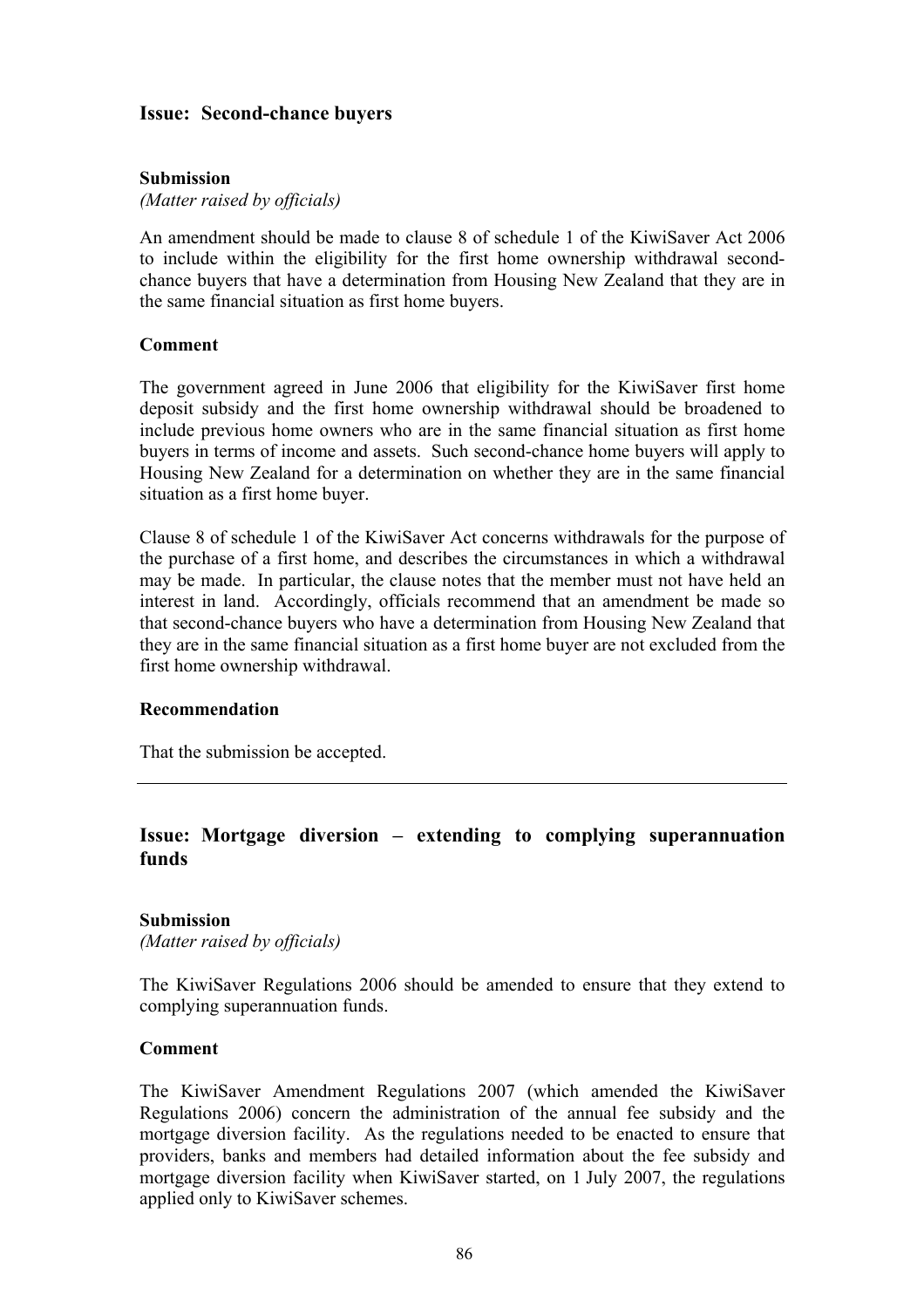As the bill extends the application of the mortgage diversion to complying superannuation funds, officials recommend that an amendment be made to the KiwiSaver Regulations 2006 to ensure that they extend to complying superannuation funds in respect of the mortgage diversion.

It is recommended that the amendment apply from the date of assent.

#### **Recommendation**

That the submission be accepted.

# **Issue: Principal place of residence**

### **Submission**

*(Matter raised by officials)* 

Section 229 of the KiwiSaver Act 2006 should be amended so that the mortgage diversion will apply for the remainder of the term of the loan after the diversion is made available, but only in relation to a mortgage over the person's principal residence.

#### **Comment**

The KiwiSaver Act 2006 provides that mortgage diversion is available only in relation to a mortgage over a person's principal residence, providing the example of the family home. However, section 229(2)(e) states that the mortgage diversion may apply for the remainder of the term of the mortgage after the diversion is made available. As this subsection does not specify that the mortgage diversion can apply only in relation to a mortgage over the person's principal residence, the policy intention behind the mortgage diversion facility has the potential to be undermined. For example, if someone decides to rent out what was their principal residence and purchases another property, under the current wording in section 229(2)(e) the mortgage diversion may be applicable for the remainder of the term of the mortgage over the rental property, even though it is no longer the principal place of residence of the purchaser.

Officials accordingly recommend that an amendment be made to section 229 of the KiwiSaver Act 2006 so that the mortgage diversion will apply for the remainder of the term of the loan after the diversion is made available, but only in relation to a mortgage over the person's principal residence.

It is recommended that the amendment apply from the date of assent.

#### **Recommendation**

That the submission be accepted.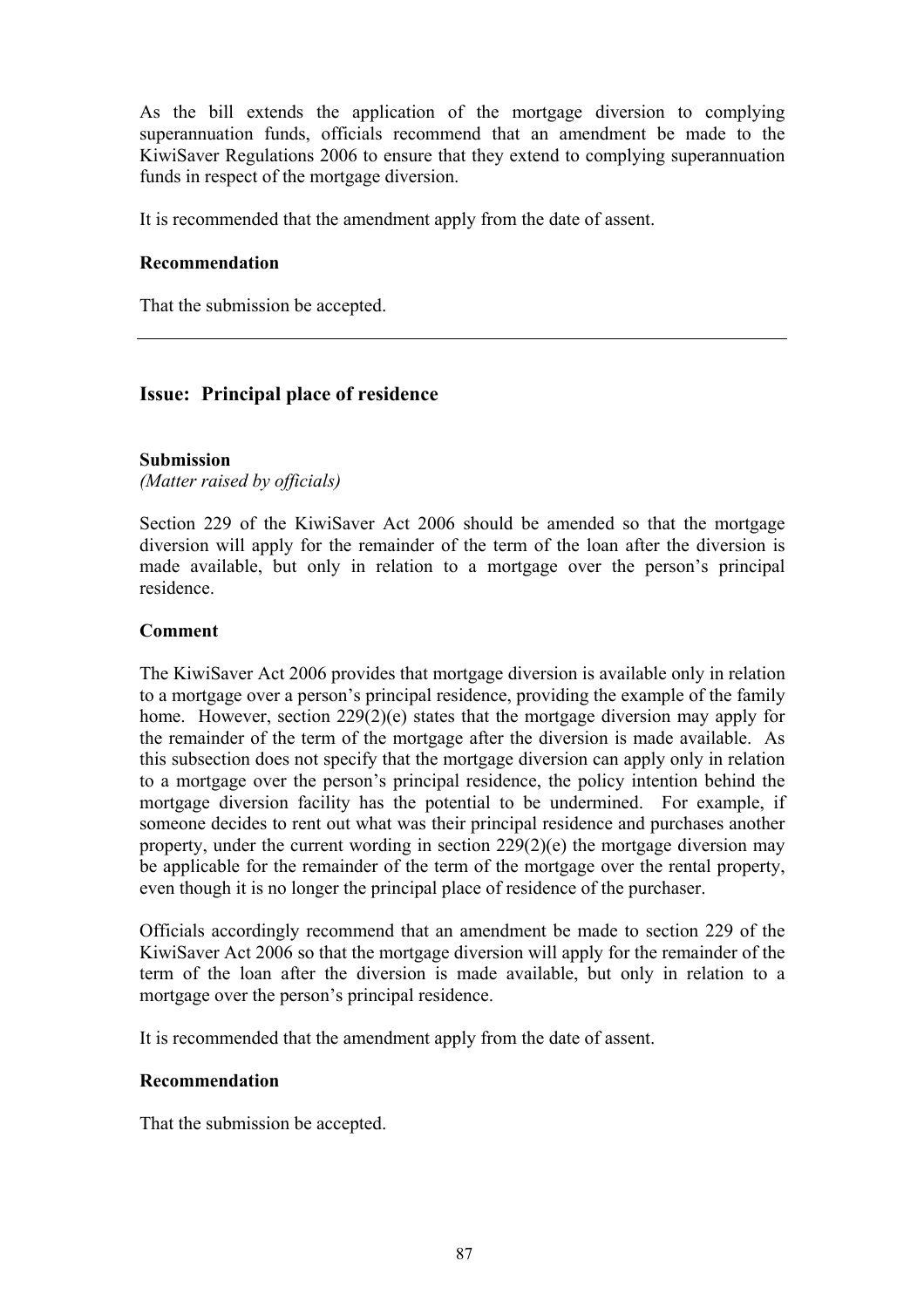# **Issue: Unitisation**

#### **Submissions**

*(4 – Gareth Morgan, 78 – Council of Trade Unions, 23 – Investment Savings and Insurance Association)* 

The practice of unitisation and unit pricing should be prohibited in KiwiSaver, as this practice prevents savers being able to see what they own. This barrier to information also facilitates mis-pricing errors, which are often in favour the scheme provider. *(Gareth Morgan, Council of Trade Unions)*

The inference that there are concerns with unit pricing does not stand scrutiny. This issue has been the subject of reviews conducted by both the Australian Securities and Investments Commission and the Securities Commission in New Zealand. Both reviews found no evidence of unit pricing concerns. *(Investment Savings and Insurances Association)*

### **Comment**

Unitisation also allows for the possibility of investors with a relatively minor input to have the same advantages of investors with a relatively greater input of investment money such as minimised risk through a diversified investment portfolio, the benefit of expert investment management giving greater sophistication to investment strategies and minimisation of administration costs. In the KiwiSaver environment, the benefits of pooling are likely to be especially significant. People able to contribute smaller amounts to their retirement savings are likely to have increased access to a variety of securities through the pooling process. This is especially appropriate as a long-term savings strategy. Unitisation of KiwiSaver schemes allows providers an efficient and cost-effective means of accomplishing this.

Unitisation is an industry standard, and thus there is a wide variety of choices for prospective investors. Prospective investors can make these choices by considering the regularly published unit prices, allowing consumers to compare and contrast the performance of schemes and calculate their own balances if they have already invested.

There is no evidence to suggest that there is a problem of mis-pricing in New Zealand. Reviews undertaken in both Australia and New Zealand have supported these views.

#### **Recommendation**

That submissions 4 and 78 be declined and submission 23 be noted.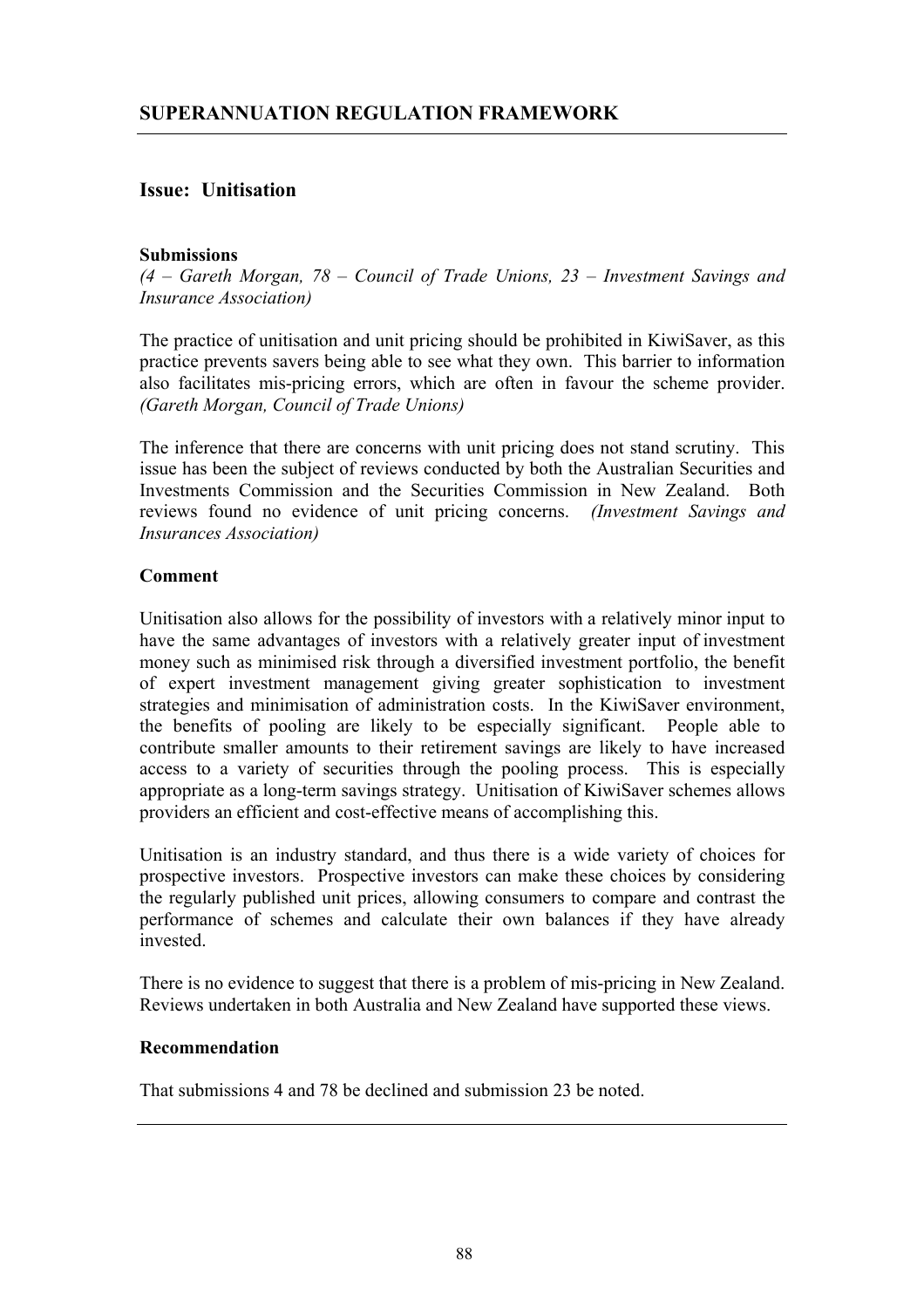## **Issue: Disclosed but unquantified expenses**

### **Submissions**

*(4 – Gareth Morgan, 78 – Council of Trade Unions, 23 – Investment Savings and Insurance Association)* 

Providers should be prohibited from being able to charge unquantified expenses to scheme members, as this will enable members to know all the costs that are being charged upfront. Expenses should be covered within their declared fees. *(Gareth Morgan, Council of Trade Unions)*

All KiwiSaver funds are governed by strict regulations that place considerable onus on the trustees to manage the funds in the best interests of the investors. The fees charged by all KiwiSaver fees are reviewed by the Government Actuary on registration to ensure that all charges are fully disclosed and not unreasonable. The Securities Act and regulations coupled with the KiwiSaver process require full disclosure of all charges and fees. The suggestion that the industry will apply hidden fees suggests that the Government Actuary Approval process, the Securities Act and the Securities Commission will all be ineffective in their purpose and conduct of responsibilities. *(Investment Savings and Insurance Association)*

#### **Comment**

The KiwiSaver Act ensures that all fees charged are not to be unreasonable. Where such a fee is brought to the attention of the Government Actuary, he may direct the trustee to remove that fee or de-register the scheme if he believes it to be appropriate. Any person may bring such fees to the attention of the Government Actuary. As such, all fees will be subject to scrutiny by the regulator and subject to the protections in the KiwiSaver Act.

Some fees can be charged directly to the fund and these are likely to be subject to a guideline issued by the Government Actuary. This draft guideline is currently with providers for comment and will be peer reviewed shortly by a panel of experts. The release of this draft guideline has given some further clarification of unreasonable fees.

#### **Recommendation**

That submissions 4 and 78 be declined and submission 23 be noted.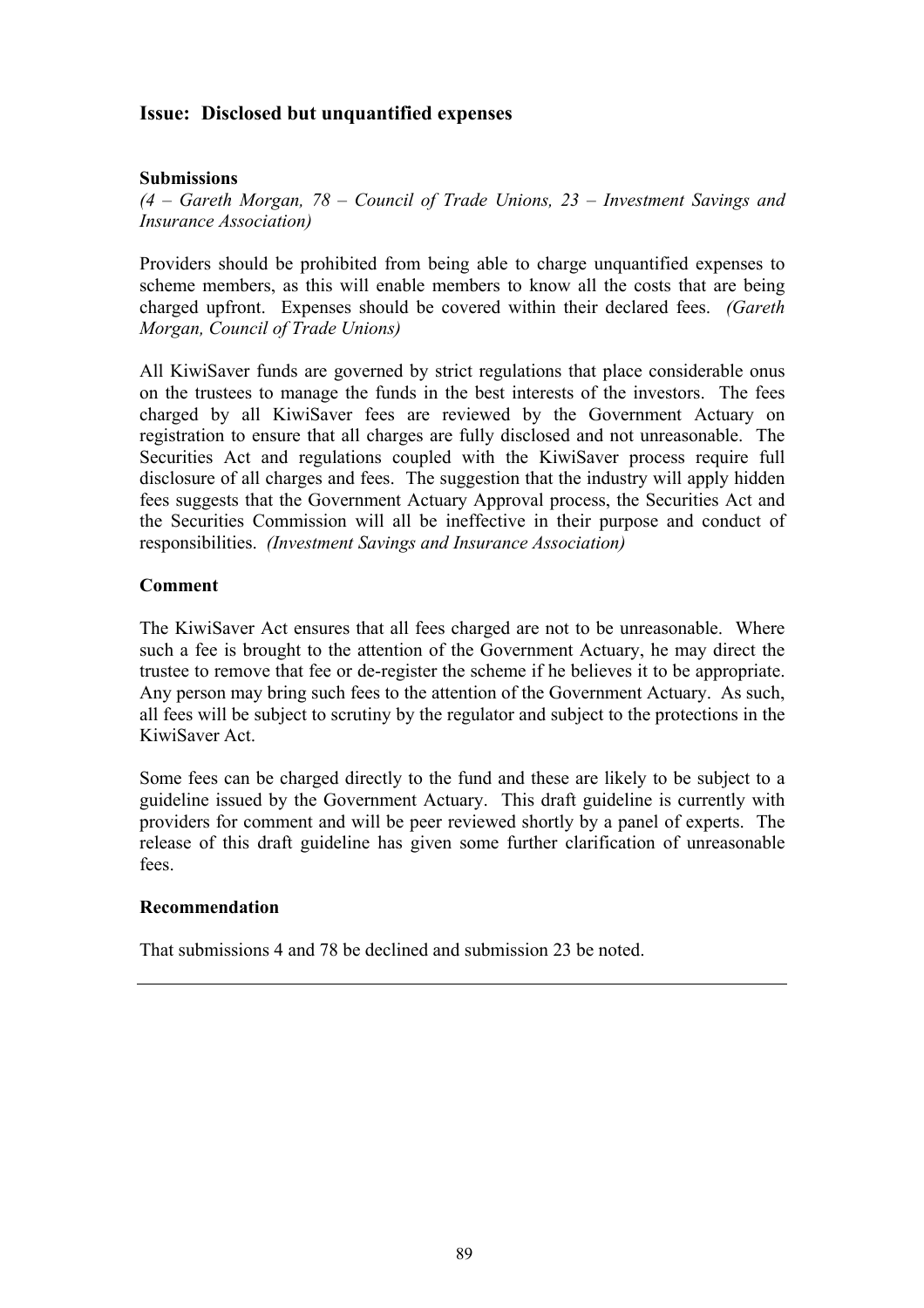## **Issue: Reserves**

### **Submissions**

*(4 – Gareth Morgan, 78 – Council of Trade Unions, 23 – Investment Savings and Insurance Association)* 

Reserving should be completely prohibited because the creation of reserves puts the ownership of funds into question. Specifically, the practice of reserving for tax changes, expense changes and smoothing of returns should be prohibited to ensure that savers are not separated from their funds. *(Gareth Morgan, Council of Trade Unions)*

Reserving in the manner suggested does not occur. Reserve accounts occur within employer-sponsored superannuation funds within very specific circumstances involving unvested employer contributions. Further, as the portfolio investment entities (PIE) taxation regime will fully allocate fund earnings to scheme members, the reserving for other purposes would be inconsistent. *(Investment, Savings and Insurance Association)*

#### **Comment**

The practice of reserving for tax changes, expense changes and smoothing of returns will not occur in the KiwiSaver environment and it is inconsistent with the PIE taxation rules. However, it is important to ensure that employer reserve accounts can still be operated to ensure that employers may continue to apply vesting scales to their voluntary contributions. In many existing employer superannuation schemes, employer contributions only vest in the employee after a specified period of time. This practice allows employers to use their superannuation arrangements as a means of encouraging retention of staff.

In our view, it is desirable for employers to be able to use superannuation arrangements to encourage staff retention. In the KiwiSaver environment, the use of vesting scales is permitted for any voluntary employer contribution. As such, the KiwiSaver Act does not prohibit the creation of reserve accounts to hold unvested employer contributions. The funds held in these accounts are generally distributed equitably on a regular basis. It should also be noted that all compulsory employer contributions to KiwiSaver schemes will have to vest immediately.

#### **Recommendation**

That submissions 4 and 78 be declined and submission 23 be noted.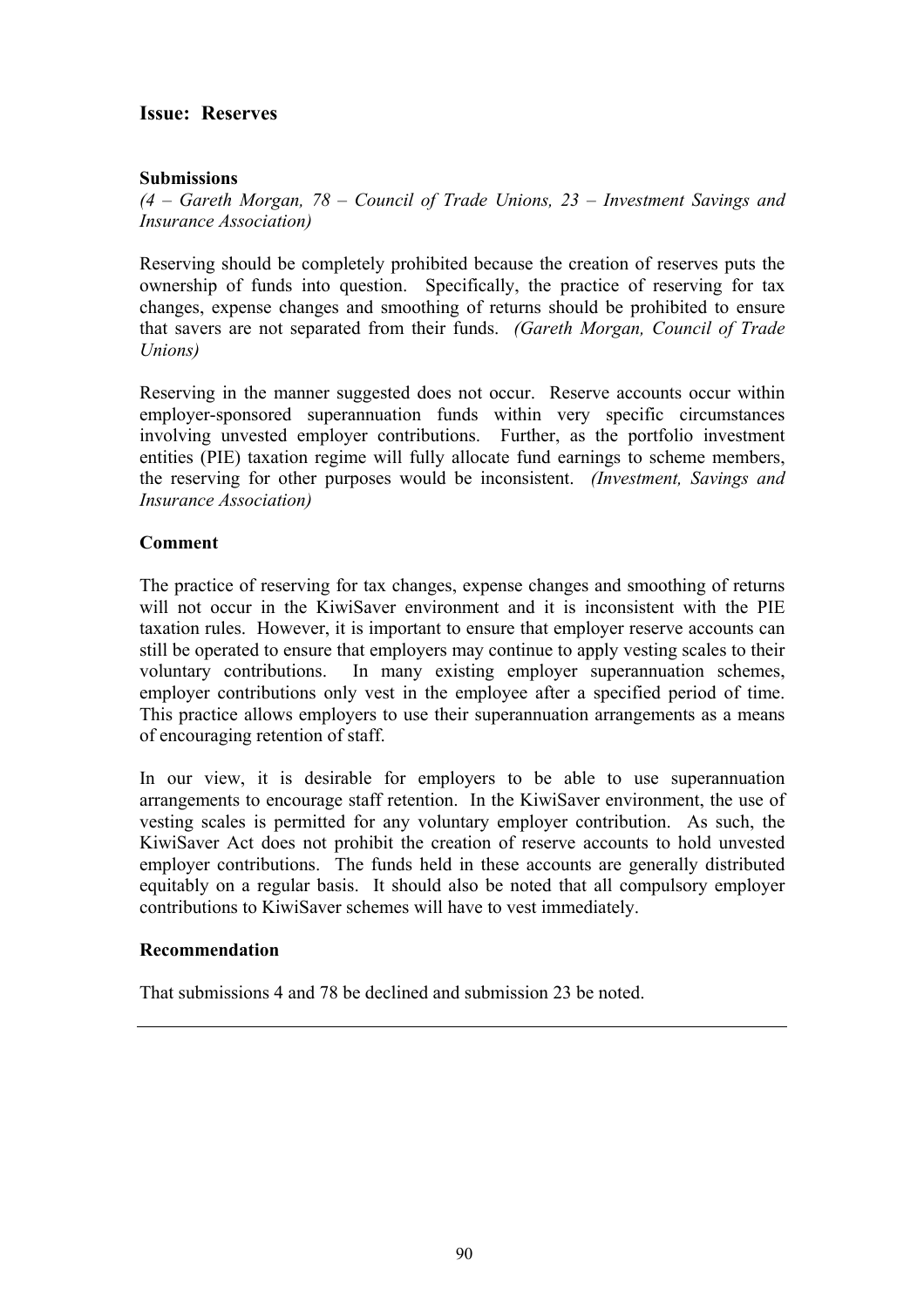### **Issue: Discretionary trusts**

### **Submissions**

*(4 – Gareth Morgan, 78 – Council of Trade Unions)* 

Remove the practice of having trusts operate as an intermediary between the saver and the investment of the fund. This approach compromises a member's sovereignty over his or her own savings. The problem is further exacerbated as fund managers will continue to use this trust structure to circumvent any legislative restrictions to further its own commercial benefit.

The preferred approach is to have a bare trust approach, where the beneficiary is sovereign. This approach would need a regulatory overlay to ensure that the KiwiSaver rules are adhered to.

#### **Comment**

All KiwiSaver schemes are required to be established as trusts for the principal purpose of providing retirement benefits. As a consequence, the appointed trustees have a direct fiduciary obligation to members that cannot be avoided. Nonetheless, trustees may outsource the investment and administration management functions to third parties who may not automatically owe a fiduciary duty to members of the scheme. Should these administration or investment management firms engage in unfair or fraudulent conduct, it is likely that the member will have a claim against the trustee for the consequent breach of its fiduciary obligation to the member in failing to appropriately monitor these firms.

#### **Recommendation**

That the submissions be declined.

#### **Issue: Principles-based regulation**

#### **Submissions**

*(4 – Gareth Morgan, 78 – Council of Trade Unions, 96 – New Zealand Nurses Organisation)* 

The regulatory regime for KiwiSaver should operate within a principles-based framework, rather than within the rules-based framework. In a principles-based framework, the principle would take precedence over the rules.

A principle of fairness should be enshrined in the legislation. This would be implemented by requiring KiwiSaver providers to make a statutory declaration on an annual basis that they have not done anything to enhance their commercial position at the expense of the customer. If they do not make such a declaration, the provider would automatically be liable. This would ensure that trustees and directors of providers take their obligations to members far more seriously.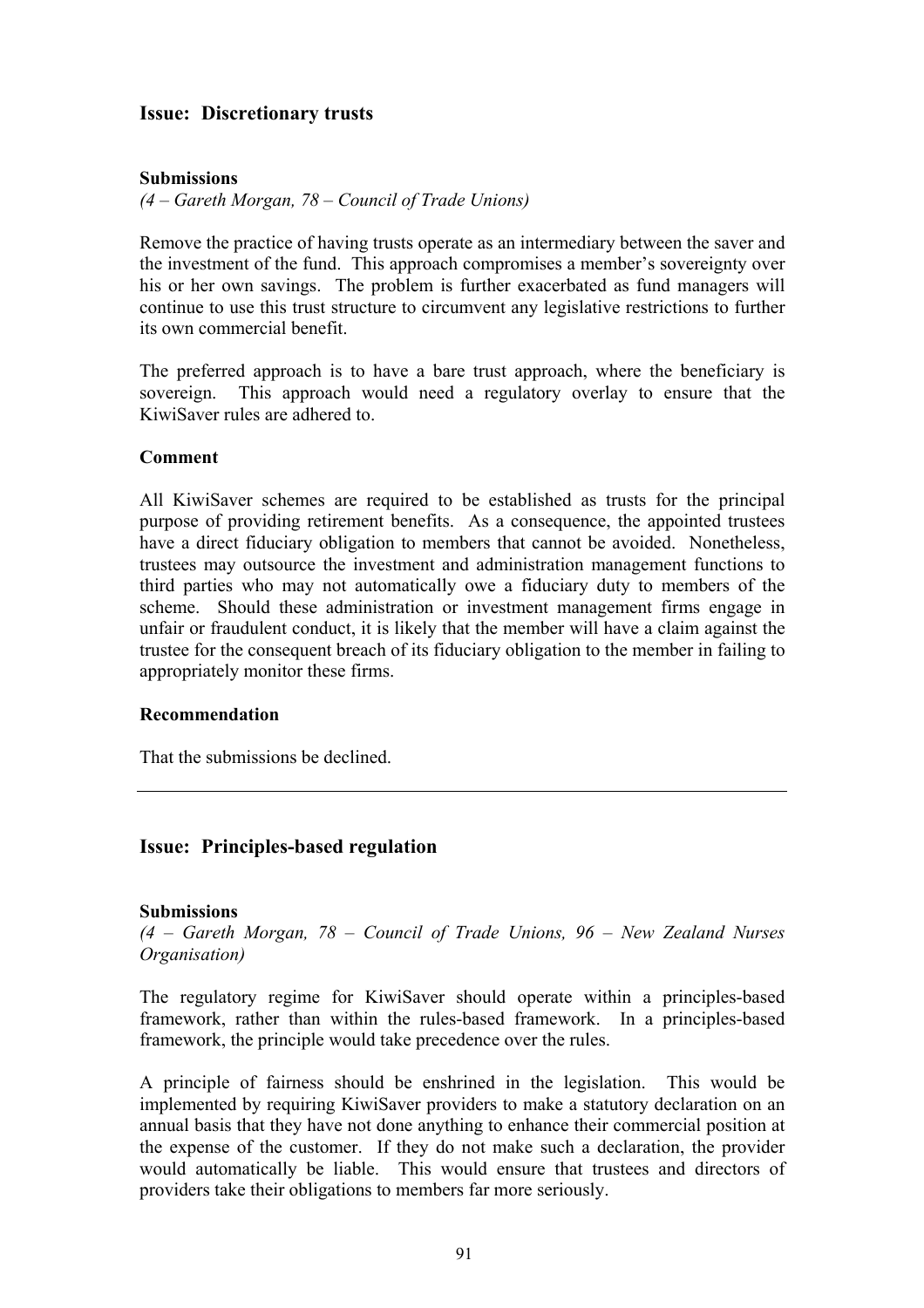### **Comment**

This issue is outside the scope of this bill. It should be noted that the Ministry of Economic Development is currently undertaking a Review of Financial Products and Providers that will be examining the regulatory framework for Superannuation, KiwiSaver and other Collective Investment Schemes more generally. It is more appropriate for the regulatory framework for KiwiSaver to be examined in that environment.

It should also be noted that the existing regulatory environment for KiwiSaver operates in a framework that blends both principles-based regulations with rulesbased regulation. Notable examples include the application of principles-based fiduciary obligations by trustees to act in the best interests of members and rulesbased requirements for trustees to diversify their investments.

#### **Recommendation**

That the submission be declined.

# **Issue: Definition of superannuation scheme**

#### **Submission**

*(Matter raised by officials)* 

The definition of "superannuation scheme" in section OB 1 of the Income Tax Act 2004 should be amended to remove the explicit reference to "a KiwiSaver scheme".

#### **Comment**

An amendment was made to the definition of "superannuation scheme" in section OB 1 of the Income Tax Act 2004 to include a KiwiSaver scheme that is registered under the KiwiSaver Act 2006. However, the amendment was not needed as a KiwiSaver scheme is already covered by the definition of a superannuation scheme in subsection (a)(i), being a trust established by its trust deed mainly for the purposes of providing retirement benefits to beneficiaries who are natural persons or paying benefits to superannuation funds. Subsection (a)(ib) is therefore redundant, and officials recommend that this subsection be repealed.

It is recommended that the amendment apply from the date of assent.

#### **Recommendation**

That the submission be accepted.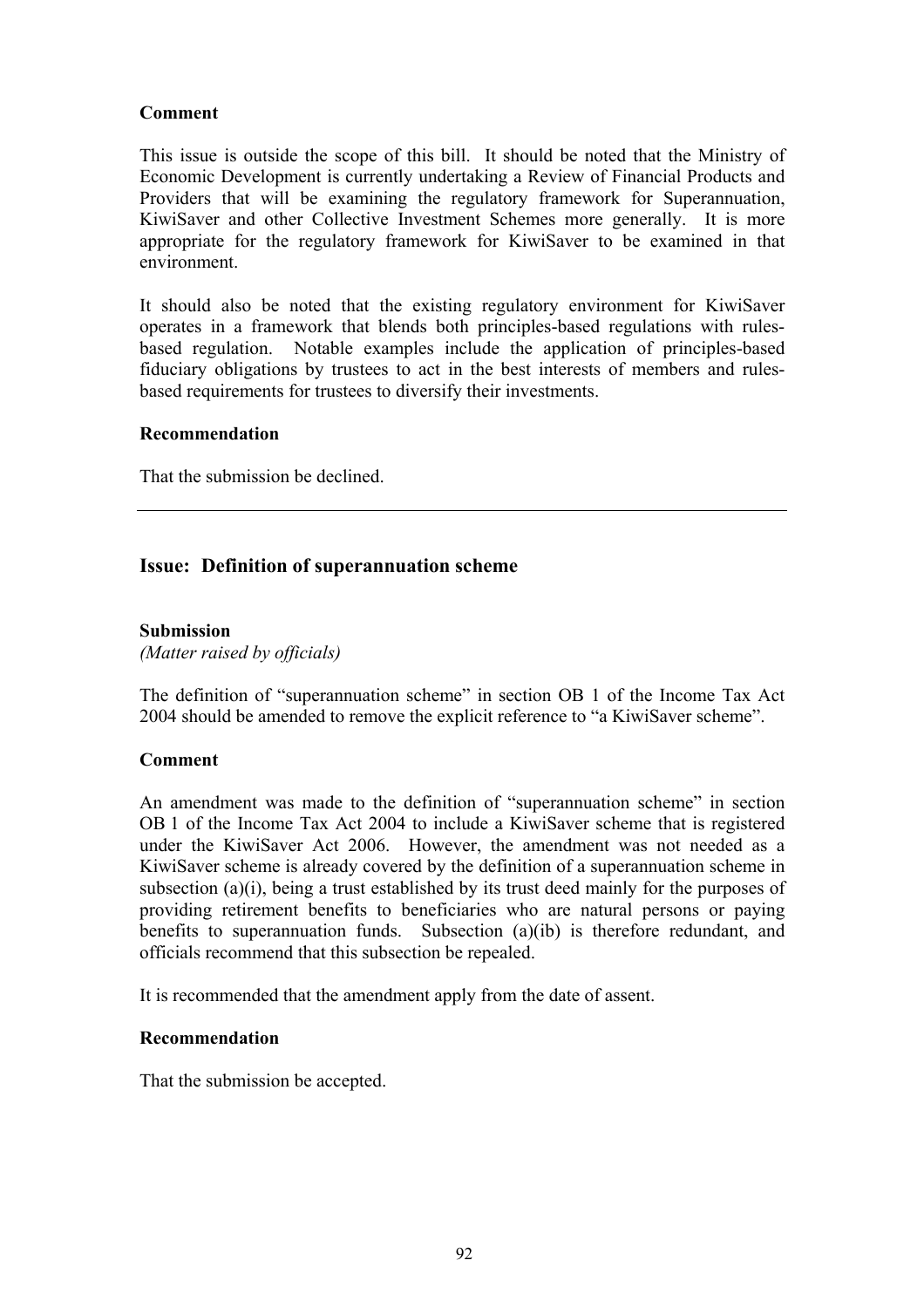# **DEFAULT SELECTION PROCESS**

#### **Submission**

*(28 – ANZ National Bank)* 

The existing KiwiSaver legislation should be amended so that contributions from people joining KiwiSaver default to a balanced fund to maximise the returns for members who are otherwise inert towards managing their investment options. It is believed that a balanced fund generates a better return than a conservative fund over the longer term. This has been supported by a review of their existing superannuation arrangements.

#### **Comment**

This issue is outside the scope of this bill, as the selection of default KiwiSaver providers and the provision of a default investment profile is a power that has been conferred on the Ministers of Finance and Commerce. As such, the KiwiSaver Act does not specify any specific investment portfolio that a member should be automatically enroled into. This ensures that, should a need to amend the default portfolio arise, such amendments may be made efficiently without the need for legislative intervention.

It is also useful to note that in selecting a default investment profile for the default providers, it was necessary to cater to the most conservative risk appetites of employees that may be automatically enroled into KiwiSaver. The purpose of the selection was to ensure that the contributions made by members were protected. While a higher risk portfolio may have yielded better returns in the long run, such an investment may not have been appropriate for members reaching retirement. It should also be noted that members are able to switch between various product profiles should they believe that the conservative product is not appropriate for them.

The government will review the appointment of default providers regularly and will be undertaking a comprehensive evaluation of KiwiSaver in the coming years. These reviews may identify a need to re-examine the default investment portfolio as a result of the changing demographics of employees that are being automatically enroled.

#### **Recommendation**

That the submission be declined.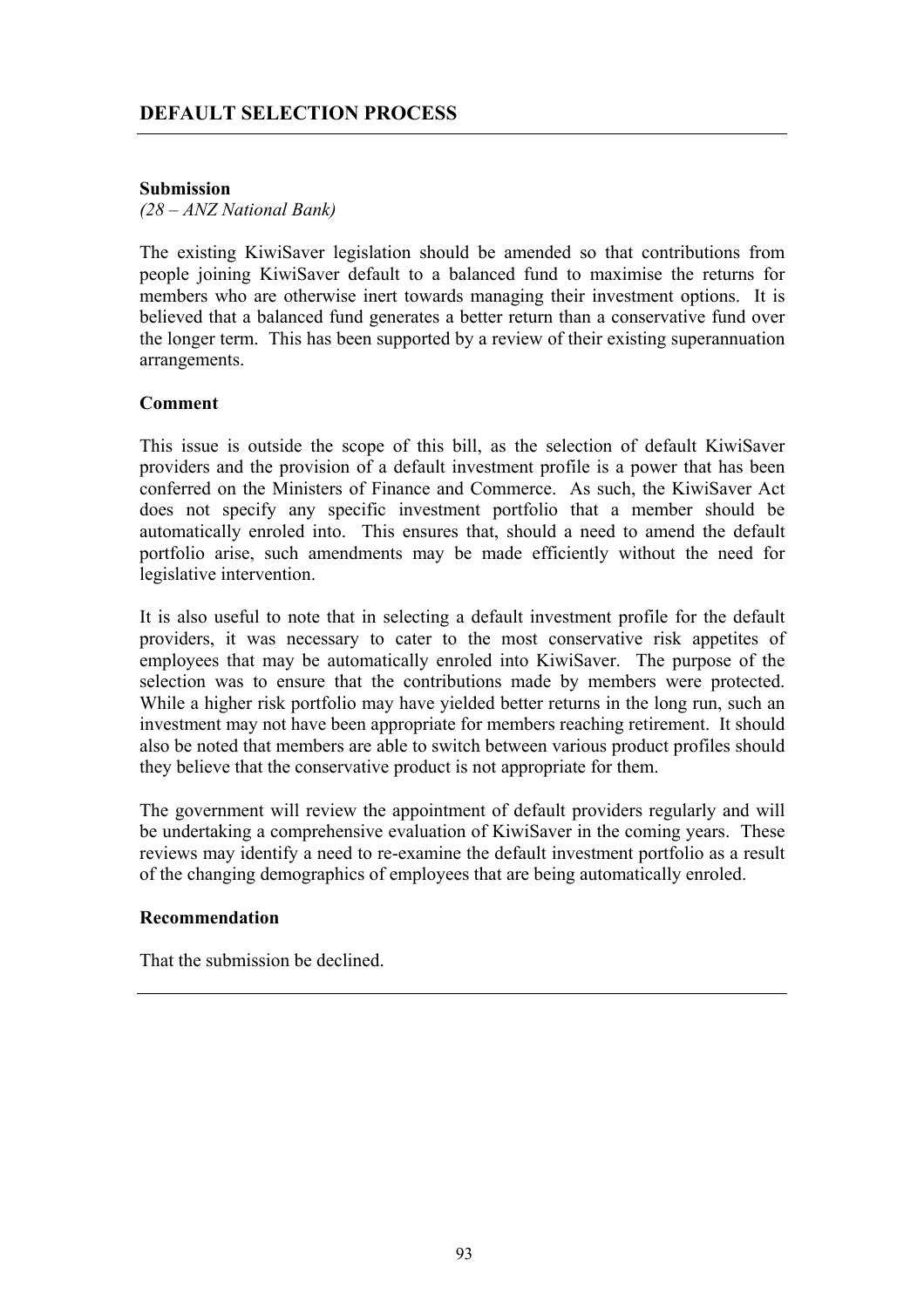# **Issue: Default enrolment**

#### **Submission**

*(91 – New Zealand Institute of Chartered Accountants)* 

Employees who are automatically enroled into KiwiSaver but have not elected to contract with a scheme provider will be put into their employer's chosen scheme, if one exists. This may not always be in the employee's best interest. Section 48 of the KiwiSaver Act should be amended to allow a member to opt to invest into one of the default Inland Revenue schemes.

### **Comment**

Employees who begin new employment and are automatically enroled into KiwiSaver are able to choose their own KiwiSaver scheme. If they do not choose their own scheme, they will be allocated to their employer's preferred scheme if the employer has one. (Employers are able to choose a KiwiSaver scheme for their employees provided that the scheme meets certain criteria.) However, this does not displace the employee choice, as section 45 of the KiwiSaver Act 2006 specifies that employees always retain the right to select their own provider at any time. Accordingly, no amendment is needed to section 48 of the KiwiSaver Act.

#### **Recommendation**

That the submission be declined.

# **Issue: Section 50(1)**

#### **Submission**

*(91 – New Zealand Institute of Chartered Accountants)* 

Section 50(1), as proposed, only applies when an automatic enrolment or opt-in notice is received from the employer to the Commissioner. Clarification needs to be provided as to whether this applies when the Commissioner receives notices directly from the scheme provider or the intermediary.

#### **Comment**

Section 50 of the KiwiSaver Act 2006 deals with the provisional allocation of employees to a default KiwiSaver scheme who are subject to automatic enrolment or opt-in via their employer.

The submission raises two issues:

- whether this section should apply to enrolments via a scheme provider; and
- whether this section should apply to opt-in via a PAYE intermediary.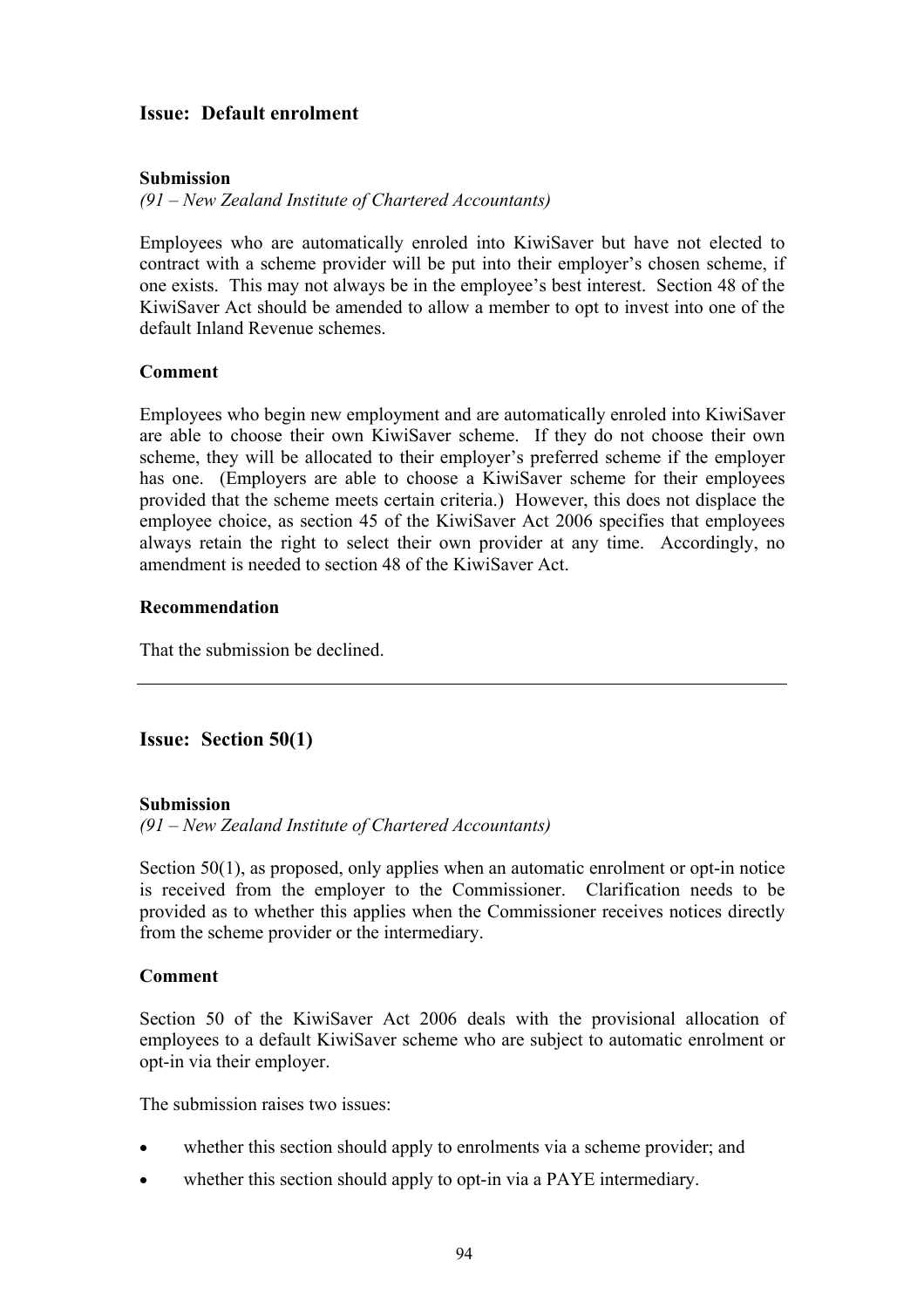In relation to the first, a person is able to join a KiwiSaver scheme by contracting directly with the provider. As such, section 50 does not need to apply as the person becomes a member on joining.

In relation to the second, officials accept that the legislation should be clarified that for the purposes of section 23 and the opt-in rules, a PAYE intermediary can be treated as an employer. Clause 204 of the bill allows a PAYE intermediary to be treated as employer for the purposes of the opt-out rules.

### **Recommendation**

That the submission be accepted in part in relation to a PAYE intermediary.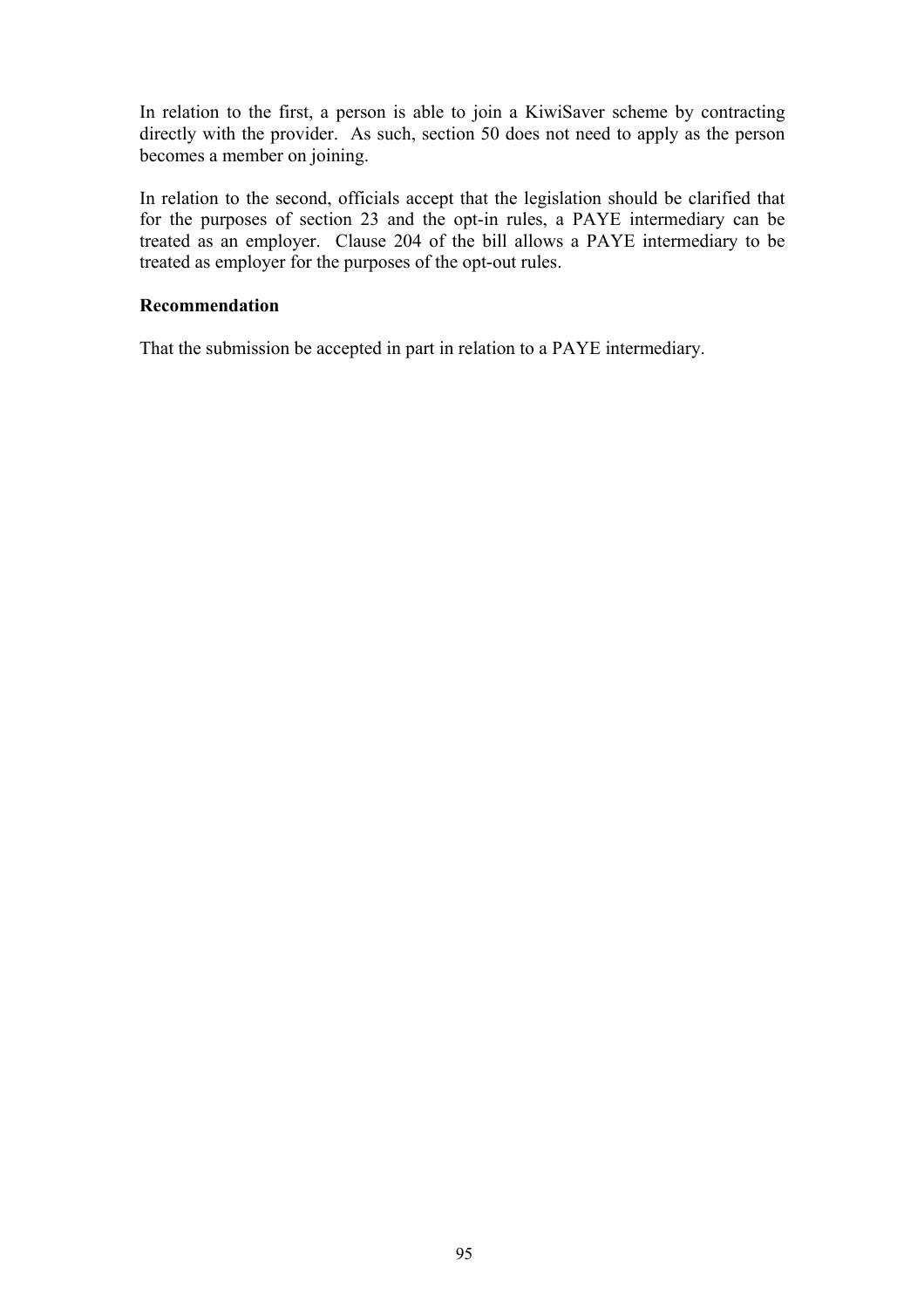### **Submissions**

*(30 – Public Service Association, 78 – Council of Trade Unions, 96 – New Zealand Nurses Organisation)* 

The requirement for KiwiSaver providers to disclose their approach to responsible investment from 1 April 2008 is supported. This should include considerations about labour standards, in addition to consideration for tobacco, armaments or environmentally damaging companies. *(Public Service Association)*

If not, the Committee should require that funds disclose whether they have a responsible investment policy and if so, describe it. *(Council of Trade Unions)*

The need for ethical investment rules is supported. It is recognised that any investment fund will always seek maximum returns, subject to the design of the fund. However, as the government is providing a significant level of funding, it is appropriate for the government to set certain standards of ethical investment. *(Council of Trade Unions and New Zealand Nurses Organisation)* 

### **Comment**

Supplementary Order Paper No 139 establishes a disclosure regime for responsible investment. The Responsible Investment disclosure requirements will be established within the KiwiSaver Act, which will prescribe information that is to be included in KiwiSaver scheme and complying superannuation fund investment statements. This will require KiwiSaver and complying superannuation funds to disclose and describe the extent to which responsible investment, including environmental, social and governance considerations, is taken into account in the investment policies and procedures of the scheme. The proposed provisions will leverage off the existing legal framework for disclosure set out in the Securities Regulations 1983.

Officials consider that it is not appropriate for the government to specify which investments are ethical or not. The approach adopted provides information to the investor so that he or she can make an informed decision.

The provisions give a scheme provider the flexibility to adopt or not to adopt a responsible investment policy. This will ensure that the providers are able to respond to the demands in the market as required. Regulatory standards will circumscribe providers' ability to respond to those changing demands as time progresses. Such flexibility is seen to be especially crucial in the area of responsible investment, as concepts of responsible investment are likely to change over time.

#### **Recommendation**

That the submissions be noted.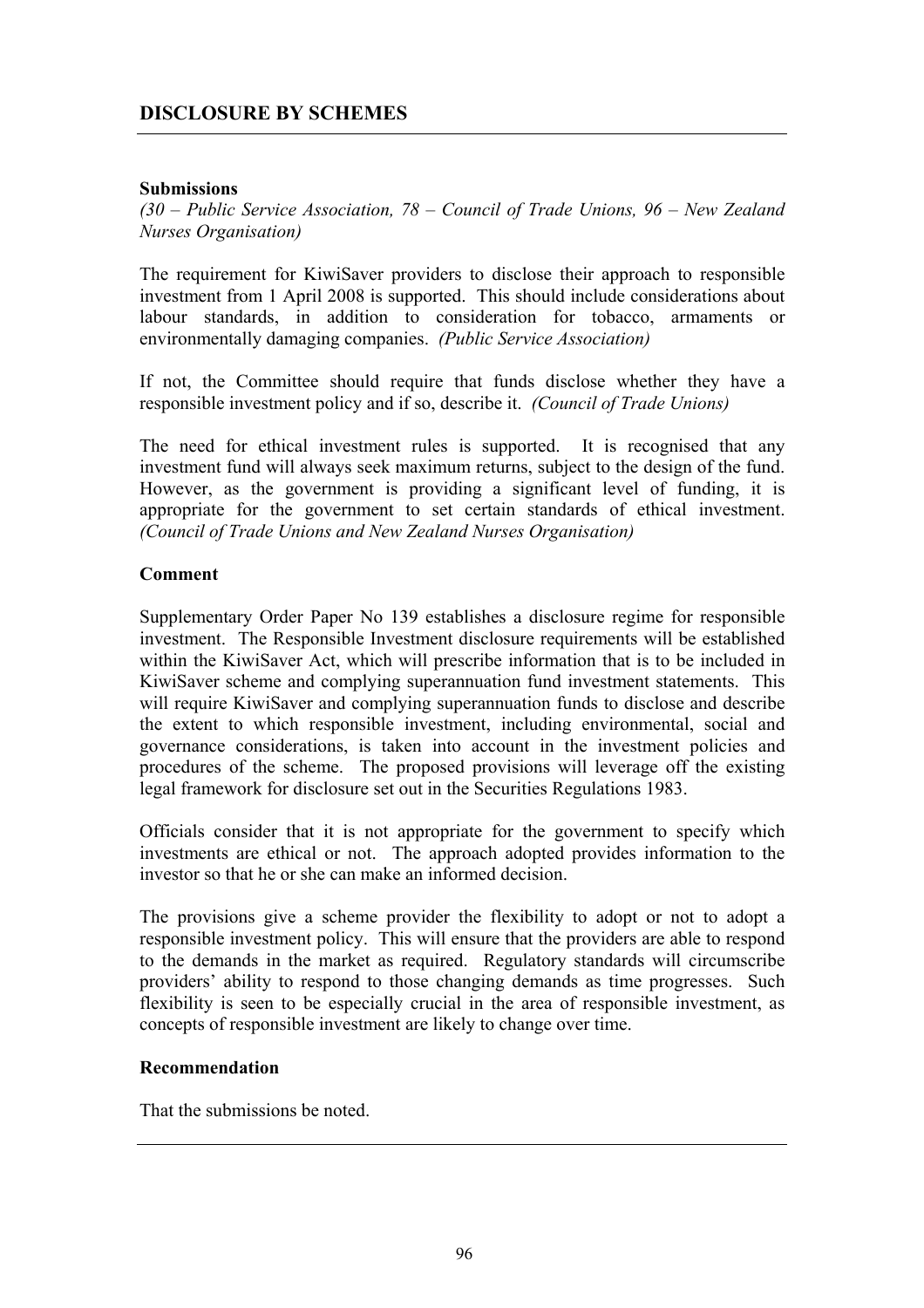# **Issue: Member statements**

### **Submission**

*(Matter raised by officials)* 

All KiwiSaver and complying superannuation scheme providers should be required to supply members with a personalised statement of their investment holding, on at least an annual basis. At a minimum, all member statements should provide information on:

- the level of contributions made by the member, employer and Crown in the period since the last member statement; and
- the total value of the member's interest in the scheme.

#### **Comment**

The current legislation requires KiwiSaver providers to publish annual reports on fund performance and asset values at an aggregate level. At present, there is no requirement for providers to supply members with individualised statements in respect of the value of their own investments, notwithstanding that the provision of personalised member statements is a widespread practice across the retirement savings industry.

Given the new incentives and the expected increase in both the level and duration of financial contributions, it is recommended that all KiwiSaver and complying superannuation scheme providers be required to supply members with a personalised statement of their investment holding, on at least an annual basis. The information may be sent to members electronically if members agree to receive it electronically. On request from the member, or if there is no agreement with the member, the scheme must provide any member with a hard copy of the relevant member statement. The member statement may be sent, at the provider's choice, either on the anniversary of the member's subscription or at the scheme balance date.

The primary objective of this requirement is to mandate regular personalised disclosure of the value of an individual's holding. We recommend that at a minimum all member statements provide information on:

- the level of contributions made by the member, employer and Crown in the period since the last member statement; and
- the total value of the member's interest in the scheme.

Given current industry practice and the option to use electronic communication, this is anticipated to be a relatively low-cost intervention that will enable members to make informed decisions about the performance of their provider, and whether to switch providers or to cease or reduce contributions.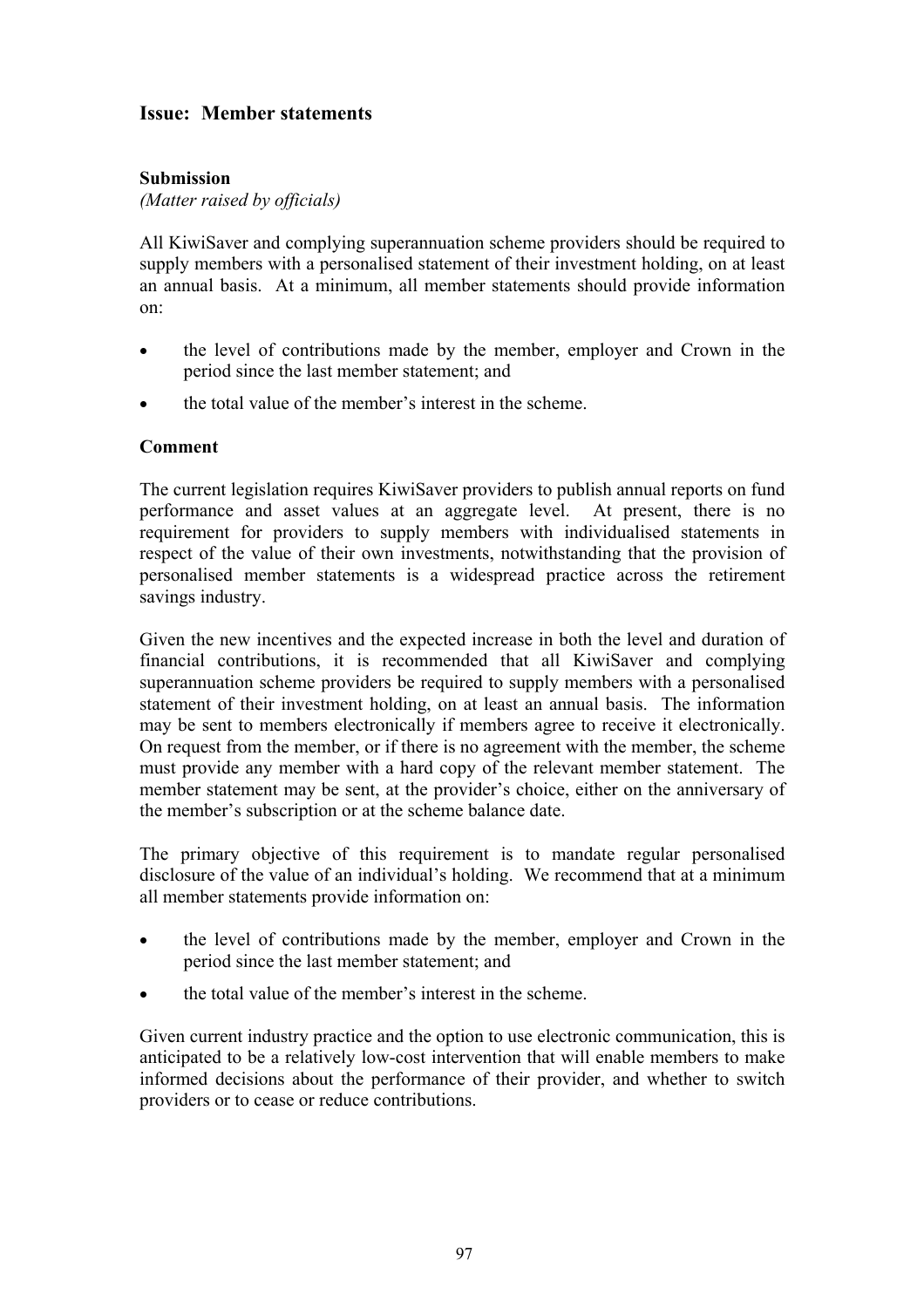In so doing it reinforces a competitive marketplace for retirement savings, underpins personal responsibility and facilitates choice. It also has the benefit of aligning with the government's wider goal to promote financial literacy.

# **Recommendation**

That the submission be accepted.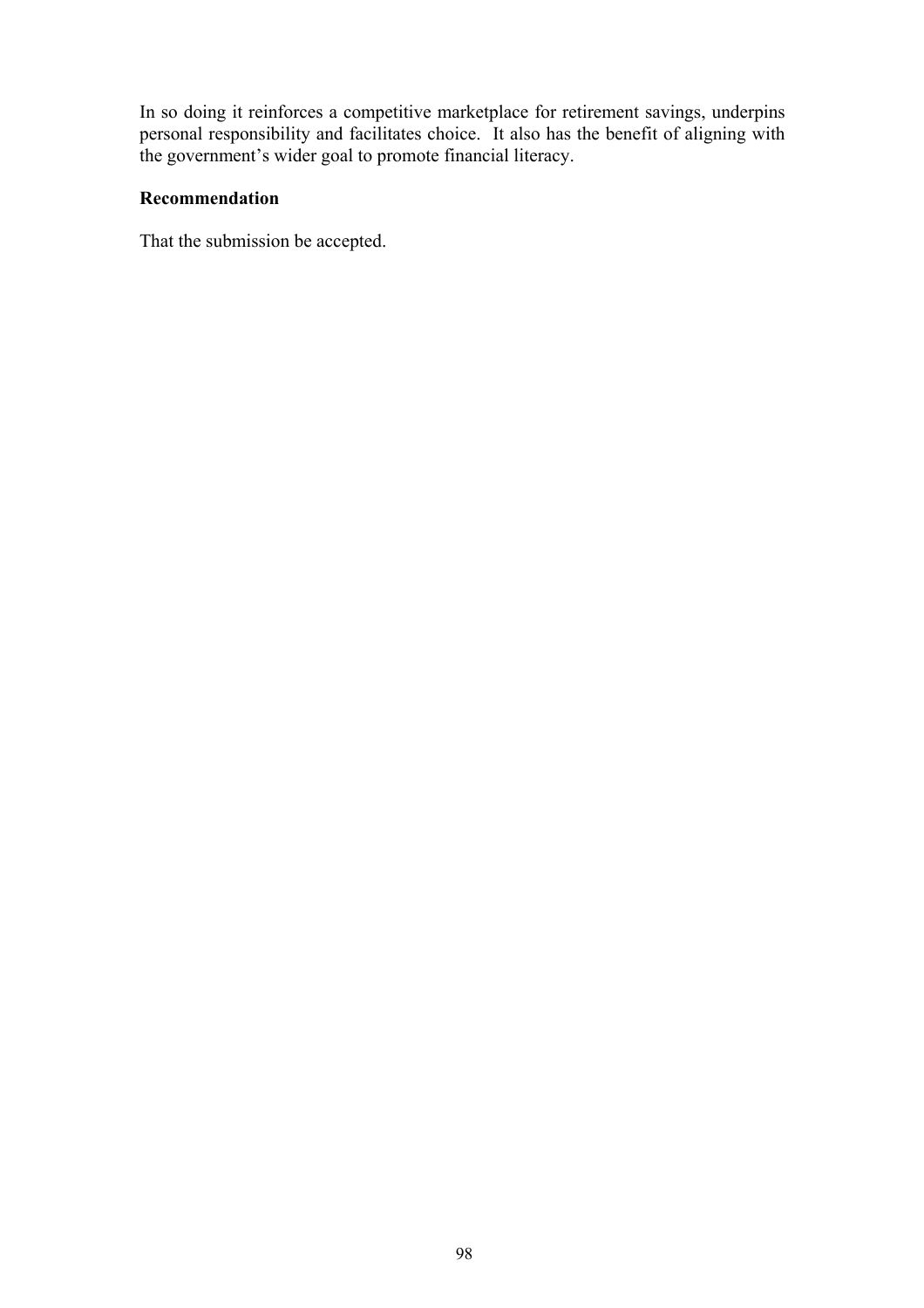### **Submissions**

*(24 – AMP, 87 – Association of Superannuation Funds of New Zealand)* 

The legislation should clarify that employers are not investment brokers for the purposes of the Investment Advisers (Disclosure) Act 1996 or the Securities Markets Act 1988 simply by complying with the requirements in the KiwiSaver Act.

### **Comment**

Officials recommend adding the terms "Investment broker" and "Broker" to the relevant provision (section 206 of the KiwiSaver Act 2006). Although section 206 does give an exemption from the Investment Advisors (Disclosure) Act 1996, where the definition of Broker is found, the section does not go further to specify that an "Investment broker" and "Broker" are exempt. The rationale for adding these terms is that those reading the KiwiSaver Act 2006 do not need to go further than section 206 and are not confused by the exception of the terms "Investment broker" and "Broker". This is particularly relevant where the Crown or persons operating under the KiwiSaver Act 2006 may function as a broker in one or more transactions.

It should also be noted that the Investment Advisers (Disclosure) Act 1996 requirements on advisers and brokers has been amended and moved to the Securities Markets Act 1988. It is important to ensure that the provisions in the KiwiSaver Act 2006 referring to the Investment Advisers (Disclosure) Act 1996 should be amended to refer to the appropriate provisions in the Securities Markets Act 1988.

#### **Recommendation**

That the submissions be accepted.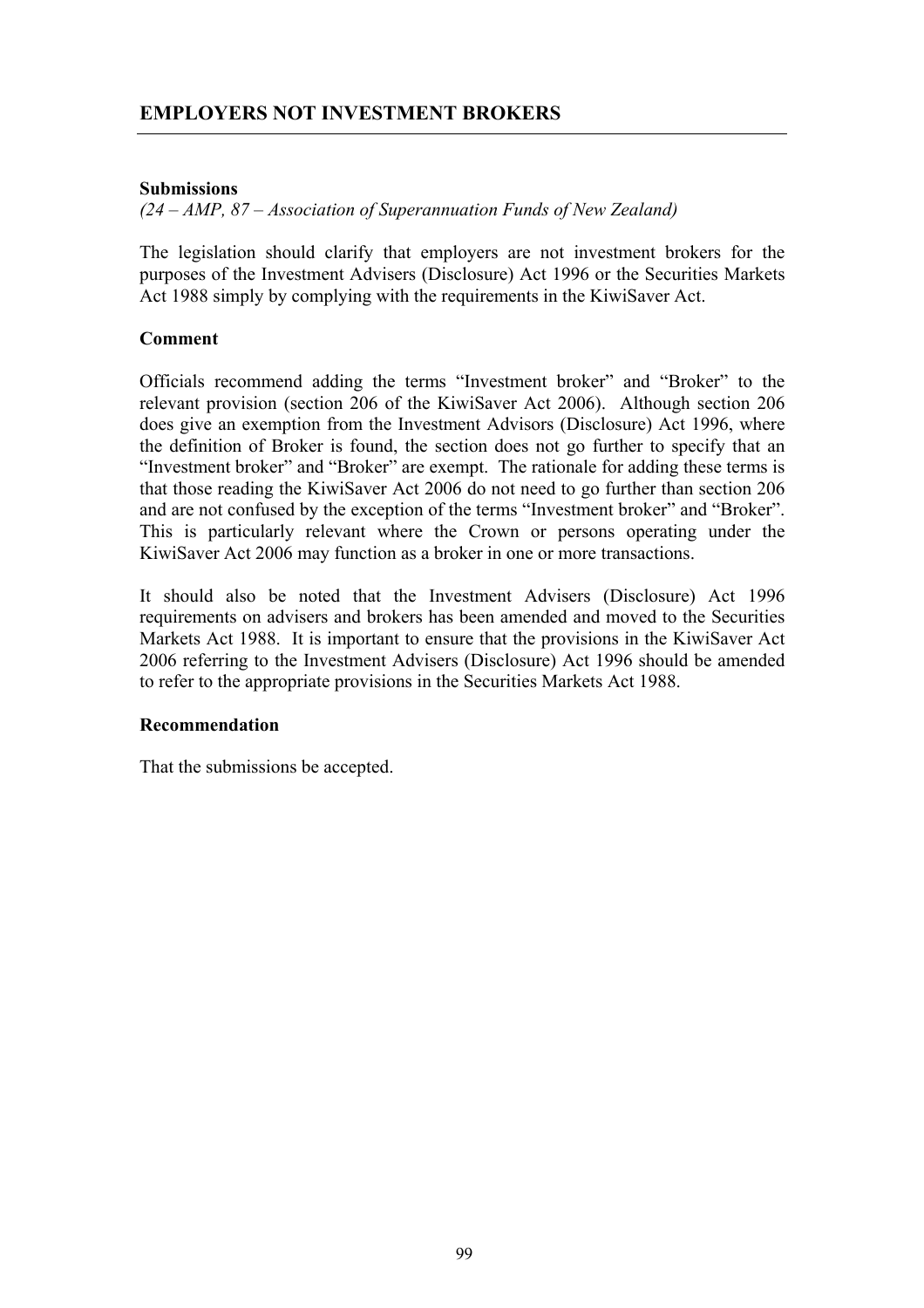### **Issue: Costs on small businesses**

#### **Submissions**

*(84 – New Zealand Chamber of Commerce, 12 – Employers and Manufacturers Association (Northern) Inc)* 

While the provision of employer tax credits is likely to partially offset the compulsory employer contribution, the provision of such a contribution is likely to increase compliance costs in the process. This is a significant concern. The scheme's introduction has been rushed and employers have not had enough time to prepare for it. Small businesses in particular will be disadvantaged as they lack the resources to adequately deal with the additional obligations. This is likely to result in adverse consequences for their productivity and efficiency. *(New Zealand Chamber of Commerce)*

The employer contributions aspect of KiwiSaver in this bill should not proceed because the complexities arising from some employees joining while others do not, together with the short implementation timeframe, means it will be an added cost to business. *(Employers and Manufacturers Association (Northern) Inc)*

The benefits to business and the economy of the company tax rate reduction will be partially offset by the compulsory employer contributions to the extent they exceed the offsetting tax credits. *(New Zealand Chamber of Commerce)*

#### **Comment**

The introduction of KiwiSaver and the 2007 Budget proposals have been accompanied by a significant communications campaign on the implementation aspects of the scheme. There has been particular awareness of the challenges being faced by small and medium-sized enterprises. As such, the communications campaign has focussed on ensuring that such businesses are given sufficient information to implement their new obligations under the proposals.

Officials note that it is government policy to seek to minimise the compliance costs arising from the introduction of new government measures as far as possible. When that is not possible, compliance costs can often be offset in other ways.

Small employers, those with up to five employees, have recourse to the new subsidy for using payroll agents to take on payroll-related work. There is no reason that payroll work could not cover activities relevant to KiwiSaver.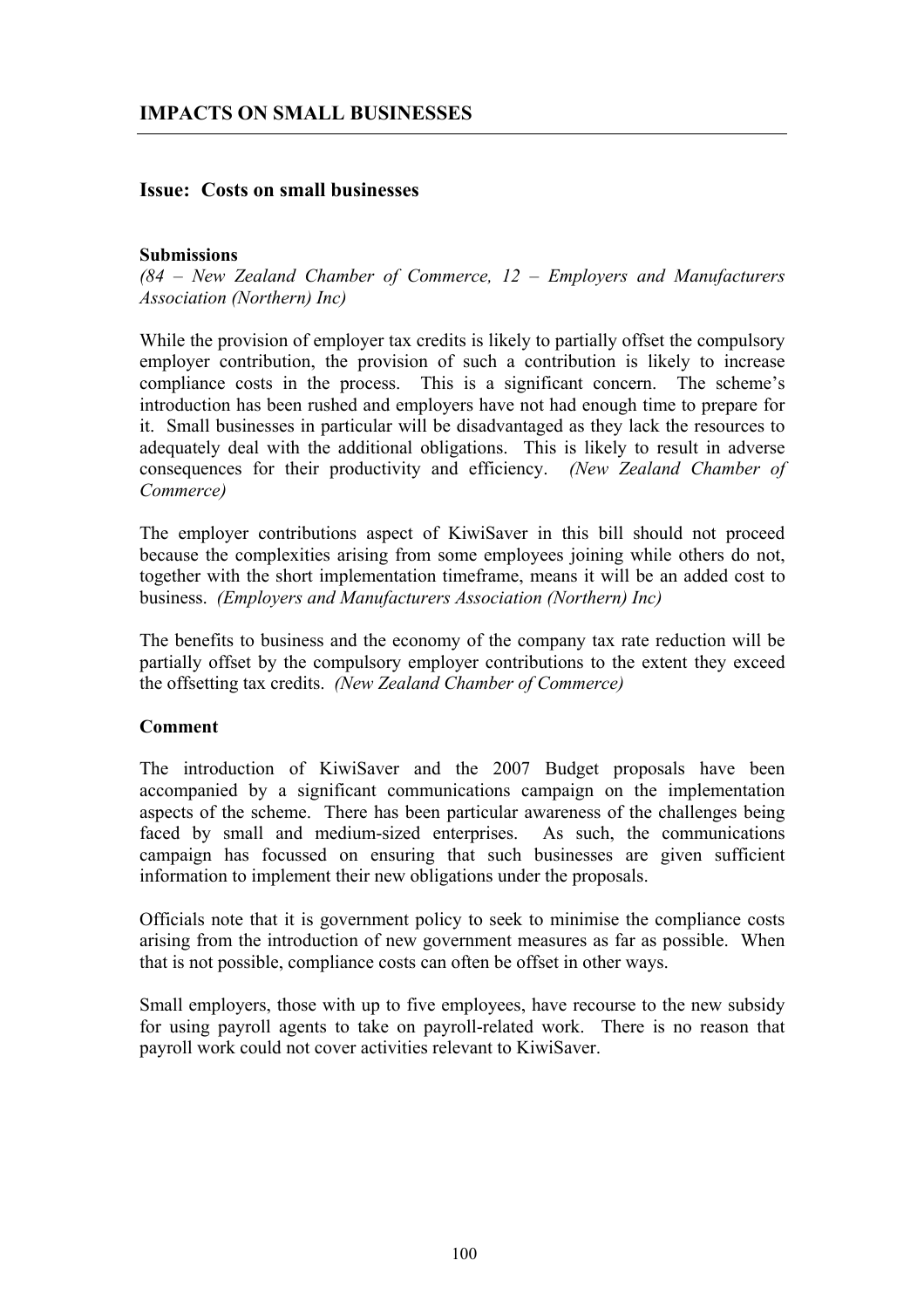The design of the employer tax credits has focused on minimising employer compliance costs. This is done by building off existing processes, such as employer tax credits being paid through the PAYE system by offsetting the credit against the employer's contribution and other PAYE liabilities. This not only minimises compliance costs but also reduces any cash flow impacts.

The amount of the compulsory employer contribution will be phased in over four years, starting at 1% on 1 April 2008 and reaching 4% of gross salary or wages from 1 April 2011.

The employer tax credit was introduced to assist employers with the contributions that they will be required to make to their employees' KiwiSaver scheme or complying superannuation fund. The tax credit reimburses employers for contributions that they are required to make, up to a maximum of \$20 a week for each employee. The following table shows the maximum annual gross salary or wages covered by the tax credit:

| From         | Compulsory employer contribution as a<br>percentage of gross salary or wages | Annual gross salary or wages completely<br>offset by the value of the employer tax<br>credit |
|--------------|------------------------------------------------------------------------------|----------------------------------------------------------------------------------------------|
| 1 April 2008 | $1\%$                                                                        | \$104,000                                                                                    |
| 1 April 2009 | 2%                                                                           | \$52,000                                                                                     |
| 1 April 2010 | 3%                                                                           | \$34,667                                                                                     |
| 1 April 2011 | $4\%$                                                                        | \$26,000                                                                                     |

Accordingly, the employer tax credit will cover the cost to employers for the majority of their employees in the first year, while allowing employers time to plan, and allow for compulsory employer contributions to be taken into account in wage bargaining.

The employer tax credit will apply only in respect of contributions made to employees that are 18 years of age and over and under the age of eligibility to withdraw their funds.

Employers do not have to pay income tax in order to receive the tax credit. Accordingly, charities and other tax-exempt organisations that make employer contributions to KiwiSaver schemes will be eligible for the employer tax credit.

Improving savings habits will offer many benefits to New Zealanders through a stronger economy resulting from reduced pressure on inflation and the current account deficit and further boosting financial market development. On the other hand, the company tax rate reduction has been aimed at improving the international competitiveness to ensure New Zealand becomes a much more attractive place to invest and do business.

The Specified Superannuation Contribution Withholding Tax (SSCWT) exemption means that employers can provide a larger benefit to staff through KiwiSaver contributions than through other remuneration, at the same cost to the employer.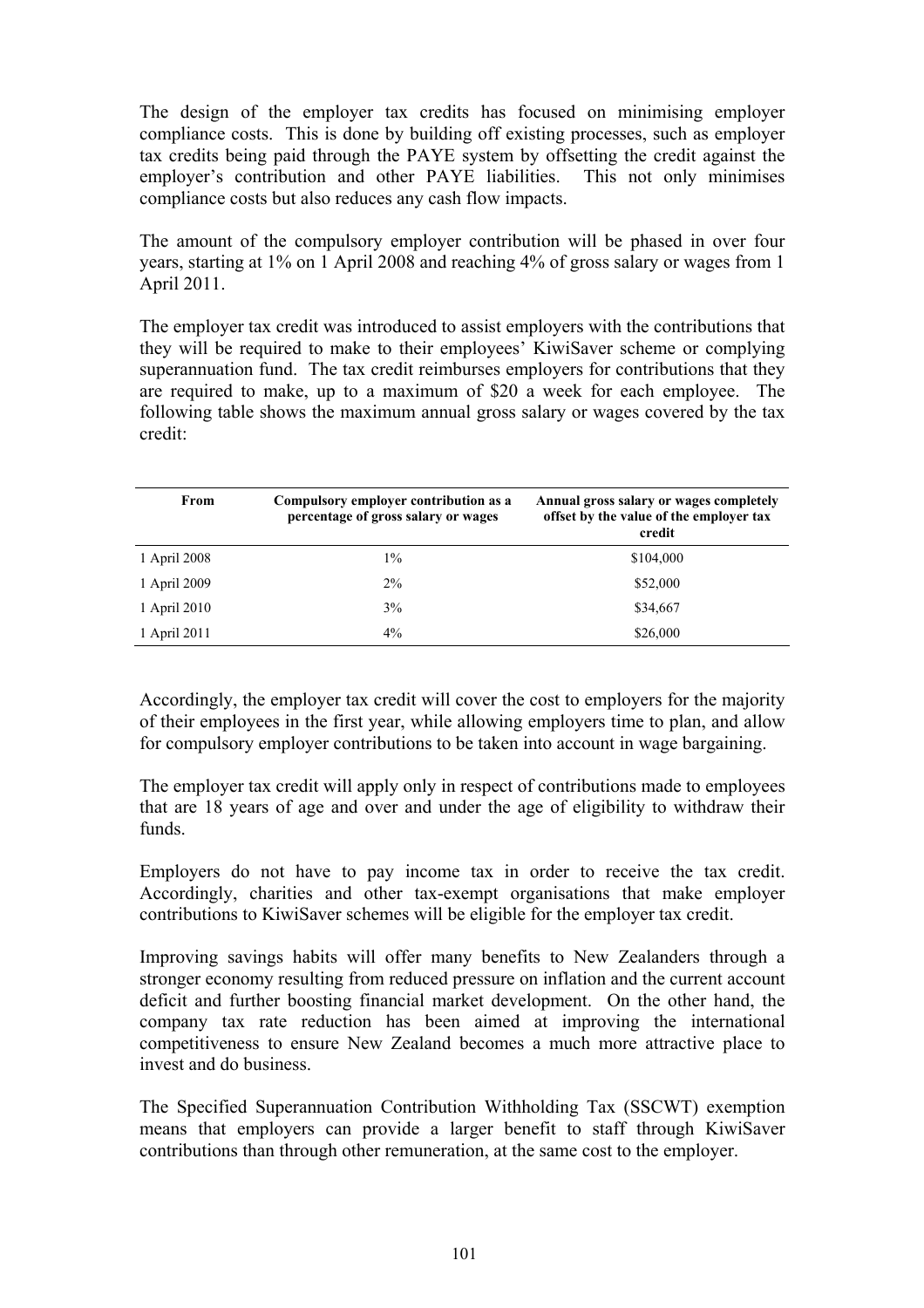The KiwiSaver and the Business Tax Review proposals will affect each business differently depending on the particular circumstances of each business (such as its structure and the taxable income and how many staff choose to become KiwiSaver members) and also on its salary negotiations with employees. In some cases the impact on the compulsory employer contributions will offset the impact of the company rate reduction, although this will not always be the case. The employer tax credit will help to reduce some of the impact of the employer compulsory contributions.

### **Recommendation**

That the submissions be noted.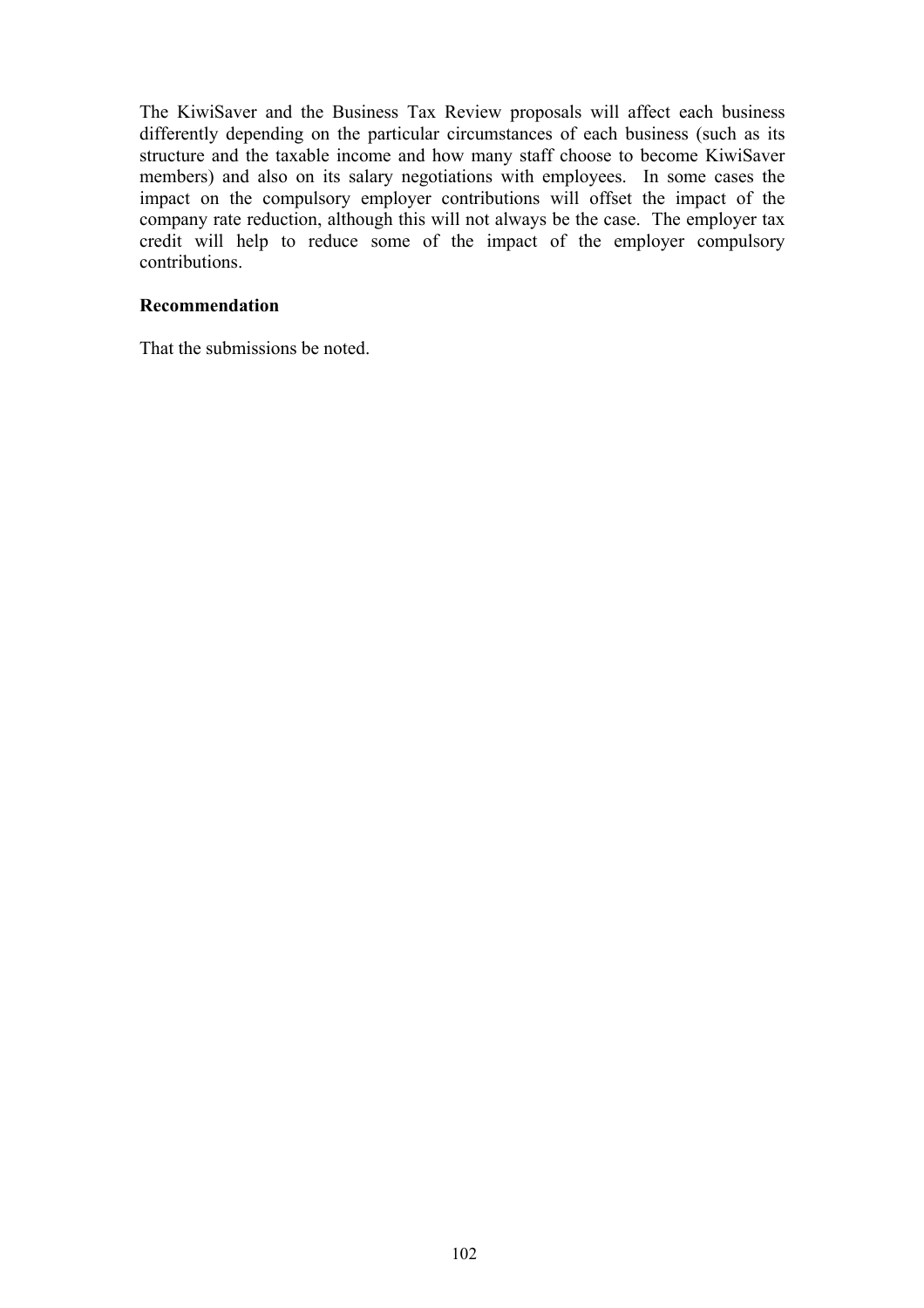## **Issue: Definition of "independent" trustee – employer contributors**

#### **Submission**

*(58A – Trustees Corporations Association)* 

The KiwiSaver Act requires the directors of trustee corporations to be independent from any employer contributor in KiwiSaver. The introduction of compulsory employer contributions would effectively mean that many trustees are likely to be excluded from the definition of independent trustees. Many trustees also hold a number of positions as directors of other organisations. This could effectively result in that trustee ceasing to meet the definition of independence if an employer actively elects to join the scheme that the trustee is an independent trustee for.

Accordingly, the definition of independence should be amended to exclude employer contributors from the definition

#### **Comment**

This submission would ensure that when a trustee inadvertently becomes an employer contributor, the independence of that trustee is not compromised. The definition would still encapsulate employers that are intentionally more heavily involved in the provision of the relevant scheme. They are likely to include employers that offer an employer-based KiwiSaver scheme or that enter into a participation agreement with a KiwiSaver provider. In such instances, the employer is likely to be instrumental in designing the offer of the scheme for its employees and is likely to fall under the definition of "promoter" (and, as such, will not meet the definition of "independence").

### **Recommendation**

That the submission be accepted.

### **Issue: Trustee corporations**

#### **Submission**

*(58A – Trustees Corporations Association)* 

Trustee Corporations are governed by their own Acts of Parliament and subject to specific legislative duties and obligations. It should also be noted that all default KiwiSaver schemes must have at least one trustee that is a trustee corporation. The requirement that all directors of trustee corporations meet the requirements of independence creates a number of difficulties for trustee corporations. This requirement also imposes a more onerous obligation in comparison to the decision that KiwiSaver schemes only need to have one independent trustee at a minimum.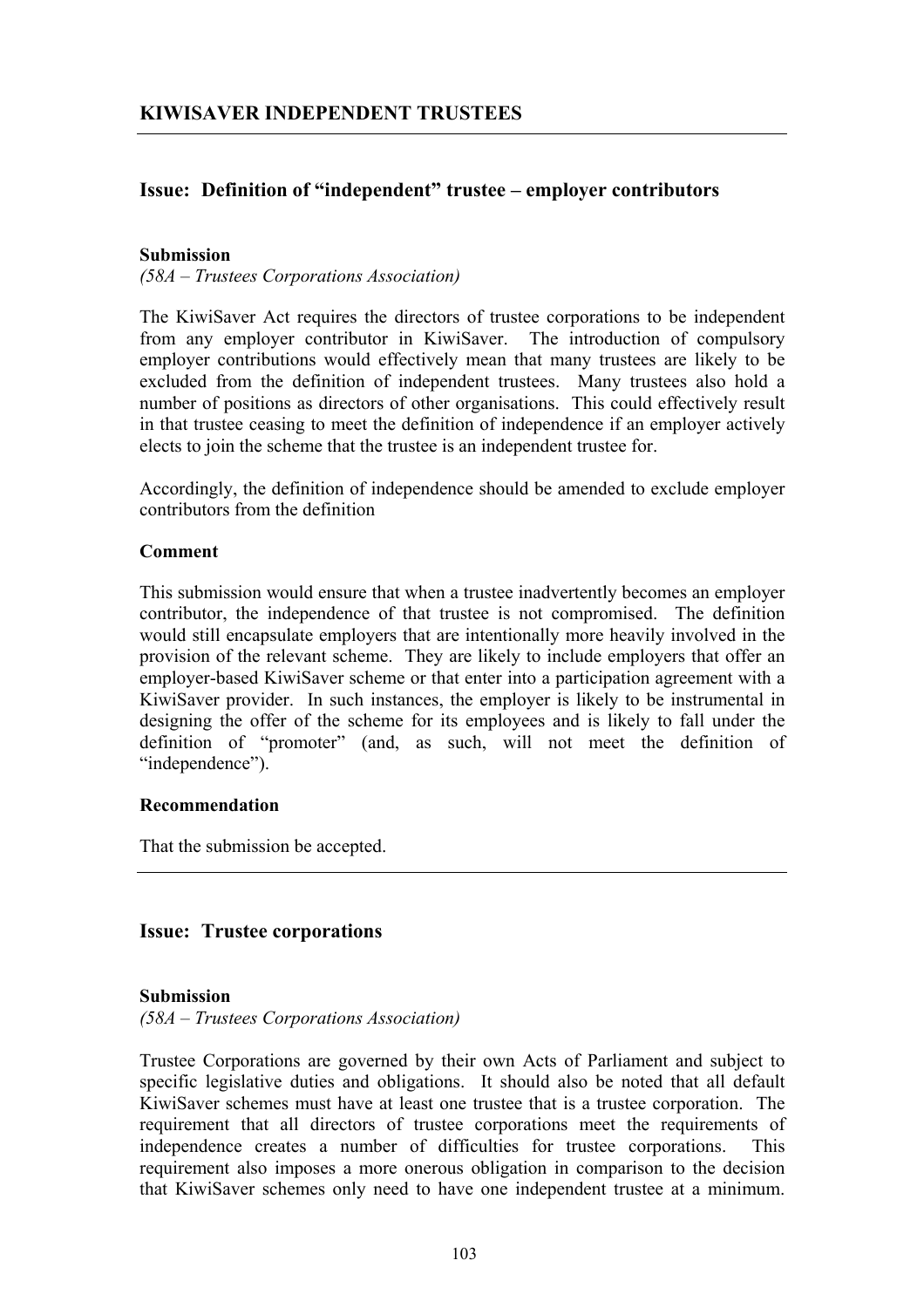The submission recommends that one director of a trustee corporation should be required to meet the independence requirements established in the KiwiSaver Act.

### **Comment**

This submission would ensure that trustee corporations are not overly burdened with an obligation to ensure the independence of every director of its organisation. It would continue to provide a sufficient level of protection for members as the independent director would provide a check on the decision of the trustee as a whole.

An amendment to the definition of "independent trustee" in the KiwiSaver Act is required to give effect to this submission.

#### **Recommendation**

That the submission be accepted.

# **Issue: Independent trustee – administration managers and investment managers**

### **Submission**

*(58A – Trustees Corporations Association)* 

The KiwiSaver Act provides that the independent KiwiSaver trustee must be independent from the administration and investment managers of the scheme. The submission argues that administration and investment management are matters for which a trustee is, by definition, legally responsible. As such, it impracticable to require independence from administration or investment managers. The submission recommends that there should be no prohibition on a trustee corporation performing administration or investment management services.

#### **Comment**

KiwiSaver schemes are offered by trustees to members. For the purposes of the Securities Act, the trustee of a KiwiSaver scheme is the issuer of securities. As such, the trustee bears primary responsibility for all roles related to the offering of a KiwiSaver scheme. The implied requirement for a trustee to be responsible for all aspects of the offering of the scheme is in conflict with the requirement that a trustee be independent of the administration manager or the investment manager. The difficulty, however, arises only if those functions are not outsourced.

Accordingly, officials recommend that the definition of "independence" be amended to require independence from the administration or investment manager only where the trustee is not performing the administration or investment management functions itself.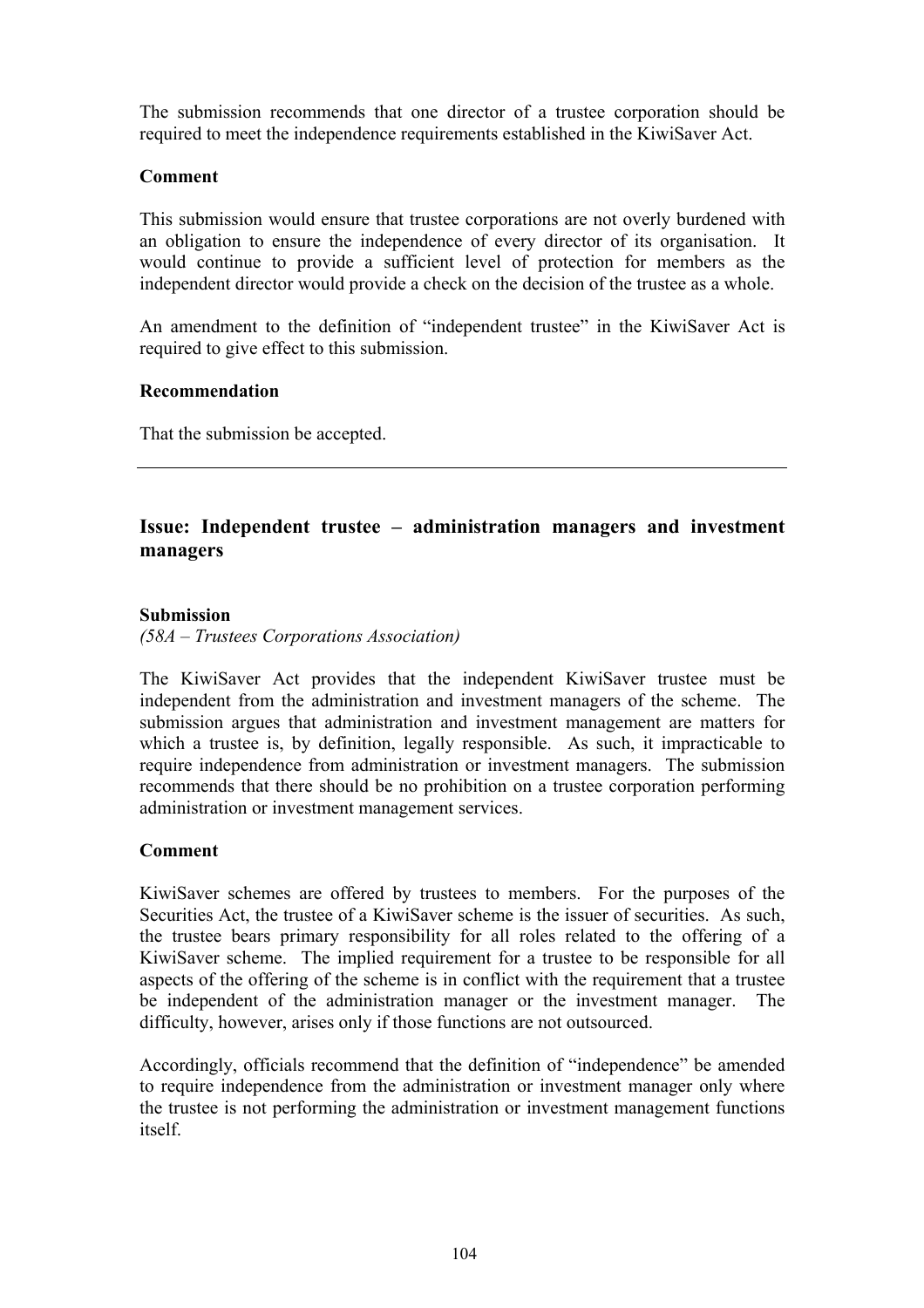This approach would ensure that where trustees are performing either the administration or investment functions themselves, they will not have to establish an artificial separation between the various arms of the organisations undertaking the various functions.

## **Recommendation**

That officials' recommendation be accepted.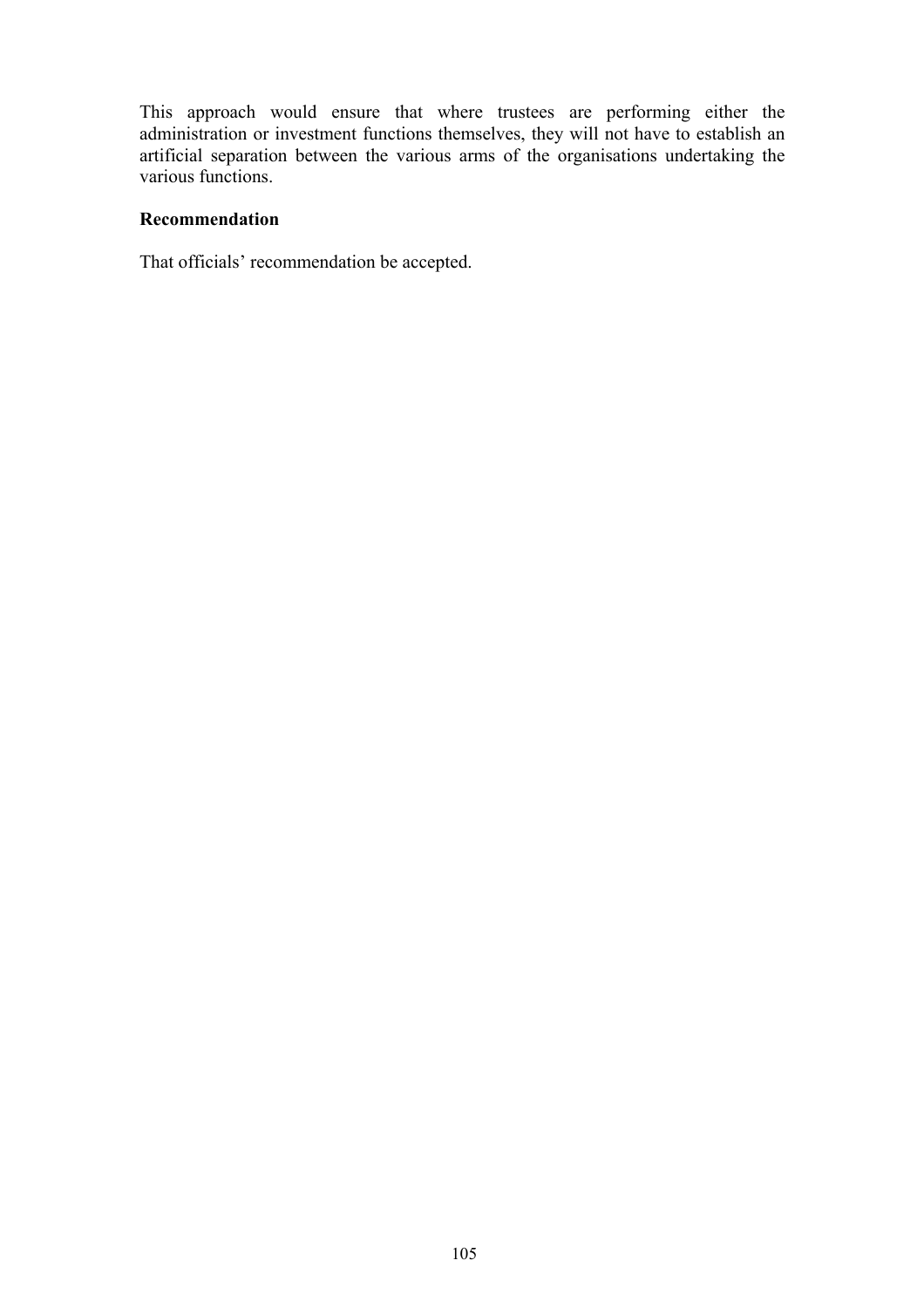# **Issue: Liability for good faith employer and employee KiwiSaver discussions**

#### **Submissions**

*(12 – Employer & Manufacturers Association (Northern), 66 – Business NZ)* 

Submissions were received for and against extending immunity to employers for good faith discussions that employers hold with employees in relation to KiwiSaver.

Employers should be able to discuss with employees the merits of superannuation and other savings options, including KiwiSaver, and section 206 of the KiwiSaver Act, which excludes certain investment from the ambit of the Investment Advisers (Disclosure) Act 1996, should be extended to cover such discussions. *(Employers & Manufacturers Association (Northern))* 

Business New Zealand recommends that section 41 stand. It covers what information is contained in the information pack and requires an employee to seek financial advice from a professional financial adviser rather than an employer. Furthermore, there should be no amendment to include good faith discussions between an employer and employee(s) involving any and all superannuation policies.

#### **Comment**

Under securities legislation, employers do not have any liability if they merely provide general savings or KiwiSaver information. This does not extend to financial advice, including whether or not employees should enter KiwiSaver.

Because of the employment relationship, the employer is not an impartial, independent adviser. In particular, a conflict of interest would arise from employers advising employees on a component of their remuneration. This conflict is particularly acute as employers potentially benefit from employees not joining KiwiSaver (and hence employers not being required to provide compulsory employer contributions).

#### **Recommendation**

That submission 12 be declined and submission 66 be noted.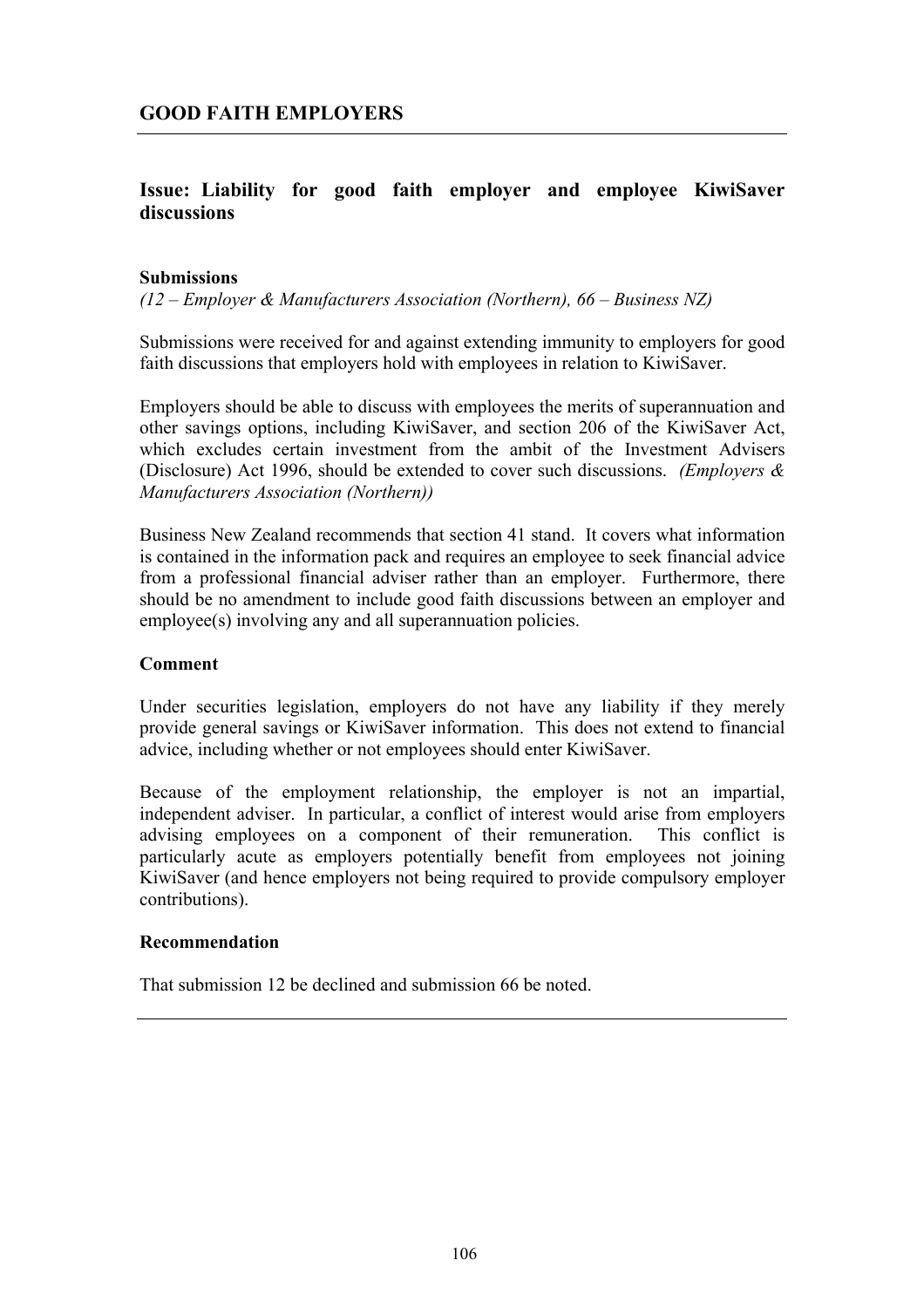## **Issue: Further information requested by the Committee**

*Submissions on the original KiwiSaver Act also raised the issue of the need for a good faith requirement, as submissions both supporting and opposing the need for a good faith requirement were received.* 

*As part of their initial review of the submissions, the Committee requested and received the following advice. The submission requesting the insertion of a good faith requirement was subsequently declined*.

#### **KiwiSaver: Good Faith Requirement**

The Committee has asked for a confirmation that employment law requires employers to act in good faith in respect of KiwiSaver. The Committee has also requested that officials refer the Committee to the relevant provisions of the Employment Relations Act 2000 and to indicate whether there are any penalties for a breach of such a requirement.

Section 4 of the Employment Relations Act 2000 requires that the parties to an employment relationship deal with each other in good faith. The good faith requirement is not confined to the provisions in the employment contract, it applies to the totality of the employment relationship, including interactions between an employer and an employee in respect of KiwiSaver. Good faith applies to both individual and collective employment relationships, and requires the parties to those relationships to be open and honest in all their dealings and communications with each other. For example, in an individual bargaining context, good faith requires the parties to give genuine consideration to each other's views.

Part 6 of the Employment Relations Act 2000 also provides a number of protections for new employees entering employment, under the umbrella of the good faith obligation. The following protections minimise the potential for an employer to pressure an employee not to join KiwiSaver in the context of wage negotiations.

If there is a collective employment agreement covering the work the employee will undertake, the employee is automatically given the terms of the collective agreement for the first 30 days of employment, after which the conditions can only be changed by agreement. The employee must also be given information about being able to join the union (and if they choose to join, they remain covered by the collective agreement).

If there is no collective agreement, the employer must:

- give the employee a copy of the intended individual employment agreement;
- tell the employee that he or she is entitled to seek independent advice and give the employee a reasonable opportunity to seek that advice, and
- consider any issues the employee raises.

An individual employment agreement must contain the wages or salary, and must not contain anything contrary to law.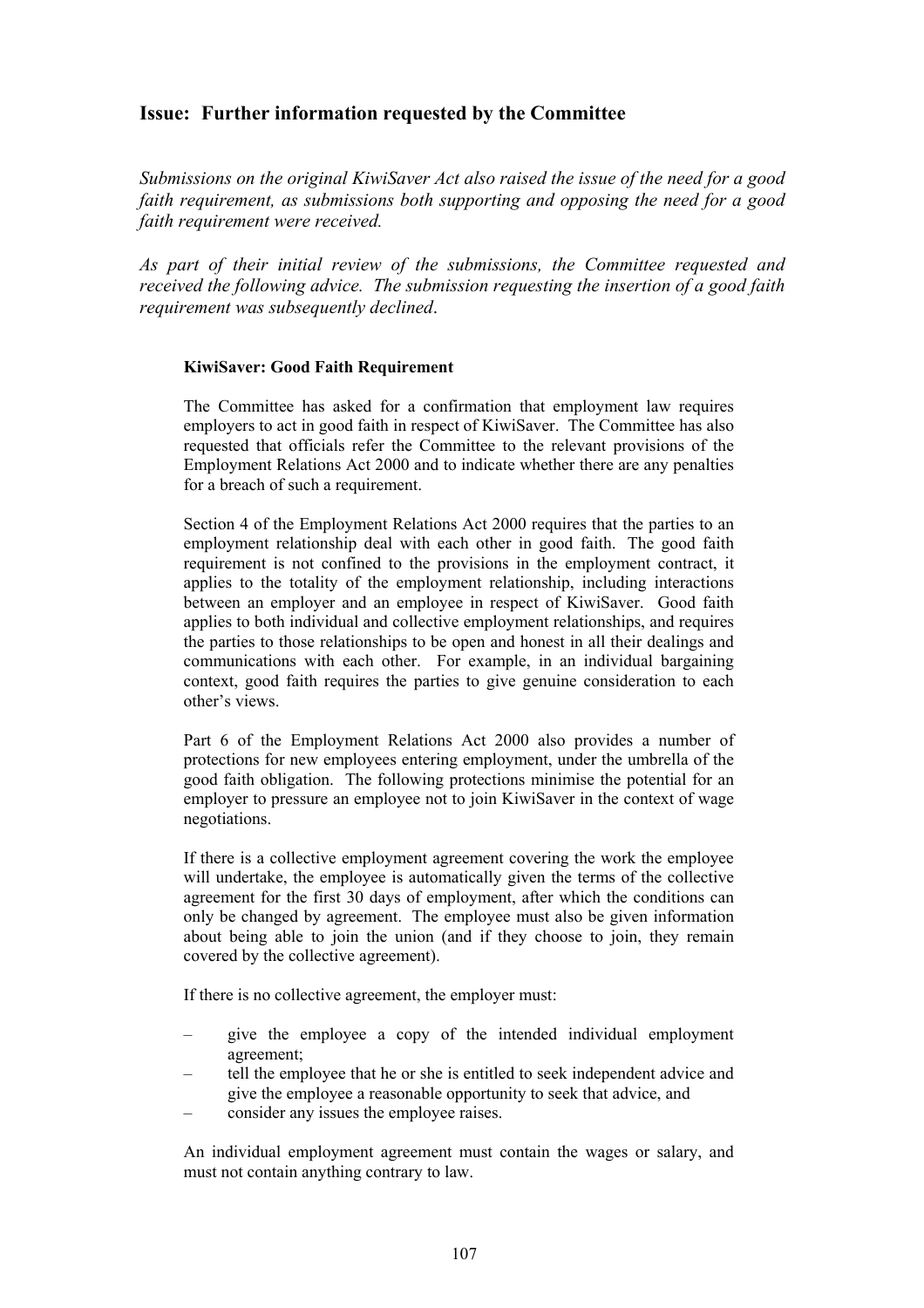These provisions help avoid any "take it or leave it" approach to bargaining in relation to wages and the employee's entitlement to choose to remain in KiwiSaver.

The Act provides that a party to an employment relationship who fails to comply with the duty of good faith is liable to a penalty under the Act if the failure was deliberate, serious, and sustained or the failure was intended to undermine an employment relationship. The Act also provides that an employer will be liable for a penalty of up to \$10,000 for a breach of this provision.

Officials have discussed the matter with officials from the Department of Labour who have confirmed that this interpretation is accurate.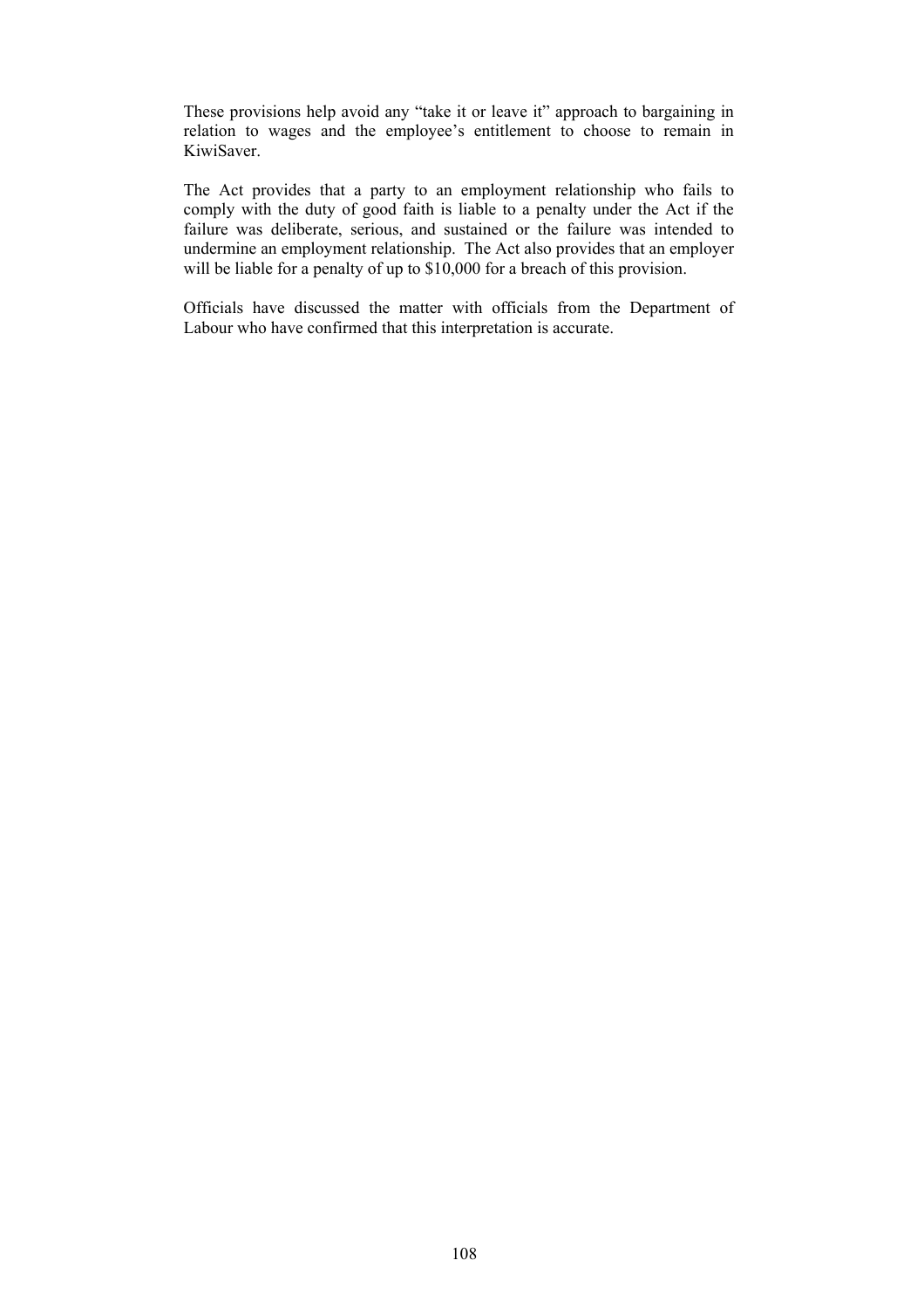## **Submission**

*(86 – Employers and Manufacturers Association (Central) Incorporated)* 

For the sake of consistency, clause 275 of the bill needs amending to also exclude KiwiSaver contributions from the Holidays Act 2003 definitions of "ordinary weekly pay" and "relevant daily pay".

## **Comment**

Clause 275 excludes employer contributions to a superannuation scheme from the definition of "gross earnings" under the Holidays Act 2003.

While there is an existing Court decision which produces the same effect in relation to the other definitions, officials agree that in order to provide clarity and consistency and avoid any doubt, employer contributions to a superannuation scheme should also be explicitly excluded from the definition of "relevant daily pay" and "ordinary weekly pay" in the Holidays Act 2003.

## **Recommendation**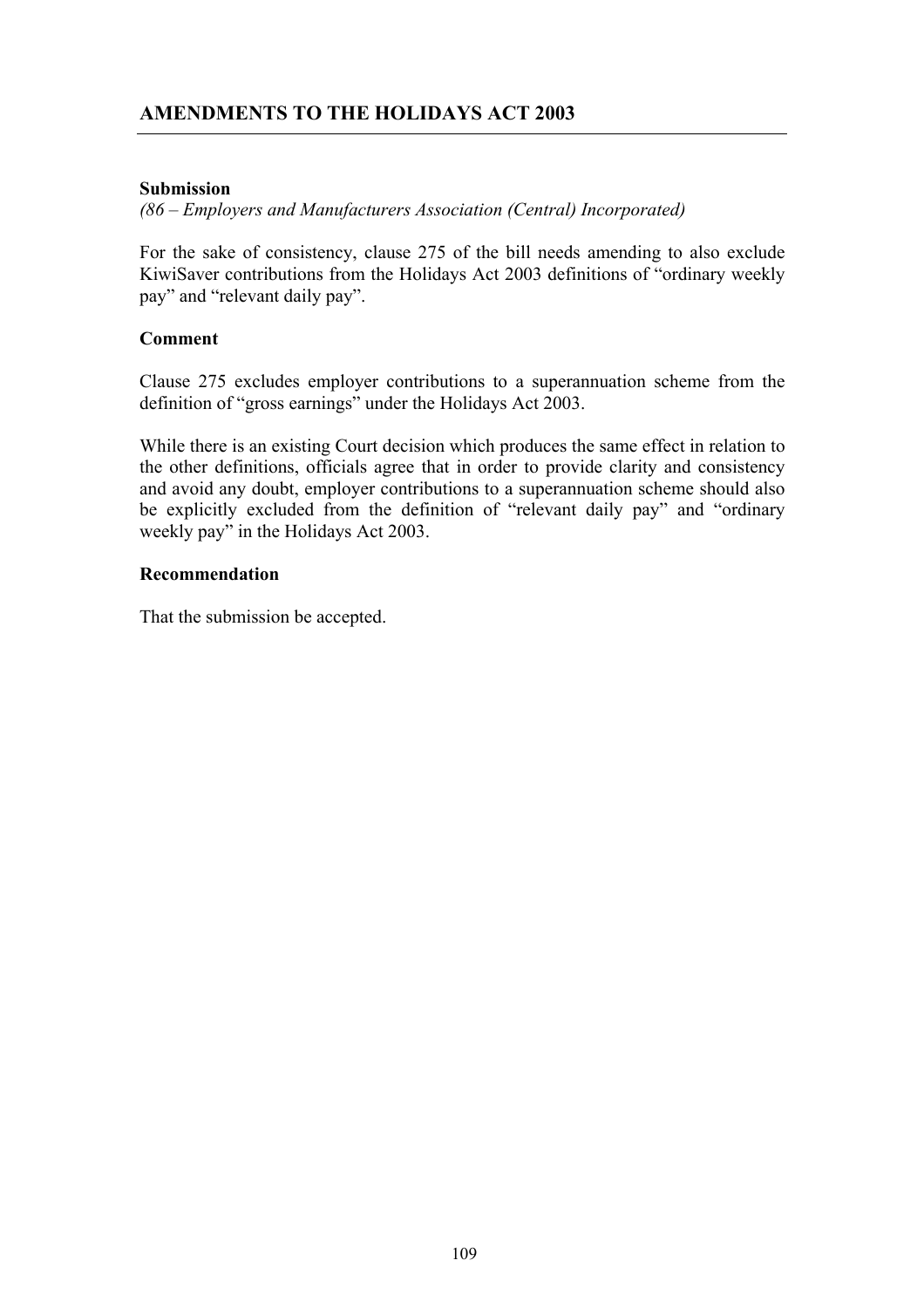# **Issue: Clarifying that the employer tax credit is treated as contributions received by the Commissioner under section 74 of the KiwiSaver Act 2006**

#### **Submission**

(*Matter raised by officials)* 

Section KJ 4(3) of the Income Tax Act 2004 should be amended to clarify that the employer tax credit is treated as contributions received by the Commissioner under section 74 of the KiwiSaver Act 2006.

#### **Comment**

The bill provides for Inland Revenue to on-pay the value of an employer tax credit (the lesser of \$20 per week or the required compulsory employer contribution) to KiwiSaver members if their employer does not make the required compulsory employer contribution. For Inland Revenue to be able to do this the employer tax credit must be deemed a contribution received by the Commissioner. Clause 143 of the bill amends section KJ 4(3) of the Income Tax Act 2004 to allow the employer tax credit to be used for the short payment to be treated as a compulsory employer contribution received by the Commissioner for the purposes of calculating the amount of short payment under Part 3, subpart 3 of the KiwiSaver Act 2006. Officials believe it will be clearer if section KJ 4(3) also states that the employer tax credit is treated as contributions received under section 74 of the KiwiSaver Act 2006.

Compulsory employer contributions are contributions received by the Commissioner under section 74 of the KiwiSaver Act 2006, and, as provided by section 74(4), are trust money for the purposes of sections 66 to 68 of the Public Finance Act 1989. As compulsory employer contributions are contributions received by the Commissioner under section 74, similarly, any employer tax credit that is used to pay the short payment of compulsory employer contributions should also be treated as contributions received by the Commissioner under that section. The amendment will make it clear that any employer tax credit that is used to pay the short payment of compulsory contributions is "trust money" received by the Commissioner under section 74 of the KiwiSaver Act 2006.

#### **Recommendation**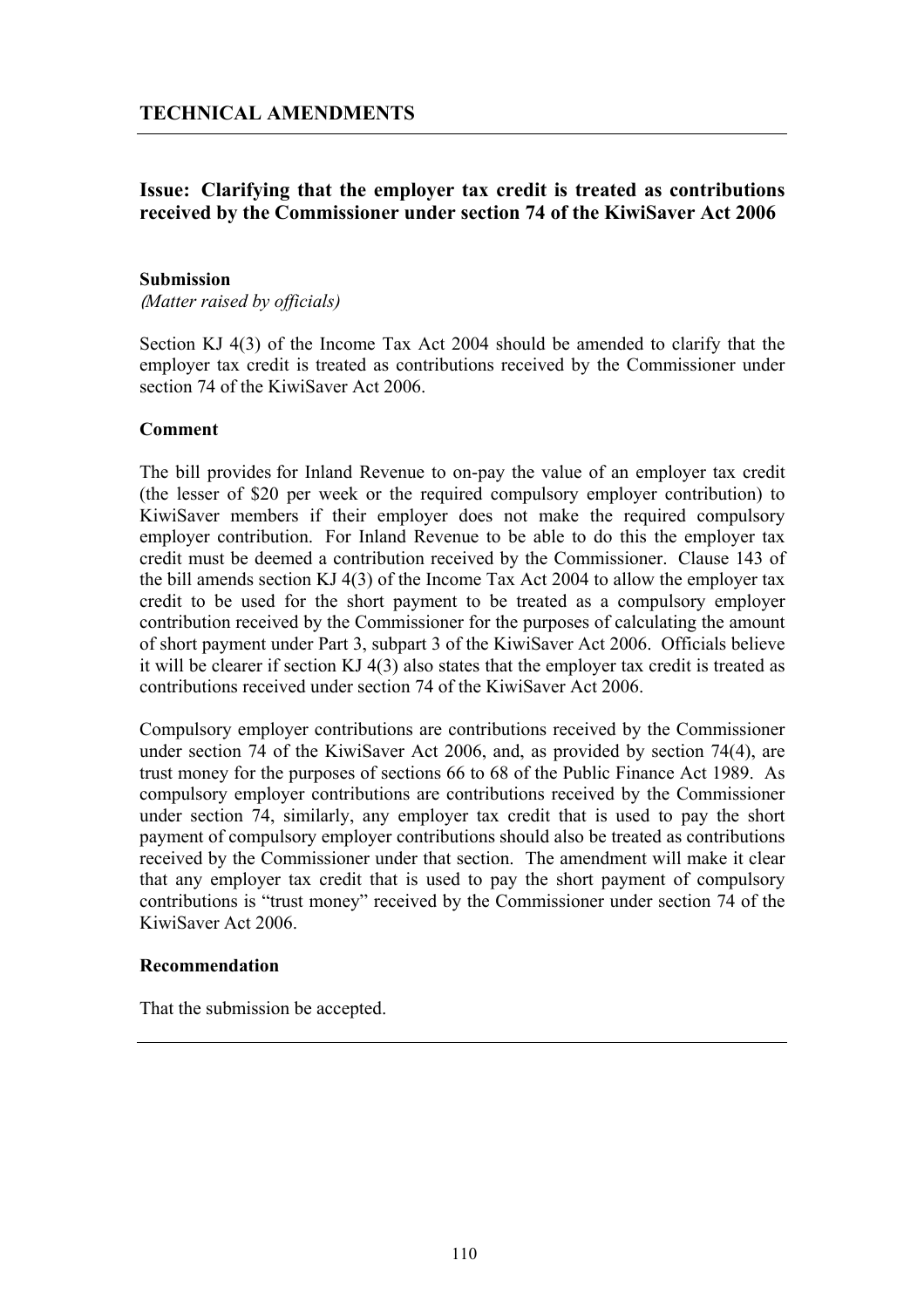# **Issue: Successor funds – provision of investment statements when making a compulsory transfer**

### **Submission**

*(Matter raised by officials)* 

An amendment should be made to sections 9BAA and 9BAB of the Superannuation Schemes Act, which deem an offer of subscription to have been made to a new superannuation or KiwiSaver scheme where a transfer is effected under those provisions.

## **Comment**

Sections 9BAA and 9BAB allow the Government Actuary to consent to a transfer of members from one superannuation or KiwiSaver scheme to another where the terms and conditions of the new scheme are no less favourable than the terms of the current scheme and the transfer is otherwise reasonable. The member does not have to consent to the transfer. The primary objective of these provisions was to overcome the consent issues, so that the wind-up risk could be mitigated.

All memberships of superannuation or KiwiSaver schemes are defined as securities under the Securities Act. As such, any offering of membership in a scheme must be made in conjunction with the provision of an investment statement. The securities transaction is subsequently completed once the member has signed the investment statement and made an offer to purchase and the provider has accepted and allocated the security. The requirements of the Securities Act essentially put schemes back in a position where consent from members will be required, as investment statements will need to be provided to members and signed by members. This is tantamount to requiring members to consent to the transfer.

Officials recommend that a provision be included in the Superannuation Schemes Act that deems an offer to have been made where an application under section 9BAA has been approved by the Government Actuary. This would validate the transfer of members. Further, it would also retain the obligation on the new provider to send investment statements to all relevant members.

### **Recommendation**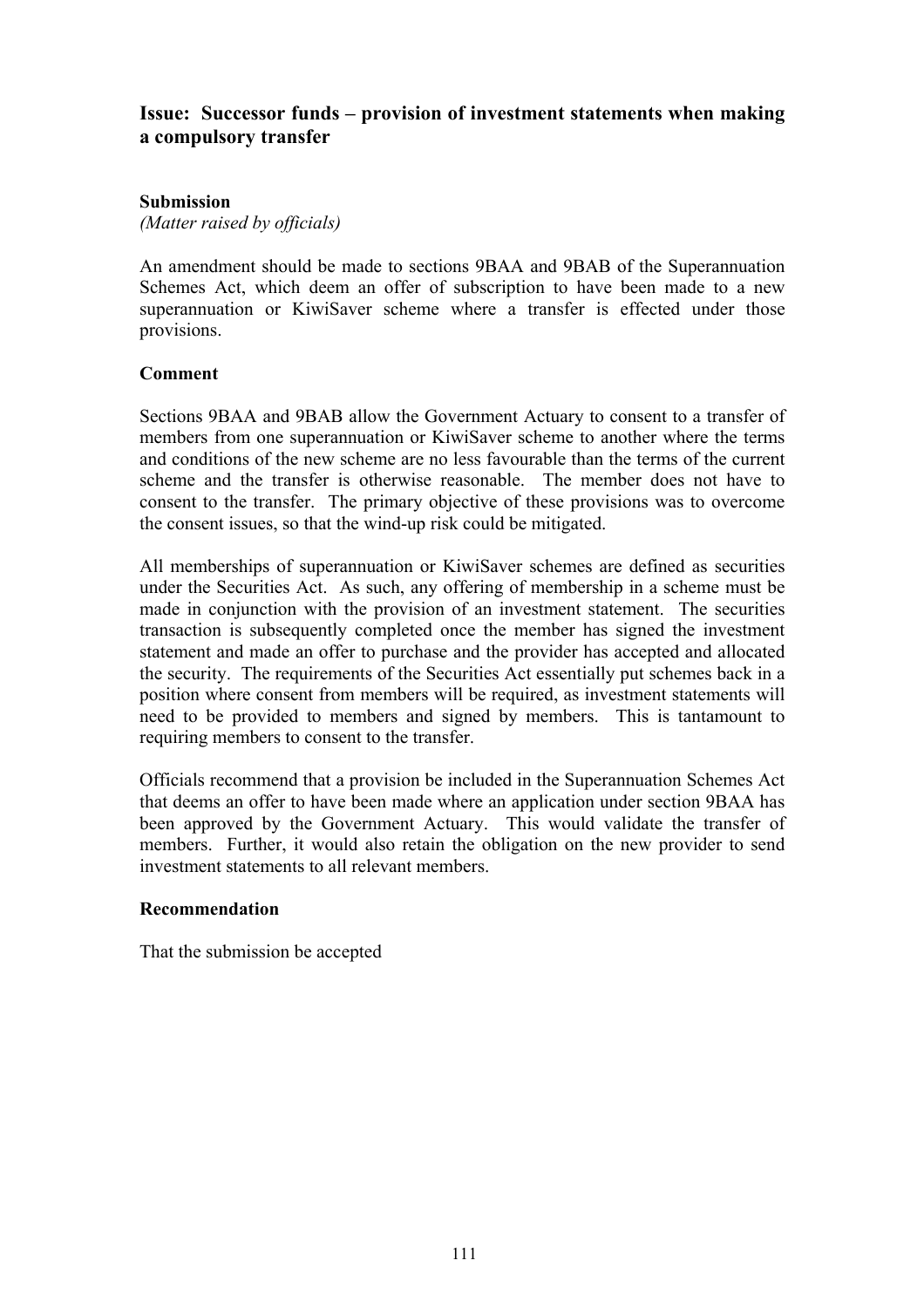# **Issue: Initial contributions in holding account and the Crown contribution**

#### **Submission**

*(Matter raised by officials)* 

Section 75 of the KiwiSaver Act 2006 should be amended so that the Commissioner holds contributions for a person in the Inland Revenue holding account only for three months after receiving the first contribution or receiving notice that the person is a member of a KiwiSaver scheme.

#### **Comment**

Under section 75 of the KiwiSaver Act, when a person first becomes a KiwiSaver member the Commissioner must hold all contributions (including the \$1,000 kickstart) for that person in the holding account for three months after the first contribution was received.

Under section 226 of the KiwiSaver Act, the Crown must pay a contribution to the first KiwiSaver scheme of which a person is a member:

- as soon as practicable three months after the Commissioner receives the first contribution for that person (for a person who is required to have deductions of contributions from salary or wages); or
- as soon as practicable three months after the Commissioner is given notice that the person is a member of a KiwiSaver scheme for any other case (for example, non-employees such as a self-employed person or a beneficiary who contract directly with a scheme provider).

Reading these two sections together means that for KiwiSaver members who have deductions made from their salary or wages, the Crown contribution and any contributions made during the first three months of their membership will be released from the Inland Revenue holding account three months after their first contribution was made. This generally occurs around the time of new employment (automatic enrolment), opting in (via an employer), or forming a contract directly with a provider as an employee, in which case Inland Revenue, on receipt of advice from the provider, notifies the named employers to start making deductions from their employees' salary or wages.

However, a problem arises for those members who do not have deductions made from their salary or wages and have joined KiwiSaver by contracting directly with a provider. If they make their contributions directly to their provider rather than through the Inland Revenue holding account they may have to wait a further three months before the Crown contribution will be released from the holding account as the Crown contribution may be treated as the first contribution received by the Commissioner into the holding account.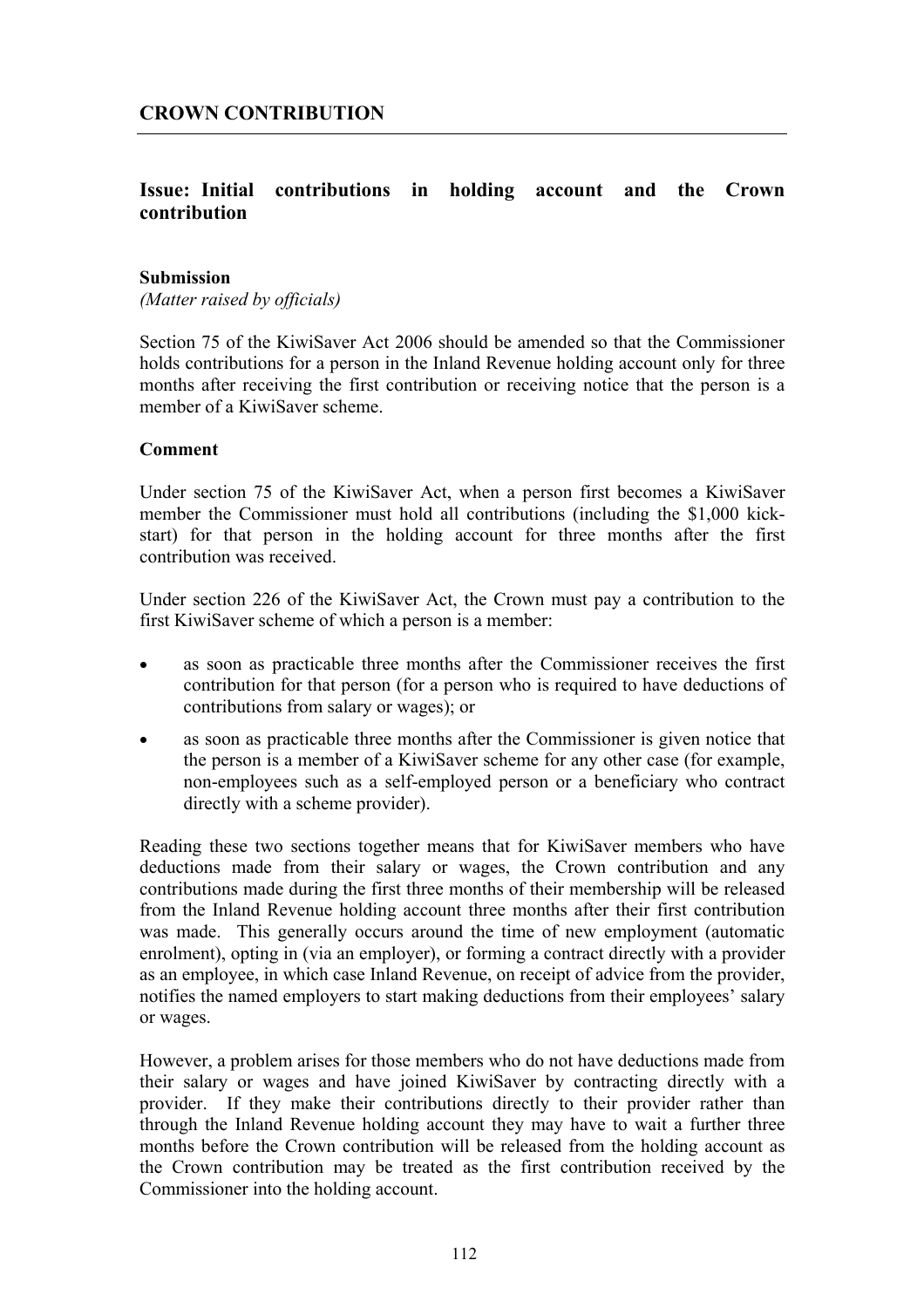Officials accordingly recommend that an amendment be made to section 75 that the Commissioner holds contributions for a person in the Inland Revenue holding account only for three months after receiving the first contribution or receiving notice that the person is a member of a KiwiSaver scheme.

It is recommended that the amendment apply from 1 July 2007.

### **Recommendation**

That the submission be accepted.

# **Issue: Payment of the Crown contribution**

## **Submission**

*(Matter raised by officials)* 

Section 226(1) of the KiwiSaver Act should be amended to provide flexibility around when the Crown contribution (the \$1,000 kick-start contribution) must be paid to employees and members transferring from a complying superannuation fund to a KiwiSaver scheme.

### **Comment**

Section 226(1) of the KiwiSaver Act specifies that the Crown must pay the Crown contribution (\$1,000) as soon as practicable three months after a person becomes a KiwiSaver "member". That must occur either by the Commissioner receiving contributions for those for whom deductions are made, or receiving notice of "membership" for those who have opted in by contracting directly with a provider.

The bill amends section 226(1)(b) to provide flexibility for the payment of the Crown contribution in situations where someone opts in to KiwiSaver by contracting directly with a scheme provider. Flexibility for the payment of the Crown contribution is also needed for those members who have deductions made from their salary or wages or who are transferred from a complying superannuation fund to a KiwiSaver scheme.

Officials accordingly recommend that section 226(1) of the KiwiSaver Act be amended so that:

- in the case of members who have deductions made from their salary and wages, the Crown must pay the contribution as soon as practicable after three months after the earlier of the Commissioner receiving the first contribution in respect of a member, or the Commissioner being given notice that the person is a member of the KiwiSaver scheme; and
- if a person who has been a member of a complying superannuation fund for more than three months transfers to a KiwiSaver scheme (and the person is not already a KiwiSaver member), the Crown must pay the Crown contribution as soon as practicable after the transfer occurs.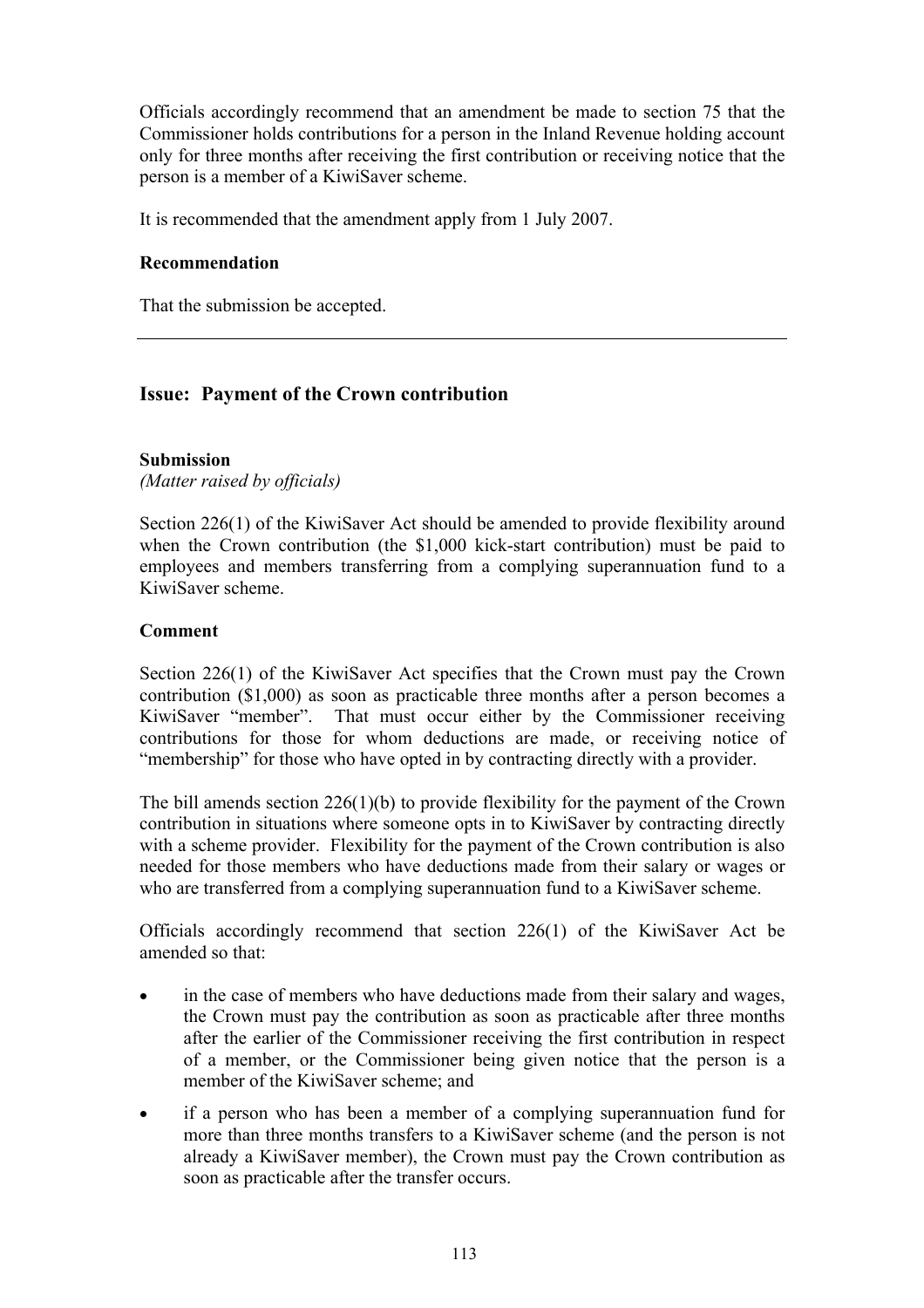It is recommended that the amendment apply from 1 July 2007.

### **Recommendation**

That the submission be accepted.

# **Issue: Vesting of the Crown contribution**

## **Submission**

*(Matter raised by officials)* 

Section 226 of the KiwiSaver Act 2006 should be amended so that the Crown contribution is paid only into an account that is fully vested in the member.

## **Comment**

The Act requires the Crown to pay a contribution of \$1,000 to the first KiwiSaver scheme that a member joins. There is, however, no requirement that the account that the contribution is paid into be fully vested in the member. This may result in a member losing the contribution or part of it if he or she leaves that scheme and the contribution is credited to the employer account. Officials recommend that an amendment be made so that the Crown contribution is paid only into an account that is fully vested in the member.

It is recommended that the amendment apply from 1 July 2007.

### **Recommendation**

That the submission be accepted.

# **Issue: Disclosure of fee subsidy and Crown contribution in annual reports**

### **Submission**

*(Matter raised by officials)* 

Section 123(5) of the KiwiSaver Act 2006 should be amended so that all Crown contributions are disclosed in the annual reports.

### **Comment**

The Act is silent on the need to disclose the amount of Crown contributions that are made to member accounts. This may result in some scheme providers failing to disclose that the Crown contribution has been made.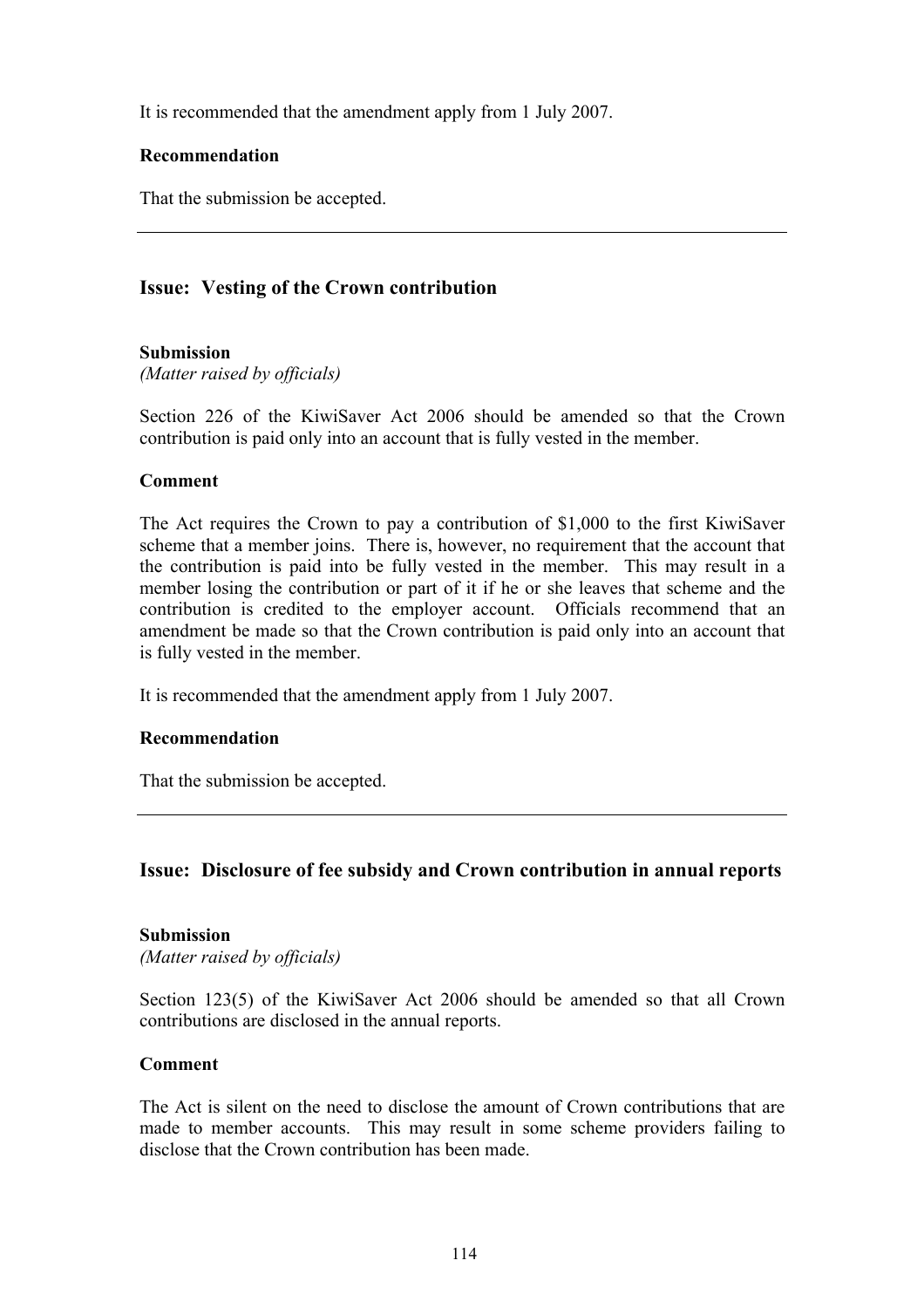Officials recommend that an amendment be made to require disclosure of the total amount of the Crown contribution and the total amount of fee subsidy paid to schemes in their annual report and the number of members that those contributions have been applied to.

It is recommended that the amendment apply from 1 July 2007.

## **Recommendation**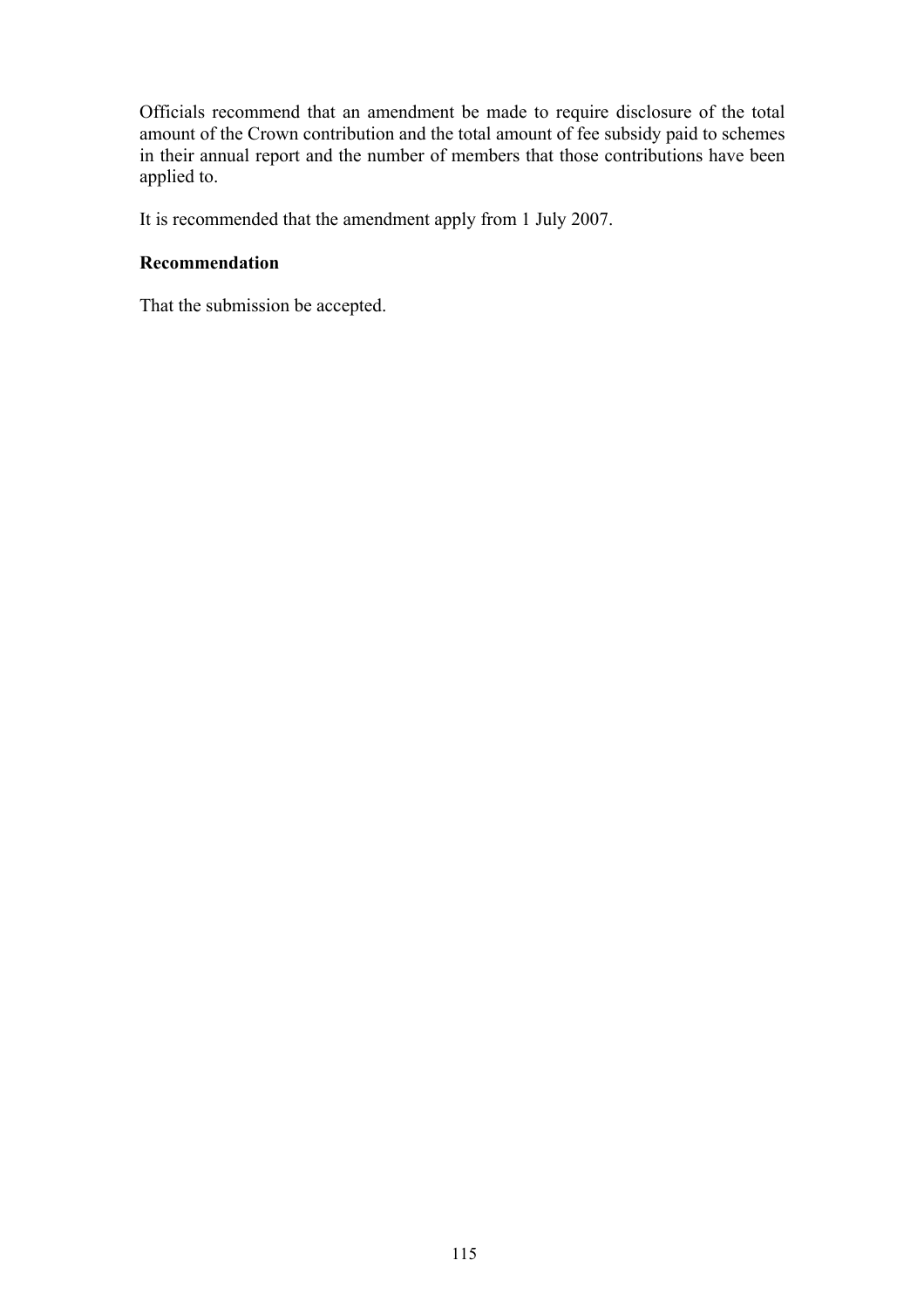# **Issue: Section 214(2) of the KiwiSaver Act 2006**

#### **Submission**

*(Matter raised by officials)* 

Section 214(2) of the KiwiSaver Act 2006 should be repealed as a consequence of repealing section 216, and the references in the Tax Administration Act 1994 to section 216 should be consequentially repealed as well.

### **Comment**

Section 215 of the KiwiSaver Act 2006 sets out the penalties for employers who fail to provide information, and section 216 sets out the penalties for employers who fail to make a deduction or make deductions incorrectly. The bill proposes the repeal of section 216

Section 214(2) states that if sections 215 or 216 of the Act apply, the following provisions in the Tax Administration Act will not apply:

- Part 7 (which relates to interest);
- section 139B (which relates to late payment penalties); and
- sections 141 to 141L (which relate to tax shortfalls).

The exclusion set out in section  $214(2)$  was originally designed to allow a lenient approach to be taken when enforcing compliance with KiwiSaver obligations. In reality, the sections of the Tax Administration Act 1994 excluded would have applied only to situations covered by section 216, so the reference to section 215 in section 214(2) was always unnecessary. With the repeal of section 216, however, the reference to section 215 will become a major impediment to the intended compliance regime in respect of KiwiSaver contributions.

Accordingly, officials recommend that section 214(2) of the KiwiSaver Act 2006 be repealed as a consequence of repealing section 216. Furthermore, officials also recommend that the references in the Tax Administration Act 1994 to section 216, be consequentially repealed.

It is recommended that the amendments apply from 1 April 2008.

### **Recommendation**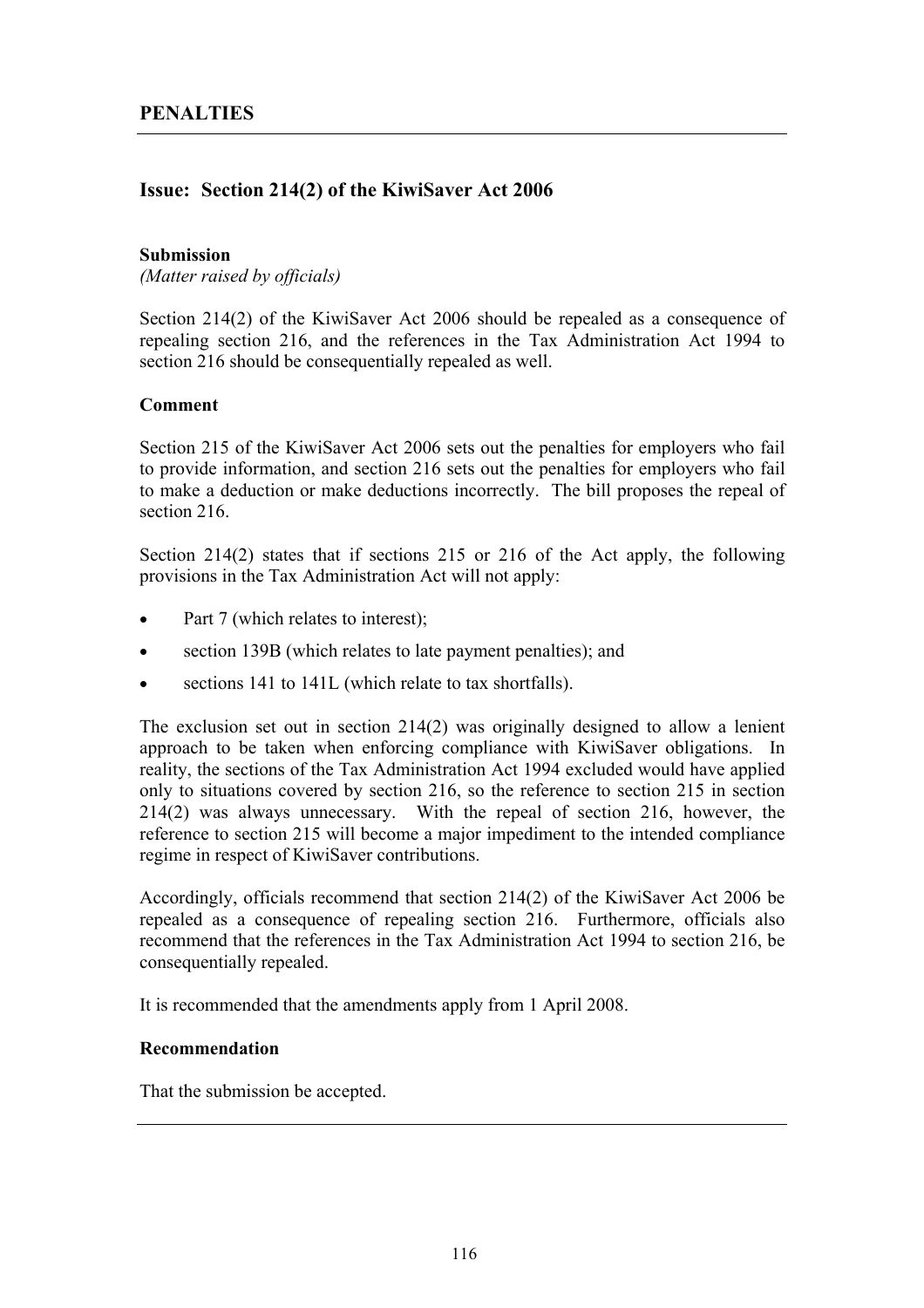# **Issue: Month that penalty applies from**

## **Submission**

*(Matter raised by officials)* 

Sections 215(3) and 216(3) should be amended to clarify in which month the penalty is imposed.

### **Comment**

Sections 215(3) and 216(3) both state:

"However, an employer is not liable for more than one penalty per month to which an employer monthly schedule relates."

The month to which the employer monthly schedule relates is the month in which KiwiSaver deductions are required to be made. However, some obligations relate to the provision of employer information by a due date, and many relate to more than one employer monthly schedule. This adds confusion as to when a penalty should be applied and to which month it relates. In order to avoid confusion, officials recommend that sections 215(3) and 216(3) be amended to remove the reference to an employer monthly schedule.

It is recommended that the amendment apply from 1 April 2008.

### **Recommendation**

That the submission be accepted.

### **Issue: Penalties and collection powers**

#### **Submission**

*(Matter raised by officials)* 

The bill amends the definition of "tax" in the Tax Administration Act 1994 to include compulsory employer contributions to KiwiSaver and complying superannuation funds. This is to allow the Commissioner to impose penalties and use existing collection powers. Sections 143A and 157 of the Tax Administration Act 1994 should also apply.

Section 143A concerns knowledge offences, which include knowingly failing to provide information (including tax returns and forms), knowingly providing false, incomplete or misleading information and knowingly failing to make a deduction or withholding of tax as required by law. Section 157 applies to situations where a taxpayer has defaulted in the payment of income tax, the Commissioner of Inland Revenue may send a written notice (an attachment notice requiring a person to deduct from any amount payable (or to become payable to the taxpayer) an amount and pay it to Inland Revenue.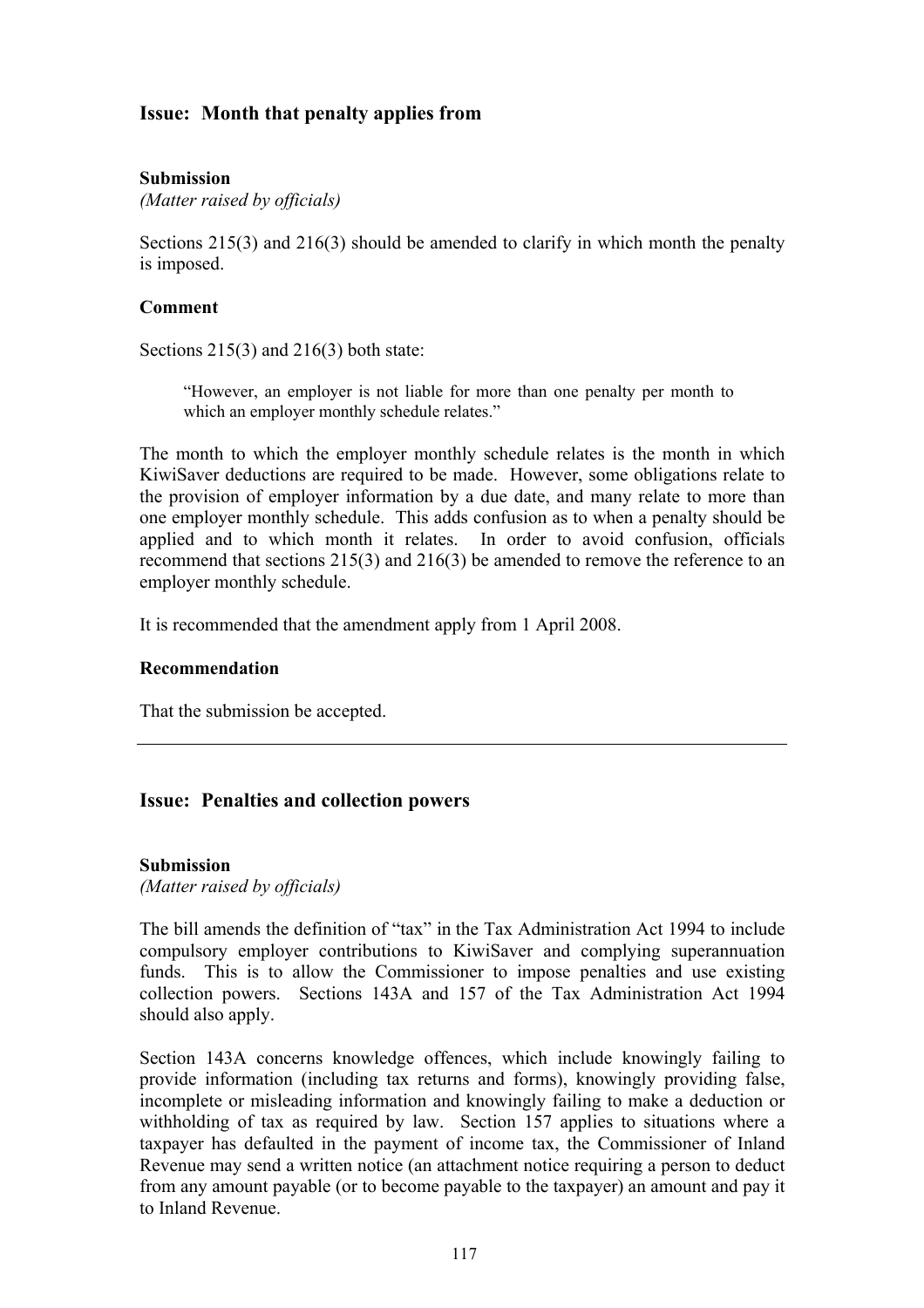## **Comment**

To enable the Commissioner to collect unpaid employer contributions, sections 143A and 157 of the Tax Administration Act should apply.

Both sections should apply where the employer fails to pay the compulsory contribution to a KiwiSaver scheme.

Section 157 should apply to employer contributions not paid to complying superannuation funds (when Inland Revenue receives a notice from the Government Actuary to collect them).

The effect of this recommendation is that penalties in the Tax Administration Act 1994 will apply to employers who fail to make deductions or who deduct an incorrect amount. The new graduated penalty will apply when an employer files an employer monthly schedule but does not pay the associated PAYE, and employers will be liable for use-of-money interest, shortfall penalties and late payment penalties.

### **Recommendation**

That the recommendation be accepted.

## **Issue: KiwiSaver should provide a non-locked-in section**

#### **Submission**

*(70A – Simpson Grierson)* 

The bill should be amended to allow KiwiSaver schemes the option to provide a nonlocked-in section for amounts transferred from existing employment based schemes or for lump sum voluntary contributions. Providing a non-locked-in facility within KiwiSaver supports the KiwiSaver initiative (namely, to encourage long-term retirement savings for New Zealanders).

### **Comment**

The submission indicates that over the next few years many employers are likely to wind up their existing superannuation schemes owing to the difficulties of continuing to operate those schemes alongside KiwiSaver, and it will be unrealistic to expect members to transfer existing accumulations to a KiwiSaver scheme where it will be locked in as provided for under the KiwiSaver Act 2006. The submission expresses concern that when existing schemes are wound up the members of those schemes will have their accumulations paid out, usually as a cash lump sum. As a consequence there is a real risk that a large amount of money currently invested in employmentbased superannuation schemes will either be spent by members or invested in nonsuperannuation based investments.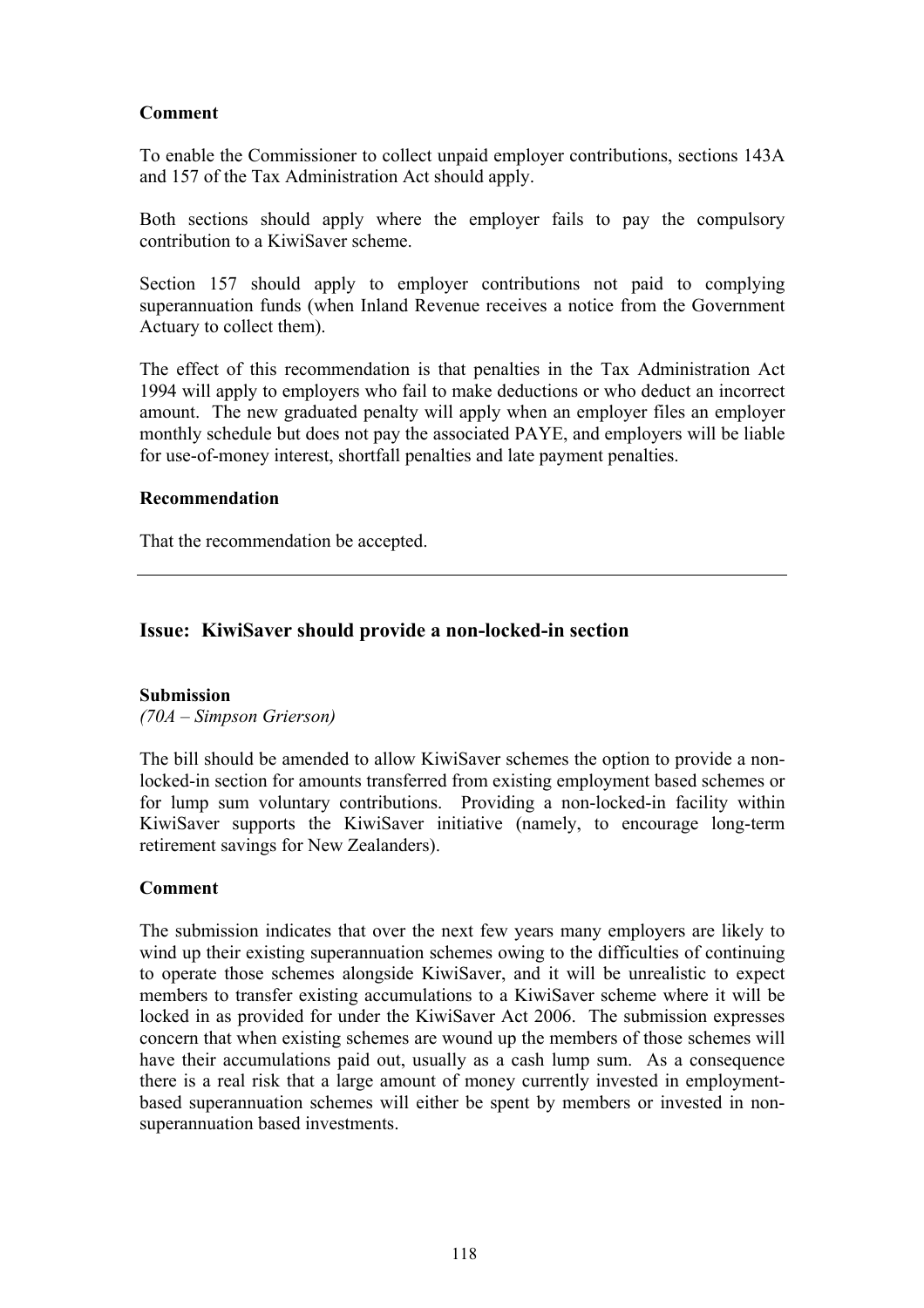An existing provider cannot change the benefits payable to members if the change will be detrimental without the agreement of all members. Requiring existing accumulations to be transferred to a KiwiSaver scheme would mean that employees would have to be able to access their funds as currently provided for in the existing scheme for the Government Actuary to approve such as requirement. Section 9BAA of the Superannuation Scheme Act 1989 allows employers or trustees to effect the transfer if the terms of the non-locked-in section are no less favourable than the old scheme.

Officials consider that allowing KiwiSaver providers to provide a non-locked-in section would add complexity to KiwiSaver for very little gain in terms of increased retirement savings. As such accumulations can be withdrawn on the winding-up of the existing scheme, the transfer to a KiwiSaver scheme would have to be at the option of the member. Furthermore, the member is likely to require flexibility around access to those funds on an ongoing basis to ensure that the terms are no less favourable than the old scheme.

## **Recommendation**

That the submission be declined.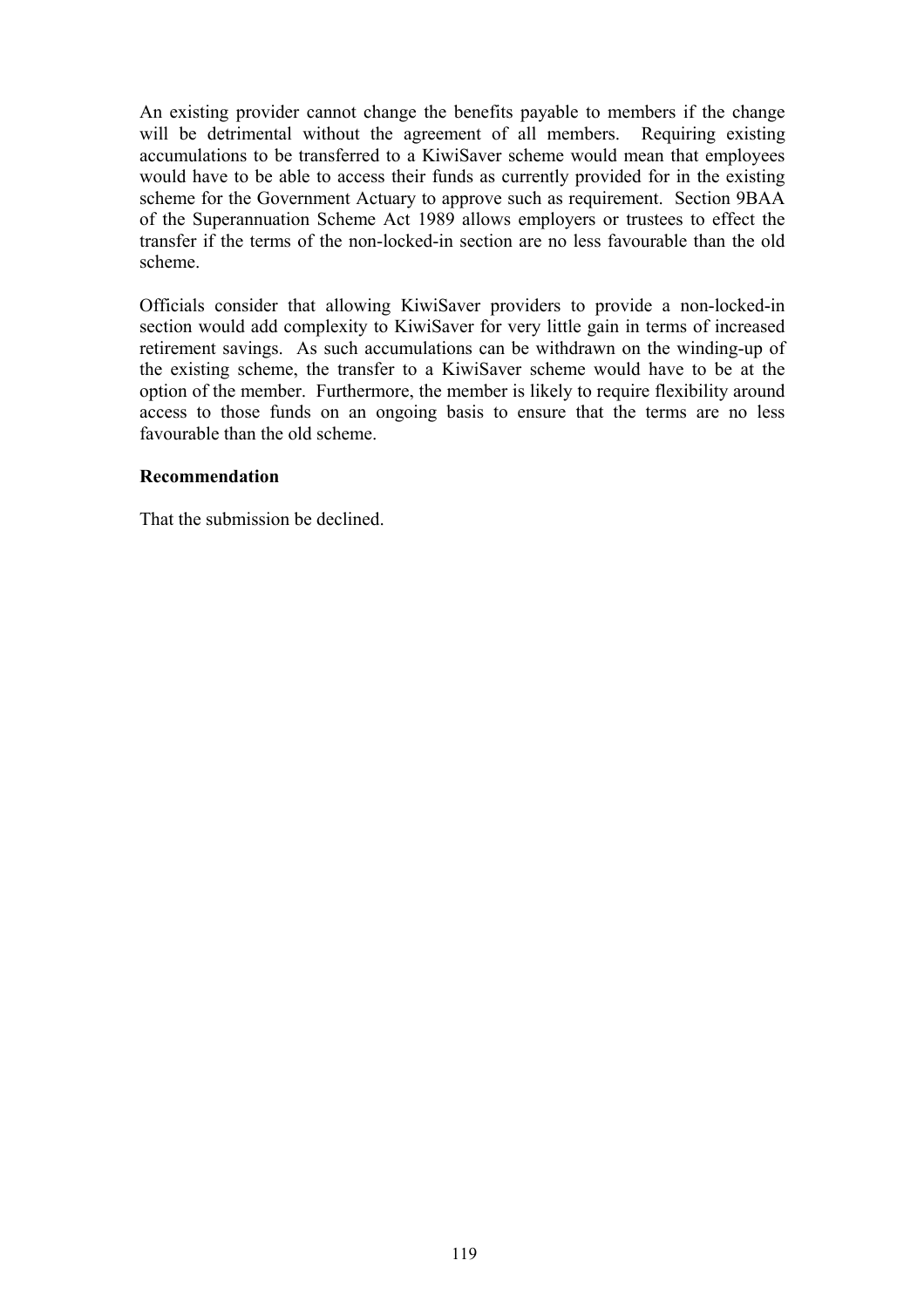## **Issue: Interest on trust monies**

#### **Submission**

*(Matter raised by officials)* 

It should be clarified that section 68(2) of the Public Finance Act 1989 does not apply in respect of returns on the investment of Holding Account money (section 72 of the KiwiSaver Act 2006) and that interest earned from 1 July 2007 is public money.

## **Comment**

Section 84 of the KiwiSaver Act 2006 provides that a specified interest rate is payable by Inland Revenue on money in the Holding Account (in accordance with sections 85 to 91 of the KiwiSaver Act). On this basis the policy aim was to set a level of interest payable by Inland Revenue on contributions received, or treated as received, into the Holding Account by the Commissioner under the KiwiSaver Act.

Further, section 84(2) of the KiwiSaver Act provides that section 69 of the Public Finance Act does not apply to the Holding Account (meaning that returns on investment of Holding Account funds do not have to be paid to the relevant depositor or entitled person). In addition, section 82 of the KiwiSaver Act provides that the investment rules in Part 2 of the Trustee Act do not apply to money in the KiwiSaver Holding Account. This indicates that the policy aim was that the normal rules that would have applied to investment of trust money and the returns earned would not apply. Instead, a specified interest rate is payable on that money by Inland Revenue.

However, the KiwiSaver Act 2006 gives full effect to the policy aim detailed above only in relation to money entered into the KiwiSaver Holding Account through section 73 (deductions from salary or wages), which are considered public money, and not in relation to money entered into the KiwiSaver Holding Account through section 74 (deductions other than those made through salary or wages), which are considered trust money. Although other provisions regarding trust money do not apply, section 68(2) of the Public Finance Act still deems the returns on the investment of trust money in the KiwiSaver Holding Account to be trust money.

As there is no policy reason why the returns earned on money entered in the KiwiSaver Holding Account under section 74 of the KiwiSaver Act 2006 should be treated differently from Holding Account money entered under section 73, officials recommend that changes should be made to section 84 of the KiwiSaver Act to clarify that:

- Section 68(2) of the Public Finance Act does not apply in respect of the investment of Holding Account trust money.
- Returns on the investment of Holding Account money are deemed to be public money and that this applies for returns earned from 1 July 2007.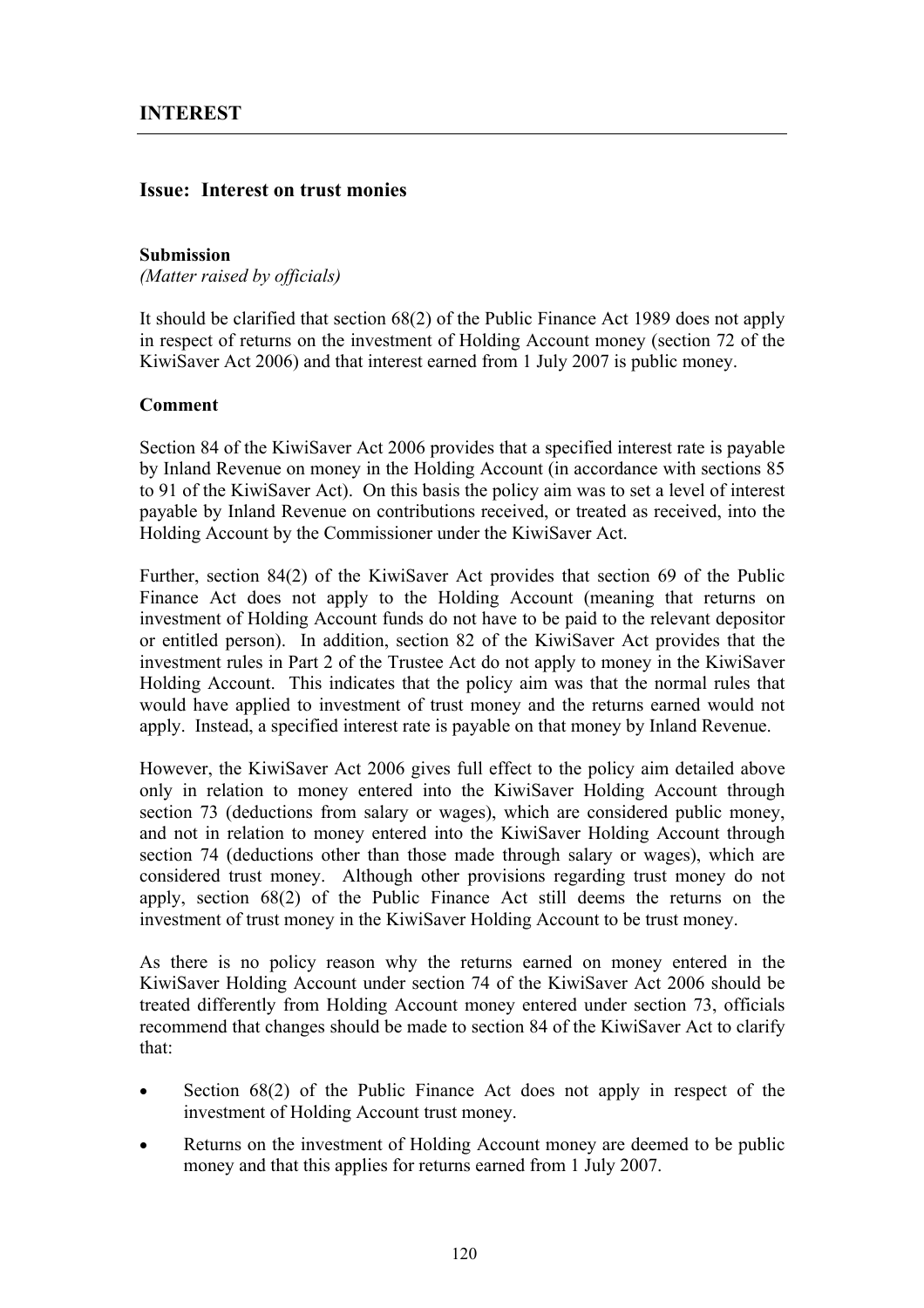It is recommended that the amendment apply from 1 July 2007.

## **Recommendation**

That the submission be accepted.

# **Issue: Payment of interest to Muslims**

# **Submission**

*(Matter raised by officials)* 

A concern has been raised with officials regarding the application of KiwiSaver to Muslims. The concern relates to the payment of interest on contributions held in the Inland Revenue holding account and interest being paid on refunds of contributions to an employee or an employer. To deal with the concern, officials recommend that the KiwiSaver Act be amended to allow a person to notify the Commissioner that he or she does not wish to be paid interest on contributions held by Inland Revenue or on a refund.

# **Comment**

A concern has been raised that as interest is payable in respect of contributions held by Inland Revenue, Muslims will be prevented from joining KiwiSaver. This is because, for religious reasons, Muslims are not permitted to receive the payment of interest. In the 2006 census, 36,000 people in New Zealand identified themselves as Muslim.

To deal with this issue, officials consider that a person should be able to elect not to receive interest on contributions held in the holding account (or on a refund). However, Inland Revenue will not be able to implement this recommended change until 1 April 2009 owing to the need to implement the Budget 2007 enhancements first. In the interim, if interest is paid with a refund, the recipient has the option of paying the interest to a charitable organisation. Officials understand that this mechanism is sometimes used by Muslims when interest is received.

This issue does not arise in respect of the investment of contributions by a provider as such contributions can be invested in equity rather than debt instruments.

The recommended amendment should apply from 1 April 2009.

## **Recommendation**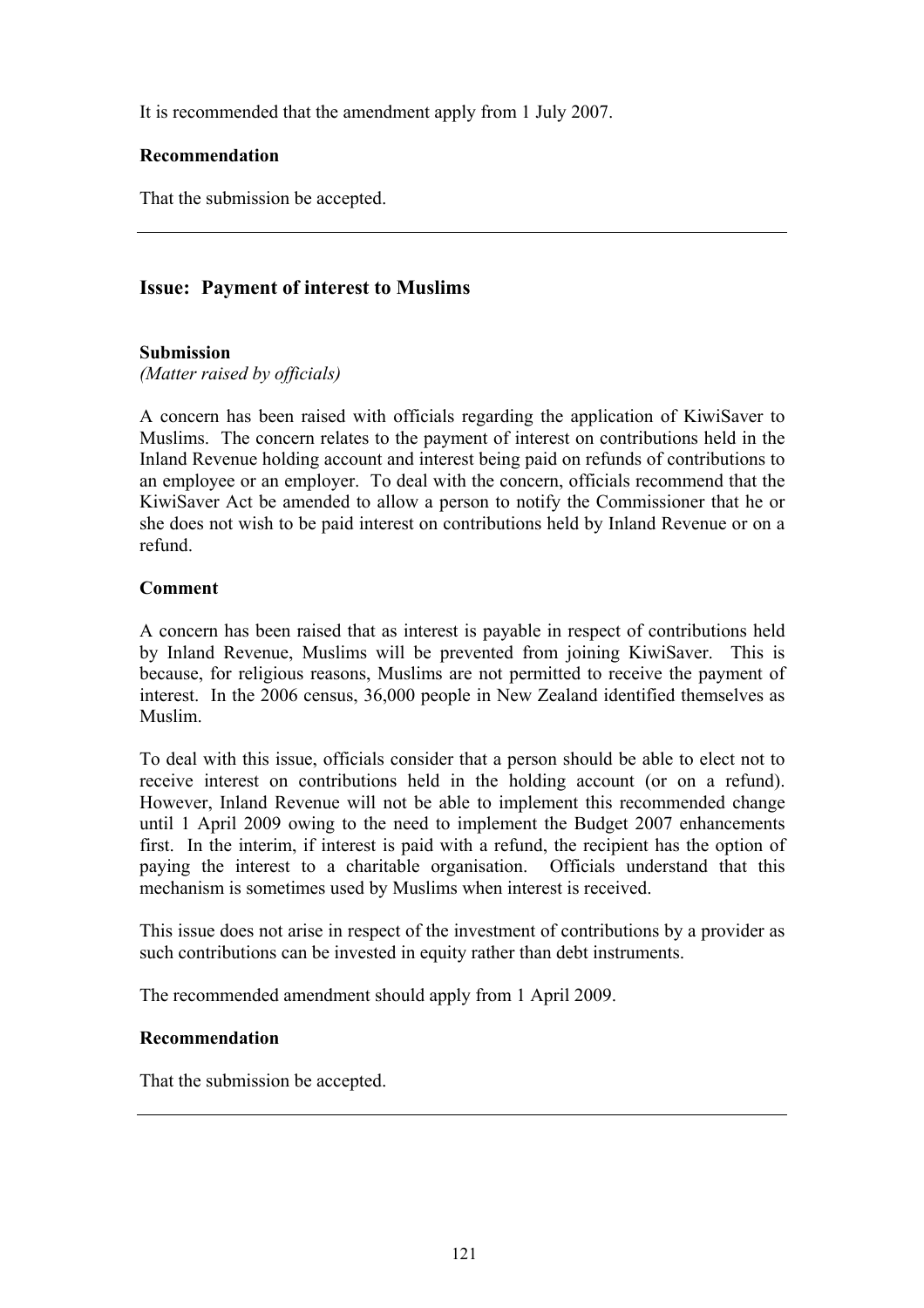## **Issue: Start date for calculation of interest on employer contributions**

### **Submission**

*(Matter raised by officials)* 

An amendment should be made to the KiwiSaver Act 2006 so that, for the purposes of the calculation of interest on employer contributions held in the Inland Revenue holding account, the start date is the first day of the month in which contributions were received by Inland Revenue. This will also apply in respect of the contributions received to which the employer tax credit applies.

### **Comment**

Under the KiwiSaver Act 2006, for the purpose of the payment of interest, every amount of contribution that is deducted from salary or wages is treated as received by the Commissioner on the 15th day of the month in which the deduction is made. However, for other contributions, such as employer contributions, the start date is the date that the contribution was received by Inland Revenue.

The KiwiSaver Act 2006 mandates that all employer contributions to a KiwiSaver scheme be paid via Inland Revenue using the PAYE process. With the introduction of compulsory employer contributions and the employer tax credit, this process makes the start date for the calculation of interest on employer contributions (including contributions offset by the employer tax credit) held in the holding account difficult to apply. This is because large employers pay employer contributions and claim the employer tax credit twice a month. However, information relating to the amounts contributed for each employee by large employers is received only once a month. Furthermore, the employer tax credit is treated as being received on the due date, which may not necessarily be the date that the employer contributions are received.

Accordingly, officials recommend that an amendment be made to the KiwiSaver Act 2006 so that, for the purposes of the calculation of interest on employer contributions held in the Inland Revenue holding account, the start date is the first day of the month in which contributions were received by Inland Revenue. This will also apply in respect of the contributions received to which the employer tax credit applies.

It is recommended that the amendment apply from 1 April 2008.

### **Recommendation**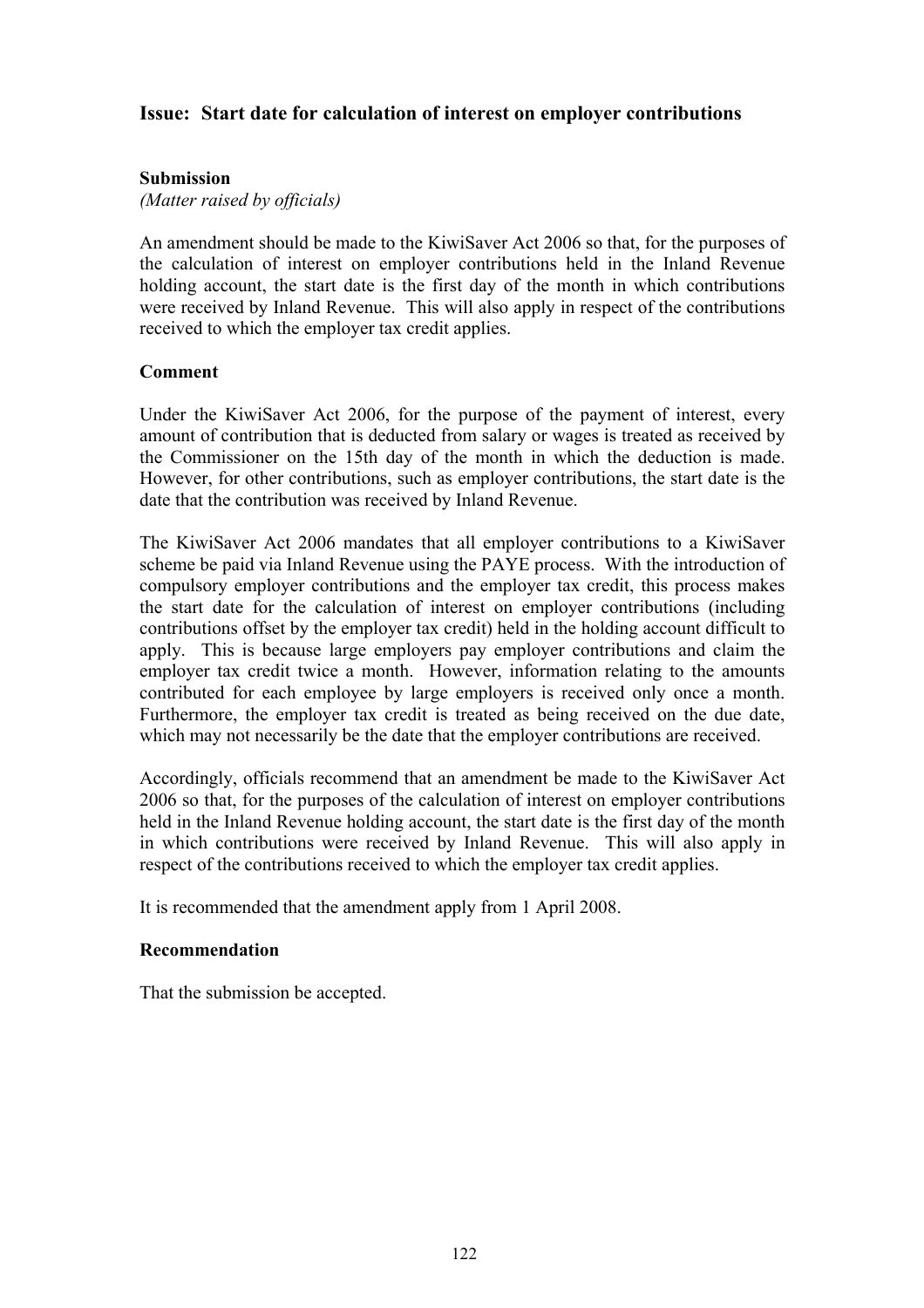## **Issue: Beneficiaries**

#### **Submissions**

*(78 – Council of Trade Unions, 96 – New Zealand Nurses Organisation)* 

The CTU and New Zealand Nurses Organisation note that assurances were made on 5 June 2007 that the Social Security Amendment Act will not require that a person needs to withdraw retirement savings before becoming eligible for a benefit, but this needs to be confirmed.

### **Comment**

Officials understand that funds held in KiwiSaver and other retirement scheme accounts do not have to be withdrawn prior to becoming eligible for a benefit.

#### **Recommendation**

That the submissions be noted.

# **Issue: Serious illness withdrawal**

### **Submission**

*(91 – New Zealand Institute of Chartered Accountants)* 

Amendments to clause 12(2) and 12(3) of the KiwiSaver scheme rules (schedule 1 of the KiwiSaver Act 2006) will ensure that the serious illness withdrawal facility applies only when the member is permanently and totally disabled or when death is imminent. The member will then be able to withdraw the \$1,000 Crown contribution. An amendment to clause 13 of the KiwiSaver scheme rules also ensures that applications for withdrawal on the grounds of serious illness can be made without the need to complete a statutory declaration of the assets and liabilities of the applicant.

The Institute agrees that in the case of serious illness, the member should be able to apply for refund of the Crown contribution. However, the amended criteria in schedule 1 part 12(3) are too harsh. The requirement that a member is "totally and permanently unable to work" is too hard a test to pass.

If there are concerns regarding the Crown money, the Crown contributions should be excluded from the amount that could be withdrawn (similar to the significant financial hardship provisions).

The amendment to KiwiSaver Act 2006, schedule 1 part 12(3) is appropriate.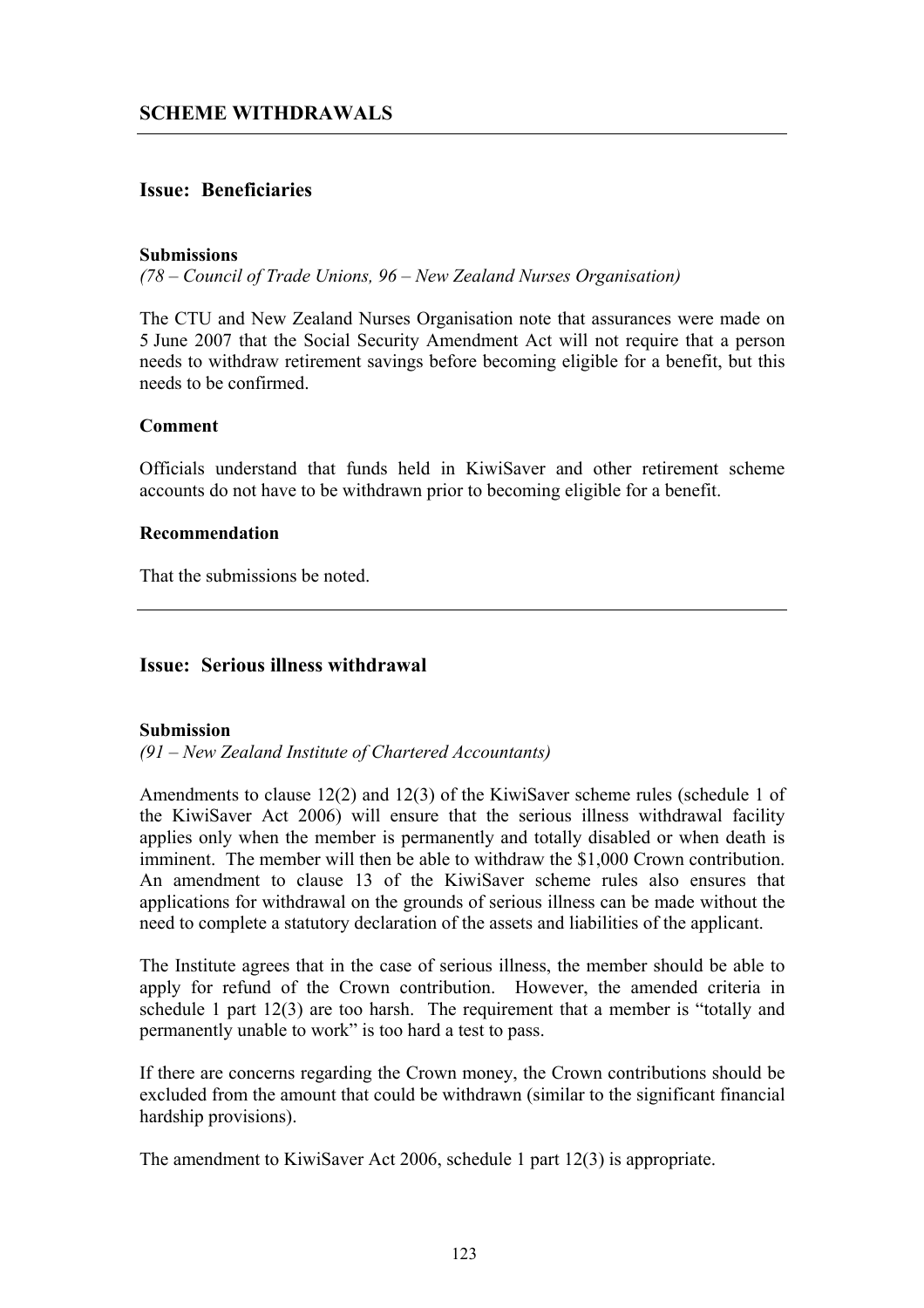## **Comment**

The threshold for serious illness has been set high as KiwiSaver is primarily designed to encourage saving for retirement. Provision has already been made to allow withdrawal of members' funds where there is significant financial hardship which could be bought about, for example, by an illness temporarily reducing a member's ability to work. However, in this instance, when the member recovered, he or she would then be in a position to continue to contribute to KiwiSaver – and enjoy the value of contributions and the accumulated tax credits on retirement.

## **Recommendation**

That the submission be declined.

# **Issue: Renaming of scheme and withdrawals**

### **Submission**

*(69R – BKR Walker Wayland)* 

The fund should be relabelled "KiwiSaver Retirement Income Fund" and withdrawal should not be allowed as a lump sum in entirety.

### **Comment**

KiwiSaver is a programme to encourage a long-term savings habit and asset accumulation by individuals who are not in a position to enjoy standards of living in retirement similar to those of pre-retirement. The KiwiSaver Act allows the establishment of KiwiSaver schemes to facilitate savings. There is no one, single fund, and therefore the suggested name is misleading.

Clause 5 of schedule 1 of the KiwiSaver Act requires a provider, at the request of the member, to make a withdrawal as a lump sum. However, this requirement does not prevent a member purchasing an annuity or a pension. Furthermore, it does not prevent a member withdrawing regular amounts.

### **Recommendation**

That the submission be declined.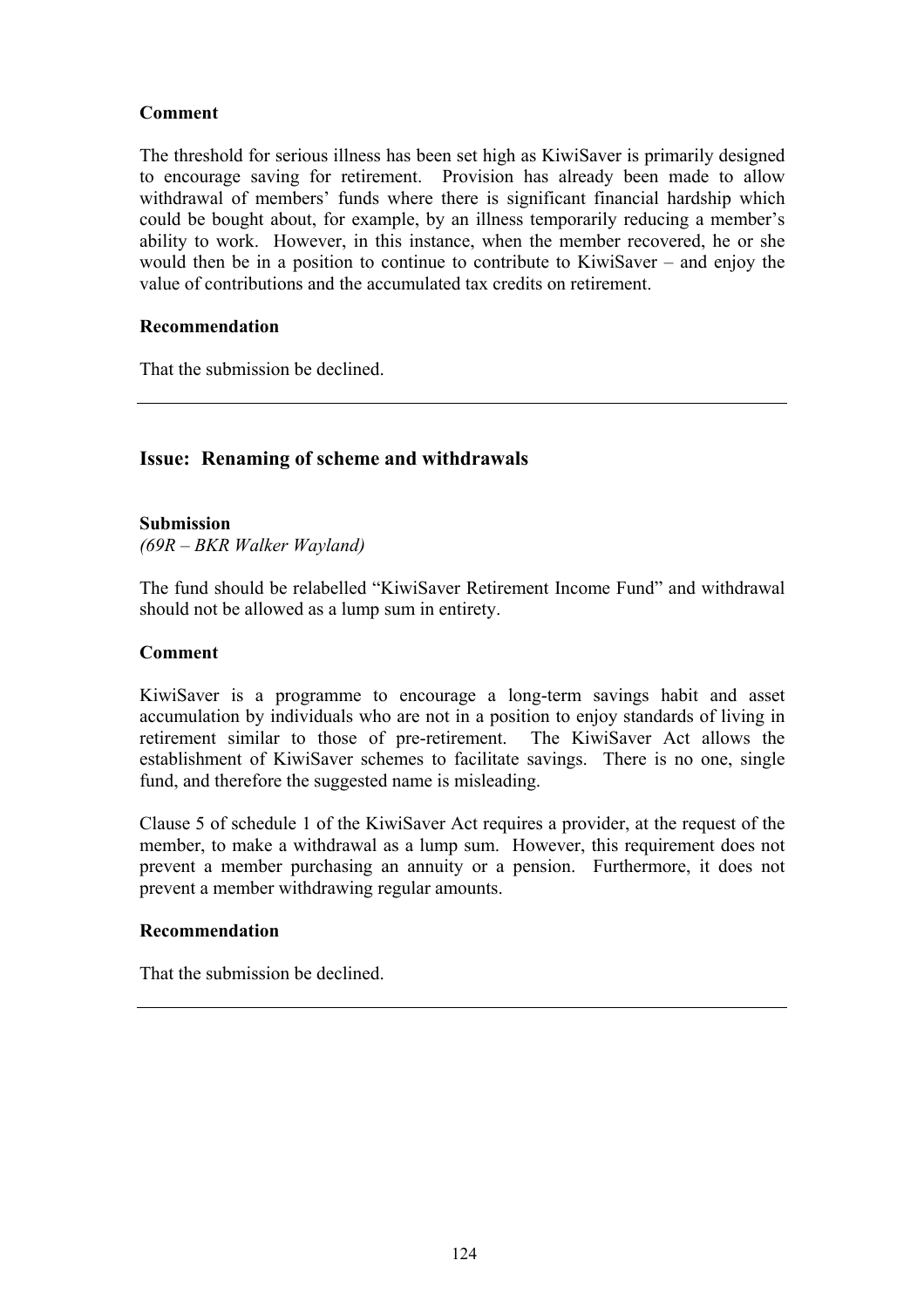# **Issue: Significant financial hardship rules**

## **Submission**

*(Matter raised by officials)* 

In respect of applications for a refund of initial contributions held in the Inland Revenue holding account on the grounds of significant financial hardship, the Commissioner should have the authority to consider whether alternative sources of funding having been explored, and be able to limit the amount withdrawn.

## **Comment**

Section 113 of the KiwiSaver Act 2006 allows a KiwiSaver member to apply to the Commissioner for a refund of initial contributions held in the Inland Revenue holding account if the person is suffering, or likely to suffer, significant financial hardship or if he or she is suffering serious illness, as defined in schedule 1 of the Act.

If a KiwiSaver member makes an application for a significant financial hardship withdrawal, the trustees of the scheme must be reasonably satisfied that reasonable alternative sources of funding have been explored and have been exhausted, and may direct that the amount withdrawn be limited to a specified amount that, in the trustee's opinion, is required to alleviate the particular hardship. However, there is no equivalent provision for Inland Revenue. It therefore has no authority to consider whether alternative sources of funding have been explored and have been exhausted, or to limit the amount withdrawn when a KiwiSaver member makes an application for refund of initial contributions on the grounds of significant financial hardship. Instead, it is limited to considering whether the person is suffering, or likely to suffer, significant financial hardship or is suffering serious illness.

Officials therefore recommend that an amendment be made so that, in respect of applications for a refund of initial contributions held in the Inland Revenue holding account on the grounds of significant financial hardship, the Commissioner should have the authority to consider whether alternative sources of funding have been explored, and to limit the amount withdrawn. This will ensure consistency in the application of such requests.

It is recommended that the amendment apply from the date of assent.

### **Recommendation**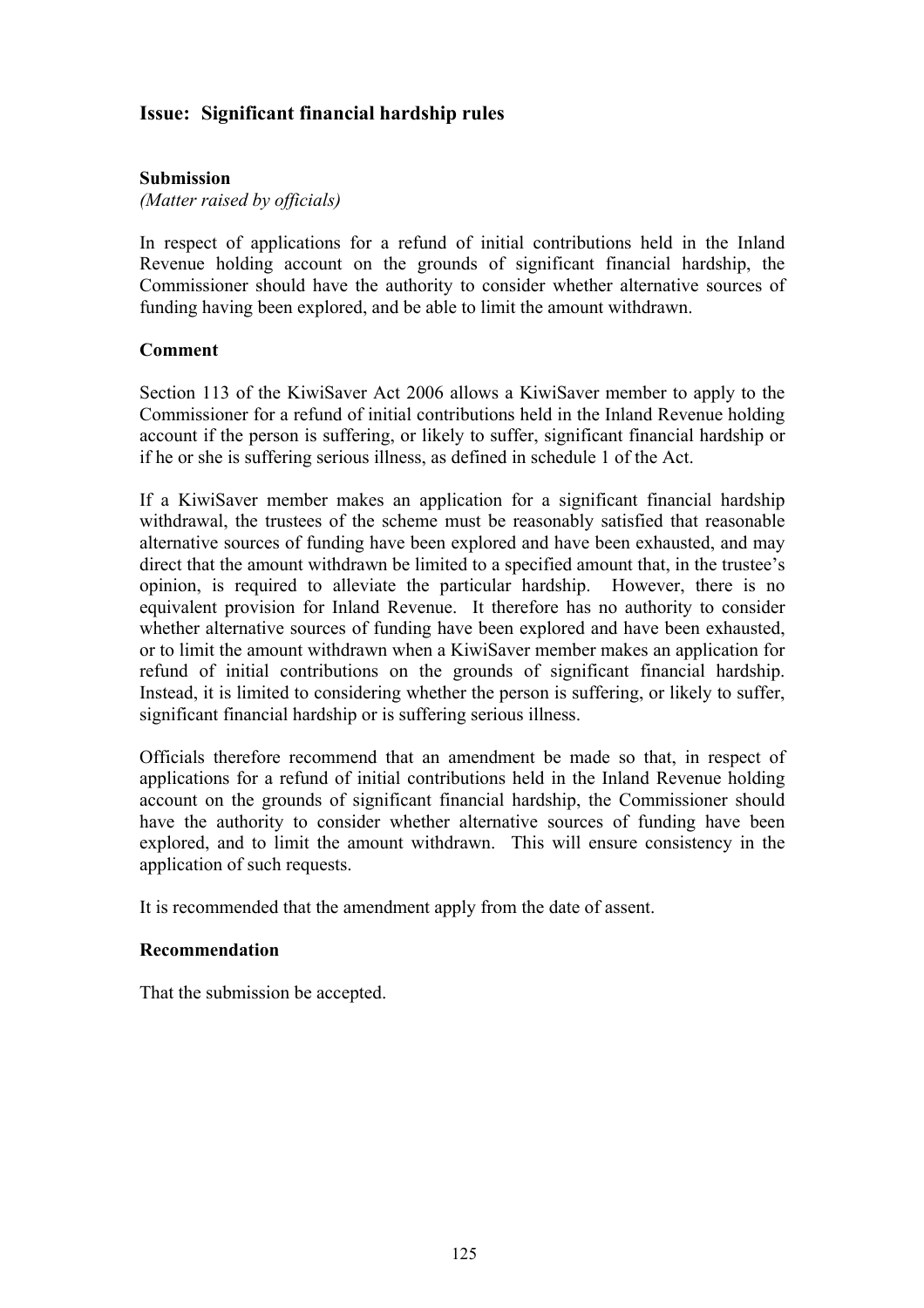# **Issue: Refunds of contributions**

#### **Submission**

*(91 – New Zealand Institute of Chartered Accountants)* 

Once the Commissioner has given approval for a refund of contributions under section 221, the refund of contributions should be able to be made directly from the scheme provider.

### **Comment**

The administrative design of KiwiSaver provides that all refunds of contribution will be made by Inland Revenue as part of its role as the central administrator for KiwiSaver. ISI, AMP, ING and ASFONZ, in their submissions on invalid enrolments, stated that amounts should be refunded to Inland Revenue, which should be responsible for the distribution to members, employers and the Crown.

#### **Recommendation**

That the submission be declined.

## **Issue: Information packs**

### **Submission**

*(91 – New Zealand Institute of Chartered Accountants)* 

Under section 40, there is an onus on employers to supply KiwiSaver information packs to employees within seven days, therefore the Commissioner needs to ensure that the packs are supplied on a regular basis.

The amendments to section 40 are not required, as the Commissioner should ensure that the packs are supplied on a regular, ongoing basis, and the Commissioner should supply all requests for packs, without applying a "reasonableness" test.

#### **Comment**

The KiwiSaver Act 2006 requires Inland Revenue to provide each employer with the number of information packs that it believes will be sufficient to enable the employer to meet its obligations.

There should be no inference that Inland Revenue will, on an ongoing basis, forecast the number of information packs employers would need and issue them automatically.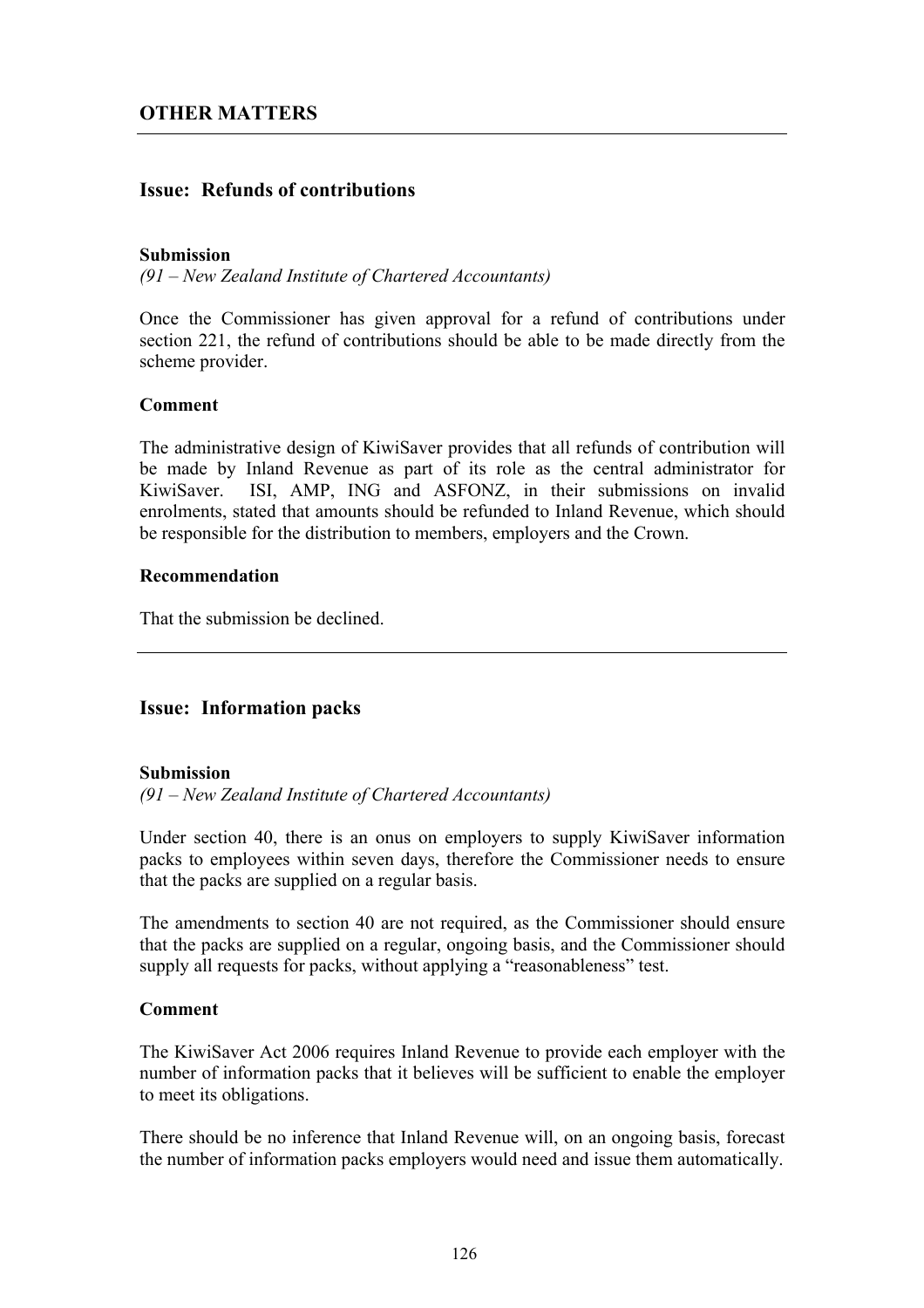After the initial mail-out of information packs which occurred in May to June of this year, Inland Revenue will send information packs to employers only upon request.

Inland Revenue does not provide employer packs on an ongoing basis because of difficulties in estimating the numbers required and possible wastage.

### **Recommendation**

That the submission be declined.

# **Issue: Refund of employer contribution by provider**

## **Submission**

*(Matter raised by officials)* 

Section 101(2) of the KiwiSaver Act 2006 should be repealed and section 101(1) should be consequentially amended.

## **Comment**

The provider of a KiwiSaver scheme may refund to Inland Revenue any amount of employer contribution that it paid to the provider in excess of the amount it was required to on-pay. The provider is not, however, required to make a refund if that refund would reduce the amount of the employee's contribution below the minimum employee contribution rate required under the KiwiSaver Act.

As the provider does not have the employee employment income information needed, the provider will always refund any amount requested by Inland Revenue, even if it would breach the minimum employee contribution rate required under the KiwiSaver Act.

Officials accordingly recommend that section 101(2) of the KiwiSaver Act 2006 be repealed and section 101(1) be consequentially amended to require that the provider of a KiwiSaver scheme refund to the Commissioner any amount of employer contribution that was paid by the Commissioner in excess of the amount of the employer contribution that the Act requires. It is recommended that the amendment apply from the date of assent.

### **Recommendation**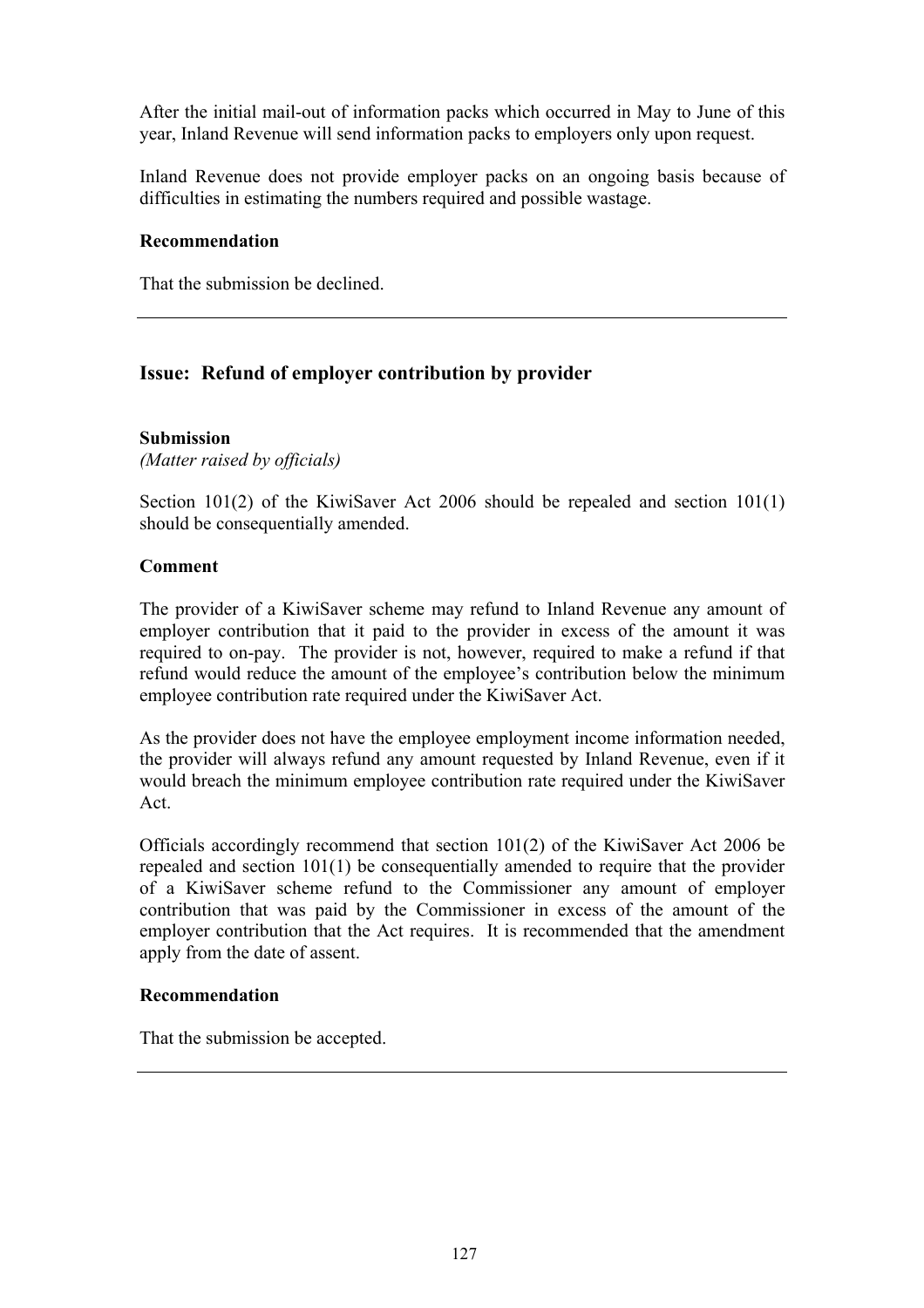# **Issue: Notification of transfers and requirement to transfer funds and information**

### **Submission**

*(Matter raised by officials)* 

Section 56 of the KiwiSaver Act should be amended to require that when a KiwiSaver scheme member transfers to a new scheme, the provider of the old scheme must notify the new provider as to whether the Crown contribution (the \$1,000 kick-start contribution) is part of the member's accumulated interest that is to be transferred.

## **Comment**

When a KiwiSaver member transfers to another KiwiSaver scheme, section 56 of the KiwiSaver Act 2006 specifies, among other things, the information that the provider of the old scheme must give to the provider of the new scheme.

The \$1,000 initial Crown contribution cannot be withdrawn in respect of particular requests for withdrawal (such as significant financial hardship). Accordingly, when a member transfers to a new scheme provider, that provider will need to know whether the \$1,000 Crown contribution is part of the member's accumulated interest to be transferred under the old KiwiSaver scheme, as this amount may need to be ringfenced by the new provider.

Officials therefore recommend that an amendment be made to section 56 of the KiwiSaver Act 2006 to require that when a member of a KiwiSaver scheme has transferred to a new scheme, the provider of the old scheme must give notice to the new provider as to whether the Crown contribution (the \$1,000) is part of the member's accumulated interest.

It is recommended that the amendment apply from the date of assent.

### **Recommendation**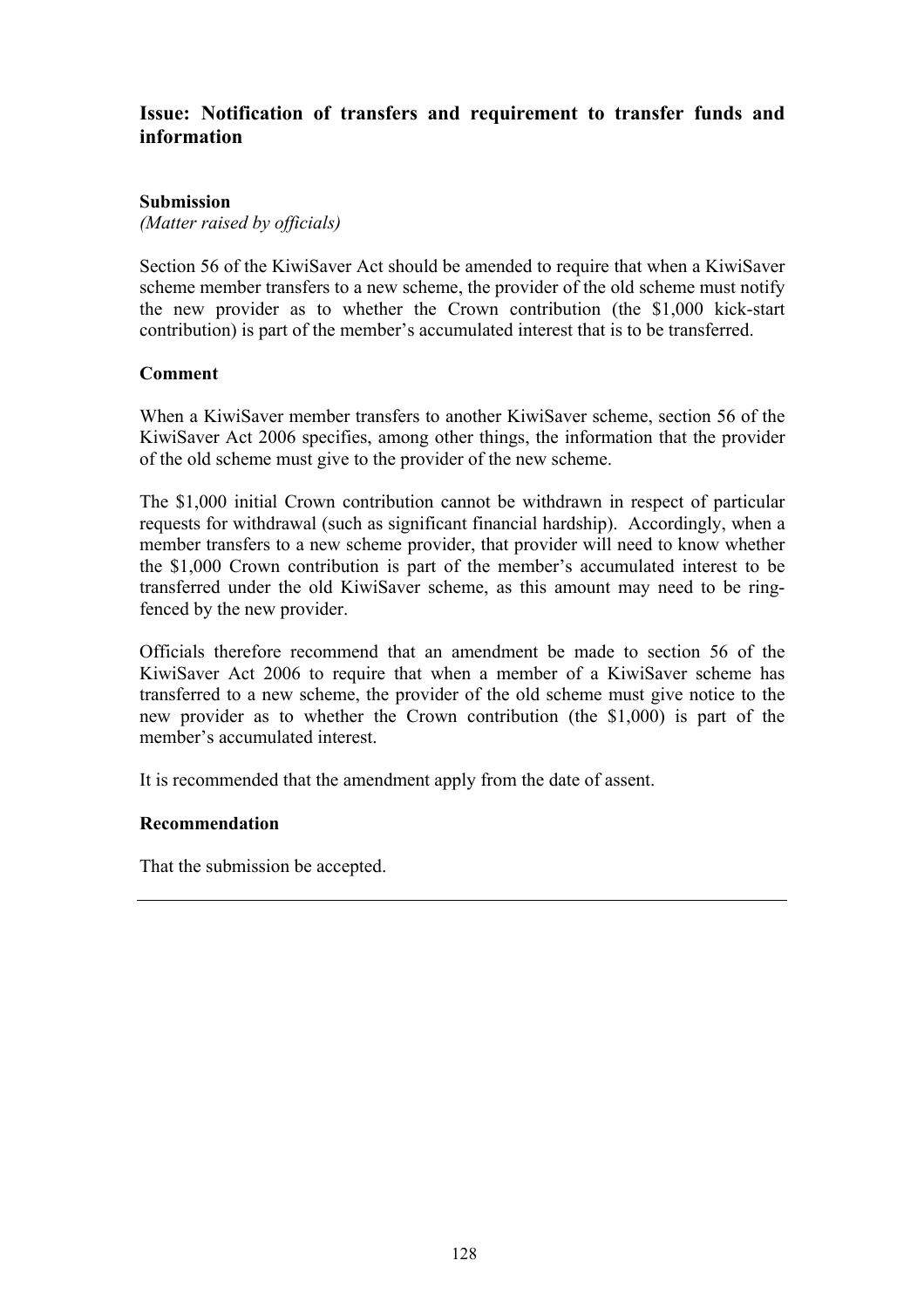## **Issue: Consent to electronic transactions**

## **Submission**

*(Matter raised by officials)* 

Section 219 of the KiwiSaver Act 2006 should be amended to exclude the Commissioner of Inland Revenue from the deemed consent provided for in that section.

### **Comment**

Section 219 of the KiwiSaver Act provides that where a person's electronic address has been given to any other person, the former is treated as having consented to the use of electronic communication under the Electronic Transactions Act 2002.

Inland Revenue has provided both a telephone number and an email address to the public in respect of KiwiSaver, which may mean that it has consented to receive and send notices via these mediums. However, Inland Revenue is not operationally capable of such receipt or issuance and has not yet determined if these media are functionally equivalent to writing.

Officials therefore recommended that section 219 of the KiwiSaver be amended to exclude the Commissioner from the deemed consent provided for in that section.

It is recommended that the amendment apply from 1 July 2007.

### **Recommendation**

That the submission be accepted.

# **Issue: Permanent legislative authority for on-paying contributions received through section 73**

#### **Submission**

*(Matter raised by officials)* 

Section 73 of the KiwiSaver Act 2006 should be amended so that a permanent legislative authority is established to allow Inland Revenue to on-pay deductions from salary or wages entered in the holding amount by inserting the words "without further authority than this section". Because the relevant part of section 73 is also subject to the on-payment requirements of sections 75 (initial contributions) and 77 (small contributions), consistent amendments are required to sections 75 and 77 of the KiwiSaver Act.